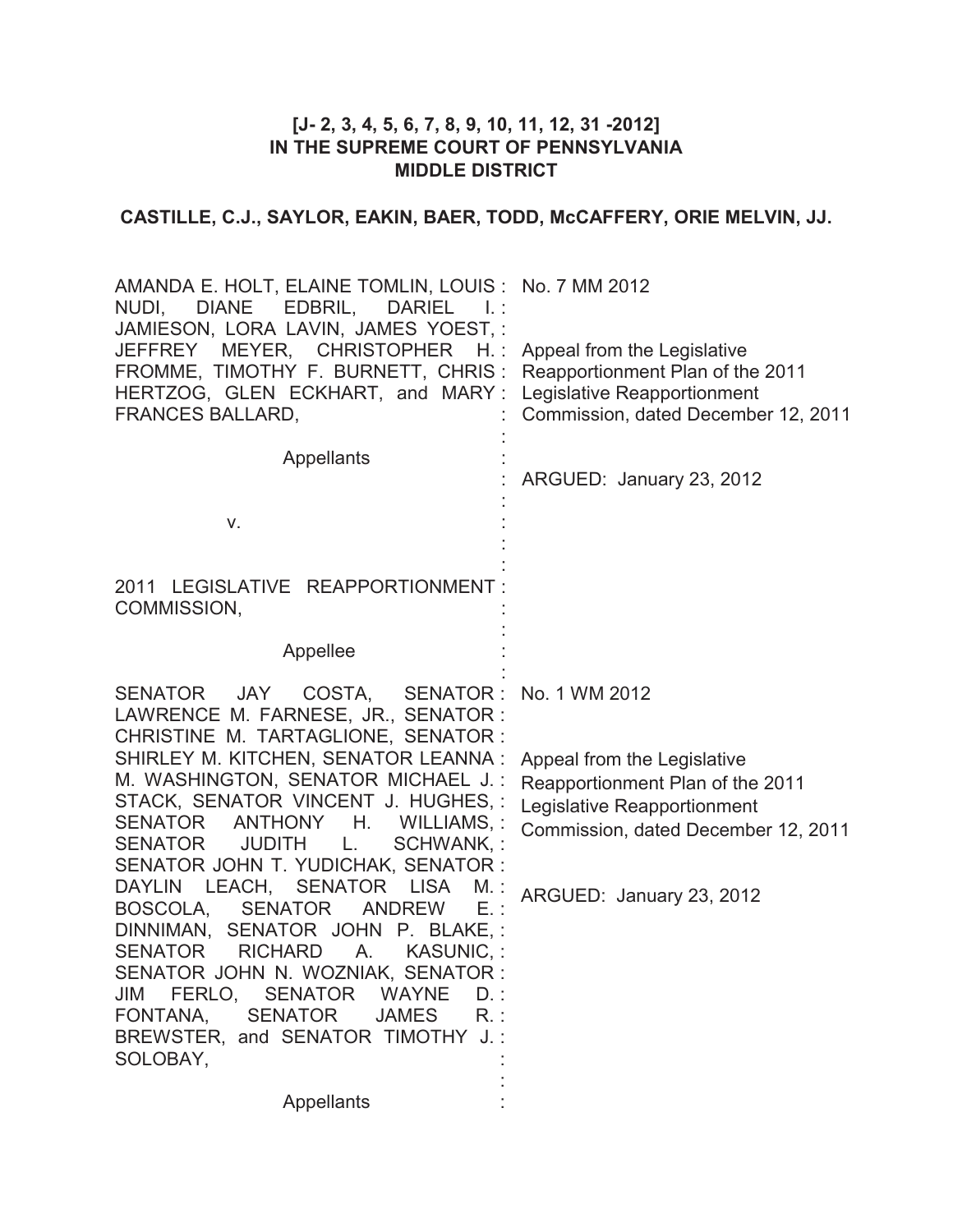| V.                                                                                                                                                                                                                     |                                                                                                                                       |
|------------------------------------------------------------------------------------------------------------------------------------------------------------------------------------------------------------------------|---------------------------------------------------------------------------------------------------------------------------------------|
| 2011 LEGISLATIVE REAPPORTIONMENT:<br>COMMISSION,                                                                                                                                                                       |                                                                                                                                       |
| Appellee                                                                                                                                                                                                               |                                                                                                                                       |
| MAYOR CAROLYN COMITTA, COUNCIL: No. 2 MM 2012<br>PRESIDENT HOLLY BROWN, WILLIAM J.:<br>SCOTT, JR., HERBERT A. SCHWABE, II,:                                                                                            |                                                                                                                                       |
| JANE HEALD CLOSE, FLOYD ROBERT: Appeal from the Legislative<br>BIELSKI, DAVID LALEIKE, E. BRIAN: Reapportionment Plan of the 2011<br>ABBOTT, NATHANIEL SMITH, and W.: Legislative Reapportionment<br>DONALD BRACELAND, | Commission, dated December 12, 2011                                                                                                   |
| <b>Appellants</b>                                                                                                                                                                                                      | ARGUED: January 23, 2012                                                                                                              |
| V.                                                                                                                                                                                                                     |                                                                                                                                       |
| 2011 LEGISLATIVE REAPPORTIONMENT:<br>COMMISSION,                                                                                                                                                                       |                                                                                                                                       |
| Appellee                                                                                                                                                                                                               |                                                                                                                                       |
| <b>SCODA</b><br>MAYOR LEO<br>and<br>PERSON JENNIFER MAYO.                                                                                                                                                              | COUNCIL: No. 3 MM 2012                                                                                                                |
| Appellants<br>V.                                                                                                                                                                                                       | Appeal from the Legislative<br>Reapportionment Plan of the 2011<br>Legislative Reapportionment<br>Commission, dated December 12, 2011 |
| 2011 LEGISLATIVE REAPPORTIONMENT: ARGUED: January 23, 2012<br>COMMISSION,                                                                                                                                              |                                                                                                                                       |
| Appellee                                                                                                                                                                                                               |                                                                                                                                       |
| THOMAS SCHIFFER, ALISON BAUSMAN, : No. 4 MM 2012<br>RACHEL J. AMDUR, JOAN TARKA,:<br>LAWRENCE W. ABEL,<br>MARGARET G.:                                                                                                 |                                                                                                                                       |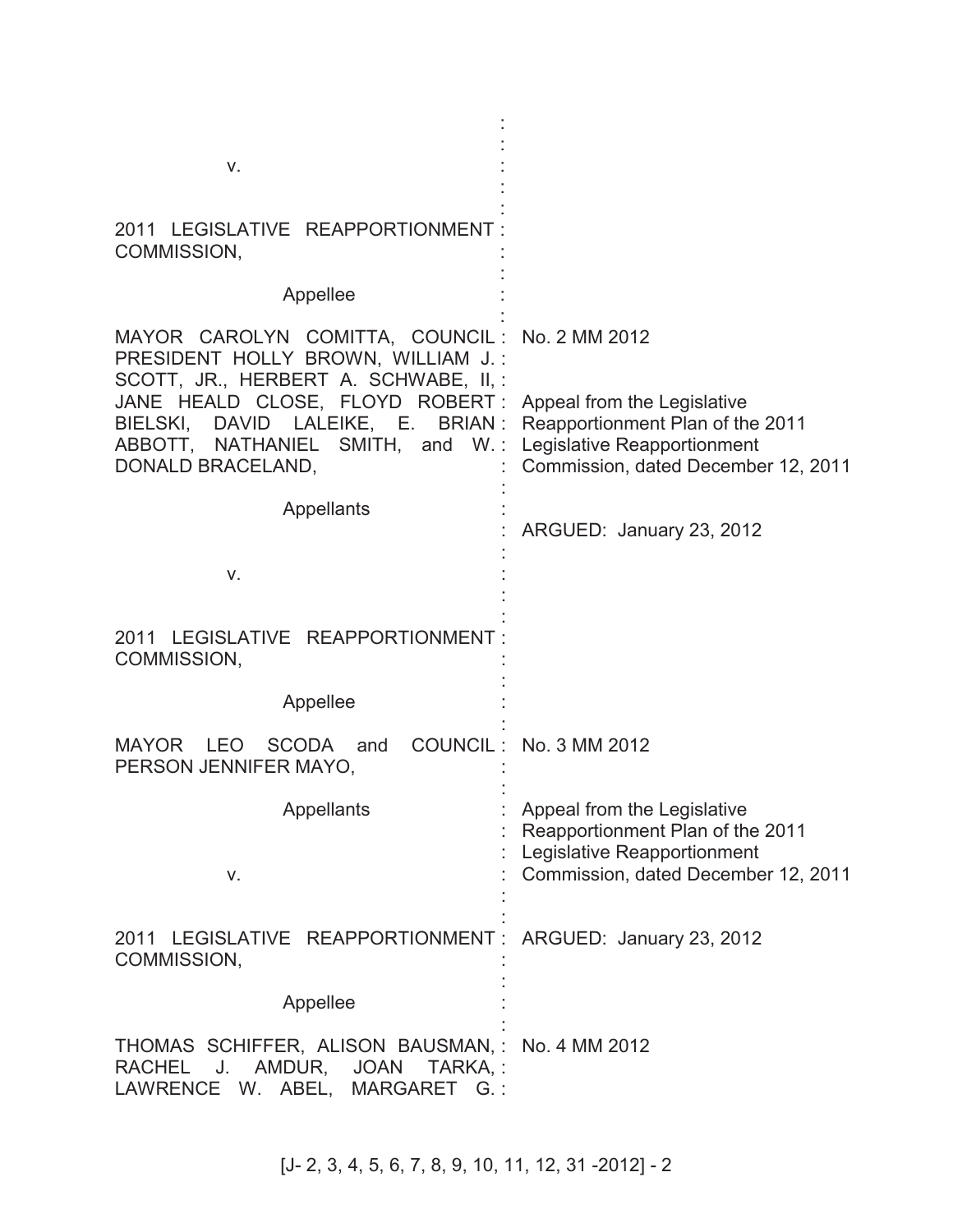| MORSCHECK, LAWRENCE J. CHRZAN,:<br>JULIA SCHULTZ and SHIRLEY RESNICK,<br>Appellants                                     | Appeal from the Legislative<br>Reapportionment Plan of the 2011<br>Legislative Reapportionment<br>Commission, dated December 12, 2011 |
|-------------------------------------------------------------------------------------------------------------------------|---------------------------------------------------------------------------------------------------------------------------------------|
| V.                                                                                                                      | ARGUED: January 23, 2012                                                                                                              |
| 2011 LEGISLATIVE REAPPORTIONMENT:<br>COMMISSION,                                                                        |                                                                                                                                       |
| Appellee                                                                                                                |                                                                                                                                       |
| SEKELA COLES, CYNTHIA JACKSON and: No. 5 MM 2012<br>LEE TALIAFERRO,                                                     |                                                                                                                                       |
| Appellants<br>V.                                                                                                        | Appeal from the Legislative<br>Reapportionment Plan of the 2011<br>Legislative Reapportionment<br>Commission, dated December 12, 2011 |
|                                                                                                                         |                                                                                                                                       |
| 2011 LEGISLATIVE REAPPORTIONMENT: SUBMITTED: January 23, 2012<br>COMMISSION,                                            |                                                                                                                                       |
| Appellee                                                                                                                |                                                                                                                                       |
| PATTY KIM,                                                                                                              | No. 6 MM 2012                                                                                                                         |
| Appellant                                                                                                               |                                                                                                                                       |
| ۷.                                                                                                                      | Appeal from the Legislative<br>Reapportionment Plan of the 2011<br>Legislative Reapportionment<br>Commission, dated December 12, 2011 |
| 2011 LEGISLATIVE REAPPORTIONMENT:<br>COMMISSION,                                                                        | ARGUED: January 23, 2012                                                                                                              |
| Appellee                                                                                                                |                                                                                                                                       |
| EDWARD J. BRADLEY, JR., PATRICK:<br>MCKENNA, JR., DOROTHY GALLAGHER,:<br>RICHARD H. LOWE, and JOHN F. "JACK":<br>BYRNE, | No. 8 MM 2012<br>Appeal from the Legislative                                                                                          |
|                                                                                                                         | Reapportionment Plan of the 2011                                                                                                      |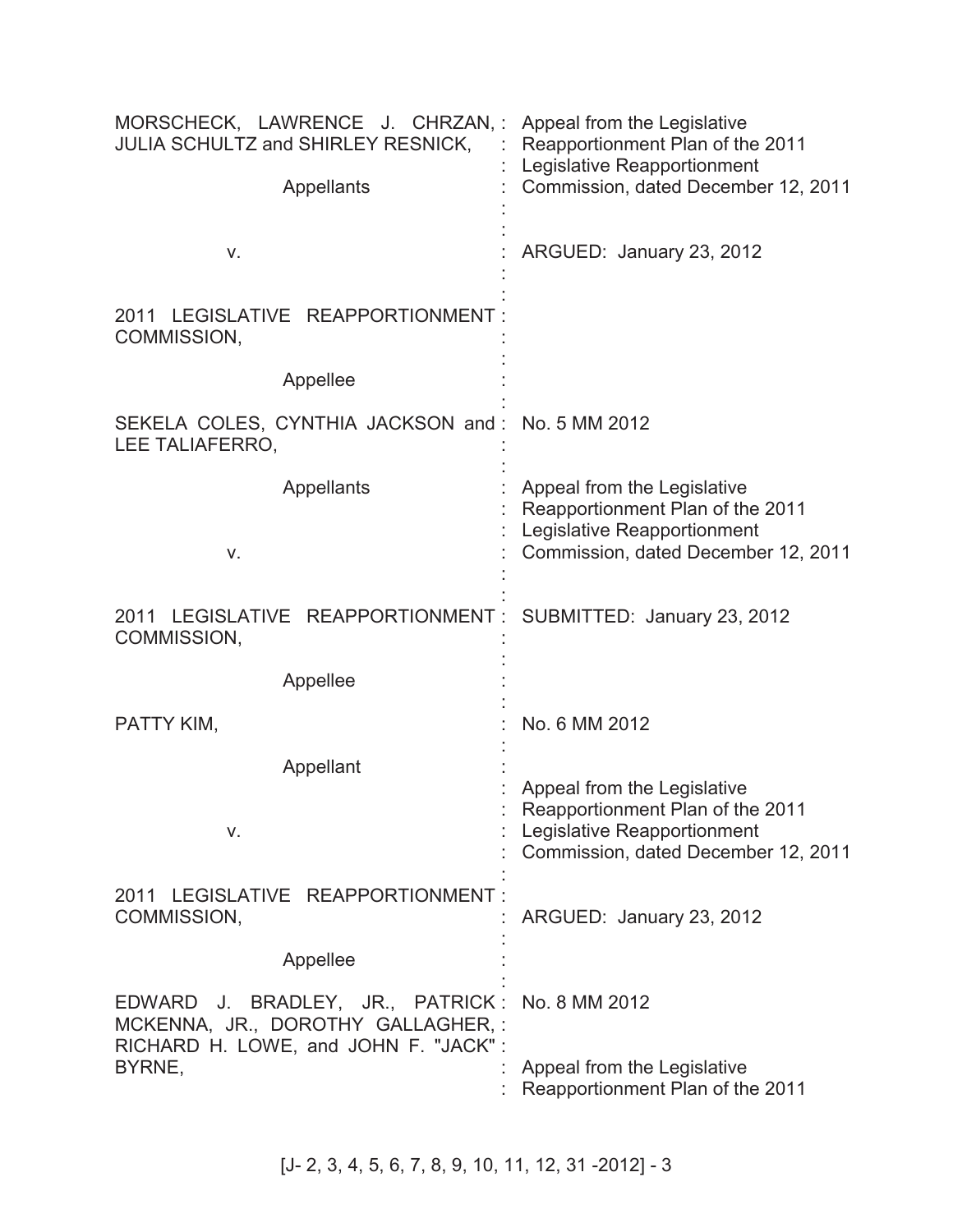| <b>Appellants</b>                                   | Legislative Reapportionment<br>Commission, dated December 12, 2011                                                                    |
|-----------------------------------------------------|---------------------------------------------------------------------------------------------------------------------------------------|
| V.                                                  | ARGUED: January 23, 2012                                                                                                              |
| LEGISLATIVE REAPPORTIONMENT<br>2011<br>COMMISSION,  |                                                                                                                                       |
| Appellee                                            |                                                                                                                                       |
| DENNIS J. BAYLOR,                                   | No. 9 MM 2012                                                                                                                         |
| Appellant<br>V.                                     | Appeal from the Legislative<br>Reapportionment Plan of the 2011<br>Legislative Reapportionment<br>Commission, dated December 12, 2011 |
| LEGISLATIVE REAPPORTIONMENT:<br>2011<br>COMMISSION, | ARGUED: January 23, 2012                                                                                                              |
| Appellee                                            |                                                                                                                                       |
| ANDREW DOMINICK ALOSI,                              | No. 10 MM 2012                                                                                                                        |
| Appellant<br>V.                                     | Appeal from the Legislative<br>Reapportionment Plan of the 2011<br>Legislative Reapportionment<br>Commission, dated December 12, 2011 |
| 2011 LEGISLATIVE REAPPORTIONMENT :<br>COMMISSION,   | SUBMITTED: January 23, 2012                                                                                                           |
| Appellee                                            |                                                                                                                                       |
| CARLOS A. ZAYAS,                                    | No. 17 MM 2012                                                                                                                        |
| Appellant<br>V.<br>2011 LECISLATIVE DEADDODTIONMENT | Appeal from the Legislative<br>Reapportionment Plan of the 2011<br>Legislative Reapportionment<br>Commission, dated December 12, 2011 |

2011 LEGISLATIVE REAPPORTIONMENT :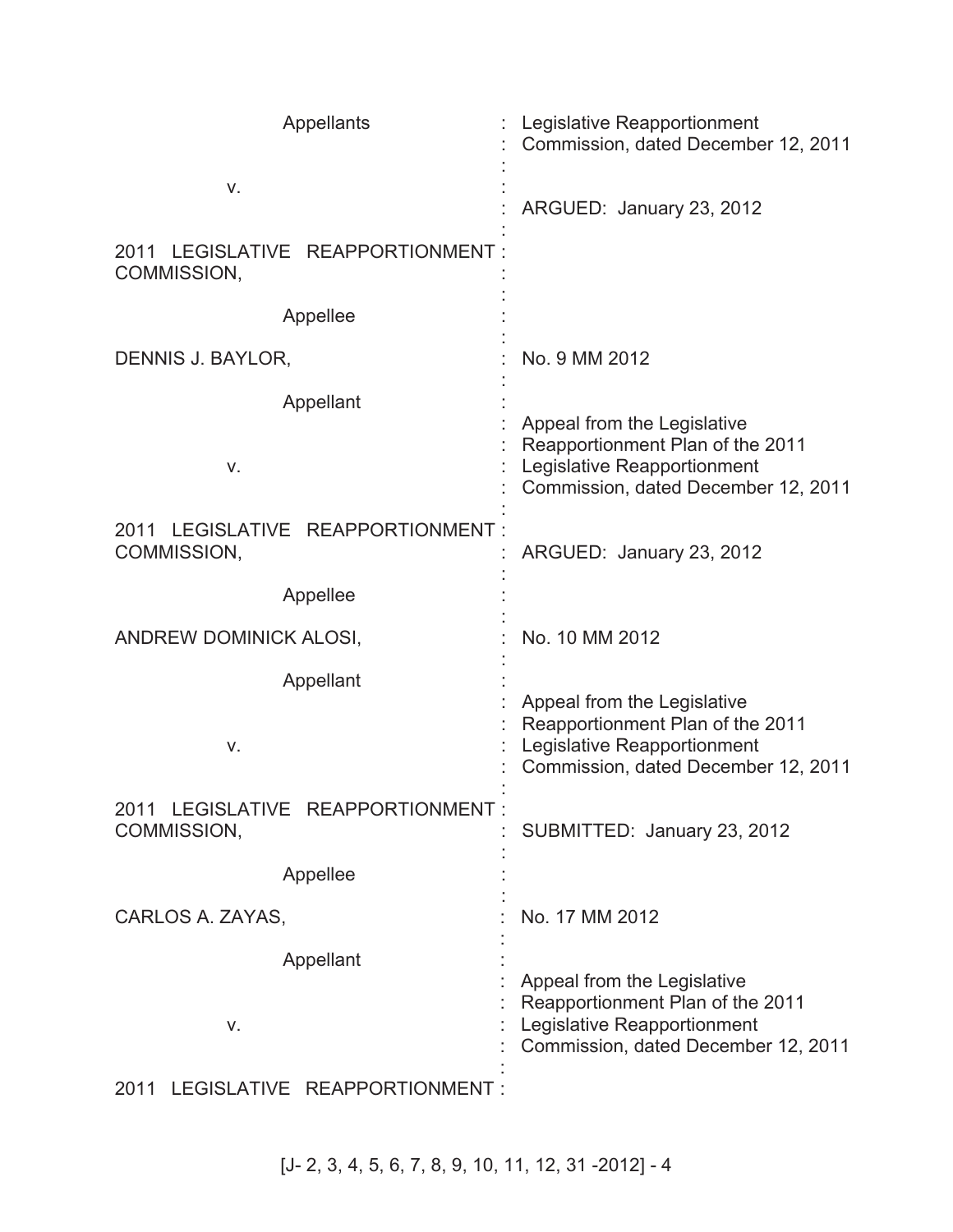| COMMISSION,                                                                                                                                                                                                               | : SUBMITTED: January 24, 2012                                                                                    |
|---------------------------------------------------------------------------------------------------------------------------------------------------------------------------------------------------------------------------|------------------------------------------------------------------------------------------------------------------|
| Appellee                                                                                                                                                                                                                  |                                                                                                                  |
| WILLIAM C. KORTZ, MICHELLE L.: No. 4 WM 2012<br>VEZZANI, MICHAEL E. CHEREPKO,:<br>GREGORY<br>JOYCE:<br>EROSENKO,<br>POPOVICH, JOHN<br>BASHIOUM, and RICHARD CHRISTOPHER, : Reapportionment Plan of the 2011<br>Appellants | BEVEC, LISA: Appeal from the Legislative<br>Legislative Reapportionment<br>: Commission, dated December 12, 2011 |
| V.                                                                                                                                                                                                                        | ARGUED: January 23, 2012                                                                                         |
| 2011 LEGISLATIVE REAPPORTIONMENT:<br>COMMISSION,                                                                                                                                                                          |                                                                                                                  |
| Appellee                                                                                                                                                                                                                  |                                                                                                                  |

#### **OPINION**

### **MR. CHIEF JUSTICE CASTILLE DECIDED: January 25, 2012 OPINION FILED: February 3, 2012**

Legislative redistricting "involves the basic rights of the citizens of Pennsylvania in the election of their state lawmakers."<sup>1</sup> In twelve separate matters, Commonwealth citizens, acting singly or in groups, filed appeals from the Final Plan for legislative redistricting of the Commonwealth, which was devised by appellee, the 2011 Pennsylvania Legislative Reapportionment Commission (the "LRC"), in response to the U.S. decennial census. In an attempt to conduct meaningful appellate review with the prospect of minimal disruption of the 2012 primary election process, this Court ordered accelerated briefing and oral argument. Expedition was required, as in all redistricting

 $\mathbf{1}$ Butcher v. Bloom, 203 A.2d 556, 559 (Pa. 1964).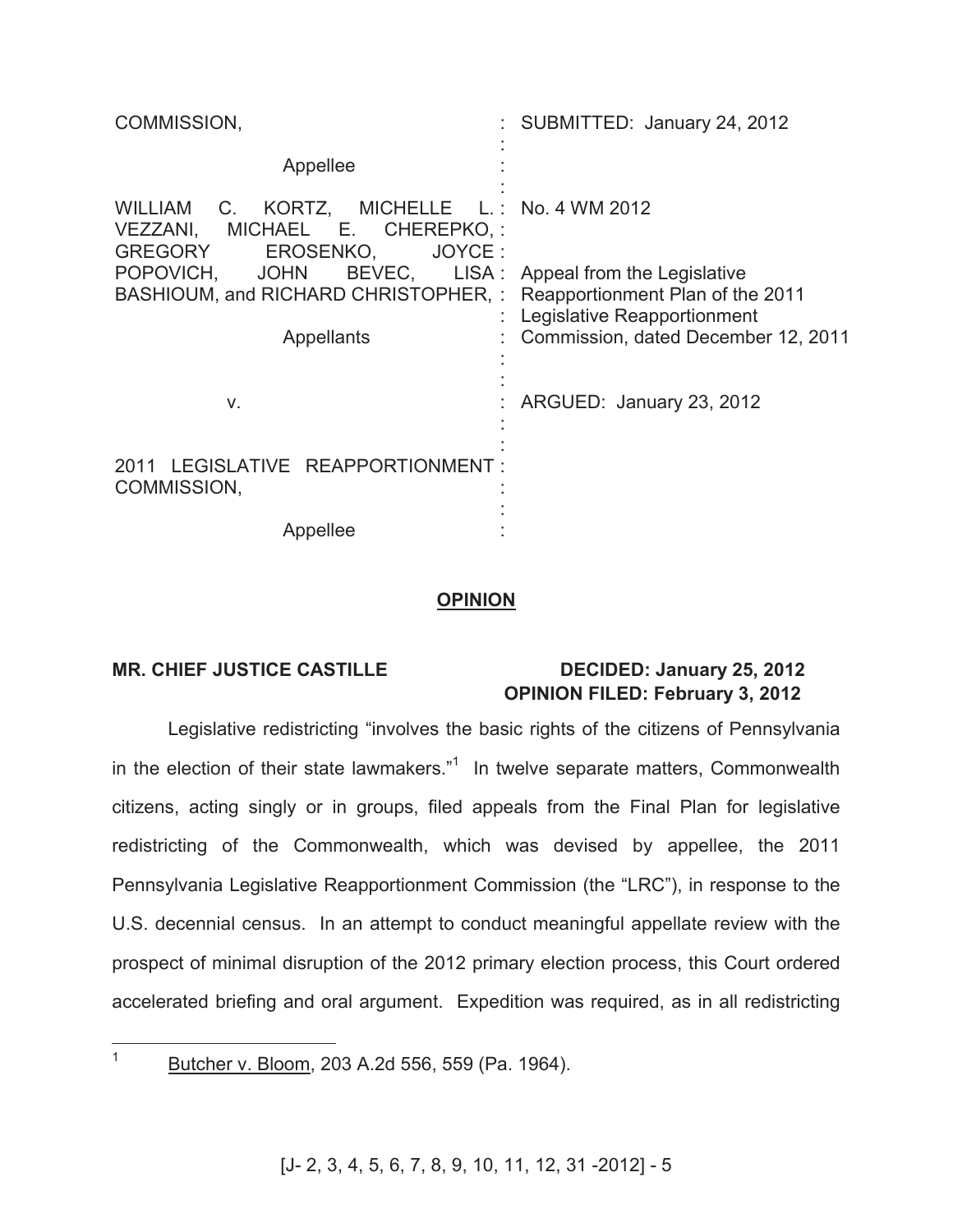appeals, in part due to the compressed time frame in which to accomplish the task before the next election -- particularly in an election year involving a presidential primary. However, the Court was aware at the outset that its efforts at expedition were incapable of avoiding interference with the primary election season because, for reasons not addressed by the LRC, the LRC failed to adopt a Final Plan in a timeframe that offered the remote prospect of appellate review before the primary season began. The LRC's inexplicable delay ensured that primary candidates who relied upon the 2011 Final Plan did so at their peril. As we discuss in detail *infra*, the Pennsylvania Constitution makes clear that a reapportionment plan can never have force of law until all appeals are decided, and even then, only if all challenges are dismissed. See PA. CONST. art II, §  $17(e)^2$ 

In any event, fourteen days after the appeals were filed, seven days after the matters were briefed, and two days after the appeals were argued, this Court issued its mandate in a *per curiam* order filed January 25, 2012. That order declared that the Final Plan was contrary to law under Article II, Section 17(d) of the Pennsylvania Constitution, and consistently with the directive in that constitutional provision, we

Transcript of Oral Argument, 1/23/2012, at 165.

 $\mathcal{P}$ Eminent counsel for the LRC acknowledged this fact at oral argument:

CHIEF JUSTICE CASTILLE: Let me ask you this, what if we send the plan back? What happens?

<sup>[</sup>LRC COUNSEL]: I guess the current seats are still in effect if the plan goes back. The Commission would have to do what the Court instructs us to do. It is uncharted territory, Chief Justice, I can tell you that.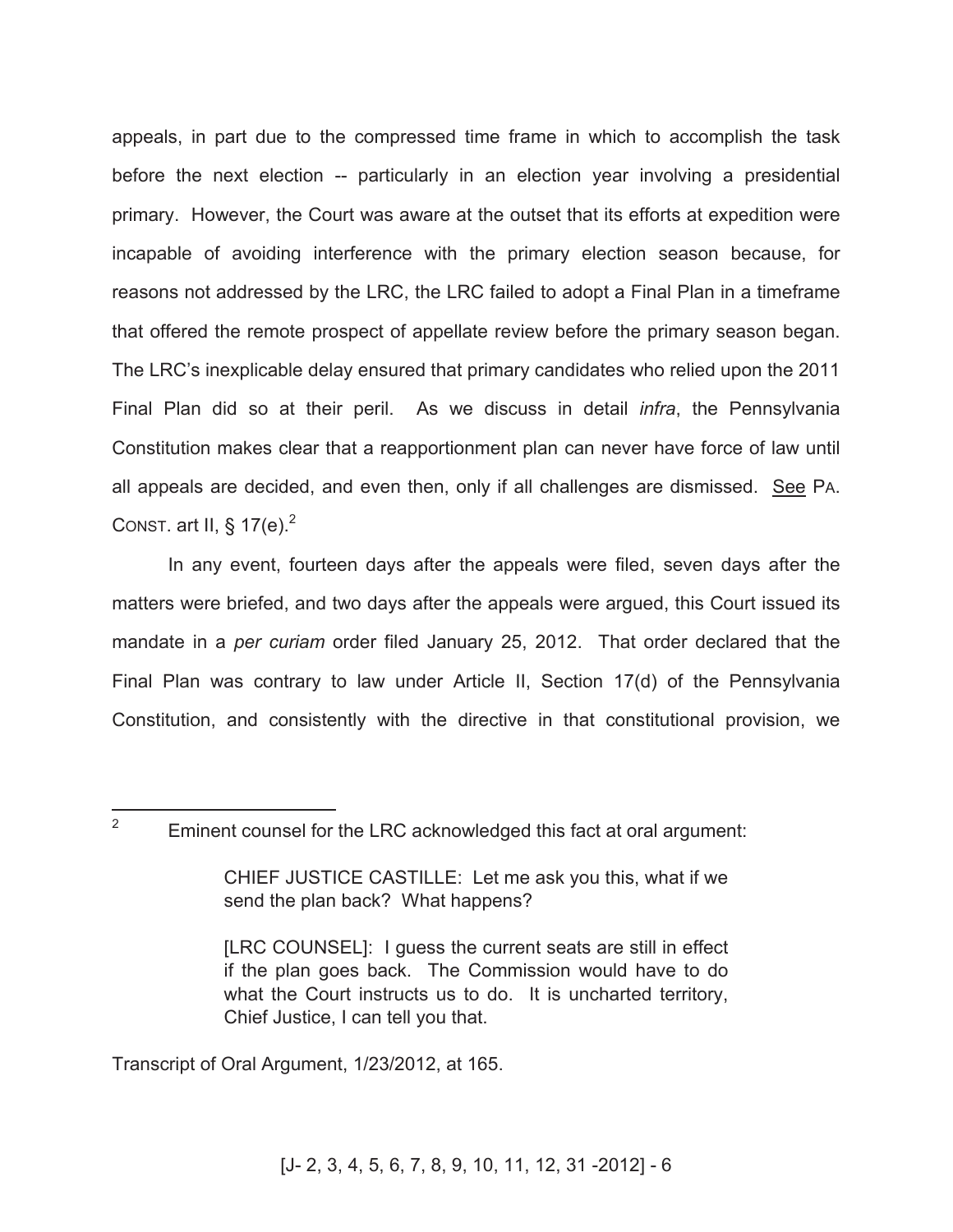remanded the matter to the LRC to reapportion the Commonwealth in a manner consistent with an Opinion to follow. This is that Opinion.

The substantive task of the LRC in decennial redistricting is governed by Article II, Section 16 of the Pennsylvania Constitution, which provides:

> The Commonwealth shall be divided into fifty senatorial and two hundred three representative districts, which shall be composed of compact and contiguous territory as nearly equal in population as practicable. Each senatorial district shall elect one Senator, and each representative district one Representative. Unless absolutely necessary no county, city, incorporated town, borough, township or ward shall be divided in forming either a senatorial or representative district.

PA. CONST. art. II, § 16. The Constitution also specifically provides that, once the LRC has adopted a Final Plan, "any aggrieved person" may appeal directly to this Court. PA. CONST. art. II, § 17(d). The Constitution further commands that, if that aggrieved citizen "establishes that the final plan is contrary to law," this Court "shall issue an order remanding the plan to the commission and directing the commission to reapportion the Commonwealth in a manner not inconsistent with such order." Id.

In our most recent redistricting opinion, Albert v. 2001 Legislative Reapportionment Commission, 790 A.2d 989, 991 (Pa. 2002), we rejected a series of localized challenges to a final plan, which were based on lack of compactness, alleged unnecessary splits of particular political subdivisions, and other issues. Central to our decision in that case was our recognition that the challengers there had "focused primarily on the impact of the plan with respect to their particular political subdivision, rather than analyzing the plan as a whole, as is required under a proper constitutional analysis." Id. at 995. We repeated the admonition in our legal analysis, noting that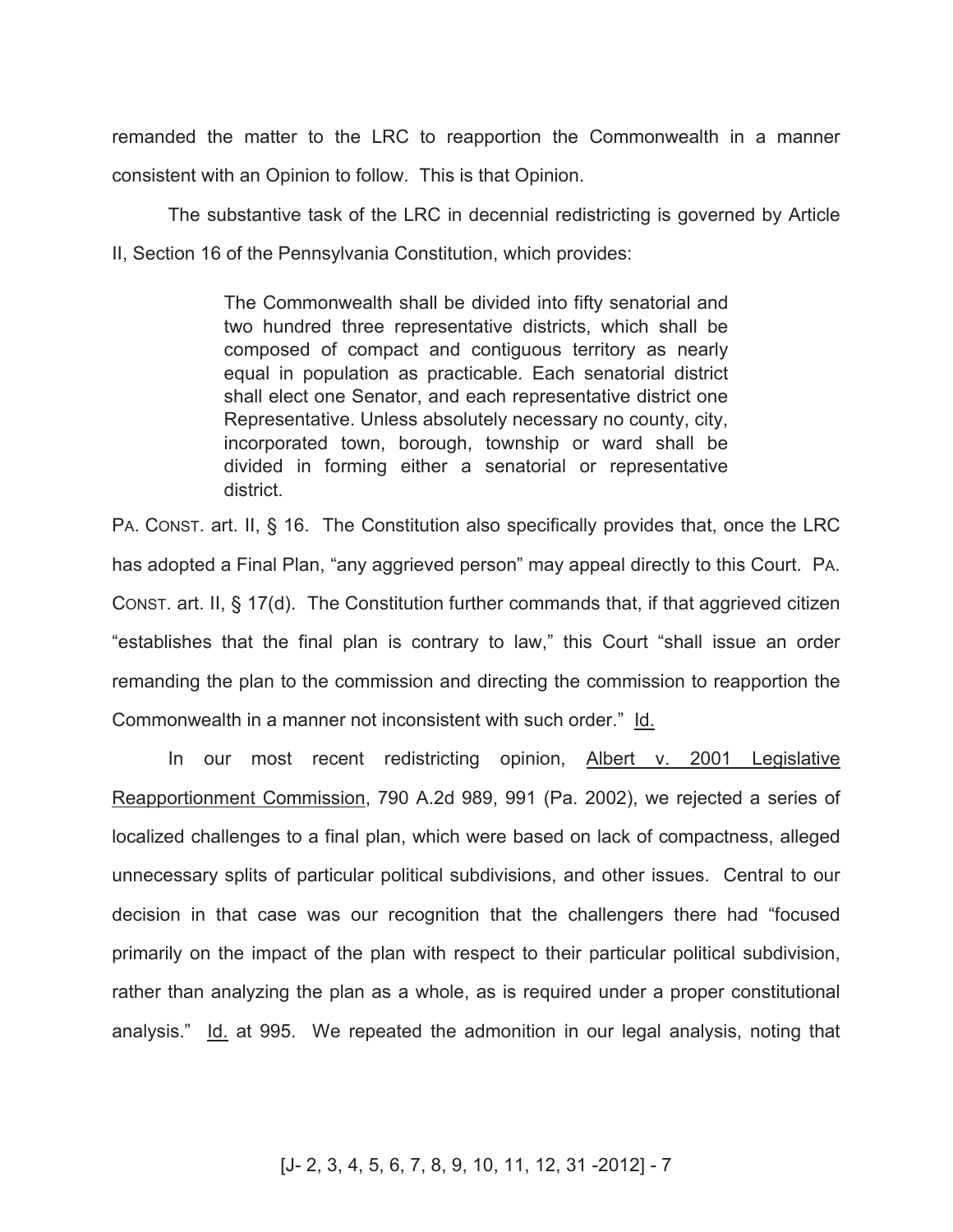"[t]he Commission persuasively argues that none of the appellants ha[s] met the heavy burden of establishing that the final plan, as a whole, is contrary to law." Id. at 998. $^3$ 

As we develop more fully below, we find that the 2011 Final Plan is contrary to law because appellants -- in particular, the appellants in Holt v. 2011 Legislative Reapportionment Commission, 7 MM 2012, and to a lesser extent, the appellants in Costa v. 2011 Legislative Reapportionment Commission, 1 WM 2012 -- have heeded the admonition in Albert, and they have demonstrated that the Final Plan, considered as a whole, contains numerous political subdivision splits that are not absolutely necessary, and the Plan thus violates the constitutional command to respect the integrity of political subdivisions. Furthermore, in their challenge, the appellants have shown that the LRC could have easily achieved a substantially greater fidelity to all of the mandates in Article II, Section 16 -- compactness, contiguity, and integrity of political subdivisions -- yet the LRC did not do so in the Final Plan.

Although we are satisfied that the appellants challenging the Final Plan as a whole have made their case under existing decisional law and constitutional imperative, our consideration of this appeal, and our review of prior law, has convinced us that, going forward – and the initial opportunity to go forward is upon this remand – a better and more accurate calibration of the interplay of mandatory constitutional requirements would provide salutary guidance in future redistricting efforts. Accord Order, 1/25/12 (per curiam) (Saylor, J., dissenting, joined by Eakin and Orie Melvin, JJ.).<sup>4</sup> Part VII of this Opinion provides that guidance.

 $\mathcal{E}$ <sup>3</sup> Albert and our other reapportionment decisions are addressed at length *infra*.

Mr. Justice Saylor's dissent states: "Based on the petitions, briefs, and argument, I am not persuaded that the 2011 Legislative Reapportionment Plan is contrary to law as reflected in the existing precedent. Although I am receptive to the concern that past decisions of the Court may suggest an unnecessarily stringent approach to equalization (…continued)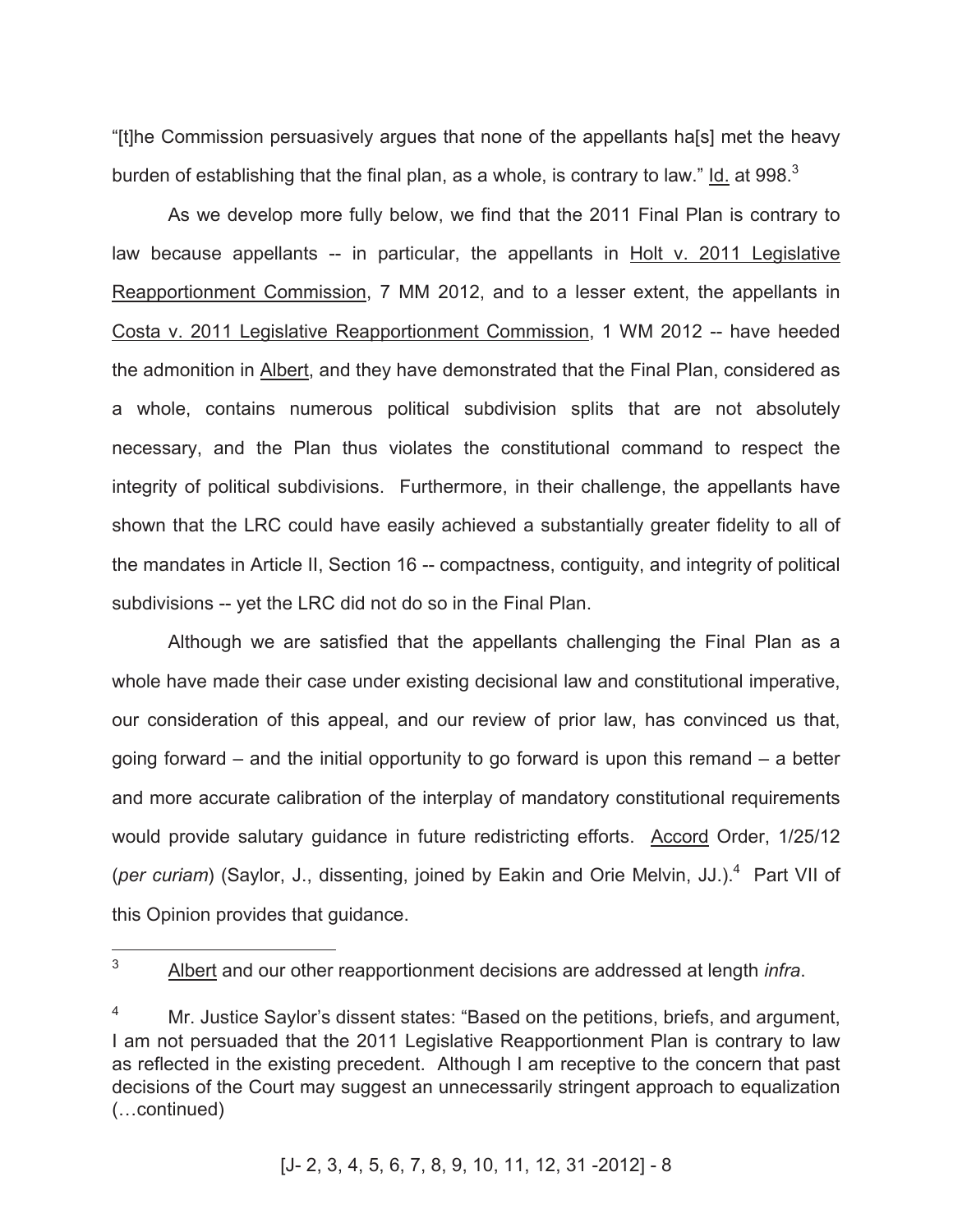The delay of the LRC in producing a Final Plan has created a situation where, notwithstanding the alacrity with which this Court has acted, this Court's discharge of its constitutional duty to review citizen appeals has resulted in disruption of the election primary season. But, in these circumstances, ones not of this Court's creation, the rights of the citizenry and fidelity to our constitutional duty made the disruption unavoidable.

#### **I. Background for the Adoption of the 2011 Final Plan**

Every ten years, following the federal decennial census, our Constitution mandates reapportionment, or redistricting, of the Commonwealth. See PA. CONST. art. II, § 17(a).<sup>5</sup> The federal decennial census is conducted pursuant to Article I, Section 2 mandates of the U.S. Constitution to count every resident of the United States for the purpose of apportioning representatives to the U.S. Congress among the States. See U.S. CONST. art. I, § 2, cl. 3; amend. XIV, § 2; XVI. The Commonwealth uses U.S. Census data for the purpose of apportioning and demarcating Pennsylvania seats in the U.S. House of Representatives, the state House of Representatives, and the state Senate. The process of reapportioning the Pennsylvania General Assembly is specifically outlined in Article II, Section 17 of the Pennsylvania Constitution.

(continued…)

 $\overline{a}$ 

of population as between voting districts, I believe this could be addressed via prospective guidance from the Court."

 $5$  Reapportionment is perhaps a less apt term for the task than redistricting, for although the occasion for the process is the change in population distribution revealed by the census, the process requires consideration of other factors in establishing new House and Senate districts. Although we use both terms, the Pennsylvania Constitution uses the term "reapportionment." See PA. CONST. art. II, § 17.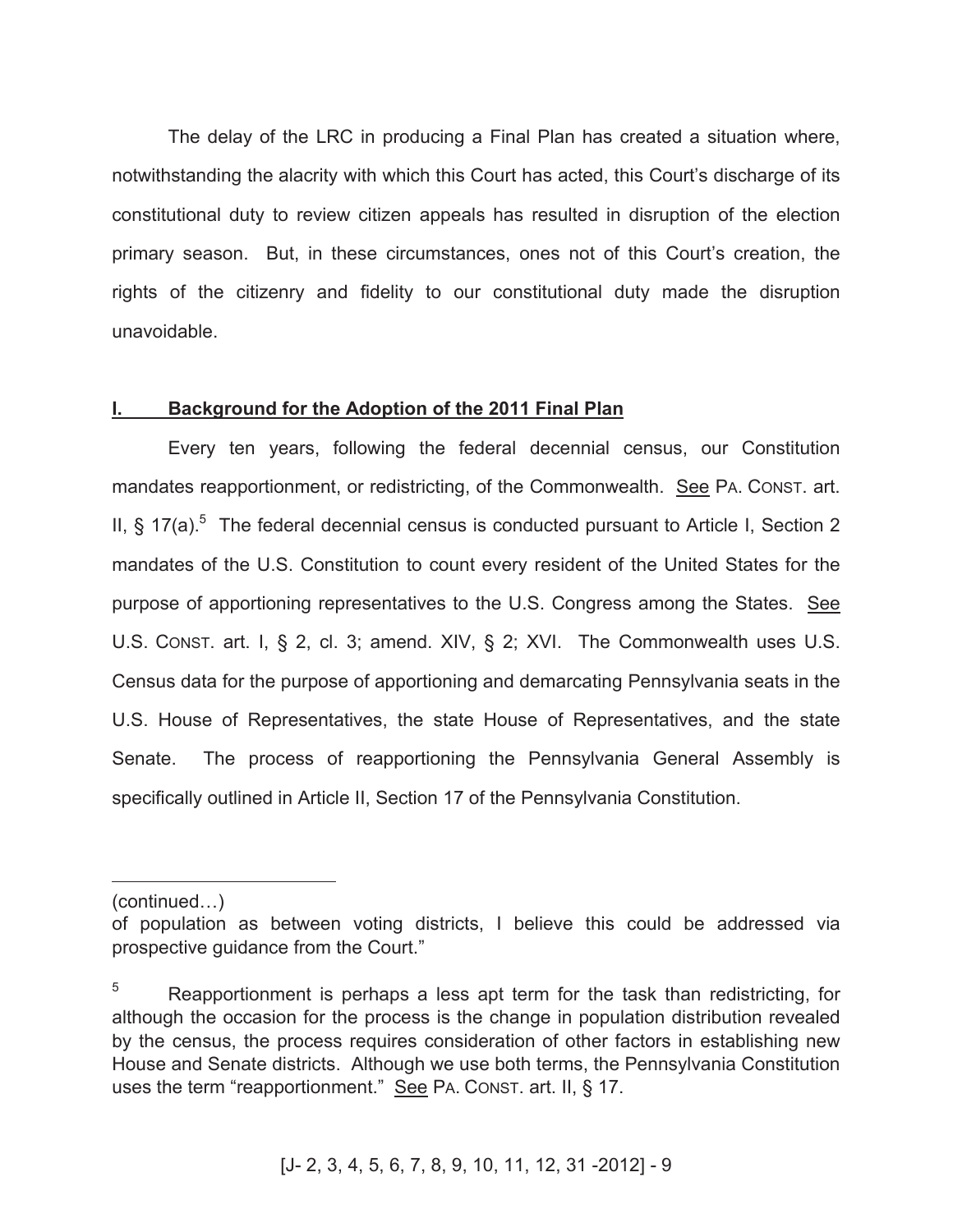As required by Section 17, a reapportionment body was constituted in 2011, the year following the federal decennial census. See PA. CONST. art. II, § 17(a). That body, the LRC, consists of five members, four of whom are specifically identified by the Constitution based upon their partisan leadership roles in the General Assembly: for this reapportionment, the members are the Senate Majority Leader (Dominic Pileggi (R)), the Senate Minority Leader (Jay Costa (D)), the House Majority Leader (Mike Turzai (R)), and the House Minority Leader (Frank Dermody (D)). See PA. CONST. art. II, § 17(b). On February 18, 2011, the President *pro tempore* of the Pennsylvania Senate and the Speaker of the Pennsylvania House of Representatives certified these four automatic members to serve on the 2011 LRC. Section 17(b) provides that the four legislative members of the LRC shall select the fifth member, who will serve as chairman, within forty-five days of their certification. If the legislative leaders fail in this task, the Supreme Court is required to appoint the chairman within thirty days. On the forty-fifth day after their certification, on April 4, 2011, the legislative members announced their failure to agree on the chairman of the LRC, leaving the task of appointment to this Court. Fifteen days later, on April 19, 2011, this Court appointed as LRC chairman the Honorable Stephen J. McEwen, Jr., President Judge Emeritus of the Superior Court of Pennsylvania. The Court's prompt action afforded the LRC two additional weeks to perform its task. The LRC appointed its technical staff and legal advisors at an administrative meeting in May 2011.

The U.S. Census Bureau had released 2010 census data to the Commonwealth on March 9, 2011. See Pennsylvania Legislative Redistricting website, http://www.redistricting.state.pa.us/index.cfm. This data was released well before the deadline provided by federal law. See 13 U.S.C. § 141 ("basic tabulations of population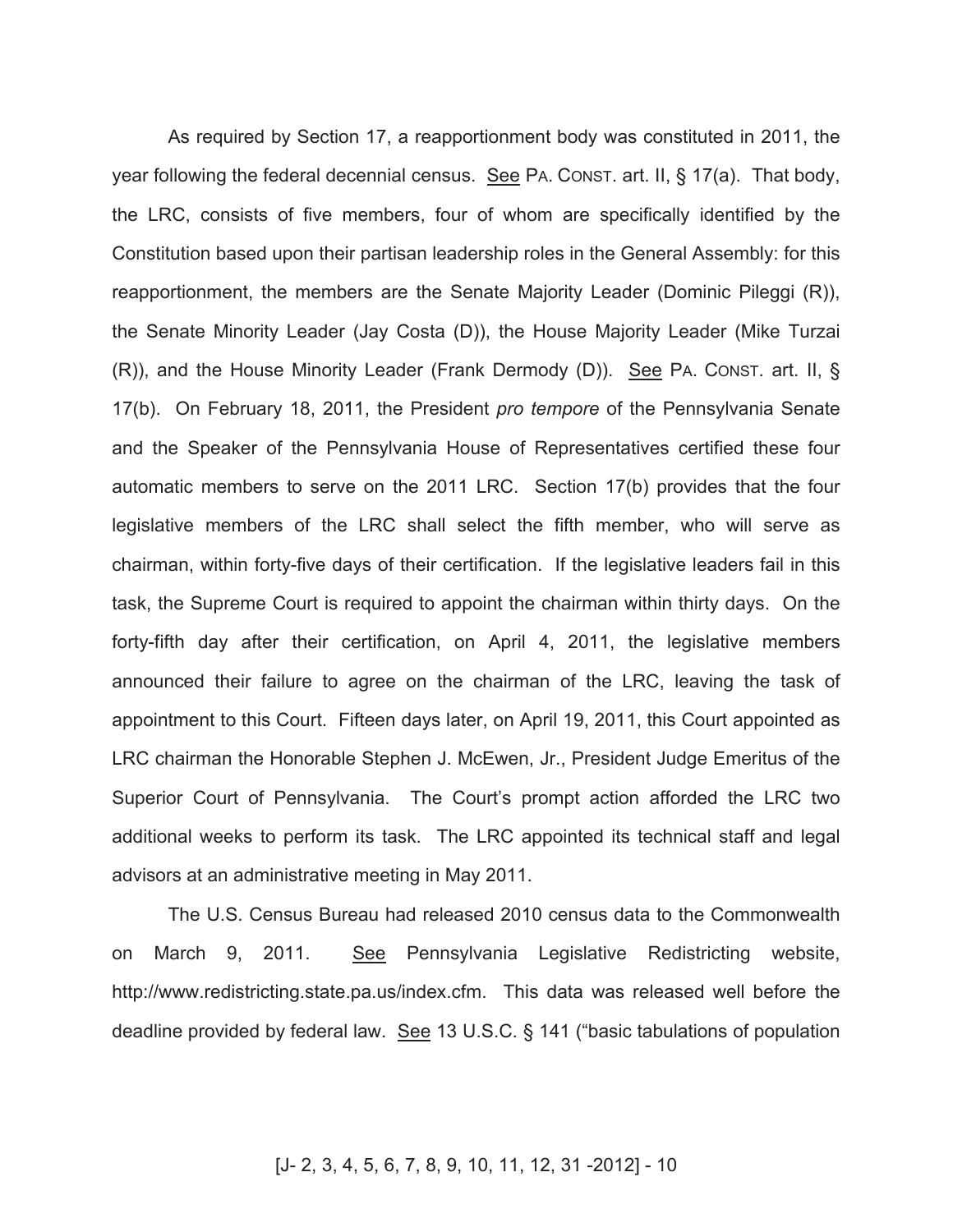of each other State, shall, in any event, be completed, reported, and transmitted to each respective State within one year after the decennial census date," *i.e.*, April 1, 2011).

On August 17, 2011, after a lengthy delay, the LRC accepted the U.S. census data as presented by the Legislative Data Processing Center ("LDPC") and contractor Citygate GIS as "usable," and resolved that the availability of the data triggered the ninety-day period for filing a preliminary redistricting plan. See PA. CONST. art. II, § 17(c) ("No later than ninety days after either the commission has been duly certified or the population data for the Commonwealth as determined by the Federal decennial census are available, whichever is later in time, the commission shall file a preliminary reapportionment plan with such elections officer."). There is no explanation for the LDPC's delay in generating "usable" data, a circumstance we will address below.<sup>6</sup>

 $\overline{a}$ 

[T]he Commission asked whether data was deemed to b[e] "available" when it received the "raw" form from the federal government or when it was translated into a form that was actually usable. The Chief Justice issued an unpublished Order [on March 26, 1981], which stated that the census data became available "in usable form (breakdown of data by precinct and ward)." In 1991, some members of the Commission considered again seeking clarification on the (…continued)

<sup>6</sup> In a document provided to the LRC entitled "Legal Issues Implicated by the 2011 Decennial Legislative Reapportionment of the Commonwealth of Pennsylvania -- An Overview," LRC's counsel suggested that the data was available in usable form "only after the raw data with the breakdown by precinct and ward has been processed and edited by the LDPC [Legislative Data Processing Center] and the final form of data is delivered to the Commission." See Del Sole Cavanaugh Stroyd LLC Memorandum at 5, attached as Exhibit A to the Appendix to the Petition for Review filed by the Costa Appellants at 1 WM 2012.

For the proposition that the LRC did not have "usable" data until August 2011, despite the earlier availability of census data, the LRC relied on an account of the 1981 and 1991 Reapportionments authored by Dean Ken Gormley, who was the Executive Director of the 1991 Legislative Reapportionment Commission, and is at present the Dean of the Duquesne University School of Law.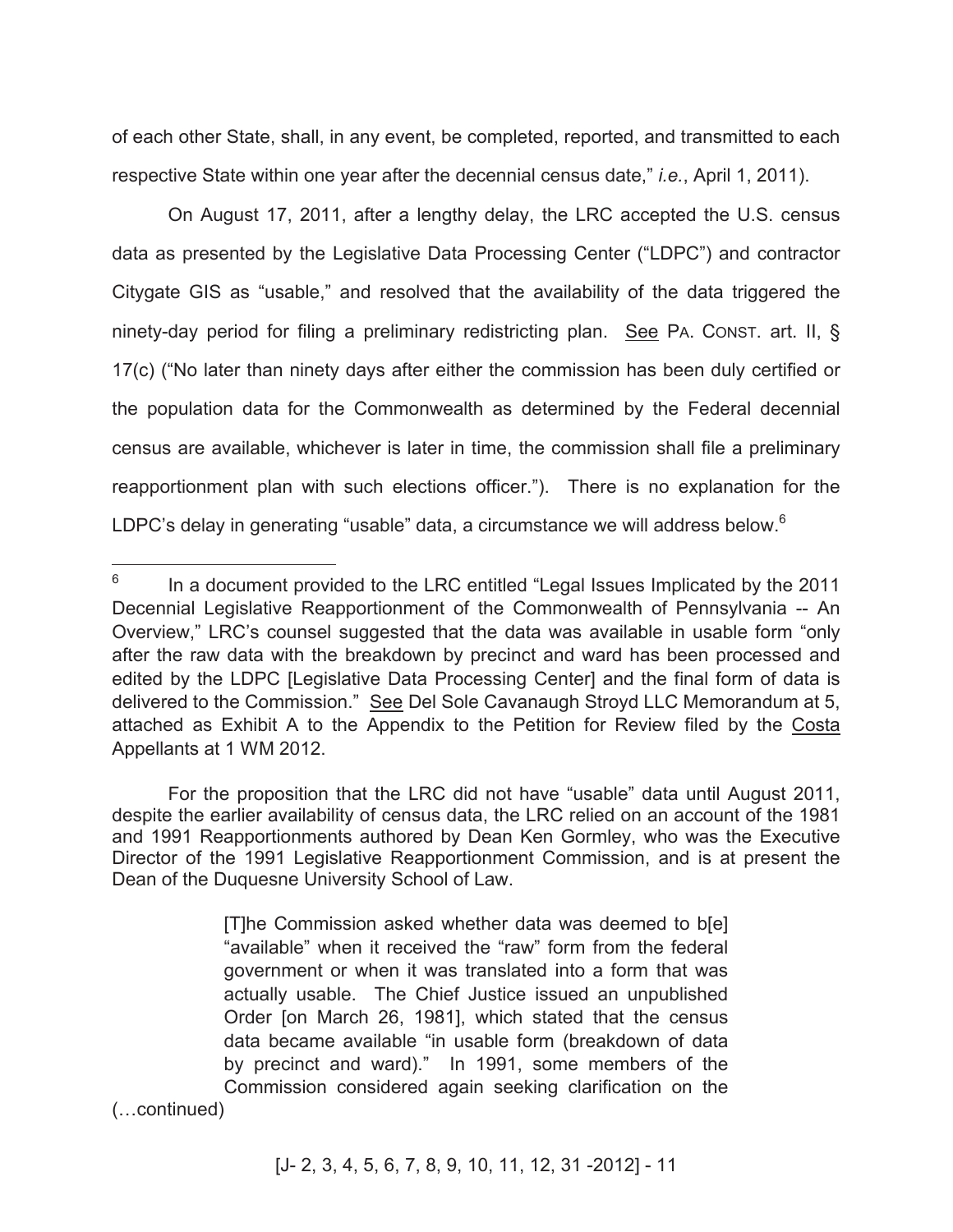The LRC held public hearings in Allentown and Pittsburgh, on September 7 and 14, 2011, and announced a preliminary redistricting plan on October 31, 2011, at a public administrative meeting in Harrisburg. The LRC approved the preliminary plan by a vote of 3 to 2, with the minority leaders in the House and Senate dissenting. On November 16, the LRC approved technical corrections to the preliminary plan for the House of Representatives. The LRC entertained citizens' comments and objections to the preliminary redistricting plan at public hearings in Harrisburg, on November 18 and 23, 2011, see PA. CONST. art. II, § 17(c), but made no further changes and offered no formal response to citizen concerns. On December 12, 2011, the LRC approved its Final Plan by a vote of 4 to 1, with Senate Minority Leader Jay Costa dissenting.

Absent appeals within the thirty day period afforded by the Constitution, the Final Plan would have had force of law. See PA. CONST. art. II, § 17(e). However, twelve separate appeals from the 2011 Final Plan were filed by citizens claiming to be aggrieved, as is their constitutional right. See PA. CONST. art. II, § 17(d) ("Any aggrieved

(continued…)

 $\overline{a}$ 

definition of "usable." Ultimately, the Commission decided that it, not the Supreme Court, was the best judge of when the data provided to it was in a form that was sufficiently "usable" for its purposes. As such, the Commission sought no further clarification from the Court and deemed the data to be "usable" on June 27, 1991 -- when the data had been revised and delivered to the Commission from the Legislative Data Processing Center ("LDPC").

Del Sole Cavanaugh Stroyd LLC Memorandum at 4-5 (citations omitted); see also Ken Gormley, The Pennsylvania Legislative Reapportionment of 1991, at 22-24 (Commonwealth of Pennsylvania Bureau of Publications 1994).

No party to these appeals objects to the notion that the data must be in "usable" form before the LRC can formulate a preliminary plan.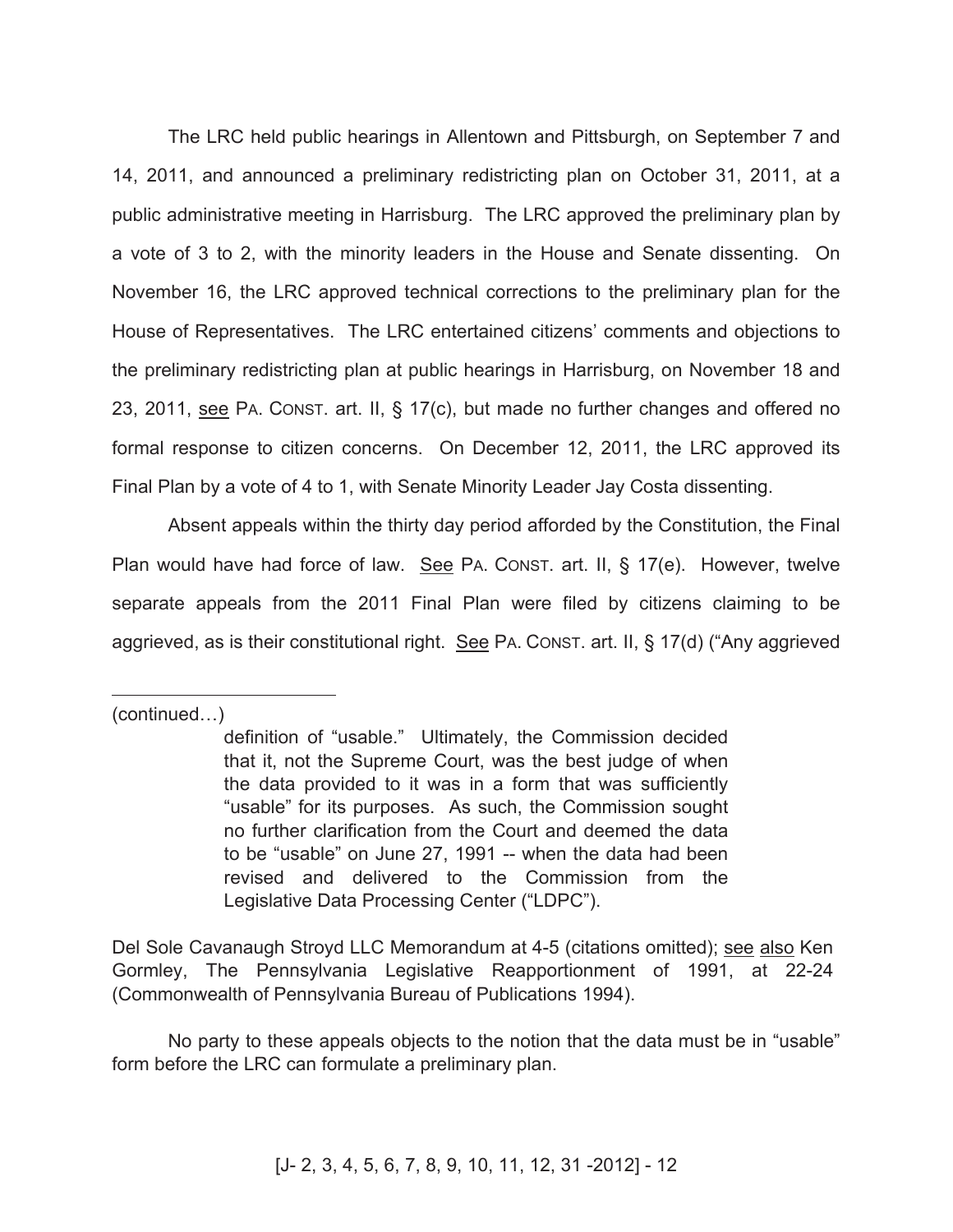person may file an appeal from the final plan directly to the Supreme Court within thirty days after the filing thereof."). In each appeal, the appellants filed petitions for review, against several of which the LRC filed preliminary objections.<sup>7</sup> The LRC also filed a prompt consolidated answer, responding to the first eleven petitions for review.<sup>8</sup> This Court then directed briefing on an accelerated schedule; all parties timely complied. The Court reserved a special session to hear oral argument on January 23, 2012, in Harrisburg, five days after briefing, and we heard argument in nine of the appeals that day. Many of the appeals raise overlapping claims, and indeed, in some instances, appellants ultimately relied upon the briefs of other aggrieved citizens. $^9$ 

Two days later, on January 25, 2012, this Court issued a *per curiam* order, declaring that the Final Plan was contrary to law, and remanding to the LRC with a directive to reapportion the Commonwealth in a manner consistent with this Court's Opinion, which would follow. See Order, 1/25/12 (*per curiam*) (citing PA. CONST. art. II, § 17(d)). Our *per curiam* order also directed that the 2001 Legislative Reapportionment Plan, which this Court previously ordered to "be used in all forthcoming elections to the General Assembly until the next constitutionally mandated reapportionment shall be approved," would remain in effect until a revised final 2011 Legislative Reapportionment

 $\overline{a}$ 

 $7$  We address the propriety of preliminary objections in legislative redistricting appeals and the LRC's filings *infra*.

<sup>8</sup> The twelfth petition, Zayas v. 2011 Legislative Reapportionment Commission, 17 MM 2012 / J-31-2012, proceeded separately, due to an administrative delay in ascertaining the timeliness of the appeal. Briefing in that matter was completed after oral argument, and it was submitted on the briefs.

<sup>9</sup> Three of the appeals were submitted for consideration on the briefs: Zayas; Coles v. 2011 Legislative Reapportionment Commission, 5 MM 2012 / J-5-2012; and Alosi v. 2011 Legislative Reapportionment Commission, 10 MM 2012 / J-10-2012.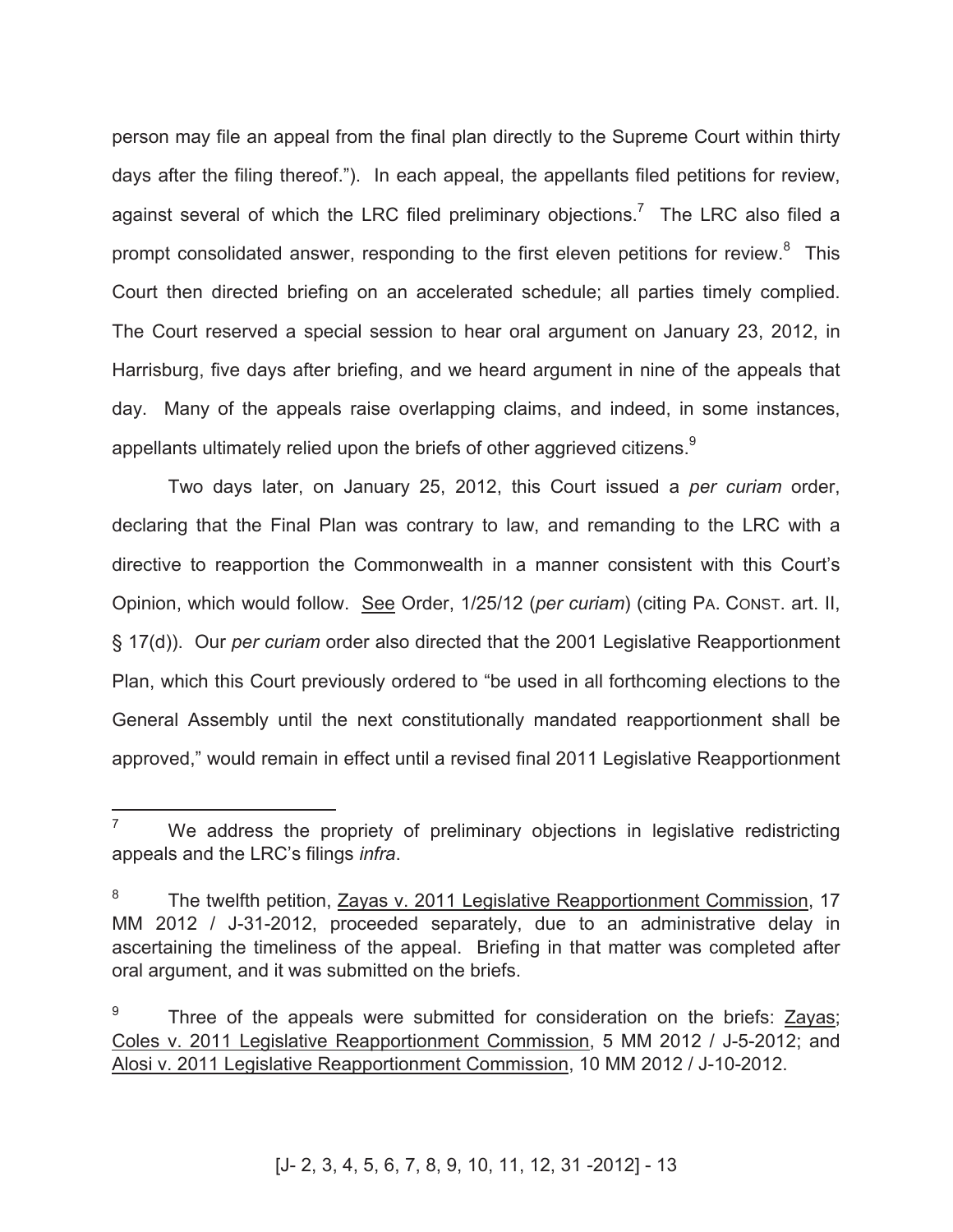Plan having the force of law is approved. See Order, 1/25/12 (*per curiam*) (citing PA. CONST. art. II, § 17(e) and Albert, 790 A.2d at 991). That aspect of our mandate arose by operation of law; where a Final Plan is challenged on appeal, and this Court finds the plan contrary to law and remands, the proffered plan does not have force of law, and the prior plan obviously remains in effect.<sup>10</sup> Mr. Justice Saylor filed a dissenting statement, in which Mr. Justice Eakin and Madame Justice Orie Melvin joined.

### **II. Preliminary Issues**

## A. The LRC's Delay in Adopting a Final Plan

As we have noted, the Final Plan was adopted at such a late date as to ensure that, even with adoption of the most accelerated of processes, this Court would lack adequate time to consider the matter, with due reflection, and issue a mandate and

 $10<sup>1</sup>$ <sup>10</sup> Of course, the Court was cognizant that the LRC's timeline in adopting a Final Plan had ensured that the appeals would carry into the period when nomination petitions could begin to be circulated, and that any mandate other than outright denial or dismissal of the appeals could cause disruption of that process. Therefore, the *per curiam* order also was careful to adjust the primary election schedule and, consistently with the order we entered on February 14, 1992, the last time a presidential primary occurred in a reapportionment year, we directed that petition signatures collected before our mandate issued would be deemed valid as to timeliness. See Order, 1/25/12 (*per curiam*). Our adjustment of the primary election calendar does not alter the discretion vested in the Commonwealth Court, which will be tasked in its original jurisdiction with hearing any objections to nominating petitions. The Election Code provides a very restrictive time schedule, specifically including a ten day cut-off for hearings and a fifteen day deadline for decisions. 25 P.S. § 2937. However, this Court recognized that appeals of this nature entail the "exercise of purely judicial functions." In re Nomination Petition of Moore, 291 A.2d 531, 534 (Pa. 1972). Thus, as it respects the judicial function, the Election Code's deadlines are understood in this context as "directory," although the deadlines and requirements of the Code will remain mandatory as to petitioners. See also Mellow v. Mitchell, 607 A.2d 204, 224 (Pa. 1992) (same); In re Shapp, 383 A.2d 201, 204 (Pa. 1978) (same).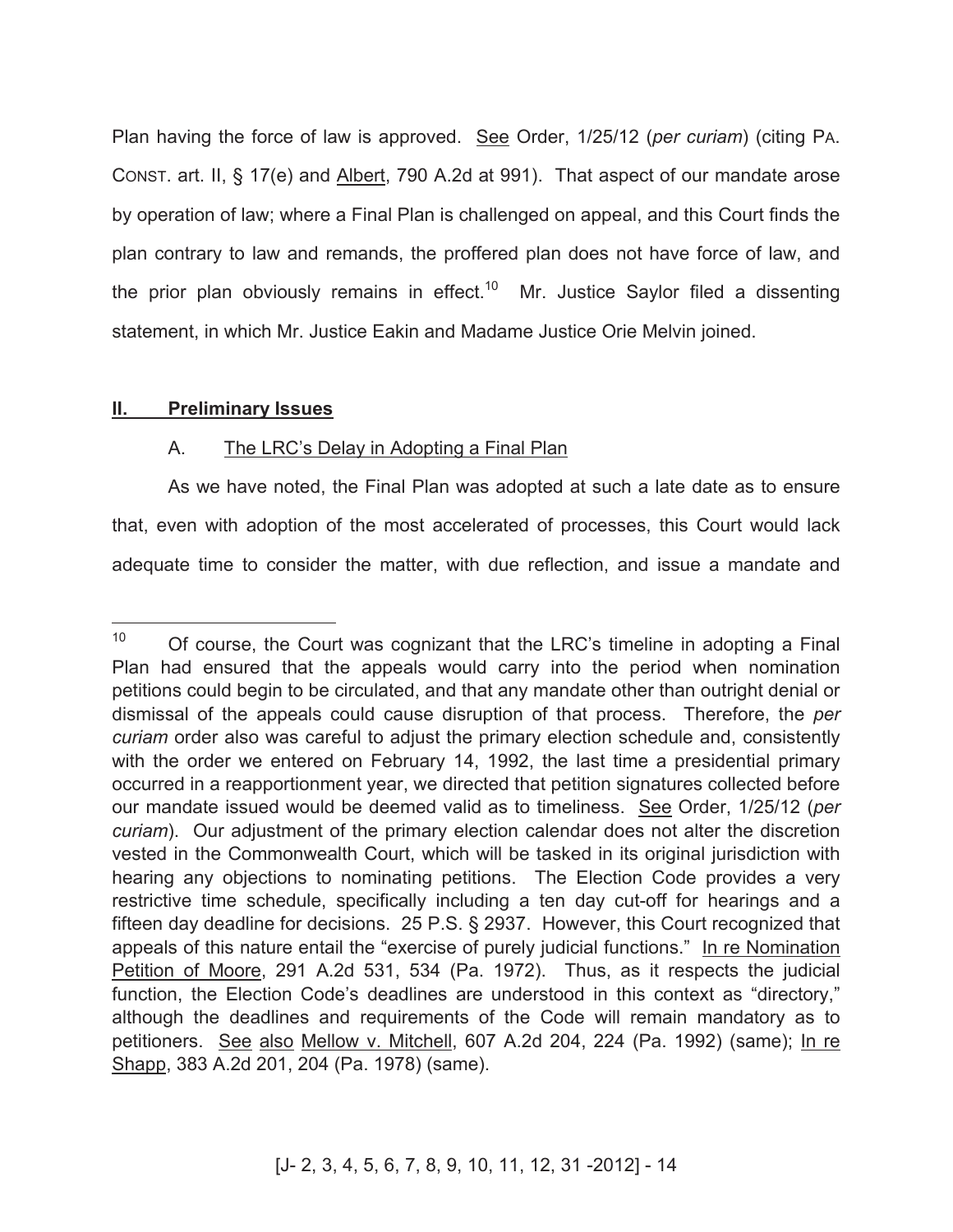reasoned decision before the primary election process was underway. The delay is unexplained; and it stands in stark contrast to the timing of the adoption of prior plans, plans that were no doubt created with less advanced computer technology. The Constitution provides that "[n]o later than ninety days after either the commission has been duly certified or the population data for the Commonwealth as determined by the Federal decennial census are available, whichever is later in time, the commission shall file a preliminary reapportionment plan. . . ." PA. CONST. art. II, § 17(c). The year 2012 is a presidential election year, with the result that the Pennsylvania primary is held three weeks earlier than in other years, and that all primary filing and litigation deadlines are advanced by three weeks as well. $11$  Indeed, the first day to circulate nomination petitions for the primary was January 24, 2012. Despite this known fact, the LRC did not adopt its Final Plan until December 12, 2011, a mere forty-three days before that important date. Under the Pennsylvania Constitution, persons aggrieved by the Final Plan had thirty days to file an appeal to this Court, or until January 11, 2012, which is the very day the bulk of the twelve appeals were filed. PA. CONST. art. II, § 17(d). Even

#### $11$ Section 603 of the Election Code provides, in relevant part:

**General Primary; Candidates to Be Nominated and Party Officers to Be Elected.** (a) There shall be a General primary preceding each general election which shall be held on the third Tuesday of May in all even-numbered years, except in the year of the nomination of a President of the United States, in which year the General primary shall be held on the fourth Tuesday of April. Candidates for all offices to be filled at the ensuing general election shall be nominated at the General primary. The vote for candidates for the office of President of the United States, as provided for by this act, shall be cast at the General primary.

25 P.S. § 2753(a).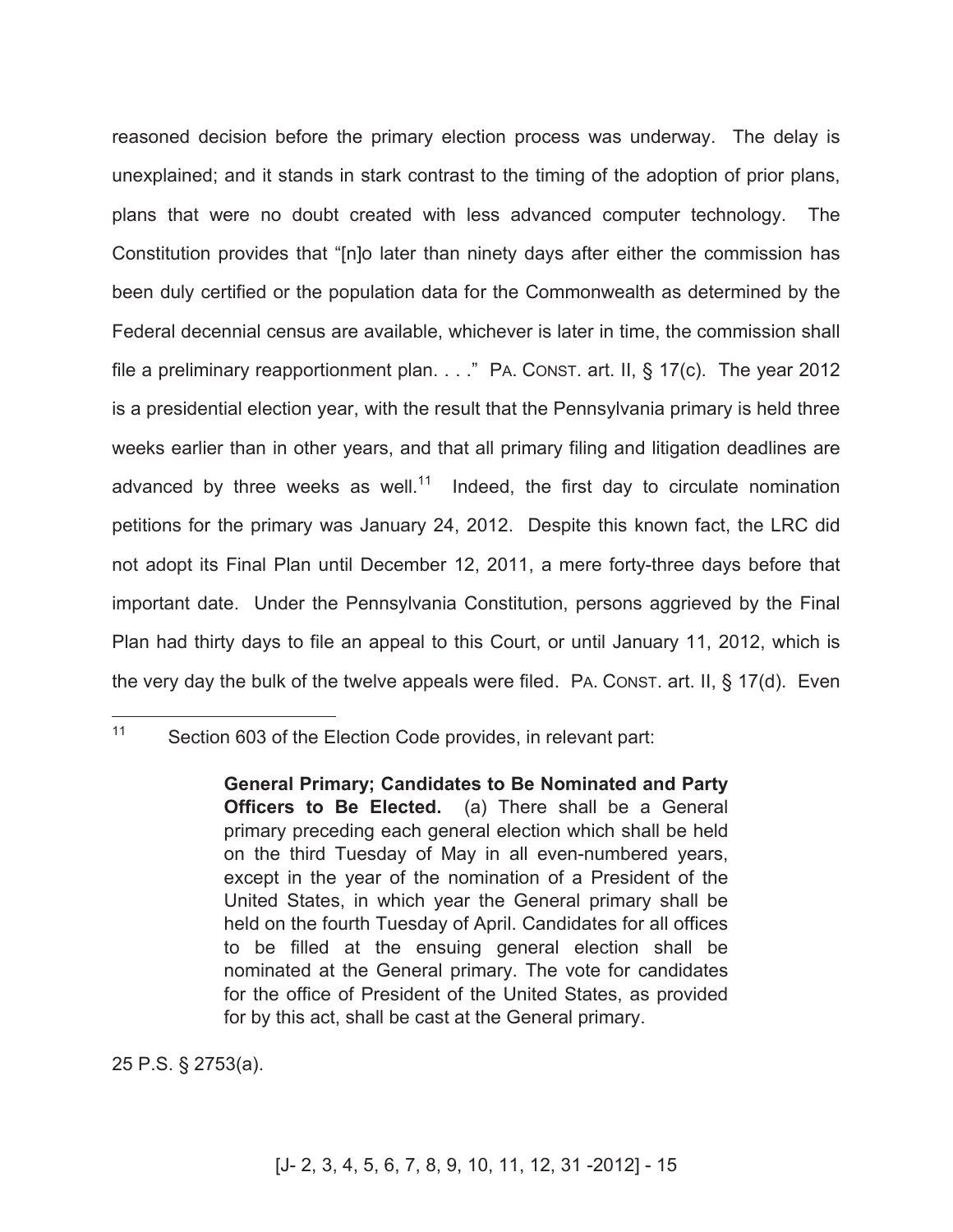with accelerated briefing and argument, the appeals could not be decided with a reasoned opinion before January 24, 2012. And, obviously, the lateness of the adoption of the Final Plan virtually ensured that no remand could be accomplished without disrupting the primary process.

As noted above, the LRC states that the 2010 census data was not "available" before August 17, 2011, the date the LDPC provided it with the census data in "usable form," and that "this event triggered the 90-day time-period for formulating a preliminary reapportionment plan." LRC's Brief at 10; accord Costa Brief at 3. Notably, with far less sophisticated technology in 1991, and with two fewer rounds of redistricting experience, the LDPC was able to produce the census data in usable form by June 27th of that year -- fifty-one days sooner. Gormley, Legislative Reapportionment, at 24.<sup>12</sup> This diligent effort allowed the 1991 LRC greater time for commentary and adjustment, and permitted adoption of the 1991 Final Plan, which also affected a presidential primary election season, as early as November 15, 1991, twenty-seven days sooner than the 2011 Final Plan was filed. See In re 1991 Pa. Legislative Reapportionment Comm'n, 609 A.2d 132, 135 (Pa. 1992) ("In re 1991 Plan"); see also In re Reapportionment Plan, 442 A.2d 661 (Pa. 1981) ("In re 1981 Plan") (LRC filed its 1981 Final Plan on October 13, 1981). Likewise, the 2001 LRC, which did not face the compression of a presidential primary season, produced its Final Plan on November 19, 2001, twentythree days earlier than the Plan adopted by the 2011 LRC. See Albert, 790 A.2d at 992.

The LRC provides no further information about the LDPC's procedures, and what precisely the LDPC must do to the so-called "raw" census data in order to render it

 $12<sup>°</sup>$ Dean Gormley's account of the 1991 reapportionment describes at some length the diligent efforts of the LRC and the LDPC to ensure that the census data was in usable form as soon as possible. See Gormley, Legislative Reapportionment, at 22-24.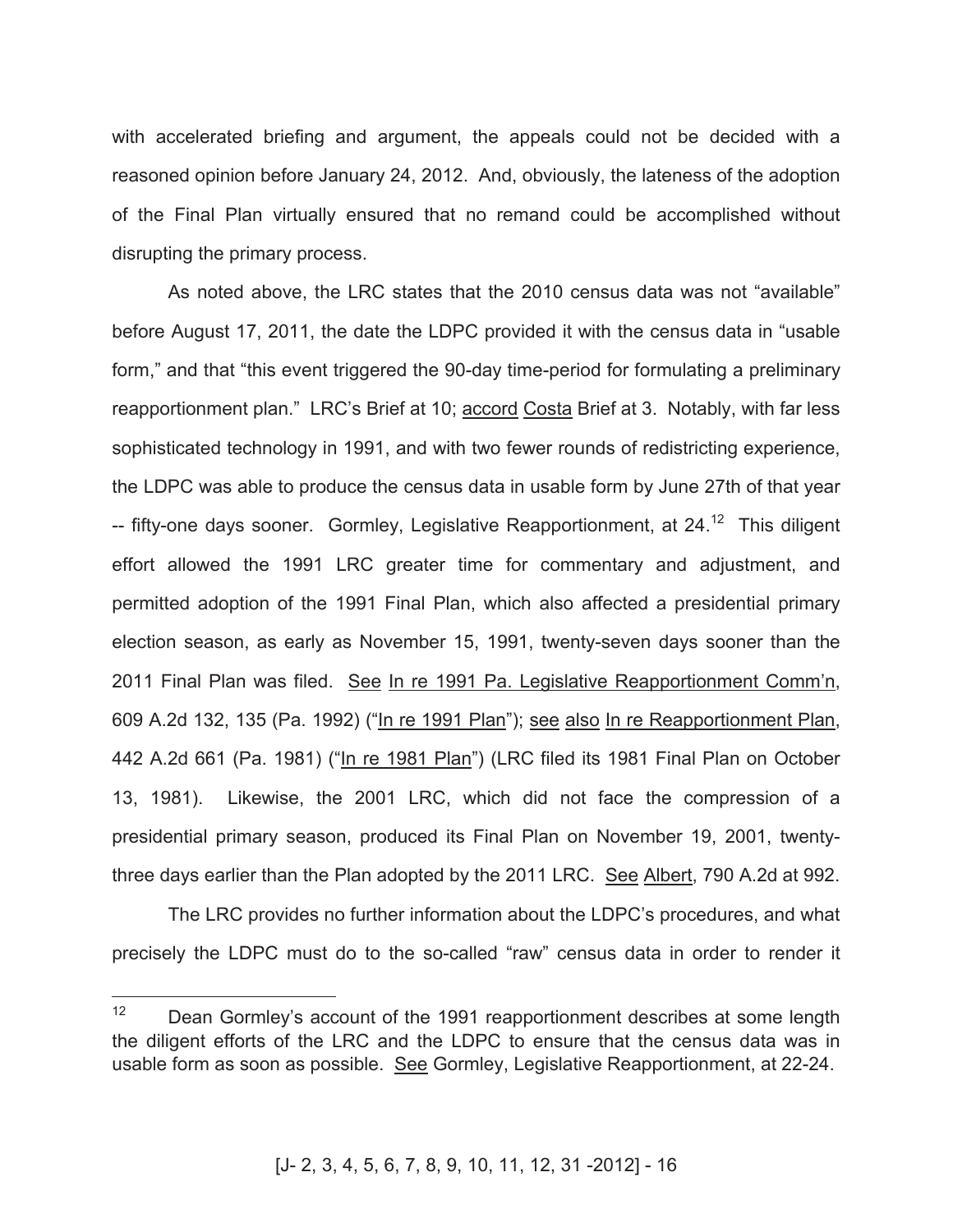"usable" by the LRC for redistricting purposes. Given advances in computer technology since 1991, and the cumulative experience of those tasked with amassing and providing the data to the LRC, the delay here, in a presidential primary year, is as troubling as it is inexplicable. We remind the LRC that the Constitution specifically authorizes appeals from final plans, and the LRC this year, and whatever entity bears the burden in future years, should thus approach its bipartisan constitutional task with an eye toward affording sufficient time for meaningful appellate review, if appeals are filed.

#### B. The LRC's Preliminary Objections

The LRC filed preliminary objections in most of these appeals, seeking outright dismissal for what it terms pleading defects. After the initial petitions for review were filed, but before briefing, the LRC filed preliminary objections in Costa, Comitta, Scoda, Coles, Kim, Bradley, and Kortz, asserting that those petitions should be dismissed for failure to include a verification. The LRC also filed preliminary objections in Baylor and Alosi, two of the *pro se* appeals, asserting that those appellants violated rules regarding the form of pleading. LRC's Preliminary Objections (citing Pa.R.A.P. 1513(c)). The LRC did not file preliminary objections in either Schiffer, Zayas, or Holt, which this Court has designated as the lead appeal. The LRC argues that redistricting challenges arise in this Court's original jurisdiction and, therefore, as in all other original jurisdiction matters, all rules regarding pleading and verification apply here. LRC's Preliminary Objections (citing Pa.R.A.P. 1517 (Pennsylvania Rules of Civil Procedure apply to petitions for review filed in appellate court's original jurisdiction); Pa.R.A.P. 1513(e)(5) (petition for review filed in appellate court's original jurisdiction must be verified)).

The Costa appellants responded with a motion to strike the LRC's preliminary objections, arguing that redistricting appeals lie in this Court's appellate rather than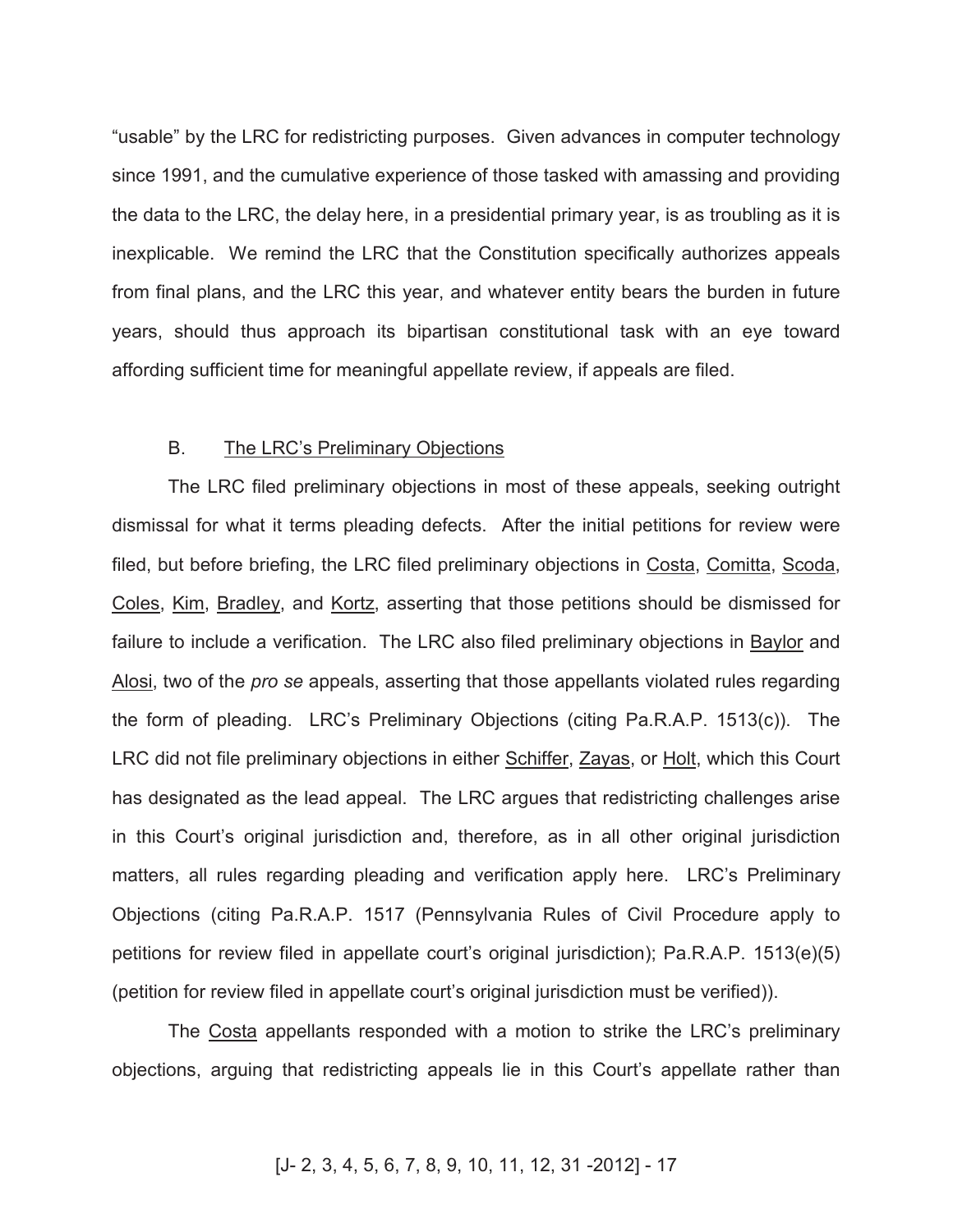original jurisdiction and that as such, no verification is required. See Costa Motion to Strike at 4 (citing Pa.R.A.P. 1513(d)). Appellants in Coles, Kim, and Bradley joined the Costa motion to strike. The appellant in Baylor sought to "cure" the alleged defects with additional filings.<sup>13</sup>

Our mandate having already issued, without dissent on the grounds specified in the preliminary objections, the preliminary objections obviously must fail.<sup>14</sup> Nonetheless, it is important to address the nature of these appeals, and the consequent propriety of preliminary objections, because of the supplementary layer of complexity and delay that would result from permitting preliminary objections in cases already subject to an accelerated appeals process.

The question of whether preliminary objections to petitions for review are cognizable in redistricting appeals turns on whether these appeals are properly viewed as sounding in this Court's original or its appellate jurisdiction. Our Constitution describes the process to challenge the Final Plan: "[a]ny aggrieved person may file an **appeal** from the final plan directly to the Supreme Court . . . ." PA. CONST. art. II, § 17(d)

<sup>13</sup> Appellant Baylor sought to file an amended petition for review, with additional substantive material. Baylor also filed an application for post-submission communication, in which he claimed that the late filing of the LRC's preliminary objections foreclosed any opportunity to respond in a timely fashion. In response, the LRC challenged Baylor's request to amend as an improper attempt to add waived new claims to his petition for review. Given our disposition, *infra*, these ancillary petitions are denied.

<sup>&</sup>lt;sup>14</sup> Notably, at oral argument, the LRC did not press its preliminary objections, going instead to the merits of the appeals. In any event, the Holt appeal, upon which we primarily base our disposition, was not challenged by preliminary objections. Nevertheless, since these matters involve the preeminent right to the franchise and to selection of the representatives who give voice to the citizens' concerns, mere technicalities in pleadings shall not impede our deliberative process.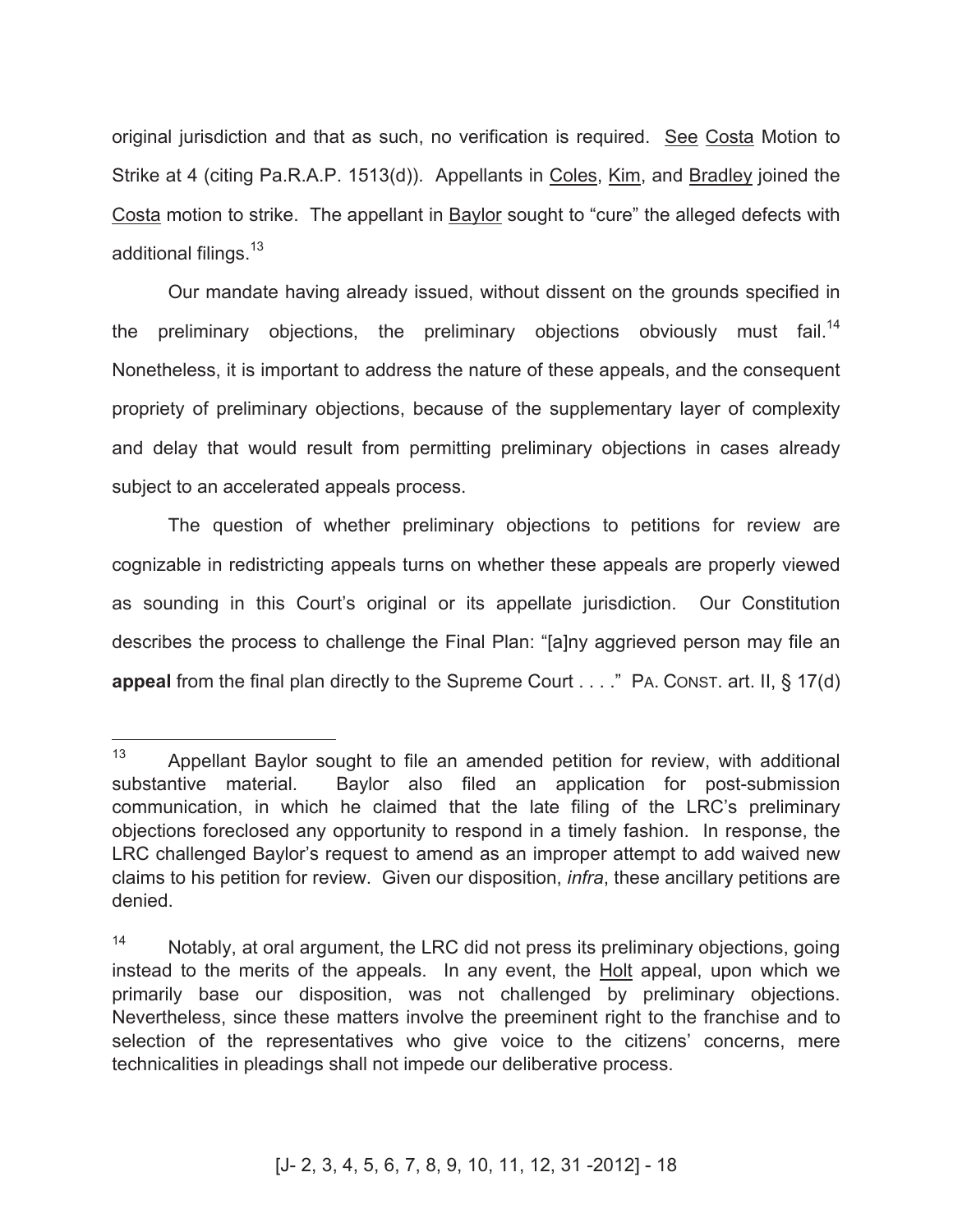(emphasis supplied); accord 42 Pa.C.S. § 725(1). In concert with that constitutional authority, our Rules expressly provide that, unless otherwise ordered, "appeals" under Article II, Section 17(d) shall proceed under Chapter 15 of the Rules of Appellate Procedure, which generally governs judicial review of governmental determinations, such as agency appeals to the Commonwealth Court. Pa.R.A.P. 3321; see Pa.R.A.P. 1501(a). Rule 1516(a) specifies that petitions for review in redistricting appeals proceed within this Court's appellate jurisdiction. See Pa.R.A.P. 1516(a). Additionally, as the Costa appellants note, this Court has generally utilized terminology applicable to appeals in reviewing reapportionment challenges. See Costa Motion to Strike at 3 (citing, *inter alia*, Albert, 790 A.2d at 992 and In re 1991 Plan, 609 A.2d at 135).

Generally, in matters filed within a court's appellate jurisdiction, no pleadings (including answers and preliminary objections) may be filed as of right in response to petitions for review. The Rules of Appellate Procedure simply do not contain a provision similar to that in the Rules of Civil Procedure permitting the filing of preliminary objections. Compare Pa.R.A.P. 1501 *et seq.* with Pa.R.C.P. No. 1028. Rule 1516 specifically provides that, as to redistricting matters, "[n]o answer or other pleading to an appellate jurisdiction petition for review is authorized, unless the petition for review is filed pursuant to . . . Rule 3321." Pa.R.A.P. 1516(a). Rule 3321 is a narrow exception to Rule 1516, by which this Court may permit filing of an "answer or other pleading" by order. In the appeals before us, our scheduling order noted that we would entertain a substantive answer and brief from the LRC, but we did not authorize the filing of preliminary objections. See Order, 1/11/12 (*per curiam*).

This practice is appropriate, as it promotes the salutary purposes embodied in the Rules of Appellate Procedure. These Rules are meant to be "liberally construed to secure the just, speedy and inexpensive determination" of appeals, Pa.R.A.P. 105(a).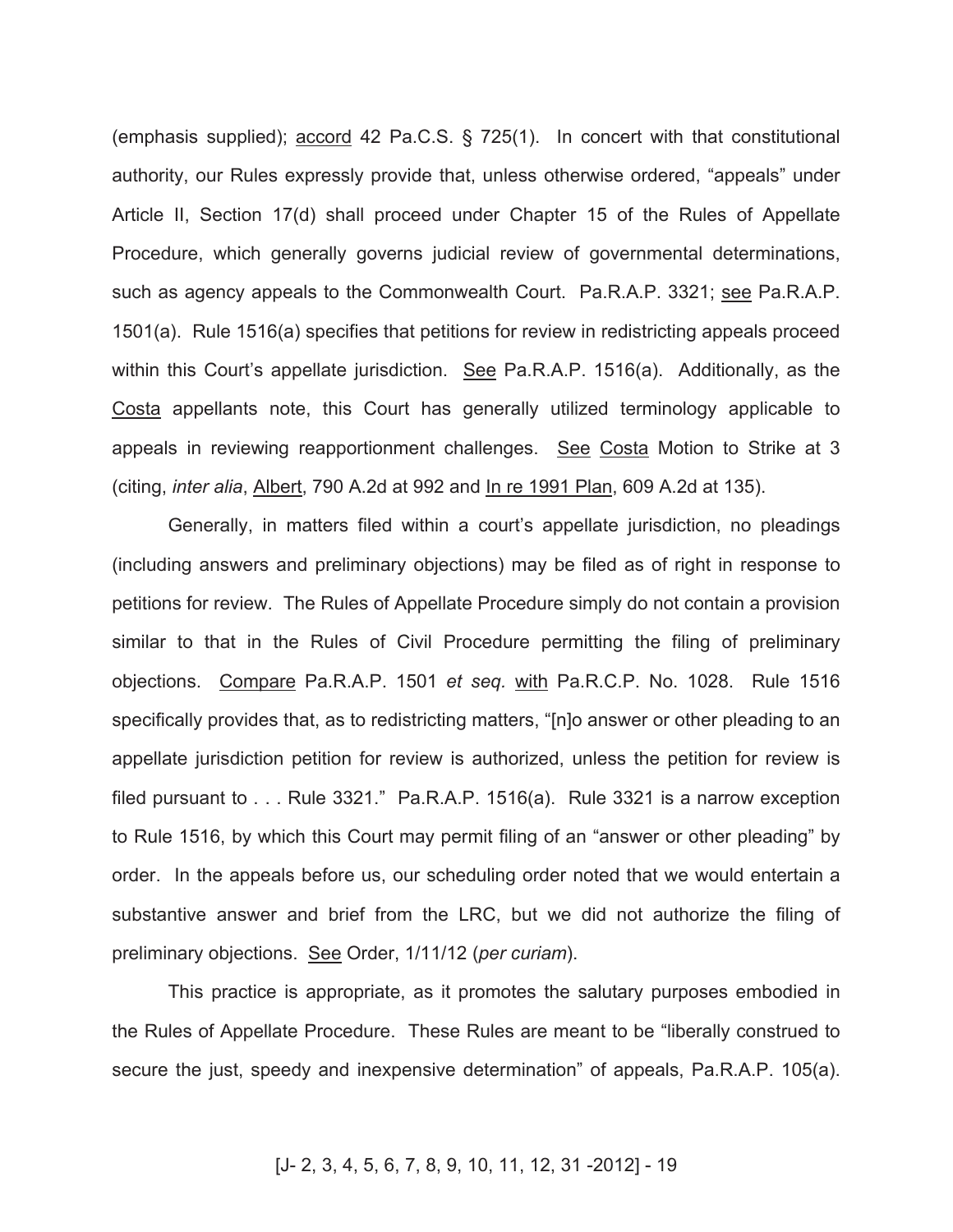Re-characterizing these constitutional appeals as challenges sounding in our original jurisdiction would not advance orderly review of these time-sensitive, and often complex, matters. We view the petition for review process in these appeals as putting the Court on notice of the scope of the issues to come before it, inevitably in an accelerated time frame, and in advance of the briefs. The process permits the Court to organize the appeals for purposes of oral argument, and to begin to conduct research on the issues. It would do nothing to advance "the just, speedy and inexpensive determination" of this unique class of appeals to treat the cases as if they were original jurisdiction matters, and thus to open the doors to technical pleading challenges and counter-challenges, and add a layer of complexity to a time-sensitive matter, without illuminating the substantive issues upon which the Court must pass. Accordingly, the Costa appellants' Motion to Strike is granted and the LRC's preliminary objections are stricken.

#### **III. The Appellants and Their Various Claims**

#### A. The Citizen Appellants

Our Constitution permits any aggrieved person to file an appeal from the LRC's plan directly to this Court. See PA. CONST. art. II, § 17(d). The appeals from the 2011 Final Plan were brought by various registered voters, citizens of the Commonwealth (together, "appellants").

In the lead appeal docketed at 7 MM 2012 ("Holt"), the appellants describe themselves as individual voters, registered Democrats and Republicans, hailing from Allegheny, Chester, Delaware, Lehigh, and Philadelphia Counties. Appellants in the appeal docketed at 1 WM 2012 ("Costa") are all twenty Senators elected as Democrats, members of the minority party in the Pennsylvania General Assembly, and registered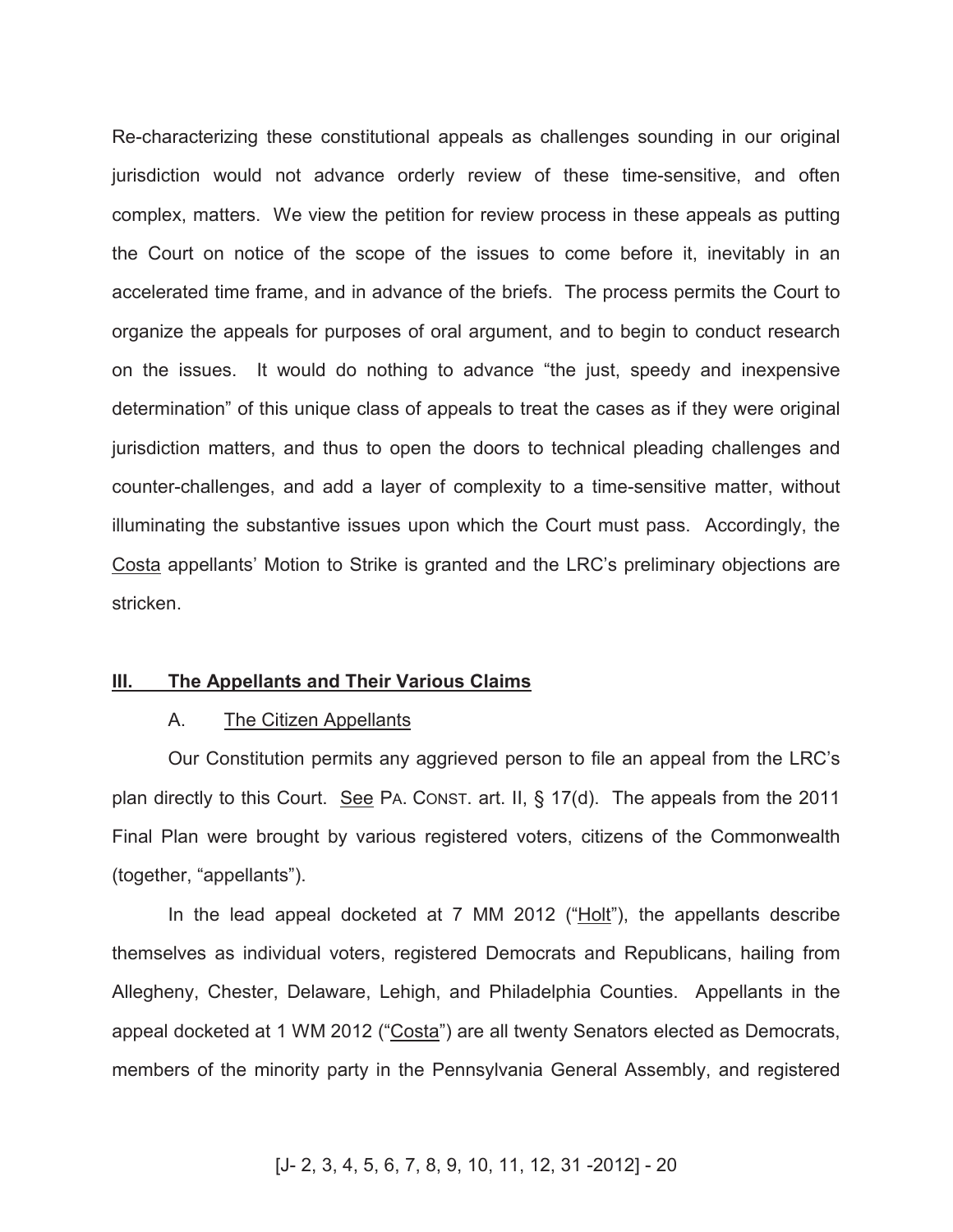voters. Senator Brewster, representing the 45th Senatorial District in the Monongahela Valley, filed a separate "letter brief" in support of the Costa appeal.

The appeals in both 2 MM and 3 MM 2012 focus on Chester County. Appellants in 2 MM 2012 ("Comitta"), are elected officials and resident voters in West Chester Borough, Chester County. Appellants in 3 MM 2012 ("Scoda") are resident voters and the mayor and a member of the Borough Council, in the Borough of Phoenixville, Chester County.

The separate appeals at 4 MM 2012, 5 MM 2012, and 8 MM 2012 all focus on Delaware County. Appellants in 4 MM 2012 ("Schiffer") are individual voters from Haverford Township, Delaware County. At 5 MM 2012 ("Coles"), appellants are individual voters from Upper Darby and Darby Townships in Delaware County. At 8 MM 2012 ("Bradley"), appellants are individual voters from the Delaware County Boroughs of Collingdale, Darby, Swarthmore, Upper Darby, and Yeadon. Appellant at 6 MM 2012 ("Kim"), is a councilwoman and voter in the City of Harrisburg, Dauphin County. Appellants in 4 WM 2012 ("Kortz") are voters from Allegheny, Washington and Lawrence Counties.

Three appellants have filed *pro se* appeals. At 9 MM 2012 ("Baylor"), appellant is a voter and Township Auditor in Tilden Township, Berks County. At 10 MM 2012 ("Alosi"), appellant is a resident of the Shippensburg area, in South-Central Pennsylvania. Finally, in the appeal docketed at 17 MM 2012 ("Zayas"), appellant is a voter in the City of Reading, Berks County.

In all of these appeals, the LRC is appellee. The LRC does not dispute the standing of any of the appellants.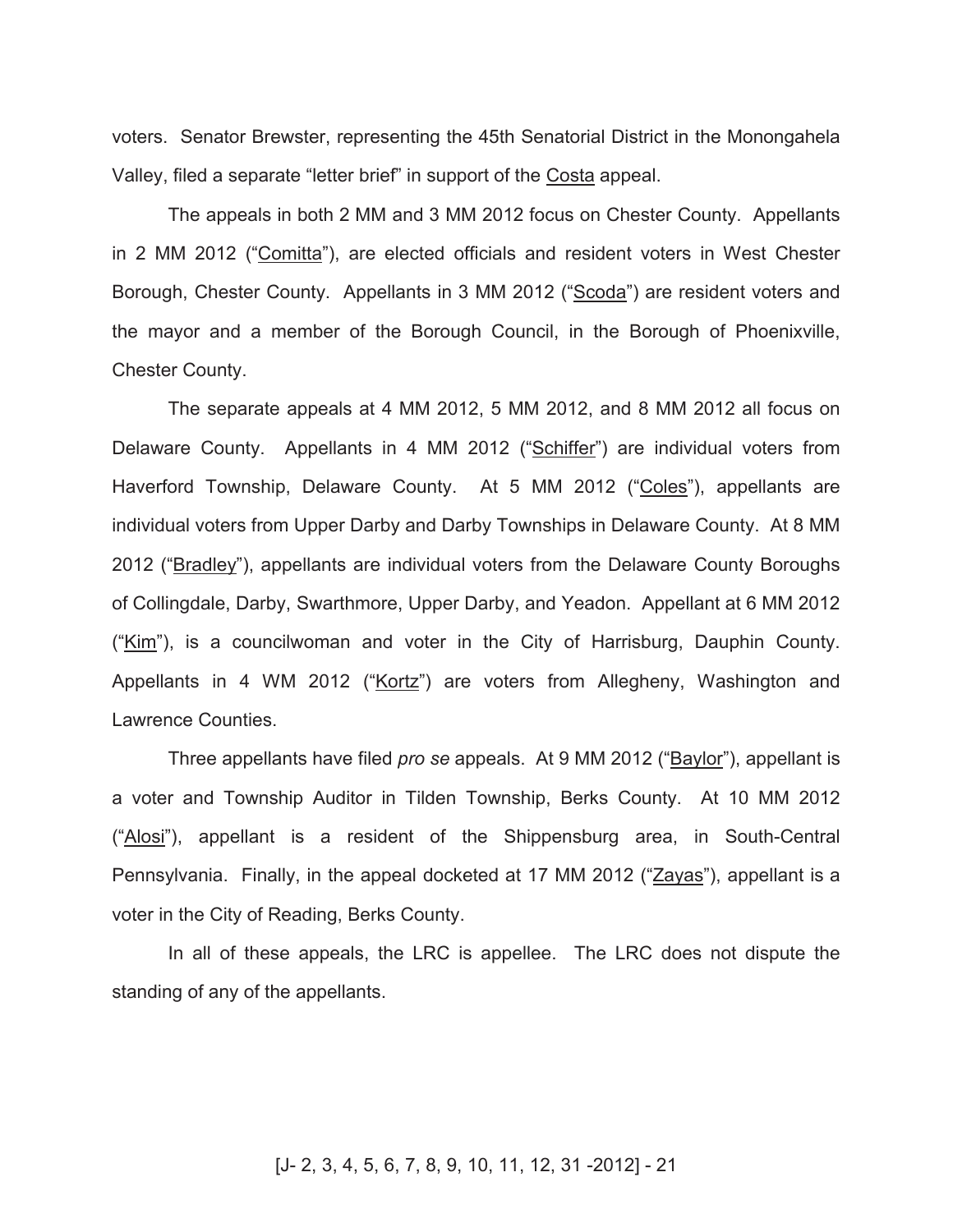#### B. The Issues Raised by Appellants

Two of the appeals before us, Holt and Costa, explicitly raise and develop global challenges premised primarily upon the constitutional ban on dividing counties, municipalities, and wards "unless absolutely necessary." See PA. CONST. art. II, § 16. The Holt and Costa appellants requested that the Court remand the Plan to the LRC for a second attempt at redistricting in accordance with law. Because the Holt claims, and to a lesser extent, the Costa claims, form the primary basis for our conclusion that the Final Plan was contrary to law, these claims will be developed further, *infra*. Challengers in three other appeals, Coles, Kim, and Kortz, adopt the global challenge as developed in the appellants' brief in Costa.<sup>15</sup>

The appellants in Bradley also adopted the Costa brief, but supplemented the argument by highlighting a narrower and localized challenge to the House redistricting plan's division of several Delaware County boroughs: Collingdale, Darby, Swarthmore, Upper Darby, and Yeadon. The Bradley appellants allege that the boroughs at issue have substantial minority populations, which share unique, common political interests, but whose political influence is diluted by the unnecessary divisions. In their view, the populations of these boroughs are sufficiently small for each to be kept intact in a redistricting plan. Indeed, Darby, Collingdale, Yeadon and Swarthmore were kept intact in all redistricting plans before 2011. These appellants request remand of the Plan, and express a special interest in maintaining the integrity of the municipalities they address.

Finally, we have six appeals challenging only specific and local divisions of municipalities, in which the appellants, like the Bradley appellants in the development of their specific claim, request what would resemble a form of *mandamus* relief.

<sup>15</sup> We note that, after filing separate petitions for review, these appellants did not file separate briefs but joined in and adopted the Costa brief; thus, no separate discussion of their appeals is necessary.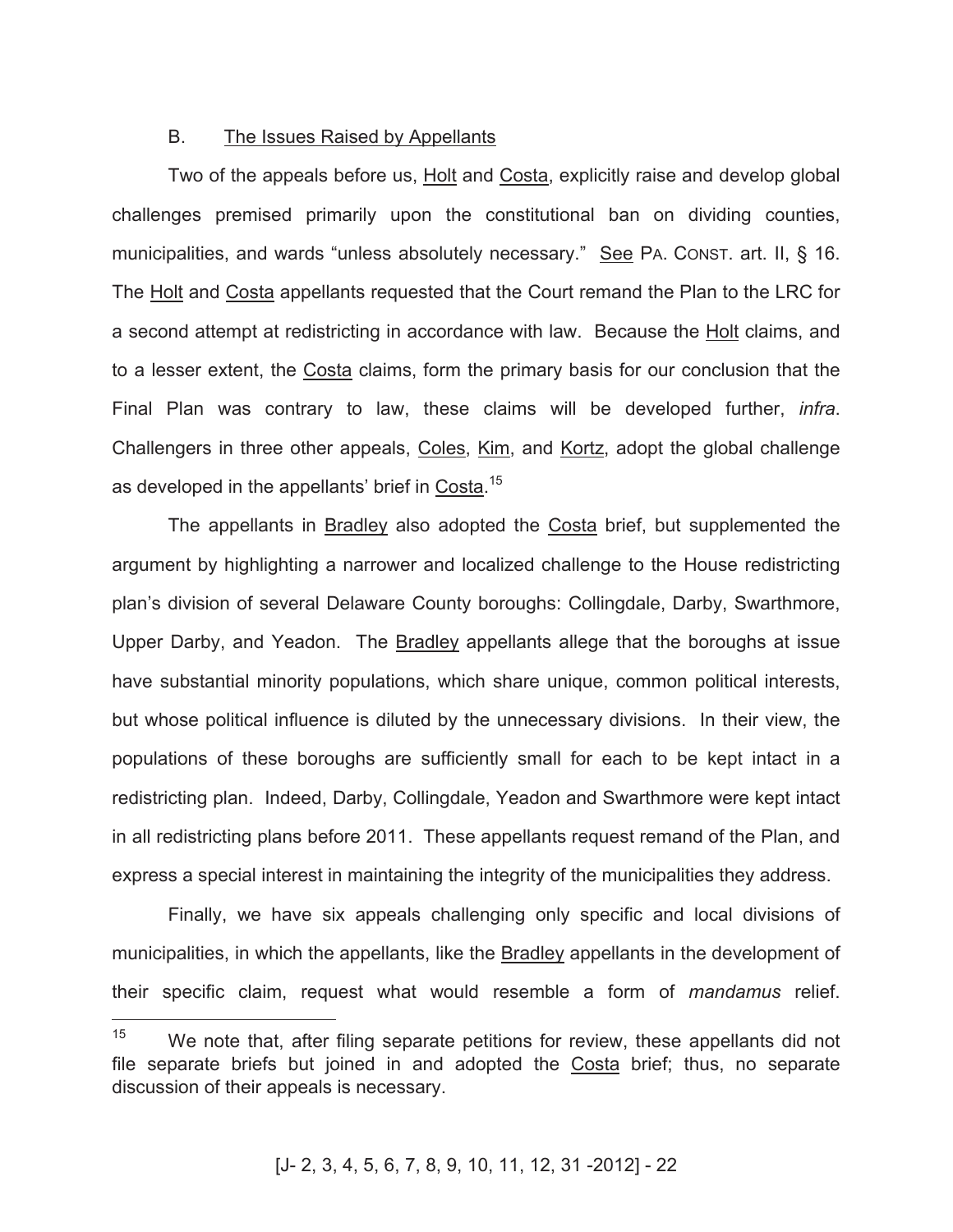Specifically, the appellants ask for remand of the Final Plan to the LRC with an explicit directive to accommodate their local concerns. Thus, in Comitta, appellants object to the division of West Chester Borough, the Chester County seat, into two House districts: under the Final Plan, four wards would remain in the 156th House District, and three wards would be removed from the 156th District and placed into the 160th House District. The Comitta appellants request that this Court order the LRC on remand to maintain the integrity of West Chester Borough and restore it to the 156th House District.

Similarly, in Scoda, appellants object to the division of Phoenixville Borough into two House districts: under the Final Plan, four wards would remain in the 157th House District, and three would be removed from the 157th District to the 155th District. Appellants in Scoda request remand to the LRC, with a directive to maintain the integrity of Phoenixville Borough and restore it to the 157th House District. The Comitta and Scoda appellants also both claim that the divisions of West Chester and Phoenixville Boroughs were motivated by partisan politics and by the desire to dilute the voting power of minorities, in violation of the Voting Rights Act of 1965.<sup>16</sup>

In Schiffer, appellants state that two Haverford Township wards, Wards 1 and 9, were separated from the rest of the township in the 166th House District and placed into the 163rd House District under the 2011 Final Plan. The Schiffer appellants ask the Court to instruct the LRC on remand to assign all of Haverford Township to one district, the 166th House District.

In the Baylor matter, the *pro se* appellant asserts that in the four decades since he has been eligible to vote, his hometown of Tilden Township, in Berks County, has never been represented by a Berks County resident in either the Pennsylvania House or

<sup>16</sup> <sup>16</sup> 42 U.S.C. § 1973 *et seq*.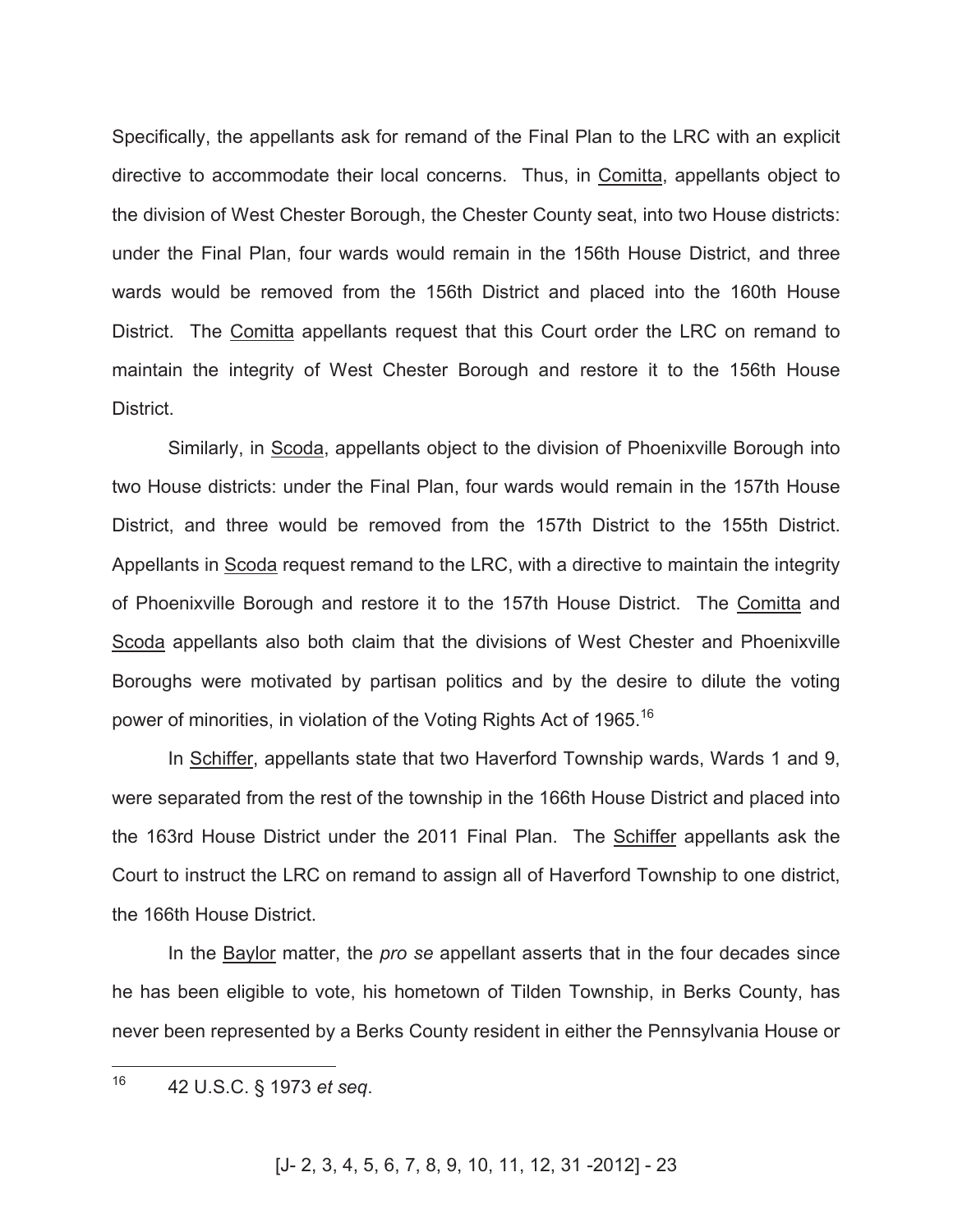the Senate. According to appellant, Tilden Township has also been moved from one House district to another in every reapportionment cycle, which has led to distinctively low levels of political participation by residents. Appellant also argues that Berks County as a whole is excessively, and unnecessarily, divided into nine House districts. Appellant requests remand to the LRC for development of a non-partisan plan that complies with relevant law; appellant suggests redrawing the electoral map based on school district boundaries.

The *pro se* appellant in Alosi challenges the division of the greater Shippensburg area, which appellant states is a unified community of approximately 25,000 people. The Shippensburg area was formerly contained within the same 89th House District, but under the 2011 Final Plan, it has been divided and placed into three separate House Districts: the 86th District, the 89th District, and the 193rd District. Appellant notes that the Final Plan divides two counties, Adams and Cumberland, and two municipalities, Shippensburg Borough and Southampton Township, and has the effect of diluting the political power of the Shippensburg area. Appellant requests that the Plan be revised to maintain the 89th House District intact or, at a minimum, to remove the division of Shippensburg Borough.

Finally, the *pro se* appellant in Zayas complains that the Plan unnecessarily fragments the City of Reading, in Berks County, into two House Districts, the 126th and the 127th, with the intention and effect of reducing the political effectiveness of a rapidly increasing and politically cohesive Hispanic population in Reading. Appellant requests remand for the LRC to conduct reapportionment in accordance with constitutional and federal Voting Rights Act requirements.

In addition to these substantive challenges, the appeals and the responsive brief of the LRC present disputes concerning the Court's scope and standard of review and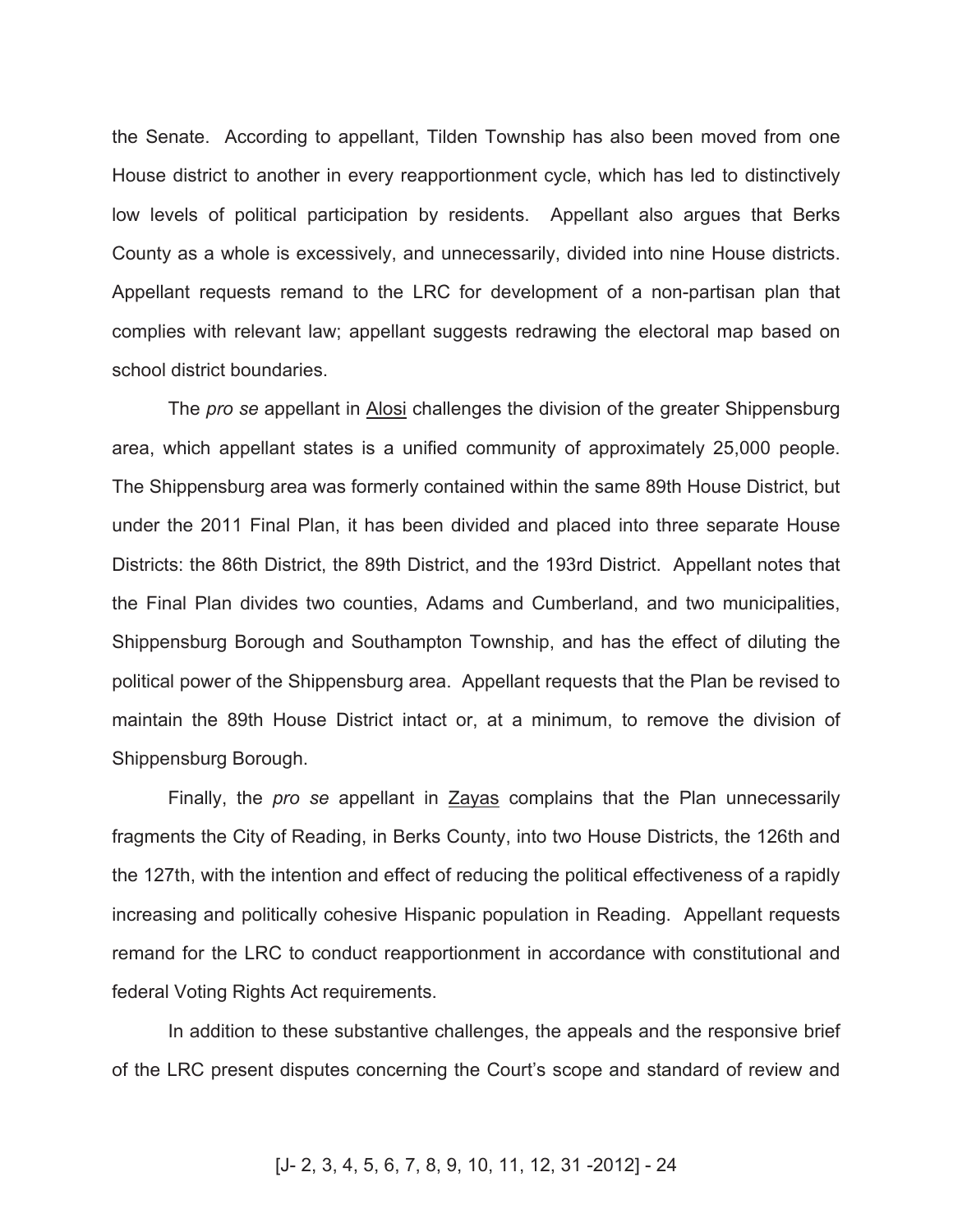the burden of proof, as well as requests to explain the status of the law or to reconsider precedent in this area. Appellants address governing precedent from two perspectives. First, some appellants appear to accept the LRC's view of a peculiarly narrow scope and standard of judicial review (a central aspect of the LRC's position, as we will explain below, is that alternative plans are irrelevant), and ask that we reject that precedent as so understood. Along the same lines, other appellants take a more sophisticated approach, which reflects a closer and more accurate reading of our redistricting precedent, to argue, for example, that there is no absolute ban on consideration of alternative redistricting plans in reviewing whether the LRC's Final Plan is contrary to the law. Second, the Comitta, Scoda, Schiffer, Baylor, Alosi, and Zayas appellants request that we reconsider the requirement, established in our decisional law, that a successful challenger must address the Final Plan as a whole, and revisit the precedent to permit rejection of a final plan based upon a challenge focused only on that plan's effect on a particular political subdivision. See Albert, 790 A.2d at 995.

For organizational and decisional purposes, we will address the scope and standard of review, as well as the burden of proof, first; we will then consider the global challenges, and finally the individual challenges.

#### **IV. The Proper Review Paradigm**

#### A. Scope and Standard of Review

Redistricting appeals are unlike the great majority of matters upon which we pass in that there is no conventional determination to review, and an atypical party responding to the appeal. The LRC, which devised the Final Plan in the first instance,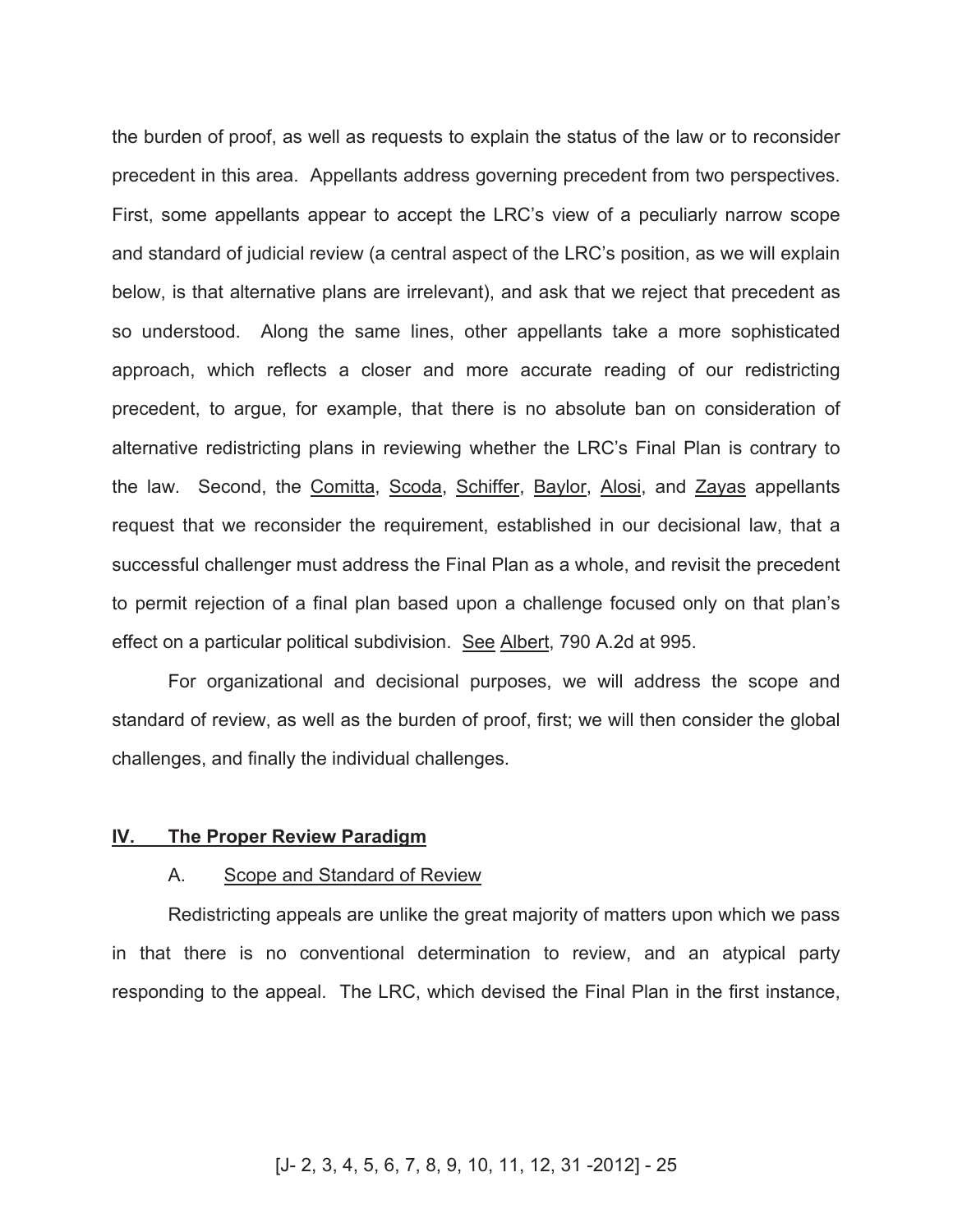also has the task of defending its constitutionality against the specific appeals brought by citizens.<sup>17</sup>

The LRC insists on an unusually deferential judicial stance implicating both the scope and standard of review, which it claims rests on settled precedent. As noted, some appellants accept the LRC's interpretation of precedent and request that we

In addressing the mountain of petitions and hastily-drafted briefs, the Commission's counsel adopted the approach of seeking to assist the Court in a somewhat detached and neutral fashion, just as the Solicitor General of the United States is often called upon to wear a dual hat as litigant and advisor to the U.S. Supreme Court. Rather than embrace an aggressive, bent-on-prevailing-on-every-issue approach which would have been the norm for modern litigation, the Chairman and Chief Counsel chose to provide the Court with as much information as possible so that the Court could make rational decisions. . . . Not only was this approach meant to foster the trust of the Court, but it also reflected the belief of the Chairman himself that the Commission was acting not as a litigant in the typical sense, but as a representative of all citizens of the Commonwealth. Thus, if the Reapportionment Plan was legally defective in any way, the Chairman believed, the Court should have a chance to determine this for itself so that any defect could be corrected.

Gormley, Legislative Reapportionment, at 55. Of course, we recognize that the LRC has considerable discretion to determine its role in litigation. For better or for worse, the current LRC and counsel have taken a more adversarial litigation approach than their predecessors in 1991.

<sup>17</sup> This was not always so. In the first reapportionment appeals following adoption of the current Pennsylvania constitutional construct, the 1971 Final Plan was defended by the Attorney General. Commonwealth ex rel. Specter v. Levin, 293 A.2d 15 (Pa. 1972). The appeals from the 1981, 1991, and 2001 plans all were defended by the LRC itself. Notably, as recently as the 1991 reapportionment appeals, it was not clear precisely what role the LRC should play in response. As Dean Gormley, Executive Director of the 1991 LRC describes the argument in 1992: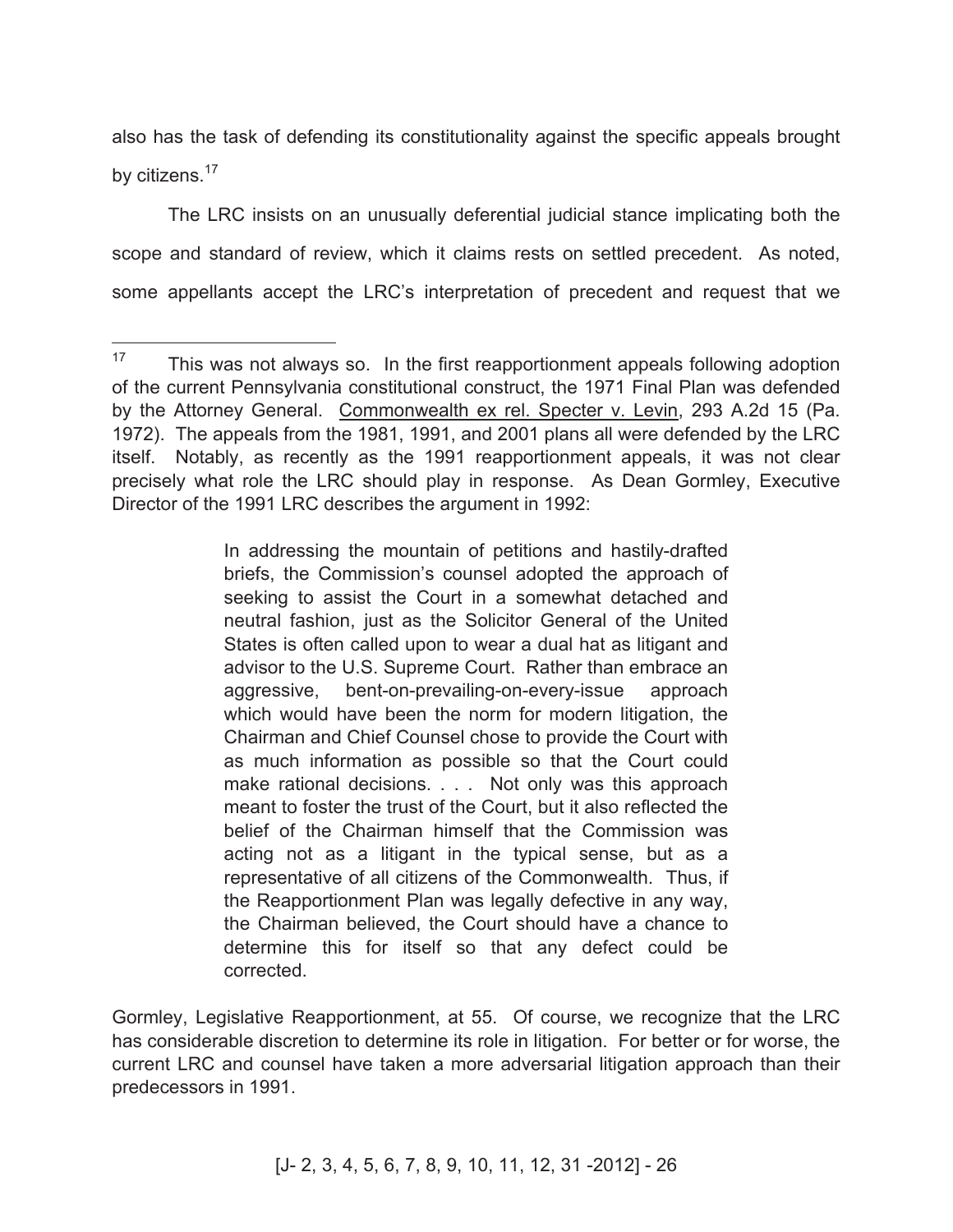overrule it. Other appellants, however, argue that the applicable precedent in fact does not contemplate or require the degree of deference argued by the LRC.

Initially, we note that, although they are often confused or conflated by litigants, the scope of and the standard of review are distinct concepts and are not appropriately substituted for one another. Succinctly stated, "scope of review" refers to "the confines within which an appellate court must conduct its examination," *i.e.*, the "what" that the appellate court is permitted to examine. Morrison v. Commonwealth, 646 A.2d 565, 570 (Pa. 1994). "Standard of review" addresses the manner by which that examination is conducted, the "degree of scrutiny" to be applied by the appellate court. Id.

#### 1. Scope of Review

Identifying the proper scope of review is of unusual importance in these appeals because the LRC's core rebuttal to the global arguments forwarded in Holt and Costa is that this Court's scope of review prevents it from even considering the alternate plans that those appellants provided to the LRC, and have used to make their cases here. The LRC's argument that our scope of review is confined to the four corners of the Final Plan rests upon two pillars. First, the LRC argues a supposed deference due to it because reapportionment is a legislative task, and consideration of alternate plans, for any purpose, "would not only usurp the Commission's constitutional authority to undertake the reapportionment but, more seriously, make it impossible for the Commission to ever know for certain that its plan will pass constitutional muster." LRC Brief at 30. Second, the LRC argues that this Court's precedent has established that review is limited to the four corners of the Final Plan, and further, that alternative plans posed by objector citizens are irrelevant for any purpose -- even for the purpose of showing that a Final Plan is contrary to law.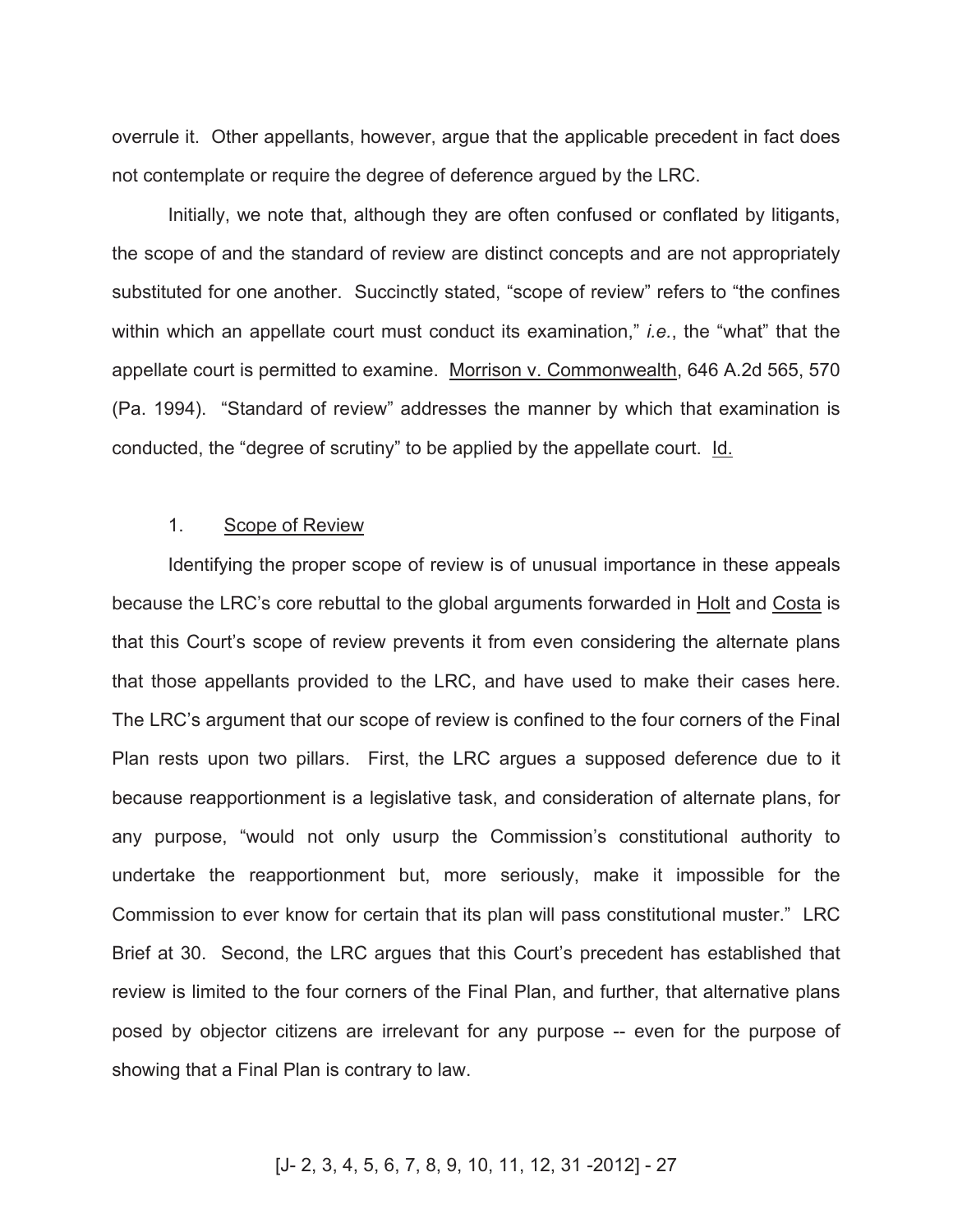The LRC's argument on the second point proceeds as follows. The LRC asserts that in this Court's first two reapportionment decisions following the 1968 Constitution, "a majority of the Court specifically rejected the contention that alternative plans should be reviewed -- even if only as a measuring device rather than a substitute." Id. at 29. The single citation accompanying this proposition stated as black letter law is the **dissenting** opinion of Mr. Justice (later Chief Justice) Nix in In re 1981 Plan, 442 A.2d at 669 (Nix, J., dissenting). The LRC then adds that none of our succeeding cases have questioned or reexamined this scope of review, and we should not now "reject the forty years of precedent upon which the Commission relied in formulating the Final Plan." LRC Brief at 29.

The LRC repeats its claim that we specifically rejected the notion that alternative plans may be considered for any purpose, with slightly more elaboration, by discussing our 1982 decision. The LRC notes that the majority opinion in that 4-3 decision stated that: "to prevail in their challenge to the final reapportionment plan, appellants have the burden of establishing not, as some of the appellants have argued, that there exists an alternative plan which is 'preferable' or 'better,' but rather that the final plan filed by the Pennsylvania Reapportionment Commission fails to meet constitutional requirements." In re 1981 Plan, 442 A.2d at 665. On its own, this statement says nothing that would prohibit the Court, as a scope of review matter, from looking to alternate plans in order to assess the constitutionality of the Final Plan. The LRC apparently derives that limitation from the fact that Justice Nix's dissenting opinion offered that, while he agreed that "we do not dismiss a plan because 'fortuitously' another may have constructed a better one, the fact that a better one may be easily designed which accommodates all of the constitutional concerns may strongly suggest the constitutional invalidity of the selected plan." Id. at 669 (Nix, J., dissenting). After quoting Justice Nix, the LRC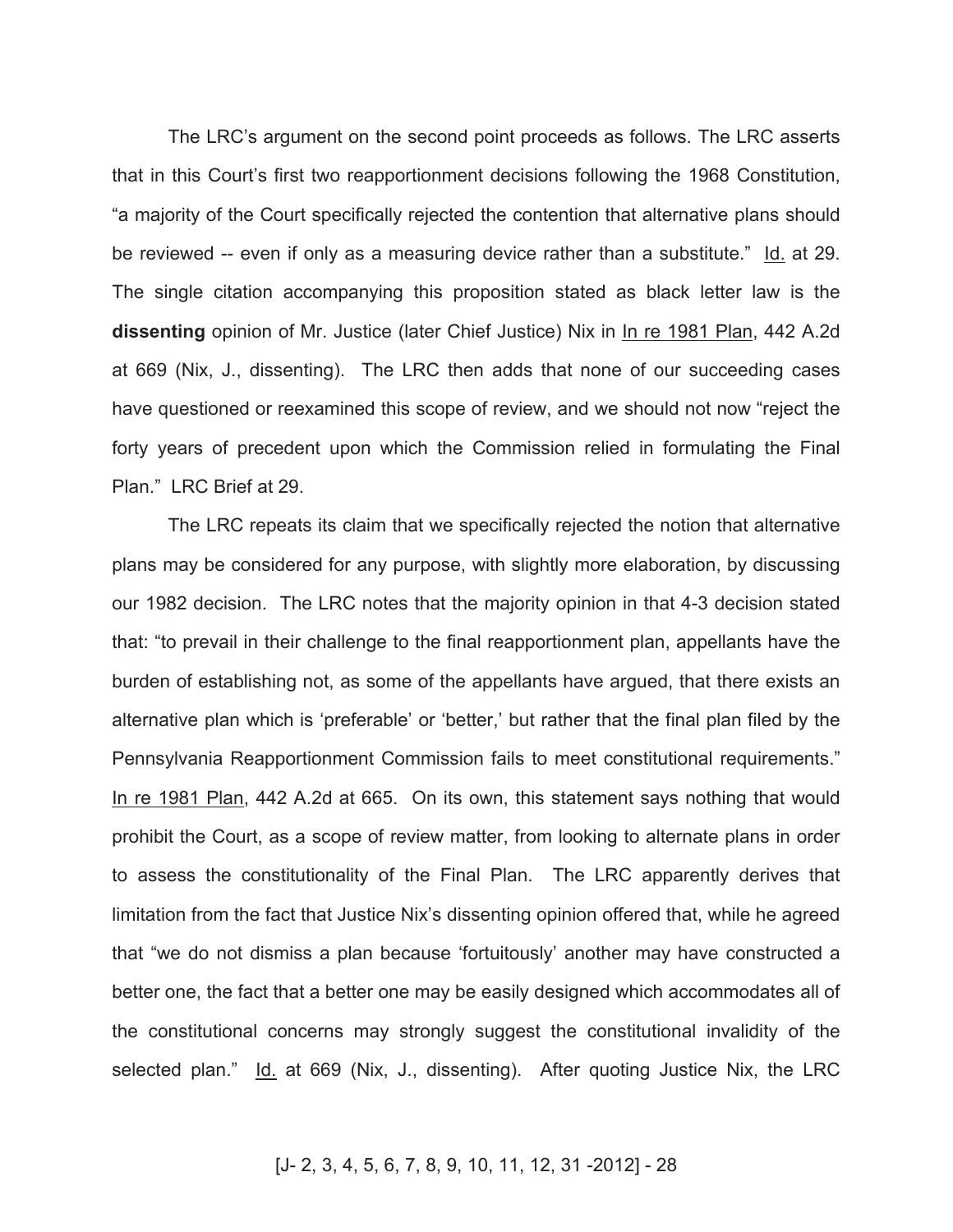declares that "[t]hat view was rejected by a majority of the [In re 1981 Plan] Court." LRC Brief, at 29-30. The LRC does not cite where the majority opinion in In re 1981 Plan engaged Justice's Nix point, and specifically rejected it.

The Holt appellants dispute the LRC's interpretation of the applicable scope of review, arguing that the position that our review is limited to the four corners of the Final Plan is "tantamount to a declaration of non-reviewability." Holt Brief at 14. Appellants forward the modest proposition that this Court -- like the LRC in its formulation of a Final Plan -- may consider alternative plans addressing redistricting as a whole as mere proof or evidence that a substantial number of the Final Plan's political subdivision splits were not "absolutely necessary," as the Constitution requires, and thus the plan as a whole could be deemed to be contrary to law on that basis.

The Holt appellants make clear that they do not ask the Court to direct adoption of any of the alternative plans presented to the LRC, including their own. Their point is more nuanced: they embrace Justice Nix's view in dissent, quoted above, that the fact that better plans "may be easily designed which accommodate[] all of the constitutional concerns may strongly suggest the constitutional invalidity of the selected plan." Holt Brief at 20. Appellants note that this Court has never been presented with an appeal that challenged a prior reapportionment plan in its entirety on grounds of constitutionally excessive subdivision splits and, therefore, we have never held that their approach - offering an alternative plan as evidence or proof that the Final Plan is unconstitutional - violates the established scope of review or is otherwise not viable.<sup>18</sup> The Costa

 $\overline{a}$ 

 $18$  Unlike the Holt appellants, other appellants either accept the LRC's interpretation or offer a more rudimentary reading of prior redistricting caselaw on the scope of review, colored primarily by the unfavorable results obtained by previous challengers. Thus, some appellants interpret our prior caselaw to prohibit any challenges either offering an alternate plan or centering on the absolute necessity of a local political subdivision split. See, e.g., Schiffer Brief at 9. Other appellants understand the law as suggesting that (…continued)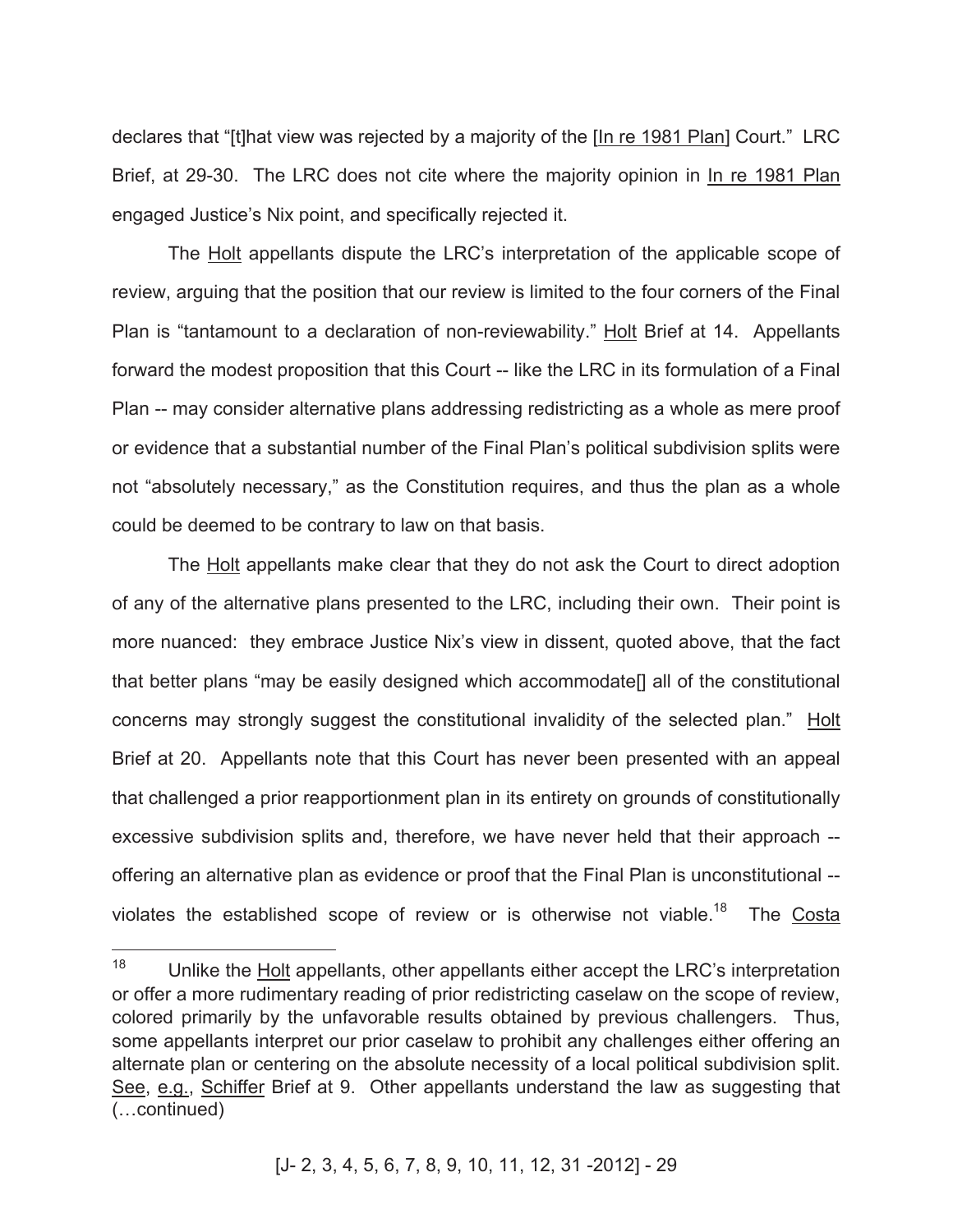appellants agree with the Holt approach, and offer for comparison an alternate redistricting plan that Senator Costa proposed to the LRC, and which the LRC rejected.<sup>19</sup> See Costa Brief at 32-33.<sup>20</sup>

As stated, the reapportionment process is outlined in our Constitution, and that charter specifically confers upon "any aggrieved person" the right to appeal "directly to the Supreme Court." PA. CONST. art. II, § 17(d). Section 17(d) goes on to specify a standard of review and the appropriate remedy: "[i]f the appellant [in a redistricting matter] establishes that the final plan is contrary to law, the Supreme Court shall issue

<sup>19</sup> Unlike the Holt appellants, *infra*, the Costa appellants suggest that, upon remand, the LRC should revise the Final Plan by using Senator Costa's alternate plan as a starting point. Costa Brief at 34. Our mandate does not require such action.

 $20$  The Costa alternate plan creates fewer subdivision splits than the LRC's Final Plan, but more splits than the Holt alternate plan. Questioned about this fact at oral argument, counsel for the Costa appellants explained that the purpose behind the Costa plan was not to suggest the best of all plans, but to show that the core of the Final Plan could be achieved with far less violence to the integrity of political subdivisions. Transcript of Oral Argument, 1/23/12, at 65-66. This point tracks the nuanced approach of the Holt appellants.

 $\overline{a}$ (continued…)

this Court will affirm any plan that compares favorably to past redistricting plans in terms of population equality. See, e.g., Comitta Brief at 18. These appellants advocate in favor of a broader scope of review, permitting consideration of specific local challenges to prove that the LRC's Final Plan is contrary to law; they request that we overrule any precedent to the contrary. With respect to the relevance of alternate, global plans, our discussion in text, *infra*, provides the answer. Respecting the invitation to revisit our prior, and most recent precedent, requiring that successful challenges encompass the plan as a whole, see Albert, 790 A.2d at 995 (in conducting constitutional review, this Court "must examine the final plan as a whole"), we are disinclined to revisit that precedent, particularly given that: (1) we are aware that changes to any one aspect of a plan can cause a ripple effect; (2) the 2011 LRC could fairly rely on the unequivocal "final plan as a whole" language in Albert; and (3) the parameters this Opinion is establishing, followed with fidelity, should operate to significantly reduce the number of political subdivisions split by a new plan.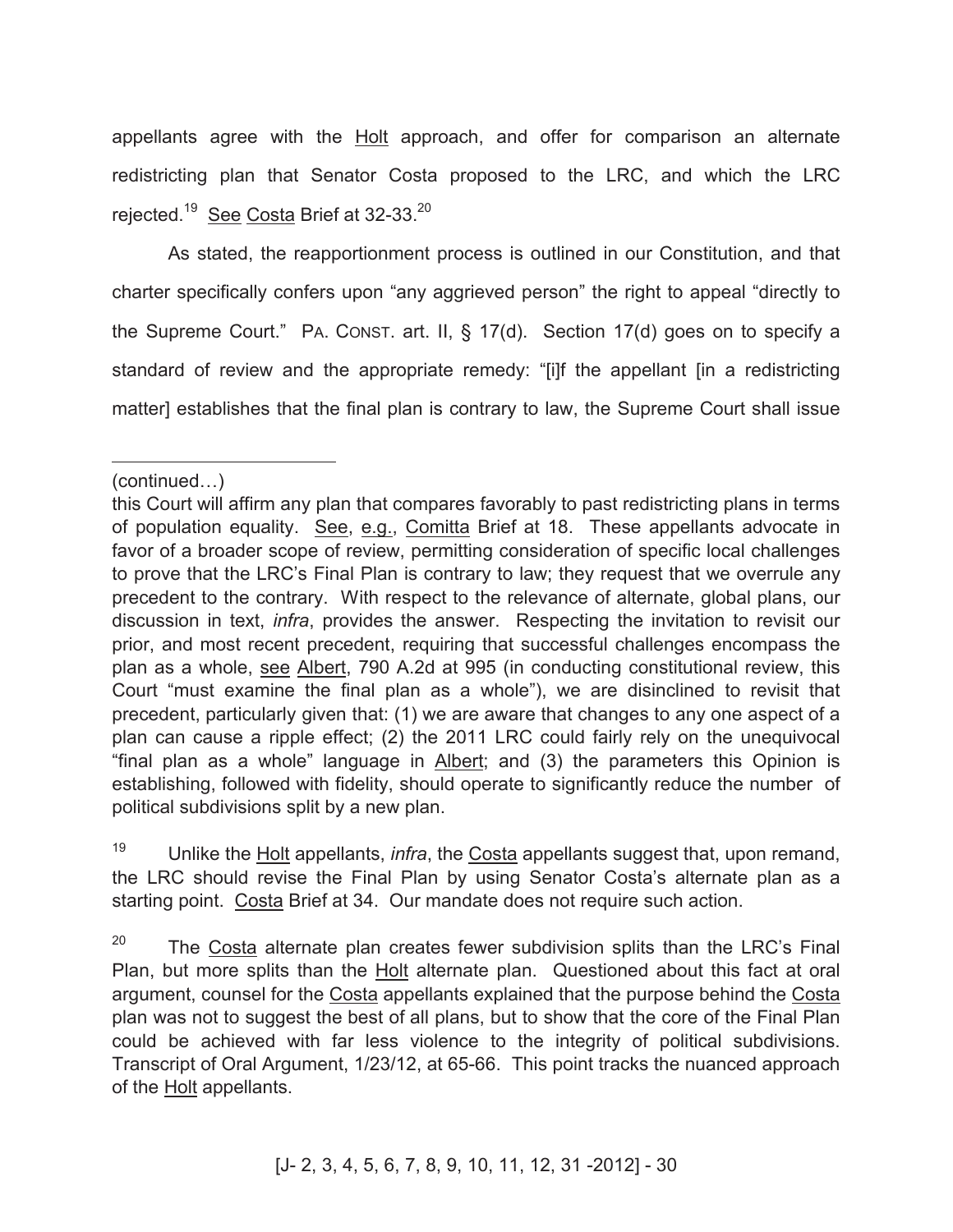an order remanding the plan to the commission and directing the commission to reapportion the Commonwealth in a manner not inconsistent with such order." Id. On its face, the Constitution does not dictate any form of deference to the LRC, it does not establish any special presumption that the LRC's work product is constitutional, and it also places no qualifiers on this Court's scope of review. Absent some other constraint -- and we will address the LRC's decisional law argument below -- this Court would logically apply the scope of review generally applicable in similar matters.

In this case, the **Holt** and Costa alternate plans were presented to the LRC, in part as proof that the LRC's plan was unconstitutional in that it created divisions of political subdivisions that were not "absolutely necessary." In the ordinary case, there would be no reason in law or logic why the Court would not be permitted to look at such material in discharging its constitutional duty to pass upon an appeal.

Indeed, legal challenges in general, and appellate challenges in particular, commonly involve an offering of alternatives. It is not effective advocacy to simply declare that a trial judge's ruling was erroneous; the good advocate addresses what the judge should have done instead. Take, for example, a trial level challenge to a jury instruction. An objection comprised of "Judge, you are wrong," gets a litigant nowhere; the essence of the advocate's function is to go farther and explain how the charge should read -- *i.e.*, what was the better alternative. The point is obvious and hardly requires elaboration.

The LRC nevertheless repeatedly states as fact that the majority opinion in In re 1981 Plan "specifically" rejected the proposition, forwarded in Justice Nix's dissent, that alternate plans can be relevant proof that a Final Plan is unconstitutional. This is not so, which no doubt explains the LRC's failure to cite a point where, in the majority opinion, the "specific rejection" occurred. Indeed, the majority opinion by Mr. Justice (later Chief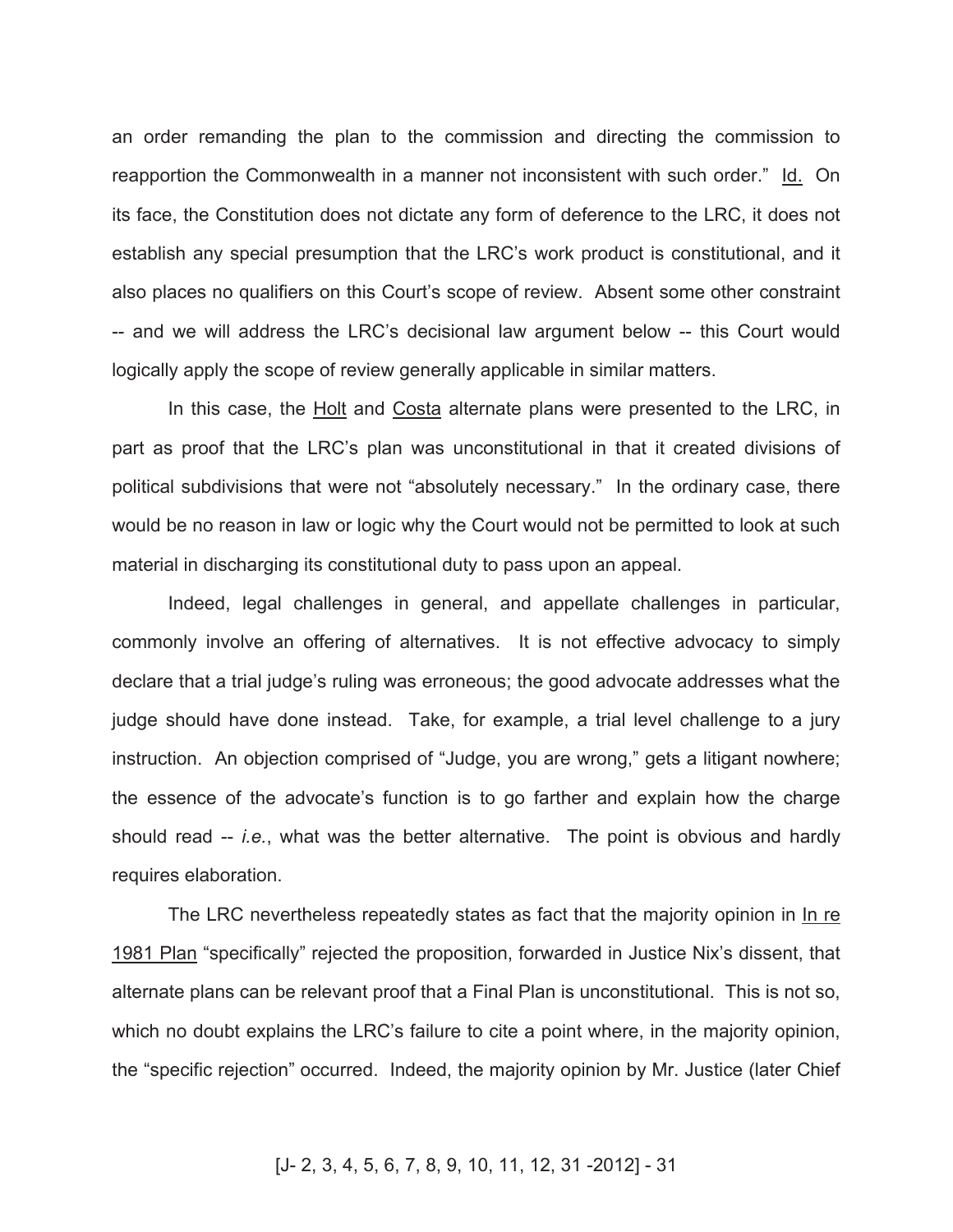Justice) Roberts never once mentions Justice Nix or his dissent, much less the dissent's point that easily produced alternative plans may prove the constitutional invalidity of the selected plan. The majority never once said that alternative plans are irrelevant, cannot be considered, and are beyond the proper scope of review.

Rather, the Court in In re 1981 Plan actually said the following. At the outset of the opinion, we adverted to the decisional law of the U.S. Supreme Court concerning the Equal Protection Clause of the Fourteenth Amendment. In discussing that federal decisional law, we noted that the Supreme Court had rejected an equal protection challenge that was bottomed on a claim that a reapportionment plan should be invalidated "merely because the alternative plan proposed by the litigant is a 'better' one." 442 A.2d at 664 (discussing Gaffney v. Cummings, 412 U.S. 735 (1973)). We then quoted Gaffney, as follows:

> And what is to happen to the Master's plan if a resourceful mind hits upon a plan better than the Master's by a fraction of a percentage point? Involvement like this must end at some point, but that point constantly recedes if those who litigate need only produce a plan that is marginally 'better' when measured against a rigid and unyielding populationequality standard.

> The point is, that such involvements should never begin. We have repeatedly recognized that state reapportionment is the task of local legislatures or of those organs of state government selected to perform it.

Id. at 664-65 (quoting Gaffney, 412 U.S. at 750-51). Notably, in Gaffney, the U.S. Supreme Court was setting out its command for the role that federal courts should take in reviewing federal law challenges to state redistricting plans. The Gaffney Court was not, and could not, speak to the review conducted by state courts facing hybrid challenges sounding under both federal equal protection and additional state constitutional mandates.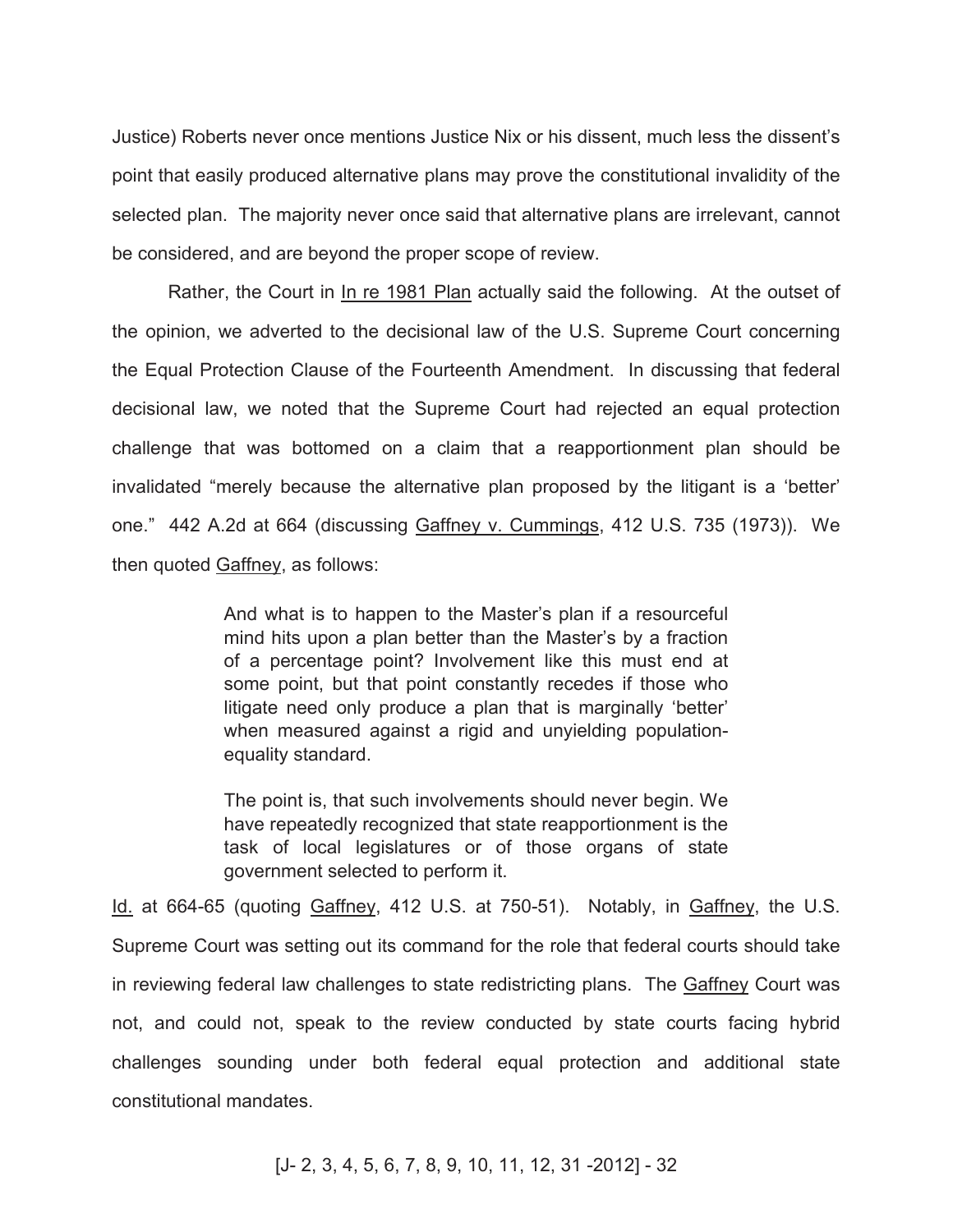Immediately after our quotation from Gaffney, respecting equal protection, we stated that: "Thus, to prevail in their challenge to the final reapportionment plan, appellants have the burden of establishing not, as some of the appellants have argued, that there exists an alternative plan which is 'preferable' or 'better,' but rather that the final plan filed by the Pennsylvania [Legislative] Reapportionment Commission fails to meet constitutional requirements." In re 1981 Plan, 442 A.2d at 665. Although we did not explain ourselves further, it appears that we found that the core principle of Gaffney respecting equal protection claims was persuasive in guiding our own, broader review of redistricting plans. We did not, however, announce that the Gaffney principle altered our scope of review, *i.e.*, we did not state that the parties were forbidden to argue, and the Court was forbidden to consider, alternate plans in assessing the constitutional validity of the Final Plan. All we stated was that the mere existence of a plan described as being "preferable" or "better" did not alone suffice to prove the unconstitutionality of the approved plan. This observation implicates a standard of review, not the scope of review. Cf. Perry v. Perez, 565 U.S. \_\_, 2012 WL 162610, \*\*3-5 (Jan. 20, 2012) (cases hold only that district court may not adopt unprecleared plan as its own; they do not prohibit use or discount value of such plan to aid drawing of interim map). Under this principle, the Court rejected challenges that proposed marginal increases in population equality of districts, as well as piecemeal challenges to splits of subdivisions; it did not reject a claim, such as the global one forwarded by the Holt and Costa appellants here, that alternate plans have been generated which prove that the adopted plan is constitutionally infirm.

The LRC's theory that we adopted a scope of review prohibiting consideration of alternatives seems to proceed upon the assumption that points raised in a dissent are necessarily and affirmatively "rejected" by the Court majority – even if the majority never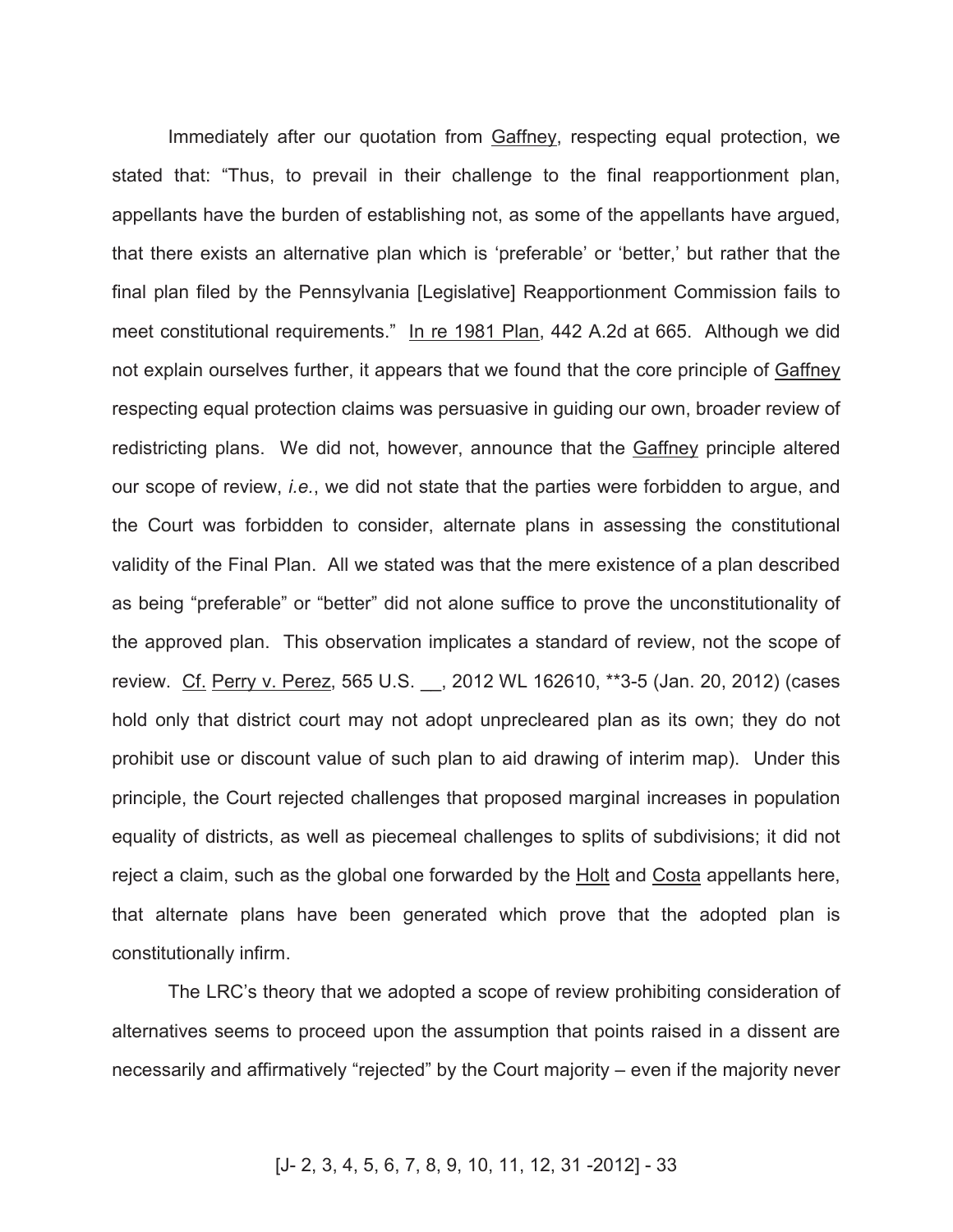discussed or rebutted the point. This is a strange theory indeed. First of all, a Court's silence on a point is of far less import than *dicta*, and it is settled that *dicta* has no binding effect. See, e.g., Albright v. Abington Mem. Hosp., 696 A.2d 1159, 1167 n.8 (Pa. 1997).

Second, a Court majority is not required to respond to every issue addressed by a dissenting opinion. Indeed, any judge of sufficient tenure has experienced the phenomenon of the ignored concurrence or dissent. A Court majority's silence on a point raised by a dissent cannot be read as a "specific" rejection of a particular position taken by a dissent, and it certainly cannot be so read where the dissent's point is not independently addressed in the majority opinion. The better and logical interpretation of the majority's silence in In re 1981 Plan, when that case is read against its facts and the specific legal challenges the majority discussed, is that the majority did not deem the dissent's point to be at issue, since the claim forwarded there was not that alternative plans showed that the final plan was contrary to law, but that some appellants alleged that they had "preferable" or "better" plans.

In short, neither the Court's opinion nor Justice Nix's dissent in In re 1981 Plan remotely supports the LRC's contention that this Court has, in prior opinions, limited its scope of review to the four corners of the Final Plan. Moreover, the notion is particularly unsustainable because the LRC itself does not abide by it. Rather, the LRC repeatedly looks outside the four corners of its Final Plan to defend against the instant challenges; indeed, a core position of the LRC, which we discuss below, is that this Final Plan is lawful because it stands up well when measured against prior plans which survived discrete constitutional challenges. In arguing that other, alternate plans are relevant proof of the infirmity of the 2011 Final Plan, the appellants do no less than the LRC does.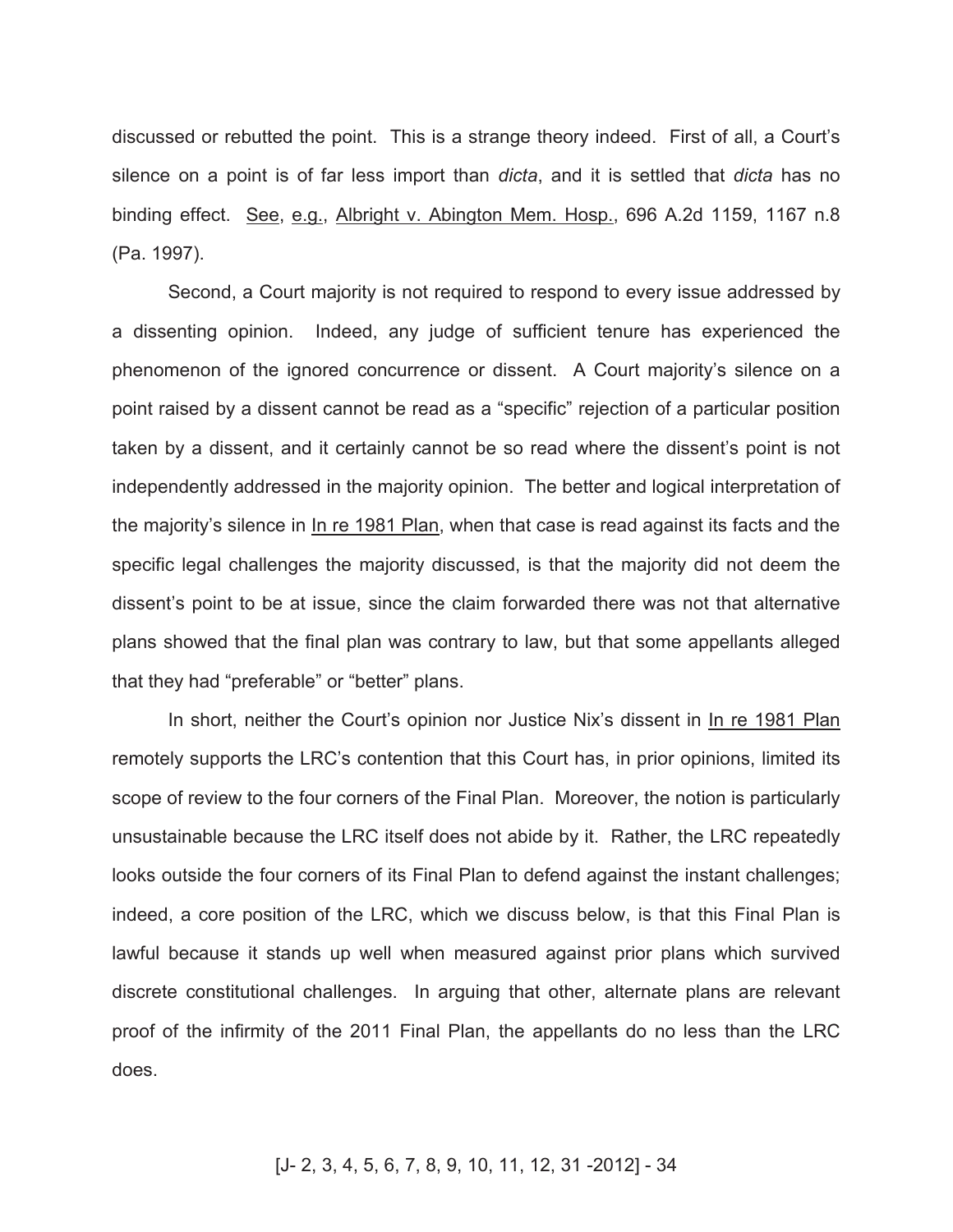This Court is not required to "reverse [sic] four decades of precedent" as the LRC claims, LRC Brief at 30, to hold that alternate plans may help to prove constitutional infirmity, because the LRC reads into our cases a restriction on the scope of review that does not exist and is contrary to settled notions of litigation and judicial review. It necessarily follows that the LRC cannot claim justifiable reliance upon a truncated scope of review which arises from a misreading of prior decisional law. We are also not persuaded by the LRC's claim that its existence and task requires that we deem alternative plans to be irrelevant and beyond our scope of review. The Constitution confers upon aggrieved citizens a **right** of appeal, measured by substantive standards specified in the charter. Such appeals must be meaningful, not illusory. The importance and difficulty of the LRC's task -- a common burden in government -- does not insulate its undertaking from the normal avenues of legal challenge, including arguments premised upon alternatives.

Nor does our holding diminish our recognition that the Constitution placed the task of devising a redistricting plan within the bailiwick of the partisan leadership of the legislative branch, in recognition of the General Assembly's "expertise in reapportionment matters." In re 1981 Plan, 442 A.2d at 665. But, equally true is that the same provision of the Constitution placed the task of resolving appeals alleging that the LRC's Plan is "contrary to law" within the bailiwick of the judicial branch, in recognition of this Court's expertise in these such matters. The retention of legislative expertise is accomplished by the fact that the Constitution prescribes remand to the LRC if a Final Plan is found to be contrary to law. We, therefore, reject the LRC's foundational and pervasive argument that we have already adopted, or should adopt, a scope of review that limits our consideration to the four corners of the Final Plan. Our scope of review in these appeals is plenary, subject to the restriction, recognized in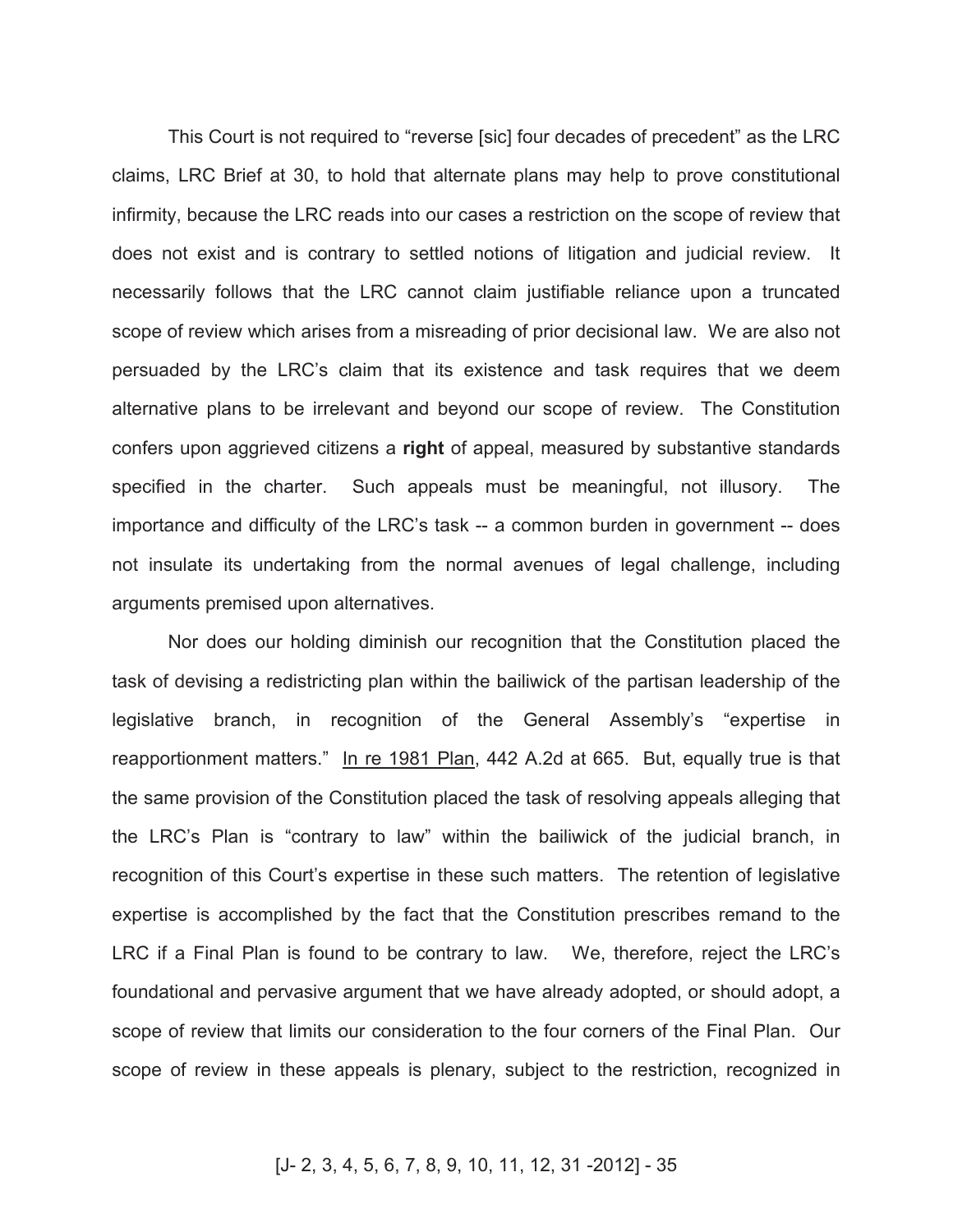Albert, that a successful challenge must encompass the Final Plan as a whole, and the recognition in our prior cases that we will not consider claims that were not raised before the LRC. In re 1981 Plan, 442 A.2d at 666 n.7. This entails consideration of all relevant evidence, and legal authority, that a Final Plan is contrary to law.

#### 2. Standard of Review

On appeal from a Final Plan, the plan may be found to be unconstitutional only if the appellant establishes that it is "contrary to law." PA. CONST. art. II, § 17(d) ("If the appellant establishes that the final plan is contrary to law, the Supreme Court shall issue an order remanding the plan to the commission. . . ."). The primary "law" at issue consists of the constitutional imperatives set forth in Section 16. PA. CONST. art. II, § 16 (number of districts; compact and contiguous territory; districts as nearly equal in size as practicable; no divisions of county, city, incorporated town, borough, township or ward, unless absolutely necessary). The appeals *sub judice* present precisely such challenges. The proper construction of constitutional language (or statutory language for that matter) is a question peculiarly suited to the judicial function. The task involves purely legal questions, framed by settled rules of interpretation. Such issues of law typically are subject to *de novo* or plenary review, and indeed the parties agree that our review is non-deferential. Generally, in conducting *de novo* review, this Court corrects legal errors without deference to the judgment of the tribunal, agency, or other entity whose determination is challenged, as to the constitutionality of its actions. Pennsylvania Tpk. Comm'n v. Commonwealth, 899 A.2d 1085, 1094 (Pa. 2006) (constitutional challenge poses question of law; therefore, review is plenary and nondeferential); Pap's A.M. v. City of Erie, 812 A.2d 591, 611 (Pa. 2002) (this Court's decision is final word on meaning of Pennsylvania Constitution); see also Hertz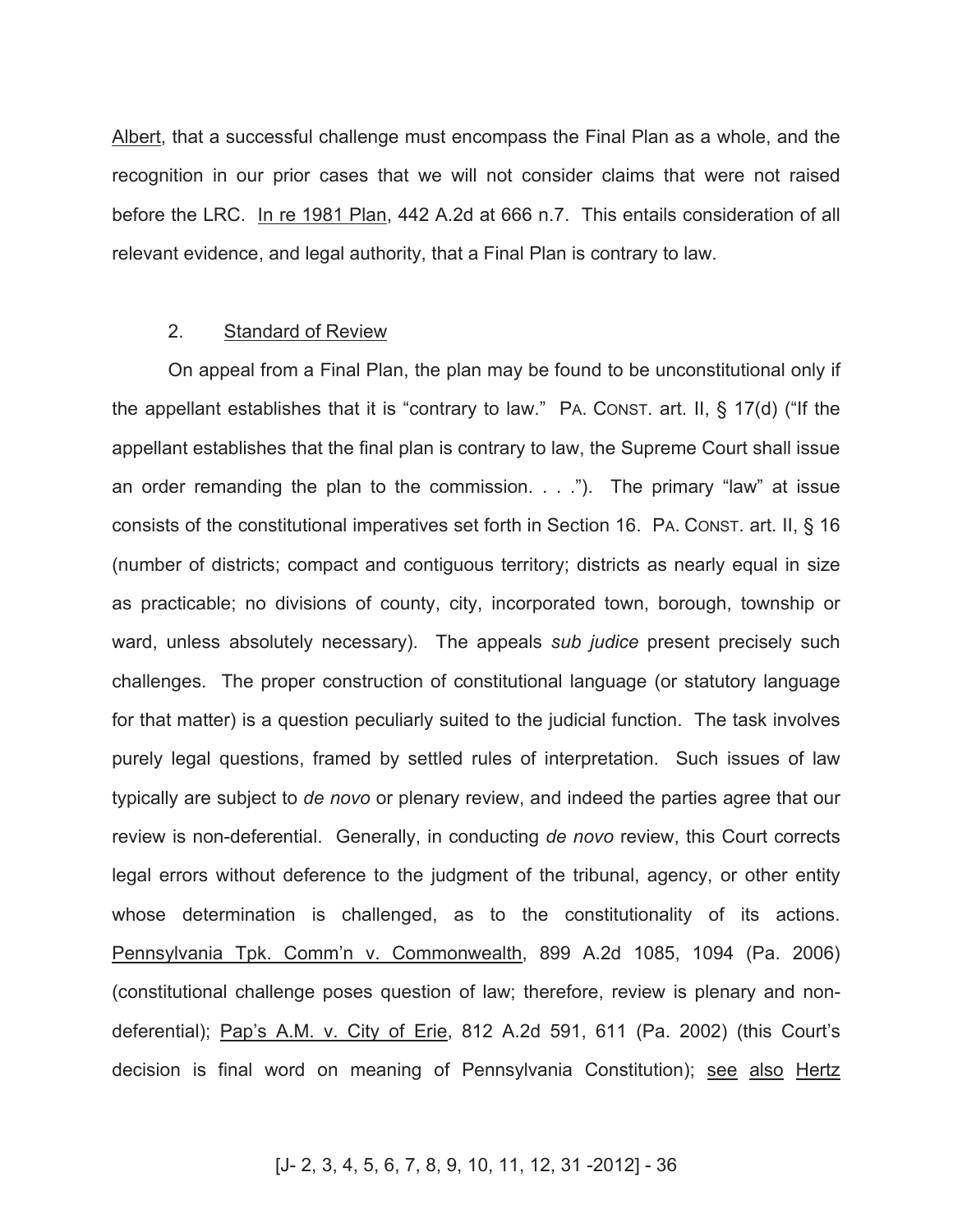Drivurself Stations v. Siggins, 58 A.2d 464, 469 (Pa. 1948) ("But, equally well settled, federally, since Marbury v. Madison, 1 Cranch 137, 175-180, 2 L.Ed. 60 (1803), and for Pennsylvania even a few years earlier, is the rule that a law repugnant to the constitution is void and that it is not only the right but the duty of a court so to declare when the violation unequivocally appears. See Respublica v. Duquet, 2 Yeates 493, 501 (1799); cf. also Eakin v. Raub, 12 Serg. & Rawle 330, 339 (1825).").

Notwithstanding its recognition that our standard of review ultimately is *de novo*, the LRC suggests, throughout its brief, that our review in fact is constrained both by the legislative nature of the LRC's task and our prior precedent. Respecting the first point, the LRC essentially asks that we review the constitutionality of the Final Plan in accordance with the standards applicable to acts of the General Assembly. A statute, of course, is generally entitled to a strong presumption of constitutionality. The presumption "reflects on the part of the judiciary the respect due to the legislature as a co-equal branch of government." Sch. Dists. of Deer Lakes & Allegheny Valley v. Kane, 345 A.2d 658 (Pa. 1975).

However, as the Holt appellants note, the LRC is composed of four leaders of the General Assembly, and is not the General Assembly itself. The Holt appellants thus argue that the Final Plan is not entitled to the same presumption of constitutionality that is accorded to bills adopted by a majority of duly elected representatives to the General Assembly and signed by the Governor into law. Appellants urge the Court to avoid an "unduly passive role" in reviewing the LRC's Plan. Holt Brief at 26-27 (quoting Albert, 790 A.2d at 1000 (Saylor, J., concurring, joined by Castille and Eakin, JJ.)).

We agree with the **Holt** appellants that a Final Plan approved by the LRC is not entitled to a presumption of constitutionality. First of all, nothing in Article II, Section 17 requires such deference. The LRC's task certainly affects the Legislature, and the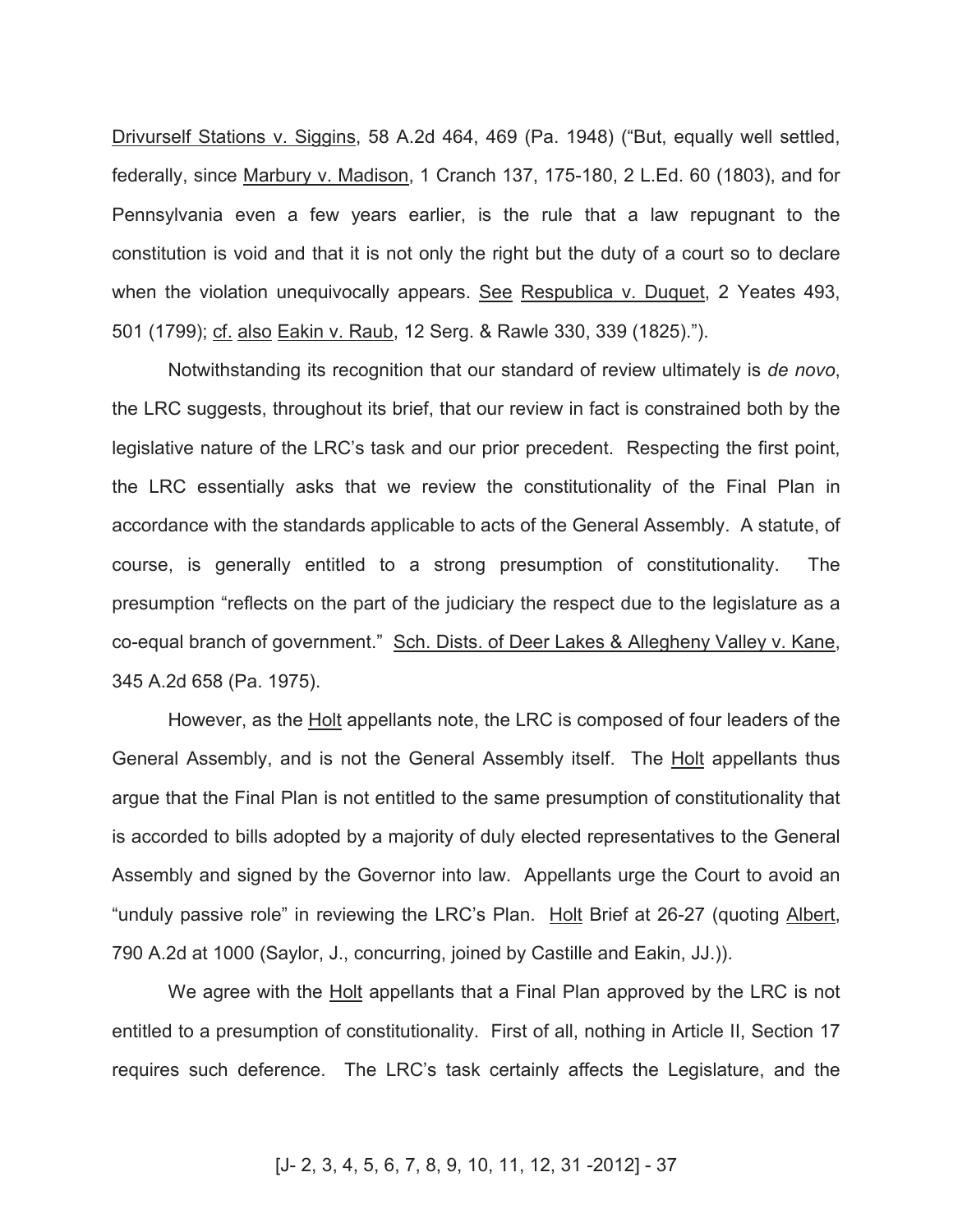essence of the task may be legislative in nature. $^{21}$  But, the Chairman of the LRC is not required to be a member of the General Assembly; in point of fact, the Chairman of the 2011 LRC is not a legislator; and none of the current Chairman's predecessors were then-current members of the General Assembly. In addition, the Final Plan, the LRC's challenged product, is not an act of the General Assembly, *i.e.*, it was not a bill subject to legislative disclosure and debate, a general vote, adoption and presentation to the Governor for approval, or passage by a super-majority if vetoed. There is no basis for indulging a presumption of constitutionality in these circumstances. The most that can be said is that the Final Plan enjoys the same status as any action or decision where

<sup>21</sup> Notably, prior to the Constitution of 1968, the task of redistricting Pennsylvania's legislative districts indeed fell to the General Assembly as a whole. See Gormley, Legislative Reapportionment, at 4-7. In practice, however, that body often failed to discharge its responsibility; indeed, it had failed to conduct a successful redistricting in over four decades. Some of this inertia may be attributed to partisan deadlock, but there is also an extent to which it simply reflected the reality that redistricting could mean some members would lose their seats. Id. at 7-9, 11. This legislative failure, combined with then-recent decisions of the U.S. Supreme Court newly interpreting the Equal Protection Clause as requiring states to address apportionment concerns along lines of population equality, and the recognition that courts were empowered to rule on such reapportionment arrangements, led the 1968 Pennsylvania Constitutional Convention to adopt a new scheme. The result was the creation of the LRC, comprised of the four leaders of the Pennsylvania House and Senate and a "neutral chairman." The decision to constitute that hybrid body, rather than enlisting the General Assembly itself, was a deliberate one. "[T]he [Reapportionment Committee of the Convention] avoided the creation of a purely political body. The proposed commission represented a compromise between allowing the legislature as a body to reapportion itself …, and taking the process entirely out of the hands of that body … which possessed the greatest expertise for this task. If this new hybrid commission failed to enact a lawful reapportionment plan within the prescribed time limits, the ultimate 'tie–breaker' would be the Pennsylvania Supreme Court, just as it had been in 1964-1966." Id. at 10-11.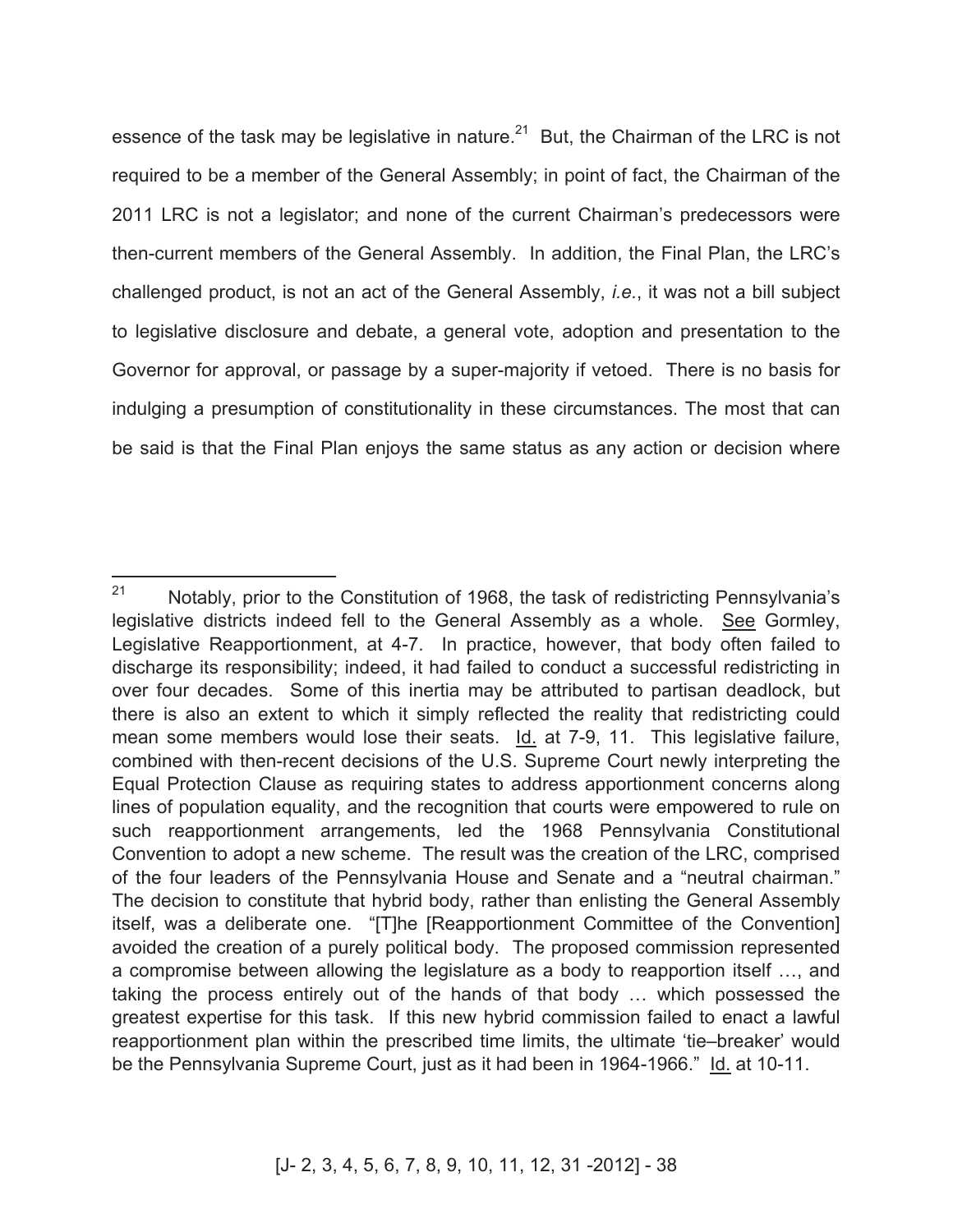the challenging party bears the burden; and here, the burden is upon appellants to show that the plan is contrary to law.  $2^2$ 

Respecting the second point, the LRC states that it has viewed this Court's prior decisions passing upon redistricting challenges as setting guideposts for acceptable levels of population deviation and political subdivision splits. The LRC argues that its Final Plan should be measured against prior plans "approved" by this Court. In the LRC's view, a Plan that measures favorably with (*i.e.*, one that does not drastically depart from) past redistricting plans necessarily must be approved. The LRC argues that allowing a redistricting plan to be proved "contrary to law" by comparing it to proffered alternative plans invites an interminable search for the "better" or "best" plan, that would "create a jurisprudence of doubt and render future [legislative reapportionment commissions] unable to rely on precedent [to] draft a reapportionment plan with any confidence in its constitutionality." LRC Brief at 32-33. The LRC decries such an approach as leaving redistricting to a computer rather than to "the dulyappointed members of the [LRC]." Id. at 31 n.16.

The Holt appellants respond that the Final Plan is reviewed by the Court to ensure that it is not contrary to law -- a burden upon challengers that, in appellants' view, is not heavy. According to appellants, if a Final Plan "ignores a legal mandate . . . without explanation and justification in the law," the Plan is contrary to law. Holt Brief at 11. The Holt appellants distinguish our prior redistricting cases and argue that "[t]his

<sup>22</sup> Our holding that the Final Plan is not entitled to a presumption of constitutionality does nothing to diminish the LRC's overall discretionary authority to redistrict the Commonwealth. As we make clear *infra*, our decision in this case does not command the LRC to devise particular benchmarks in terms of the number of subdivision splits, the extent of deviation in population equality, or the parameters of compact and contiguous districts. This paradigm recognizes the difficulty in the LRC's task and still reposes considerable discretion in its judgment.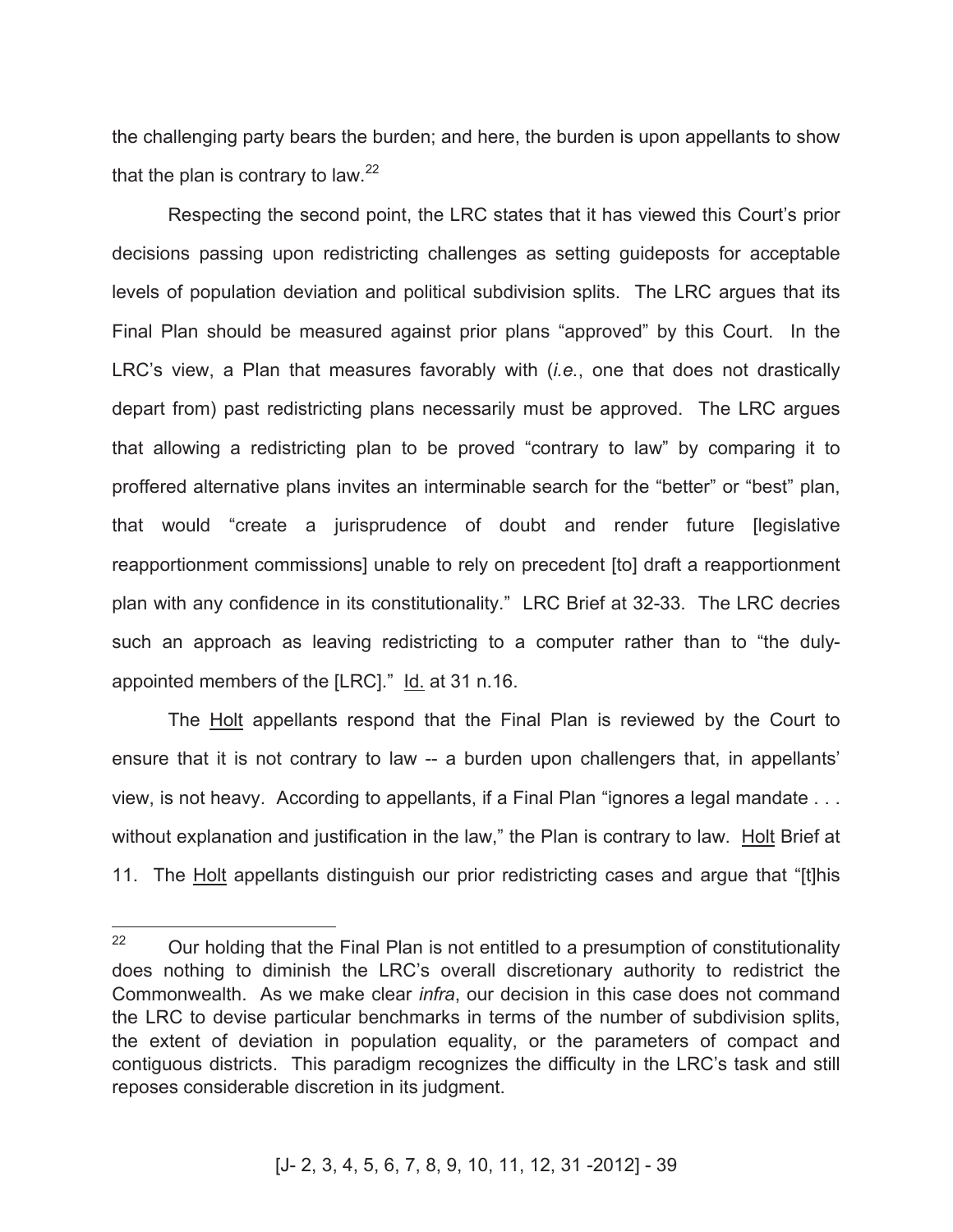Court's approval of prior reapportionment plans has no bearing on the present [appeal]." Id. at 25.

Thus, the LRC concludes that our *de novo* review is to be constrained by the specifics of prior reapportionment plans "approved" by the Court. In essence, the LRC understands our prior decisions as pre-approving the levels of population deviation and the number of split political subdivisions that were "approved" in prior redistricting appeals. In contrast, appellants understand the governing "law" to mean applicable constitutional and statutory provisions and on-point decisional law, such as Albert. We agree with appellants.

The Constitution neither authorizes nor requires this Court to engage in its own *de novo* review of redistricting plans in order to assure that all constitutional commands have been satisfied. Thus, our prior "approvals" of plans do not establish that those plans survived not only the challenges actually made, but all possible challenges. Instead, in the prior redistricting appeals, this Court merely passed upon the specific challenges that were made. We decided the issues presented to us.

It is significant that the Constitution does not always require this Court's *imprimatur* before a redistricting plan can become final: if "the last day for filing an appeal has passed with no appeal taken," the Final Plan automatically attains "the force of law." PA. CONST. art. II, § 17(e). This Court has a role if, and only if, a citizen or citizens file an appeal from the Final Plan. See PA. CONST. art. II, § 17(d)-(e). Unlike some other states,<sup>23</sup> Pennsylvania's redistricting process does not command *sua sponte* judicial review by the Court of a redistricting plan, although it certainly could have done so.

<sup>23</sup> See, e.g., COLO. CONST. art. V, § 48(1)(e) (after reapportionment commission finalizes its plan it shall submit it to Colorado Supreme Court for review).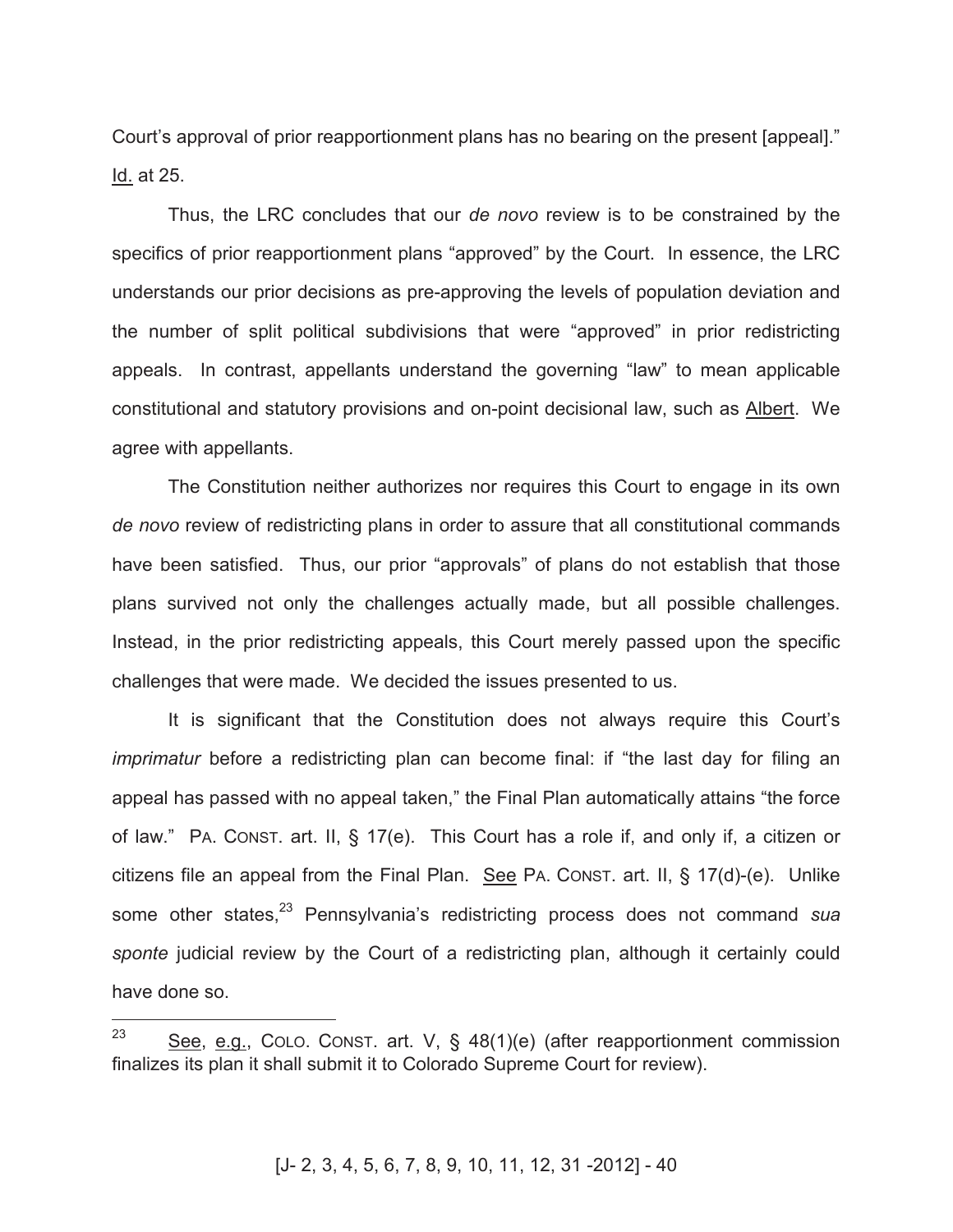In short, the current Final Plan is not insulated from attack by decisions of this Court finding prior redistricting plans constitutional, unless a materially indistinguishable challenge was raised and rejected in those decisions.<sup>24</sup> See, e.g., Commonwealth v. Garzone, \_\_ A.3d \_\_, 2012 WL 149334 at \*10 (Pa. 2012) (court's language must be read against legal question at issue and operative facts). Our review of our precedent reveals that no decision of this Court has purported to establish, or "grandfather in," any particular maximum level of population deviation; nor has any decision held that a certain number of political subdivision splits is constitutional, irrespective of the constitutional challenge being forwarded in challenging those splits.

Indeed, the Court has shied away from such broad pronouncements, which would be in the nature of *obiter dicta*. Thus, in In re 1981 Plan, in addressing the substantial equality of population challenge before the Court, the Court noted that it was not the judiciary's responsibility to decide "the precise mathematical formula to be applied in dividing the population of the state among legislative districts" and rejected as invalid the premise that any "predetermined percentage deviation [existed] with which any reapportionment plan [had to] comply." 442 A.2d at 667. The Court also expressed the concern that setting a predetermined population equality standard "might well interfere with the [redistricting c]ommission's ability to achieve the goals of compactness and preservation of subdivision lines." Id. at 667-68.

<sup>24</sup> <sup>24</sup> This is a bedrock rule of jurisprudence involving precedent and *stare decisis*, and it is not a difficult rule to apply. For example, in Albert, we held that a reapportionment challenge could not succeed unless it addressed the Final Plan as a whole. Absent a reconsideration and rejection of that holding, localized challenges simply cannot succeed; and, indeed, we are enforcing the restriction and declining to reconsider Albert. See n.18, *supra*.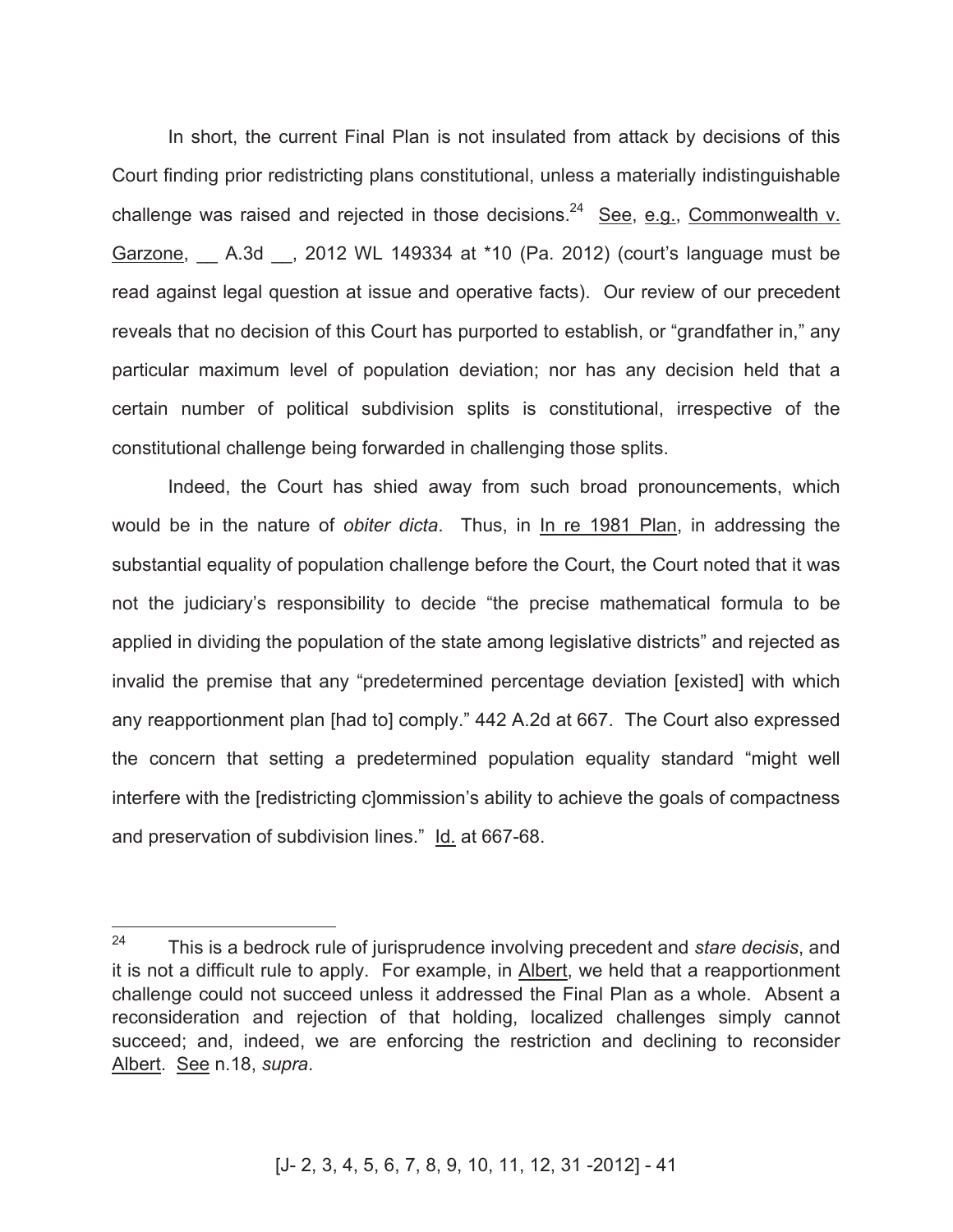In its redistricting jurisprudence, this Court has not purported to set any immovable "guideposts" for a redistricting commission to meet that would guarantee a finding of constitutionality, as against challenges premised upon population equality, subdivision splits, compactness, or contiguity. The LRC's reliance on prior cases as creating an expectation that its Final Plan would be found constitutional, is untenable. The "guideposts" to which a redistricting commission is bound are the U.S. Constitution, the Pennsylvania Constitution, and this Court's relevant, specific holdings. We do not doubt that the LRC made a good faith effort to fit the population deviation and political subdivision splits in the current Final Plan within the factual parameters of the prior plans; but nothing in our decisions in the prior cases, and nothing in bedrock jurisprudence, created an expectation that such an effort was "pre-approved." Instead, the polestar for the LRC remained, as always, the command of the people, conveyed in express terms in Article II, Section 16 of the Pennsylvania Constitution.

#### B. Burden of Proof

The parties' dispute regarding the burden of proof is relatively diffuse but nonetheless important. The LRC's position is that appellants have the burden to demonstrate that the plan is contrary to law. LRC Brief at 15 (citing In re 1991 Plan, 609 A.2d at 136). The LRC notes that, unlike other state charters, our Constitution does not authorize this Court to automatically review a redistricting plan, irrespective of any objections or challenges, or to adopt rules for the production and presentation of evidence in support of the plan. See LRC Brief at 33-34 n.18 (comparing PA. CONST. art. II, § 17(d) with COLO. CONST. art. V, § 47(2)). Accordingly, in the LRC's view, the burden is not on the redistricting commission, as in those other jurisdictions, where the commission's actions are more closely and automatically scrutinized. Id.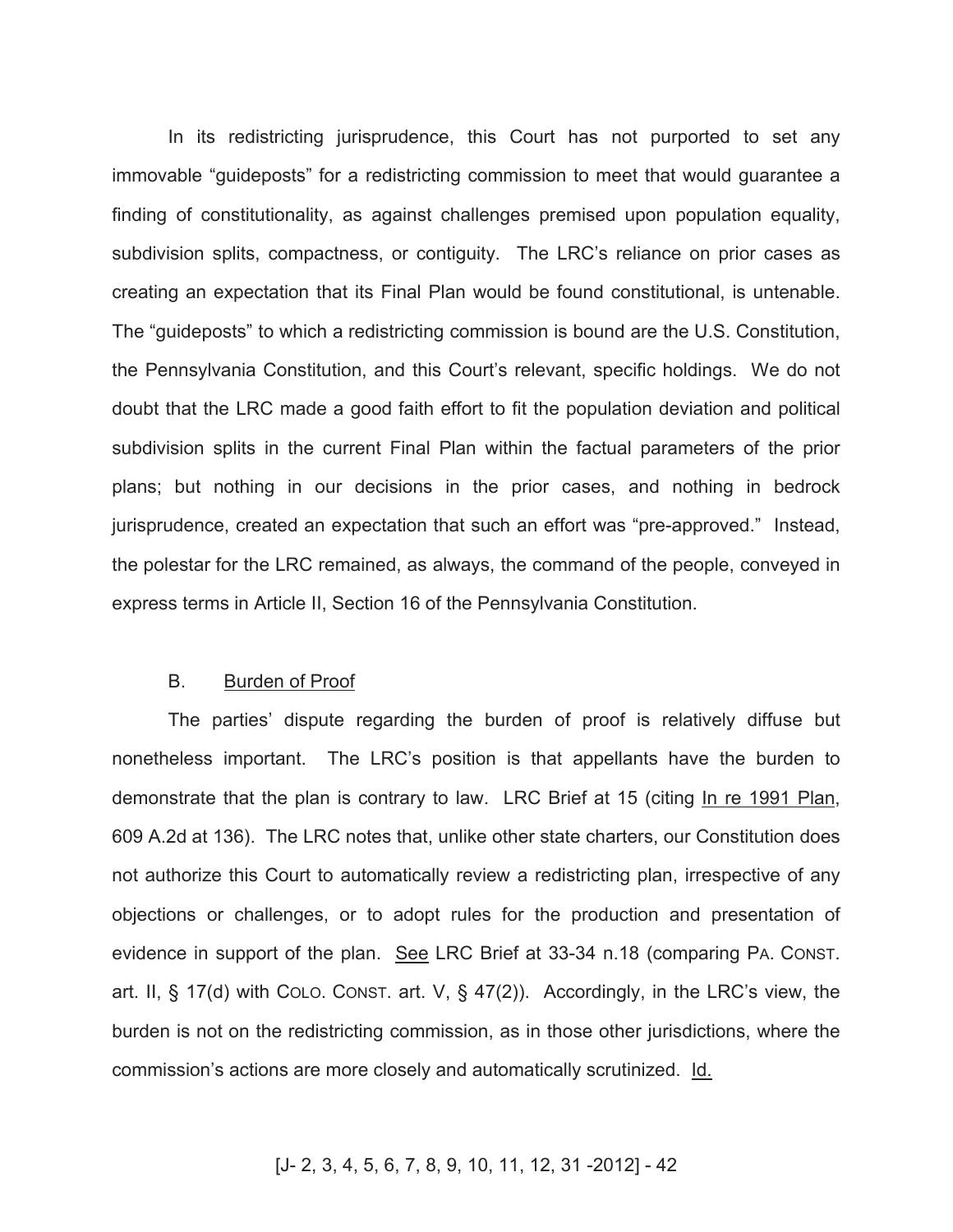Several appellants argue that the LRC either is or should be required to explain or justify aspects of the Final Plan. Thus, the Holt appellants argue that the Final Plan violates the Constitution "by failing to offer any 'specific explanation for why the constitutional prerequisites of compactness and respect for political subdivisions cannot be accommodated simultaneous [sic] with the maintenance of substantial equality of population and enforcement of voting interests of protected groups in the manner prescribed by federal law.'" Holt Brief at 24 (quoting Albert, 790 A.2d at 1000 (Saylor, J., concurring)). Appellants in Costa suggest that the LRC should be required to "offer some demonstration of 'necessity'" once an alternative plan is offered that identifies unnecessary subdivision splits. According to the Costa appellants, the LRC should have justified each division or eliminated such division from the Final Plan, rather than relying on generic assertions that respect for subdivision boundaries could not be accommodated. Costa Brief at 32. In a similar vein, but with a more direct approach, the Schiffer appellants ask the Court to consider alternate plans as *prima facie* proof that a particular political subdivision split was not absolutely necessary; the burden would then shift to the LRC "to show cause why [the Final P]lan was absolutely necessary." Schiffer Brief at 10.

On this point, we agree with the LRC. The plain language of the Constitution requiring appellants to establish that the Final Plan is contrary to law does not leave the door open for a shift of the burden of production or persuasion to the LRC. Moreover, the assignment of the burden of proof to the appellants is consistent with the rest of the Section 17 process, including the provision that the Final Plan shall have the force of law if no appeal is taken. PA. CONST. art. II, § 17(e).

The LRC may, of course, respond to the challengers' allegations in the briefing process, offering explanations for its various decisions, as it has done in some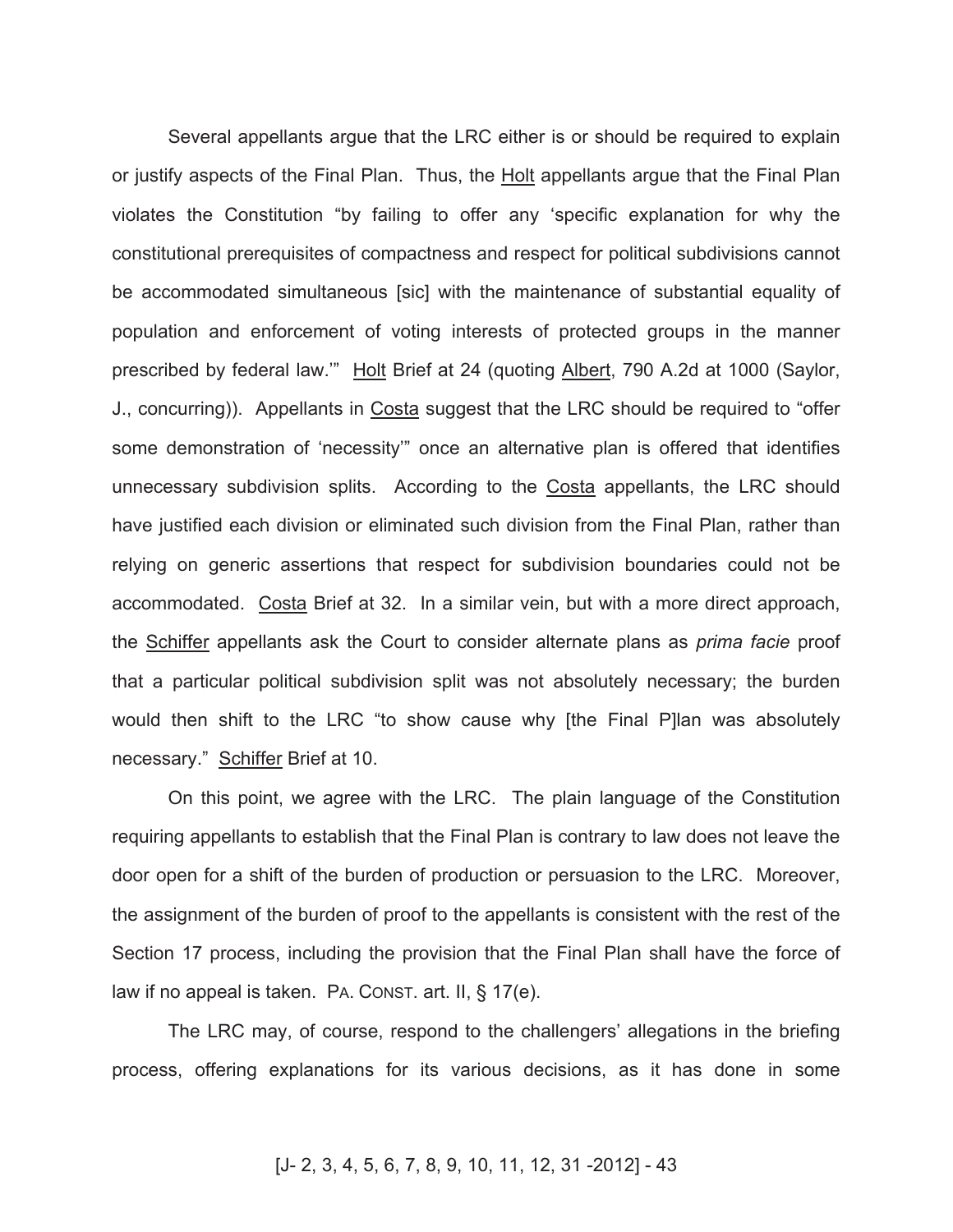instances here. In addition, the LRC may want to consider a process in its development of a Final Plan where it provides explanations, or responds to objections; whether to do so, however, would appear to be a matter reposed in its discretion. But, shifting the burden of proof is unnecessary. The burden is squarely on appellants, in accordance with the constitutional mandate; and the LRC has a full opportunity, in the briefing process, to provide explanations.

#### **V. The Governing Law**

In the Pennsylvania redistricting scheme, the LRC has a constitutional duty to formulate a Final Plan that complies with law. Considerable discretion is reposed in the LRC to accomplish this task, which requires a balancing of multiple mandates regarding decennial districting, derived from federal and state law, most of which are of organic, constitutional magnitude. The central difficulty of the LRC's task arises not only because of the political and local interests that are affected by any change in the existing scheme, but also because accommodating one command can make accomplishing another command more difficult.

The operative mandates under Article II, Section 16 are to devise a legislative map of fifty senatorial and 203 representative districts, compact and contiguous, as nearly equal in population "as practicable," and which do not fragment political subdivisions unless "absolutely necessary." Although all of these commands are of Pennsylvania constitutional magnitude, one of the factors, that districts be "as nearly equal in population as practicable," also exists as an independent command of federal constitutional law, including decisional law which changes and evolves. Commonwealth ex rel. Specter v. Levin, 293 A.2d 15, 18 (Pa. 1972) ("Specter") (citing U.S. CONST. amend. XIV, § 1 ("No State shall . . . deny to any person within its jurisdiction the equal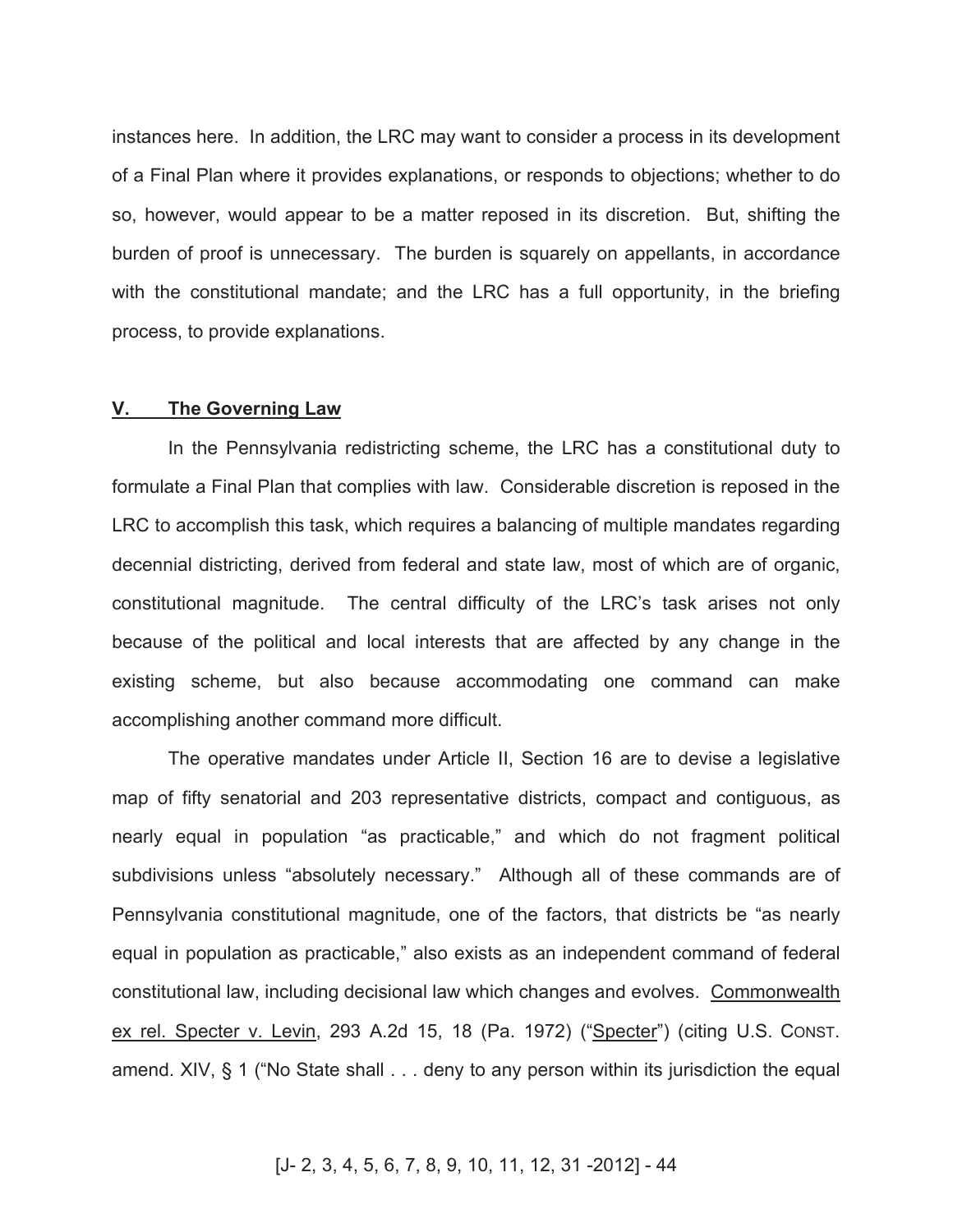protection of the laws.")). $25$  Below, we address the developments in federal and state decisional law that govern, and complicate, our analysis of the citizen appeals before the Court.

## A. The Federal Overlay of Redistricting

Although state legislative redistricting is primarily a question of state law, the federal equal protection overlay is of substantial effect, and it indeed has significantly affected our decisional law under Article II, Section 16. Familiarity with the background and interplay is important to understanding the issues before us.

In Colegrove v. Green, 328 U.S. 549 (1946), three Illinois voters challenged the extant Congressional district apportionment in that state as invalid under federal apportionment statutory law and the Equal Protection Clause of the Fourteenth Amendment of the U.S. Constitution. The appellants argued that the apportionment scheme no longer provided sufficient representation for urban areas where population had expanded significantly during the course of the twentieth century, while rural areas that had lost population retained representative power that increasingly outstripped their declining populations. The High Court declined to engage itself, finding "this issue to be of a peculiarly political nature and therefore not meet for judicial determination. . . . It is

<sup>25</sup> <sup>25</sup> Other mandates, not relevant to our disposition here, but important to the LRC's task, are the Fifteenth Amendment and the Voting Rights Act of 1965. See U.S. CONST. amend. XV, § 1 ("The right of citizens of the United States to vote shall not be denied or abridged by the United States or by any State on account of race, color, or previous condition of servitude."); 42 U.S.C. § 1973 ("No voting qualification or prerequisite to voting or standard, practice, or procedure shall be imposed or applied by any State or political subdivision in a manner which results in a denial or abridgement of the right of any citizen of the United States to vote on account of race or color, or in contravention of the guarantees set forth in section 1973b(f)(2) of this title [relating to members of language minority group] . . . .").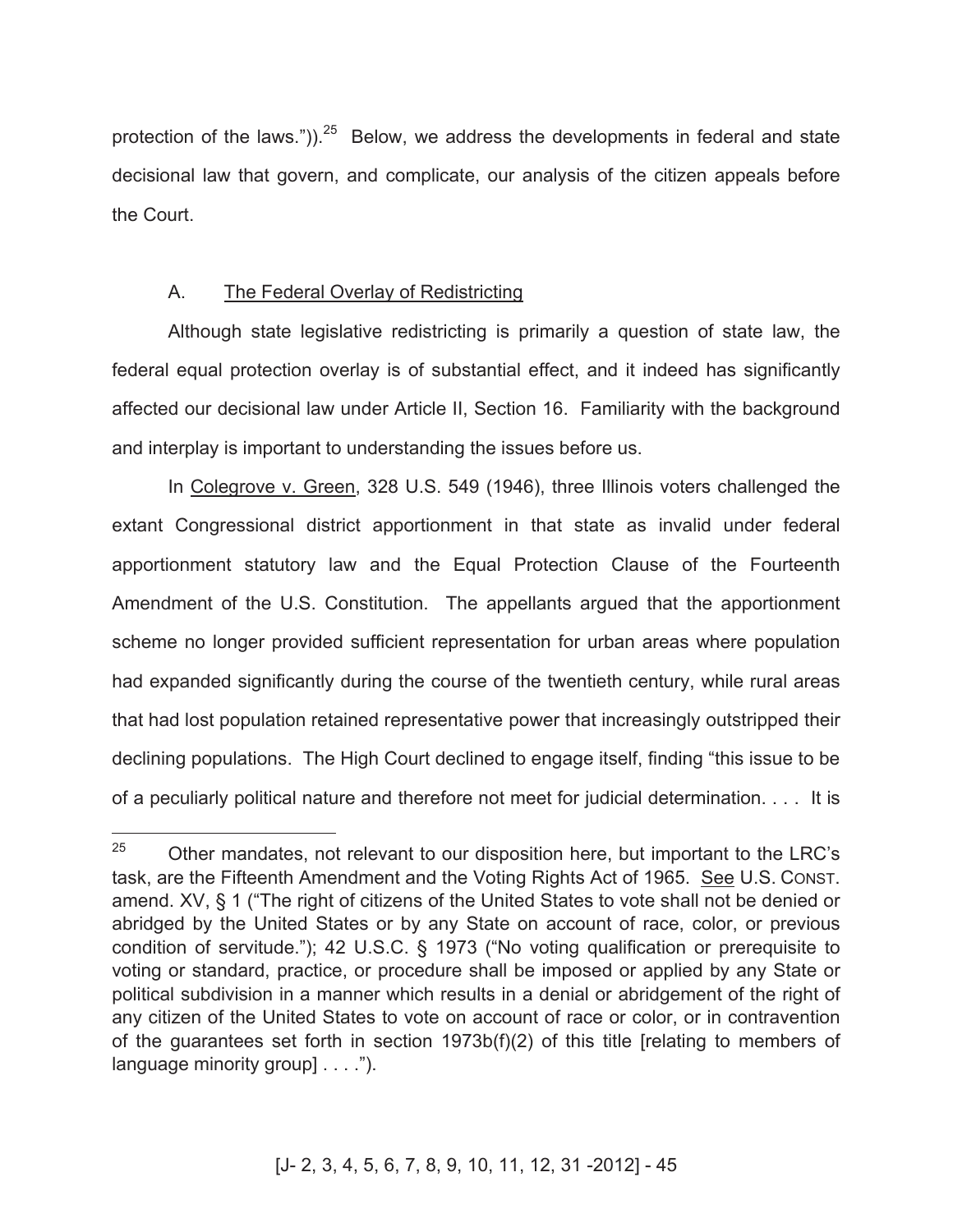hostile to a democratic system to involve the judiciary in the politics of the people." Id. at 552-54.

Concurring in the Colegrove result, Justice Rutledge wrote: "There is not, and could not be except abstractly, a right of absolute equality in voting. At best there could be only a rough approximation." Id. at 566 (Rutledge, J., concurring). In dissent, Justice Black, joined by Justices Douglas and Murphy, pointed out that the Illinois districting scheme at issue had been established in 1901 and included Congressional districts ranging in population from roughly 100,000 to 900,000; but the legislative authorities in the state benefitted from the scheme and therefore ensured perpetuation of inequitable apportionment. The dissent viewed the facts presented as "a wholly indefensible discrimination" forbidden by the Equal Protection Clause, which the dissent would have found to be the basis of a cognizable cause of action. Id. at 566-74 (Black, J., dissenting).

In 1960, the High Court decided Gomillion v. Lightfoot, 364 U.S. 339 (1960), a case primarily involving the right to vote secured by the Fifteenth Amendment. Writing for a unanimous Court, Justice Frankfurter rejected the position of city and county authorities that claims of blatant racially discriminatory redistricting in Tuskegee, Alabama, fell within the discretionary power of local government. Although recognizing that political power was at issue, the Court held that when "the inescapable human effect of this essay in geometry and geography is to despoil [citizens] of their theretofore enjoyed voting rights," the matter entered the constitutional sphere and could be subject to judicial disposition. Id. at 347-48. Later, in 1962, Colegrove was largely negated in the landmark decision in Baker v. Carr, 369 U.S. 186 (1962), where the Court held that allegations that a state apportionment action deprived voters of equal protection of the laws in violation of the Fourteenth Amendment were justiciable and therefore within the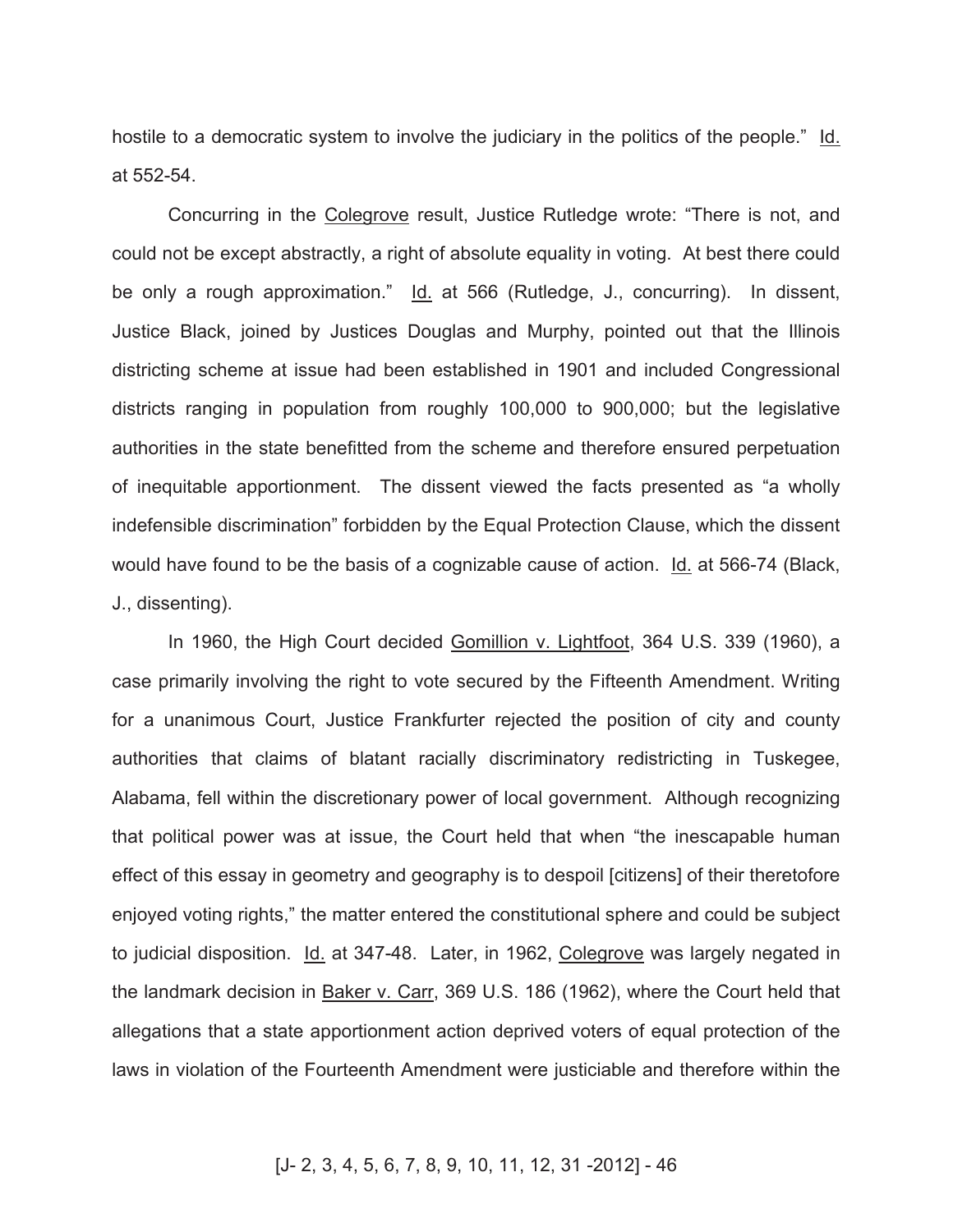sphere of judicial engagement. What followed was as new and dynamic in the voting rights sphere as was the Warren Court's contemporaneous revolution of criminal procedure throughout the land. $26$  This new jurisprudence interpreted and gave concrete meaning to the Equal Protection Clause, and effectively changed the elective systems of virtually all of the states, as well as the U.S. House of Representatives. See Butcher v. Bloom, 216 A.2d 457, 460-63 (Pa. 1966) (Butcher II) (Bell, C.J., concurring).

Shortly after Baker v. Carr, the Court developed the concepts of "one person, one vote" and the "equal population principle." The language first arose in Gray v. Sanders, 372 U.S. 368 (1963), where the Court disapproved Georgia's use of a "county unit system" to count votes in primary elections for certain statewide offices. The Court found that Georgia's weighting of each county's votes equally, regardless of population differential, violated equal protection, memorably noting that: "The conception of political equality from the Declaration of Independence, to Lincoln's Gettysburg Address, to the Fifteenth, Seventeenth, and Nineteenth Amendments, can mean only one thing – one person, one vote." Id. at 381. In Wesberry v. Sanders, 376 U.S. 1 (1964), the Court considered the constitutionality of Georgia's apportionment scheme for federal Congressional districts, which resulted in one district of less than 300,000 in total population, and another district with more than 800,000 in total population. The Court concluded that Georgia's scheme unconstitutionally discriminated against voters in more densely populated districts, noting that: "While it may not be possible to draw congressional districts with mathematical precision, that is no excuse for ignoring our Constitution's plain objective of making equal representation for equal numbers of

<sup>26</sup> See, e.g., Benton v. Maryland, 395 U.S. 784 (1969); Miranda v. Arizona, 384 U.S. 436 (1966); Gideon v. Wainwright, 372 U.S. 335 (1963); Mapp v. Ohio, 367 U.S. 643 (1961).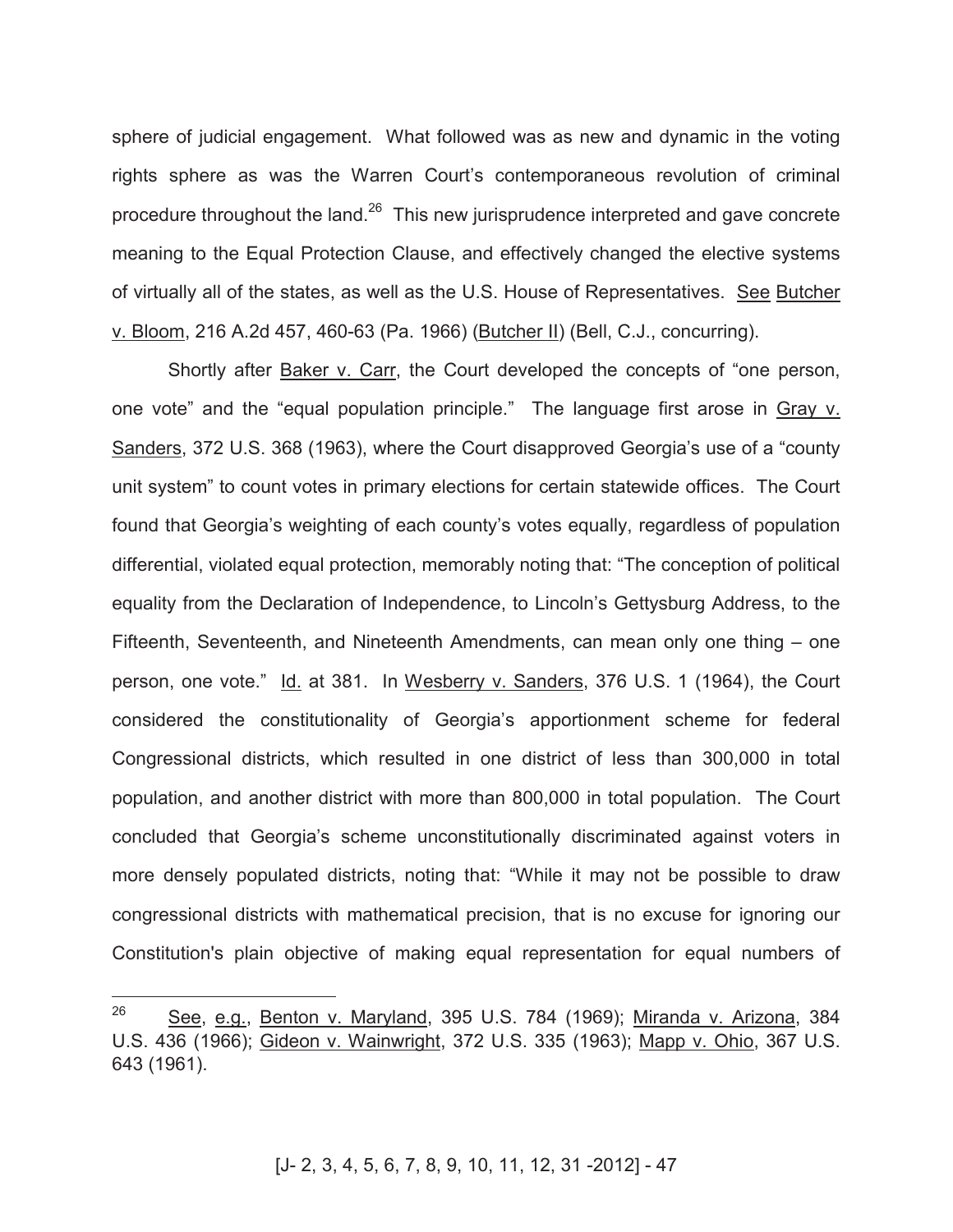people the fundamental goal for the House of Representatives. That is the high standard of justice and common sense which the Founders set for us." Id. at 18.

Gray was not an apportionment case, however, and Wesberry addressed federal Congressional districting issues. The two concepts of "one person, one vote" and the "equal population principle" became woven together in the state legislature apportionment context in the Court's landmark decision in Reynolds v. Sims, 377 U.S. 533 (1964). In Reynolds, the Court addressed an equal protection challenge to proposed plans for reapportionment of both houses of the Alabama Legislature. The facts in Reynolds revealed that due to decades of non-reapportionment, for example, rural counties having as low as 13,462 in total population retained two seats in the Alabama House, but Mobile County, which includes the City of Mobile and had a total population exceeding 300,000, was allotted only three seats. The federal district court concluded that the scheme in Alabama led to disparities in which votes in lesspopulated rural senatorial districts were effectively "worth" fifteen to twenty times as much as votes cast in more densely populated and rapidly urbanizing districts. In an 8- 1 opinion by Chief Justice Warren, the Court held: "Population is, of necessity, the starting point for consideration and the controlling criterion for judgment in legislative apportionment controversies. . . . The Equal Protection Clause demands no less than substantially equal state legislative representation for all citizens . . . ." Id. at 567-68.

Having so concluded, the Court held that, to ensure the right of voters to have their votes "weighted equally," each house of a state legislature must be apportioned on what the Court termed "a population basis": "[T]he Equal Protection Clause requires that a State make an honest and good faith effort to construct districts, in both houses of its legislature, as nearly of equal population as is practicable." 377 U.S. at 577. While recognizing that absolute or exact equality of population would be impossible, the Court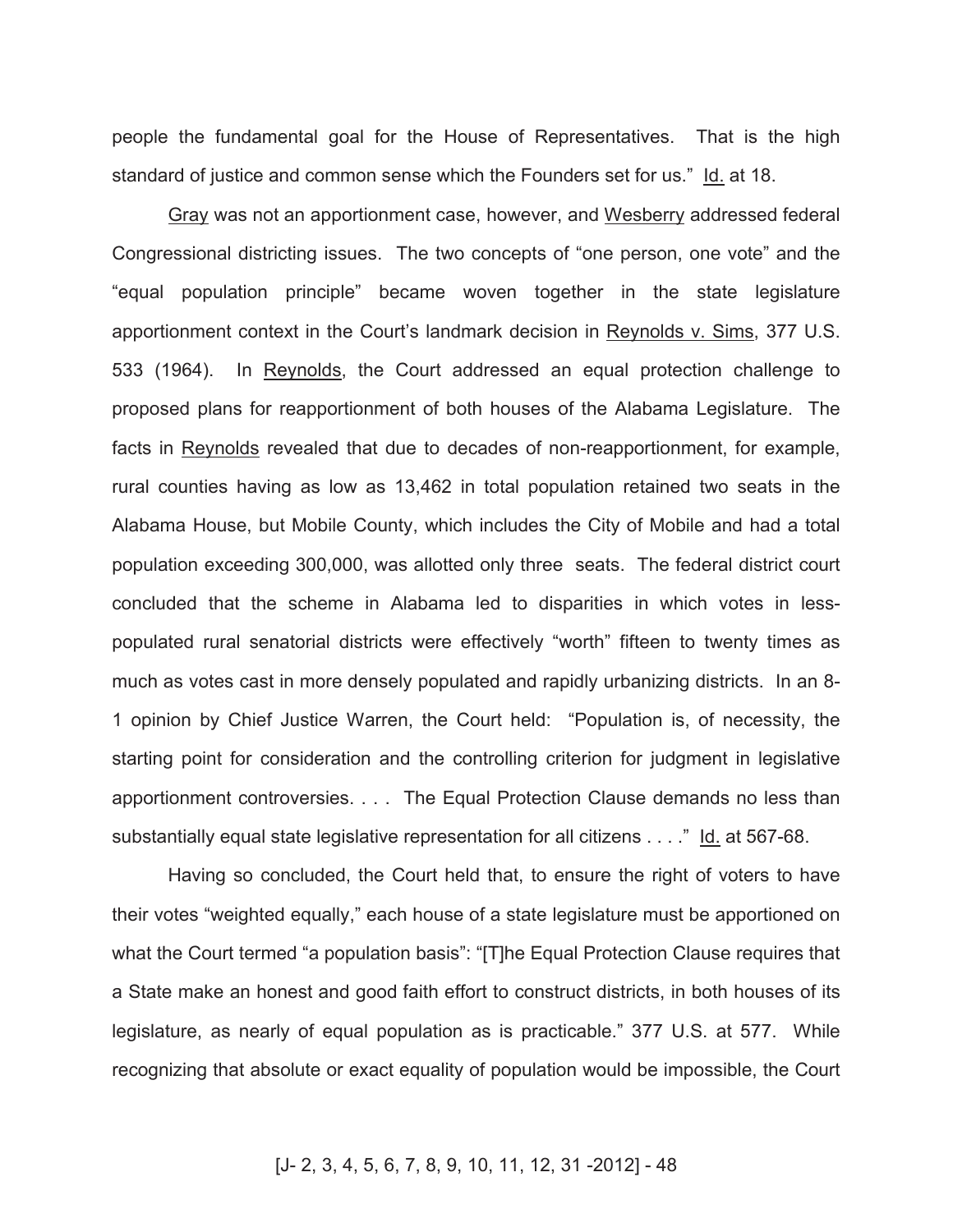expressed that apportionment schemes must still be based "substantially" on the principle of population equality, which was not to be "diluted in any significant way" by a given plan. Id. at 578.

But, the Reynolds Court recognized that the task was not so simple. Thus, the Court continued that, within limits, a State's desire to maintain the integrity of various political subdivisions and to provide for compact districts of contiguous territory is a legitimate and constitutionally valid countervailing interest. The Court noted that, "[i]ndiscriminate districting, without any regard for political subdivision or natural or historical boundary lines, may be little more than an open invitation to partisan gerrymandering." Id. at 578-79. To allow for achievement of legitimate goals such as subdivision integrity in apportioning state legislative districts, the Court held that some deviations from the equal population principle may be permissible under federal law. Nevertheless, "the overriding objective [in redistricting] must be substantial equality of population among the various districts, so that the vote of any citizen is approximately equal in weight to that of any other citizen in the State." Id. at 579. The Court continued that, if the "result" of a "clearly rational state policy of according some legislative representation to political subdivisions" is to submerge population as the controlling consideration, "then the right of all of the State's citizens to cast an effective and adequately weighted vote would be unconstitutionally impaired." Id. at 581; see also Lucas v. Forty-Fourth Gen. Assembly of Colorado, 377 U.S. 713 (1964) (striking down state legislative scheme for failing to provide adequate justification for substantial disparities from population-based representation in allocation of Senate seats to disfavored populous areas).

Again, however, the jurisprudence, which evolved through case-specific challenges, was dynamic. Not long after Reynolds, the Court began to express a less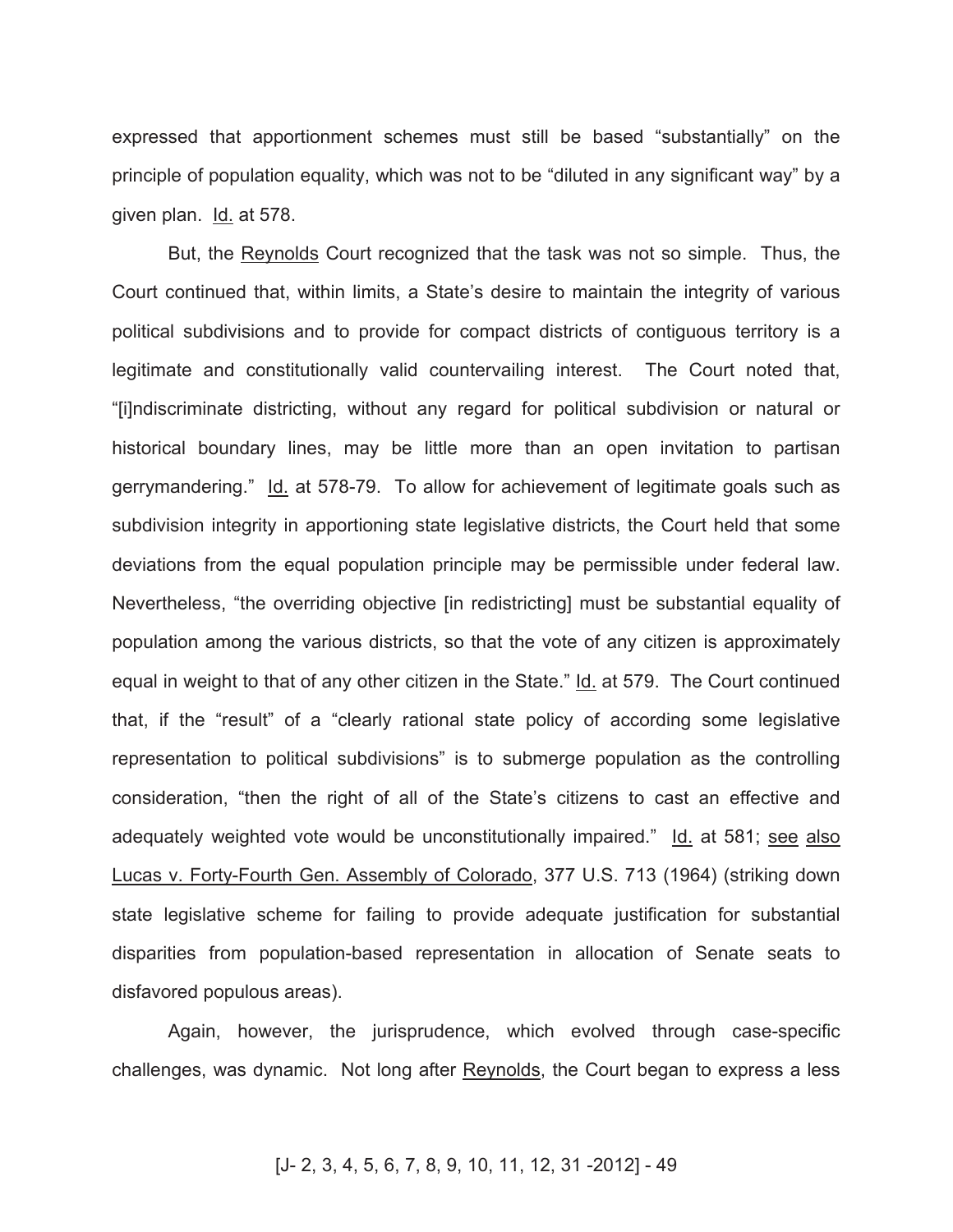restrictive approach to the population equality principle when certain countervailing circumstances were presented. Thus, in Abate v. Mundt, 403 U.S. 182 (1971), the Court considered a plan to reapportion Rockland County in New York State. When compared with ideal population equality for each of the five districts within the county, the total deviation amounted to 11.9%. Writing for the Court, Justice Marshall reiterated that population equality remained crucial, but opined that "the particular circumstances and needs of a local community as a whole may sometimes justify departures from strict equality." Id. at 185. Later, in Mahan v. Howell, 410 U.S. 315 (1973), the Court reviewed and upheld a plan created by the Virginia state assembly to reapportion both of its legislative houses in which political subdivisions were largely left intact, but the total deviation from ideal population equality was 16.4% in the Virginia House of Delegates. The Court recognized that "broader latitude" may be permissible in state apportionment matters, when considerations such as the integrity of political subdivisions are at issue: "The State can scarcely be condemned for simultaneously attempting to move toward smaller districts and to maintain the integrity of its political subdivision lines." Id. at 322, 327. Notably, in a footnote, the Mahan opinion described maintenance of subdivision integrity and providing for population equality as a "dual goal" that the Virginia plan managed to satisfy on both counts. Id. at 328 n.9, 329.

Finally, in Gaffney, *supra*, the Court considered a reapportionment plan based on 1970 census data and prepared by an eight-member bipartisan commission and then a three-member board, both of which were appointed by the leadership of Connecticut's General Assembly. The Connecticut state Constitution provided that within the bounds of federal constitutional standards, division of towns (Connecticut's basic unit of local government) with regard to state house districts was not permitted except in narrow express circumstances. The Court critiqued apportionment approaches that would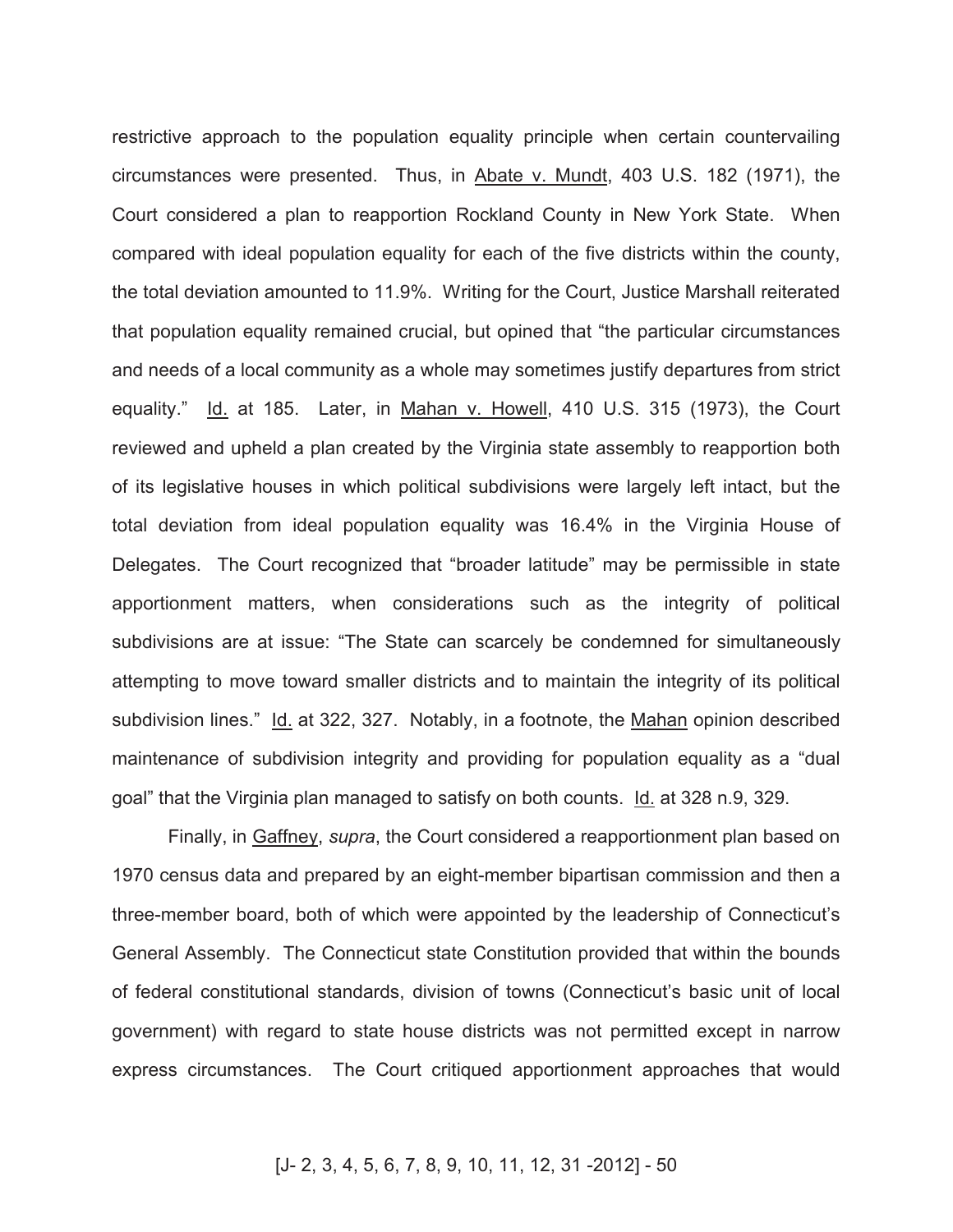slavishly labor under an "unrealistic overemphasis on raw population figures" such that relevant and legitimate factors and interests that states must account for are submerged. 412 U.S. at 749. The Court stressed that the work of state apportionment authorities tasked with state legislative redistricting need not be rejected solely on the basis of deviations from population equality: "We doubt that the Fourteenth Amendment requires repeated displacement of otherwise appropriate state decisionmaking in the name of essentially minor deviations from perfect census-population equality that no one, with confidence, can say will deprive any person of fair and effective representation in his state legislature." Id.

Subsequent cases handed down on this issue by the High Court have not established any rigid standards as to what level of deviation from absolute population equality violates the Equal Protection Clause; the analysis is fact specific. $27$ 

# B. Pennsylvania Law

# 1. The Legal Landscape before the U.S. Supreme Court's Equal Protection **Decisions**

Apportionment has been part of Pennsylvania's constitutional apparatus as far back as the first state Constitution following independence, which was adopted in 1776

<sup>27</sup> Compare Chapman v. Meier, 420 U.S. 1, 22 (1975) (20% variance not justified by absence of electorally victimized minorities, sparseness of North Dakota's population, division of state caused by Missouri River, or by asserted state policy of observing geographical boundaries and existing political subdivisions, especially when it appears that other, less statistically offensive, reapportionment plans already devised are feasible) with Brown v. Thomson, 462 U.S. 835 (1983) (in view of Wyoming's constitutional policy of preserving county boundaries and in view of absence of any hint of arbitrariness or discrimination, reapportionment which permitted county with population of only 2,924 persons to have its own representative, though ideal apportionment would have been 7,337 persons per representative, did not violate Equal Protection Clause).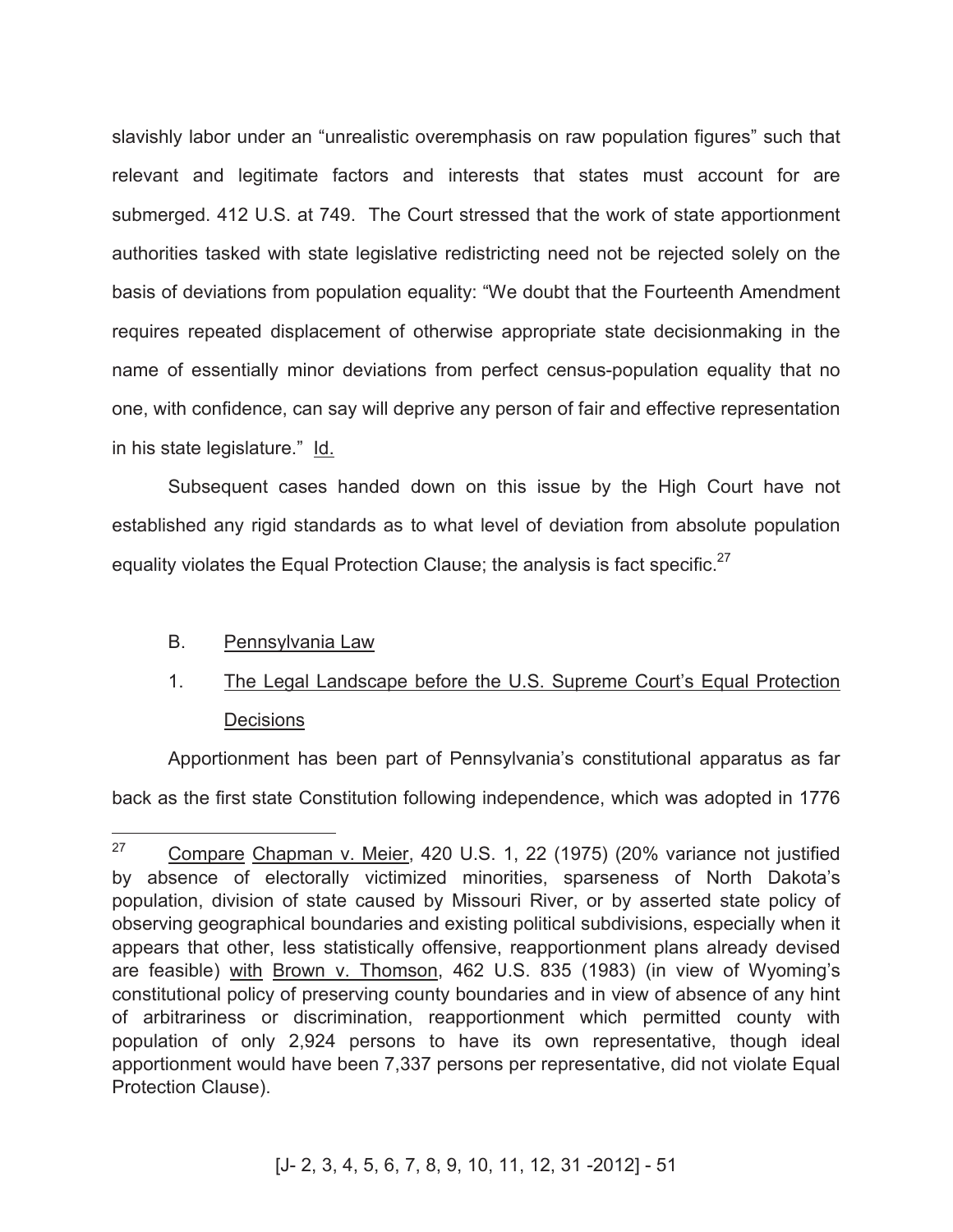during the American Revolution. The prior, provincial arrangement had resulted in the longer-established eastern and coastal areas of Pennsylvania enjoying overrepresentation at the expense of the less populated but rapidly growing western portions of the state; the new arrangement recognized and rectified this imbalance by adding new western representatives and setting forth the principle that apportionment be derived in proportion to taxable inhabitants. See generally Gormley, Legislative Reapportionment, at 4-6. Respecting the Pennsylvania Senate, as early as the Constitution of 1790, and carried forward into the Constitutions of 1838 and 1874, was a requirement respecting the integrity of political subdivisions, at least at the County level: "neither the city of Philadelphia nor any county shall be divided in forming a district." 1790 PA. CONST. art. I, § 7; 1838 PA. CONST. art. I, § 7 (as amended). The task of reapportionment fell to the legislature.

The 1874 Pennsylvania Constitution shifted the measure of proportionality from taxable inhabitants to total population, while the task of reapportionment remained in the hands of the General Assembly, which was newly required to conduct a reapportionment after each U.S. decennial census. 1874 PA. CONST. art. II § 18. The section on apportionment of the Senate mandated that: "The State shall be divided into fifty senatorial districts of compact and contiguous territory, as nearly equal in population as may be, and each district shall be entitled to elect one Senator." 1874 PA. CONST. art. II, § 16. Section 16 also required respect for the integrity of political subdivisions: "No ward, borough or township shall be divided in the formation of a district." Id. The provision respecting apportionment of the House was considerably more complicated, but included mandates respecting proportional representation, and compact and contiguous territory. 1874 PA. CONST. art. II,  $\S$  17.<sup>28</sup> Despite the

<sup>28</sup> Article II, Section 17 provided: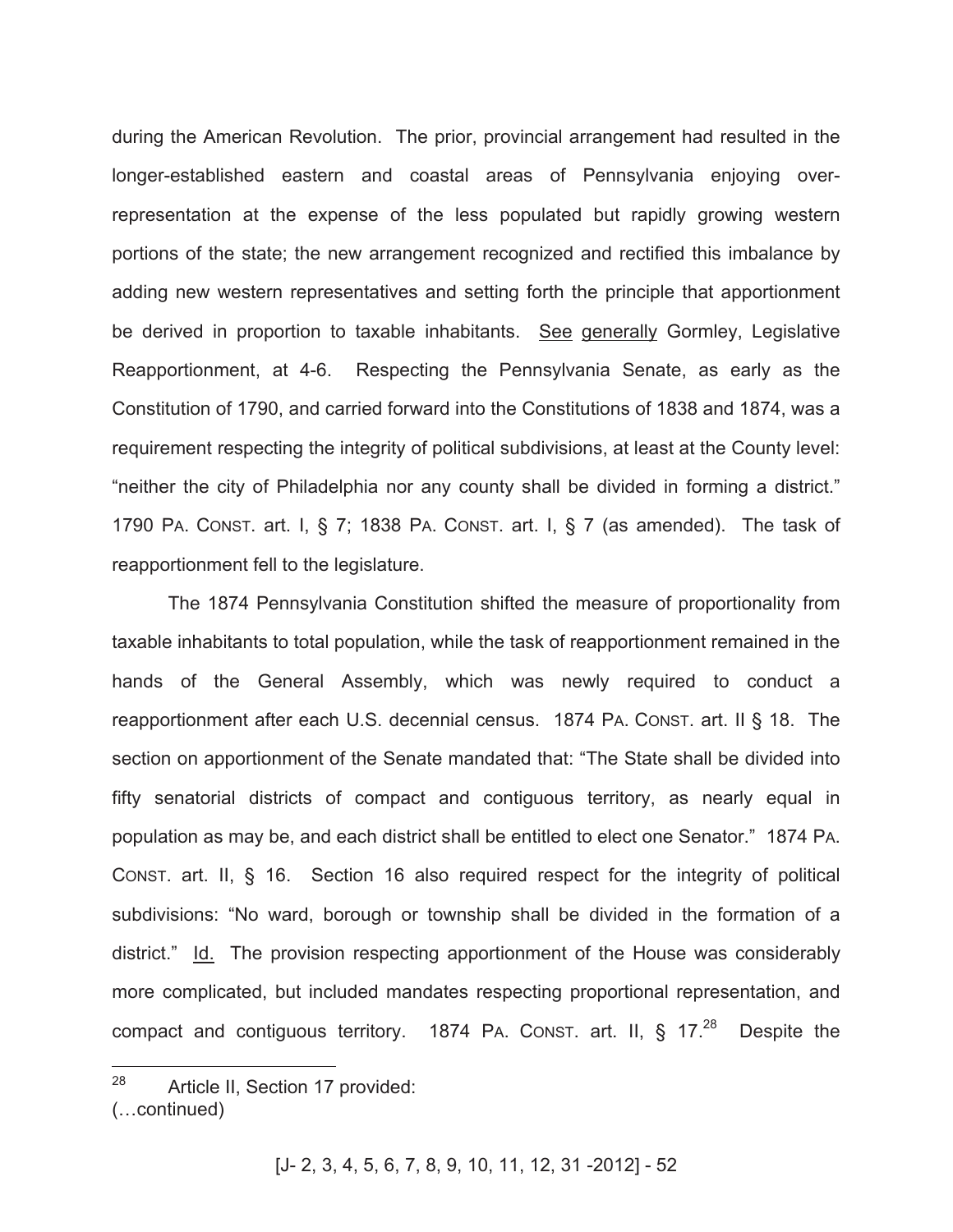command that reapportionment occur every ten years, in fact, reapportionment in the Commonwealth remained sporadic and, over the decades, lesser populated districts increasingly enjoyed representation far beyond their actual population numbers.

## 2. This Court's Response to Reynolds and the 1968 Constitutional Revisions

In the wake of the then-recently issued Reynolds decision, this Court first addressed state legislative apportionment in Butcher v. Bloom, 203 A.2d 556 (Pa. 1964) ("Butcher I"). The unanimous decision by Justice Roberts noted the high stakes at the outset:

(continued…)

 $\overline{a}$ 

# **Representative districts.**

The members of the House of Representatives shall be apportioned among the several counties, on a ratio obtained by dividing the population of the State as ascertained by the most recent United States census by two hundred. Every county containing less than five ratios shall have one representative for every full ratio, and an additional representative when the surplus exceeds half a ratio; but each county shall have at least one representative. Every county containing five ratios or more shall have one representative for every full ratio. Every city containing a population equal to a ratio, shall elect separately its proportion of the representatives allotted to the county in which it is located. Every city entitled to more than four representatives, and every county having more than one hundred thousand inhabitants shall be divided into districts of compact and contiguous territory, each district to elect its proportion of representatives according to its population, but no district shall elect more than four representatives.

1874 PA CONST. art. II, § 17.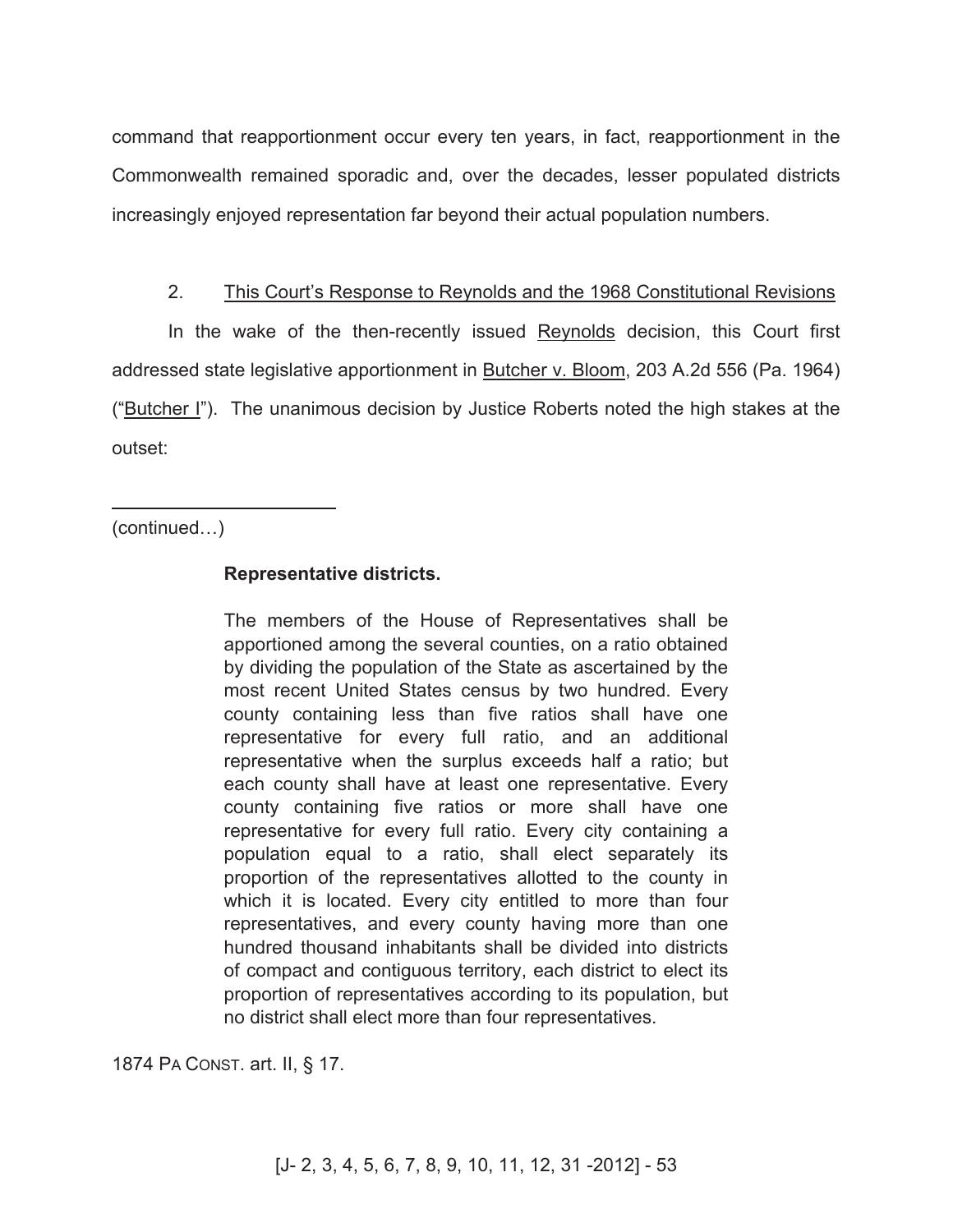This suit challenges the recent Pennsylvania Reapportionment Acts and the election of state senators and representatives thereunder. More importantly, it challenges—in light of recent decisions interpreting the Constitution of the United States—the validity of certain provisions of the Constitution of Pennsylvania which establish the legislative branch of government. It presents one of the most important constitutional questions ever raised in the history of this Commonwealth. It involves the basic rights of the citizens of Pennsylvania in the election of their state lawmakers. Historically and logically, this Court is the most appropriate forum to determine the issues presented and to fashion suitable remedies. Proper and continuing respect for federal-state judicial relationships necessitates consideration by the Supreme Court of Pennsylvania of the relevant state statutes and state constitutional provisions, subject, of course, to review by the Supreme Court of the United States.

Id. at 559-60.

We then found that the General Assembly's apportionment legislation of 1964 contained such dramatic deviations from the goal of substantially equal population, as newly announced by the U.S. Supreme Court, among both Senate and House districts, that the apportionment violated the Fourteenth Amendment. Id. at 564, 567. Part of the problem with the 1964 plan, as explained by this Court, was the vestigial practice of allocating at least one representative to each county in the state regardless of the county's population. Relying on language in Reynolds, this Court held that the historic practice could no longer continue because it so clearly resulted in unequal representation dynamics in both state houses: "[A]ssignment of one seat to each county, regardless of population, results in the submergence of population as the controlling consideration in apportionment and is offensive to the Fourteenth Amendment to the Constitution of the United States." Id. at 566. Notably, while we recognized that the "population principle" set forth in Reynolds was "the starting point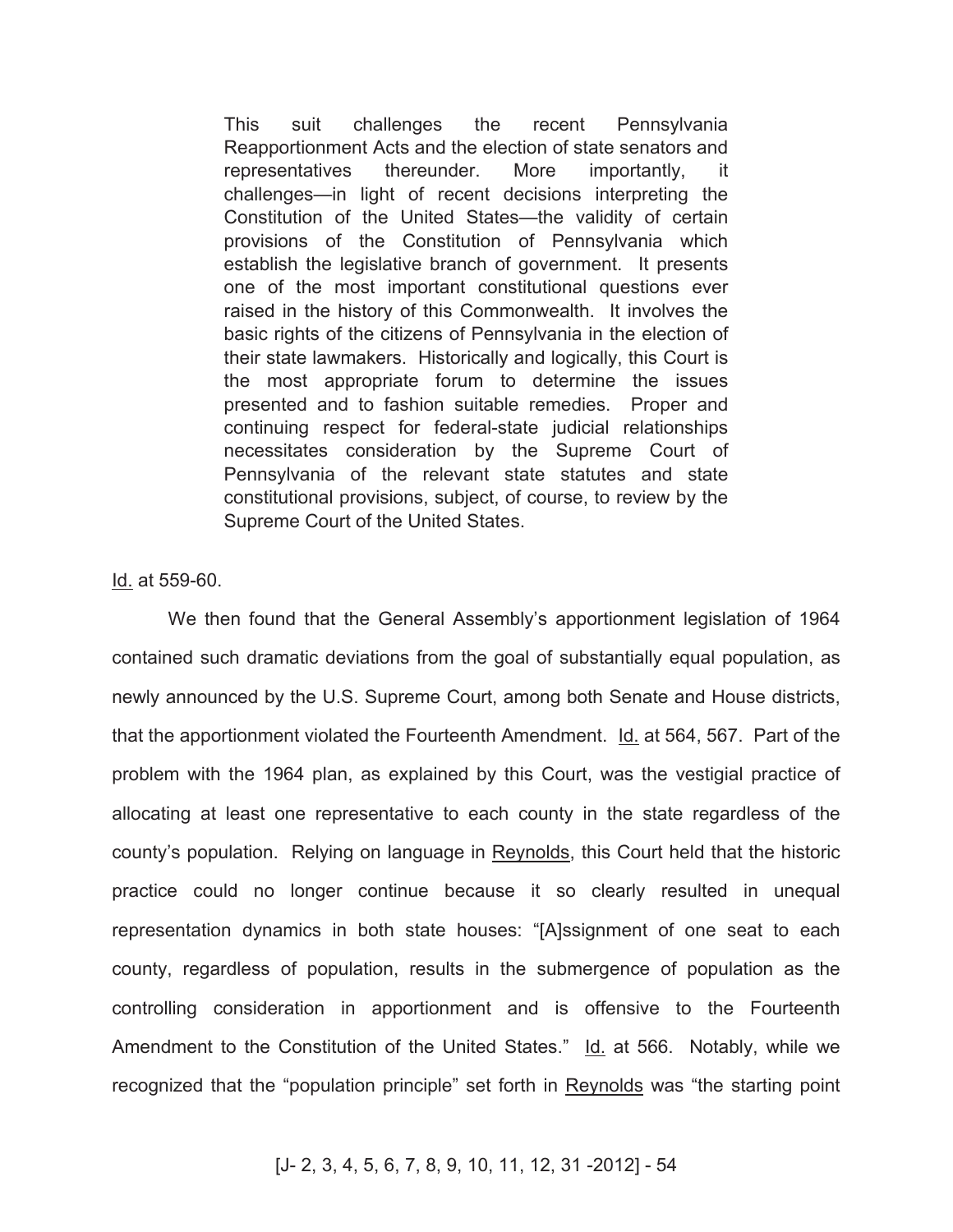and controlling criterion" in redistricting, we also stressed the importance of other provisions in the 1874 Pennsylvania Constitution:

> It is our view that Section 16, when construed as a whole, demands that Senate apportionment legislation respect county lines and lines of other political subdivisions (such as wards, boroughs, and townships), insofar as possible, without doing violence to the population principle enunciated by the first sentence of Section 16 and also by the Fourteenth Amendment to the Federal Constitution. . . . The requirement [in Section 17, respecting the House] that apportionment should be among the several counties further signifies an intention to respect county lines and to utilize counties as units of representation to the maximum extent consistent with the equal-population principle. Indeed, Section 17, when considered as a whole, demands that the boundaries of all political subdivisions be respected when not in conflict with the overriding population principle.

Id. at 570-71.

Time constraints precluded the Butcher I Court from fashioning any remedy with regard to the 1964 plan. The Butcher I Court's solution was to direct that the 1964 elections proceed under the infirm legislation, retain jurisdiction, and direct the General Assembly to correct course and devise a constitutionally valid plan for the 1966 election cycle no later than September 1, 1965. Id. at 573. The General Assembly failed to enact a plan, and so this Court found itself obliged to reapportion the Commonwealth on its own. We did so by a 4-3 vote in Butcher II, in 1966. See 216 A.2d 457 (*per curiam*). In explaining the plan, the *per curiam* opinion in Butcher II reiterated the balancing of multiple mandates required in redistricting: "Our primary concern has been to provide for substantial equality of population among legislative districts. At the same time, we have sought to maintain the integrity of political subdivisions and to create compact districts of contiguous territory, insofar as these goals could be realized . . . ." Id. at 459. Justice Roberts, the author of Butcher I, wrote in partial dissent, objecting to the House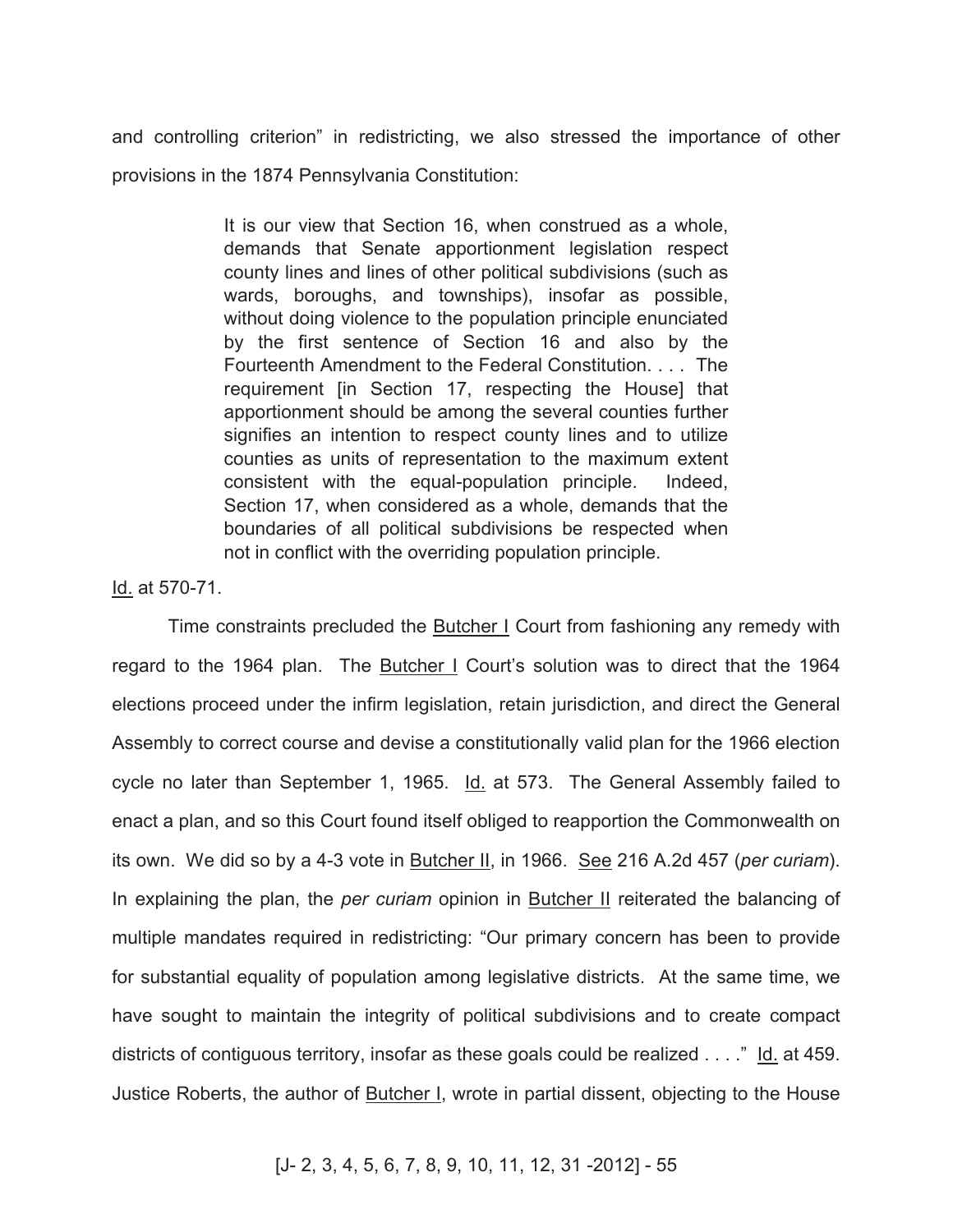plan on federal constitutional grounds, *i.e.*, "based primarily on its failure to observe the equal population principle and other guidelines mandated by the controlling decisions of the [U.S.] Supreme Court … and set forth in our earlier opinion in this case." Id. at 474 (Roberts, J., dissenting in part).

Perhaps the most significant byproduct of the Butcher decisions is that they led to the Court's experiencing firsthand the difficulties of reapportionment, and particularly in a legal landscape requiring adjustment to account for newly-developing federal law.

Following the difficulties manifested in the **Butcher** cases, and the significant developments taking place in the U.S. Supreme Court, the question of reapportionment emerged as a main issue in Pennsylvania's 1968 Constitutional Convention; the constitutional provisions on reapportionment were significantly revised; and the new Constitution, with these and other changes, was approved by Pennsylvania voters. Among the innovations of the 1968 Constitution respecting redistricting was a determination to remove the responsibility from the General Assembly as a whole, and to repose the authority in the LRC. An entirely new Section 17 of Article II was adopted to describe the composition, function, and review procedures respecting the LRC. In addition, new Section 16 constitutionalized the equal protection language from Reynolds v. Sims, requiring that both Senate and House districts be "as nearly equal in population as practicable." And finally, Section 16 was amended to provide, as to both chambers of the General Assembly, that, "unless absolutely necessary," no political subdivision was to be divided in forming a district, and the section made clear that the mandates of compactness and contiguity applied to both chambers.

In this Court's first redistricting decision after the adoption of the new constitutional scheme, we described the new Commission as follows: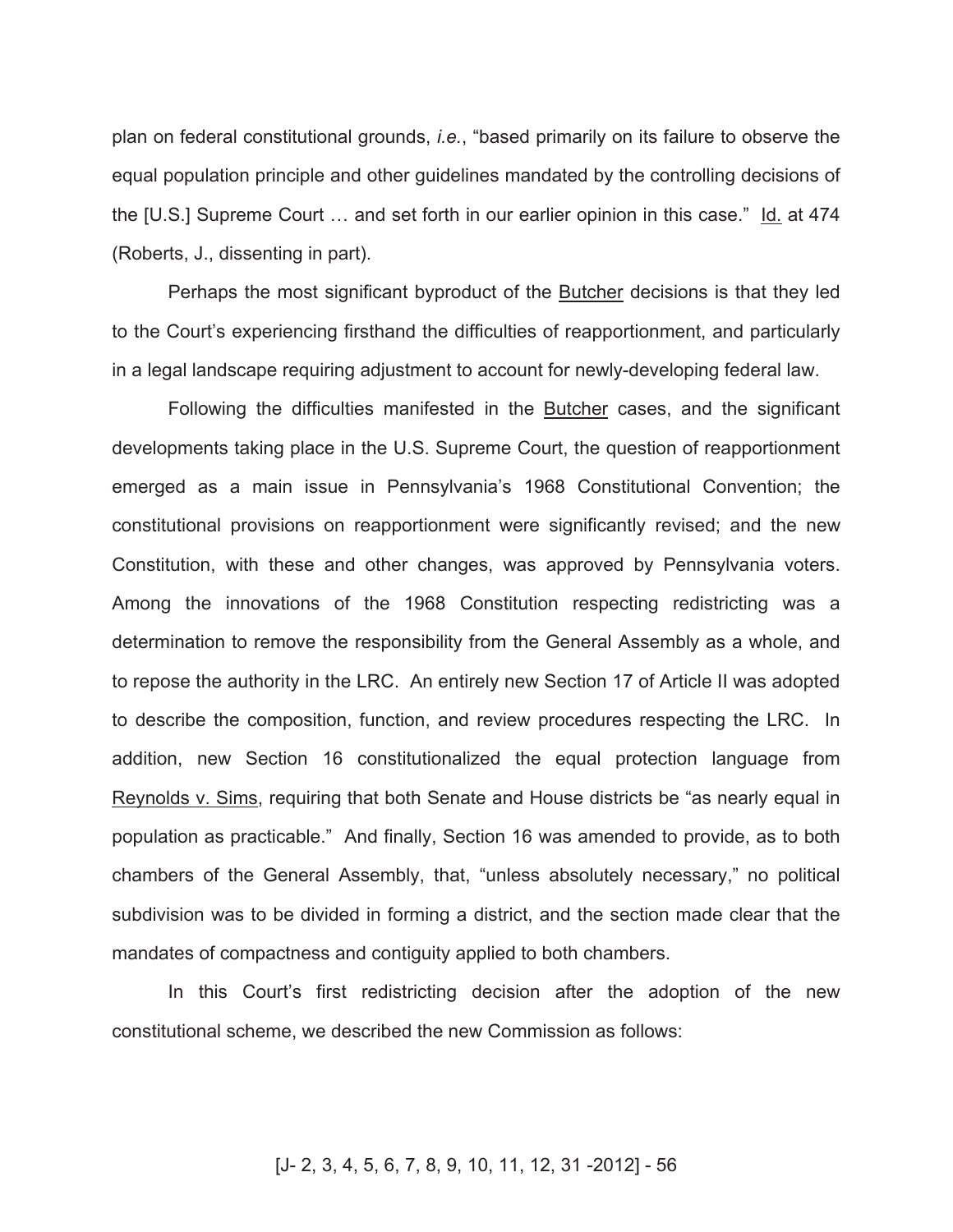The advantages of assignment [of] the responsibility for reapportioning the Legislature to such a commission are quite obvious, and several other states have recently adopted or considered proposals for similar commissions. The equal representation on the Commission provided to the majority and minority members of each house precludes the reapportionment process from being unfairly dominated by the party in power at the moment of apportionment. In addition, the provision for a chairman who can act as a 'tiebreaker' eliminates the possibility of a legislative deadlock on reapportionment such as the one that occurred in the Legislature of this Commonwealth in 1965 and compelled this Court to undertake the task of reapportionment. At the same time the Legislature's expertise in reapportionment matters is essentially retained.

Specter, 293 A.2d at 17-18 (footnotes omitted).

As to the other provisions under the new scheme, the guiding principles respecting compactness, contiguity, and respect for the integrity of political subdivisions not only have deep roots in Pennsylvania constitutional law, but, as noted in our discussion of federal law, also have been specifically recognized by the federal courts, beginning with Reynolds, as legitimate interests that may properly be considered in redistricting state legislatures, even as against federal equal protection challenges. Moreover, the commands represent important principles of representative government. As one of the *pro se* appellants herein has noted: "The requirements of contiguous and compact districts go beyond geographical concern and also embrace the concepts of homogeneity of the district in order to facilitate the functioning of a representative form of government." Baylor Brief at 9. Baylor goes on to note the central and historical role of counties in Pennsylvania as building blocks that are not to be fractured. Id. at 11-12.

It is true, of course, that redistricting has an inevitably legislative, and therefore an inevitably political, element; but, the constitutional commands and restrictions on the process exist precisely as a brake on the most overt of potential excesses and abuse.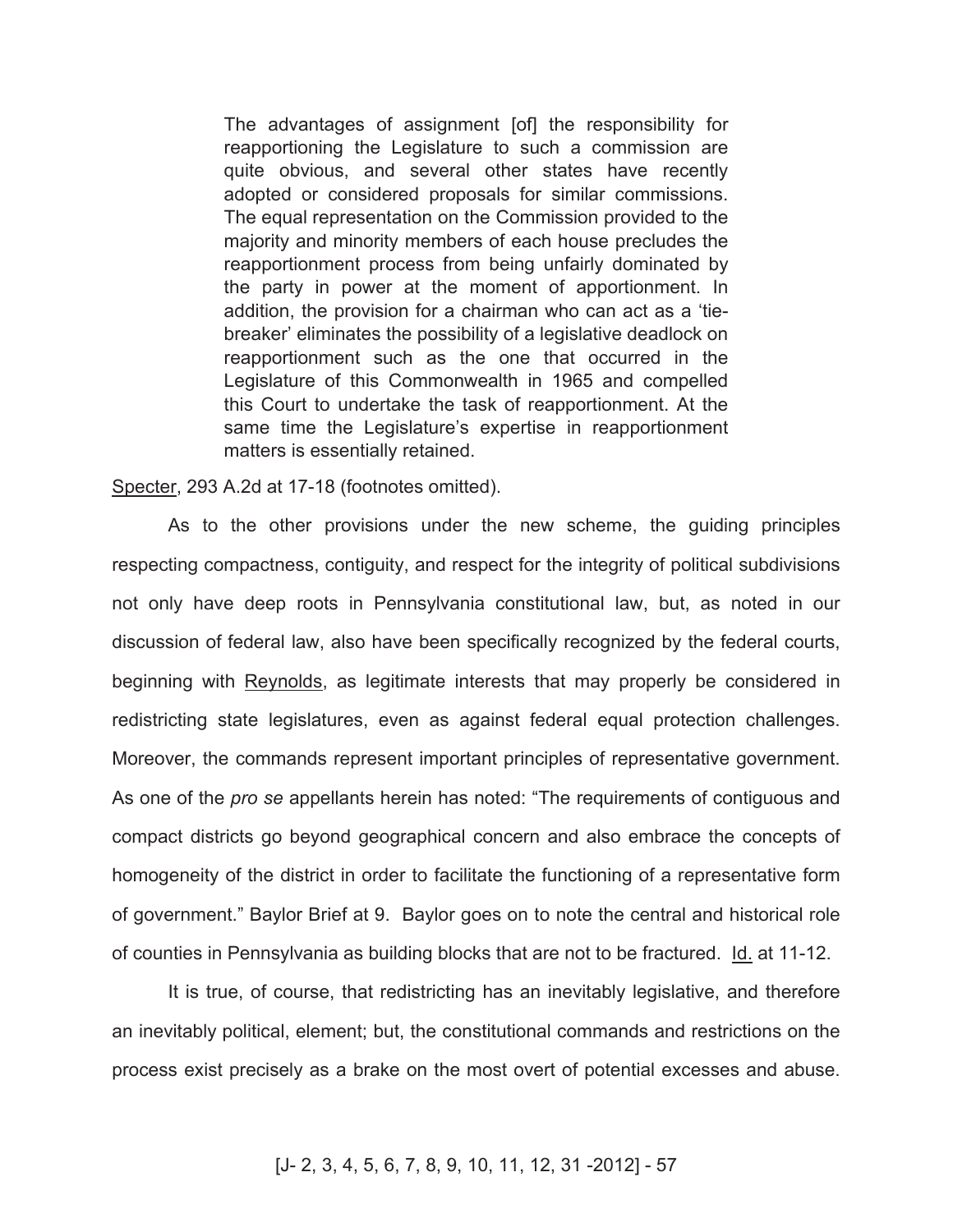Moreover, the restrictions recognize that communities indeed have shared interests for which they can more effectively advocate when they can act as a united body and when they have representatives who are responsive to those interests. In an article concerning racial issues presented in redistricting cases, Dean Gormley has explained the importance of the restrictions, as follows:

> The fundamental districting principles that the [U.S. Supreme] Court has deemed legitimate over the years include, but are not limited to, "compactness, contiguity, and respect for political subdivisions or communities defined by actual shared interests . . . ." The final principle mentioned is particularly important in the voting rights context. Historically, reapportionment bodies have considered "communities of interest" as one legitimate factor in drawing fair and politically sensitive districts. A redistricting body need not draw rigid squares of equal population; in fact, few states do so. Rather, redistricting bodies traditionally take into account a host of intangible communities, seeking to give them, where practicable, a voice in the government without unduly fracturing that voice. Thus, school districts, religious communities, ethnic communities, geographic communities which share common bonds due to locations of rivers, mountains and highways, and a host of other "communities of interest" are routinely considered by districting bodies in order to construct fair and effective maps. Shared racial background, along with political affiliation, ethnic identity, religious affiliation, occupational background, all can converge to create bona fide communities of interest, to the extent that the redistricting body makes an honest effort to draw lines around geographically compact groups in order to give them a voice in the governmental process.

As a practical matter, it is rare that a reapportionment body is able (or desires) to wholly capture a "community of interest" and draw lines around it, in a fashion that perfectly isolates it into a circle or square. In reality, communities of interest are elusive, imprecise entities. Reapportionment bodies and lower courts must be cautious when it comes to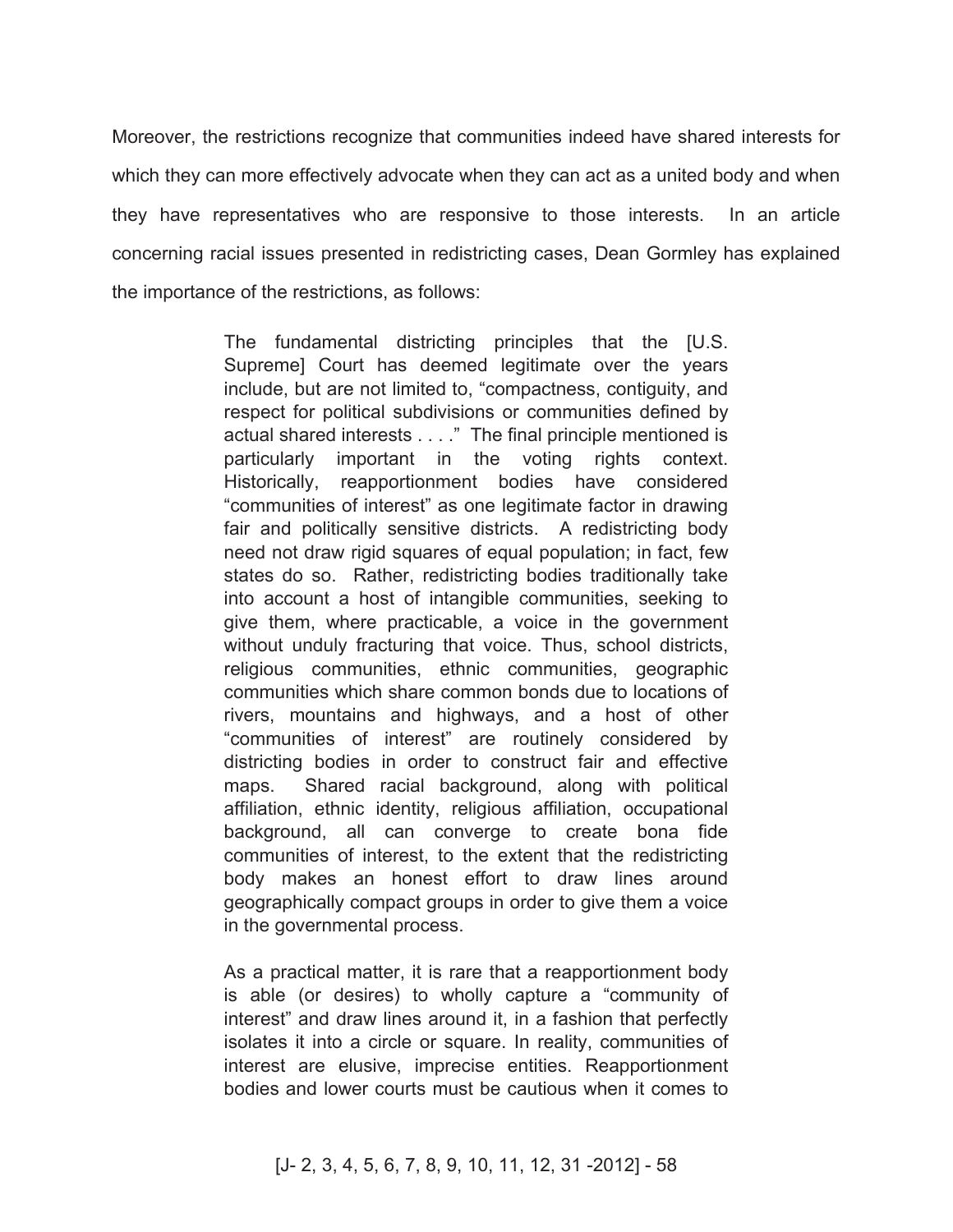this concept, particularly where it serves as a basis for creating legislative districts tied to race, because it has the potential for abuse. Specifically, it can be used as a ruse to engage in improper maximization of majority-minority districts where no real communities exist. At the same time, states have historically considered a broad range of such imprecise communities of interest (many of which are naturally intertwined) in exercising their sound discretion. They do so to satisfy constituents. They do so to sweep together a host of generally identifiable interest groups that wish to be given a unified voice. This is perfectly healthy and permissible. It is an important aspect of the state's prerogative, when it comes to structuring its own form of government. Consequently, when it comes to reapportionment bodies considering race in this permissive, discretionary fashion, the courts should scrupulously avoid meddling.

Gormley, Racial Mind-Games and Reapportionment, 4 U. Pa. J. Const. L. 735, 779-81 (2002) (footnotes omitted).

# 3. Reapportionment Decisions under the Current Constitutional Scheme

The new constitutional redistricting scheme came into play two years later, after the 1970 census. Eighteen appeals were filed from the 1971 LRC's Final Plan, and this Court found the plan to be constitutional by a 4-3 vote, with Justice Roberts authoring the majority opinion, a mere six years after the Court itself had devised a reapportionment plan. Specter, 293 A.2d at 19. Perhaps inevitably given the newness of the federal (and now state constitutional) command for districts as nearly equal in size as practicable, the **Specter** majority focused primarily on population divergences, as measured by federal law.<sup>29</sup> We began by noting that the additional objectives for

<sup>29</sup> Although the Specter Court noted that eighteen appeals were filed, it never identified the issues raised by the appellants, nor did it engage in a point-by-point discussion of the issues. Rather, the Court addressed the plan as a whole, addressing the federal equal population issue first and at length, and then provided briefer (…continued)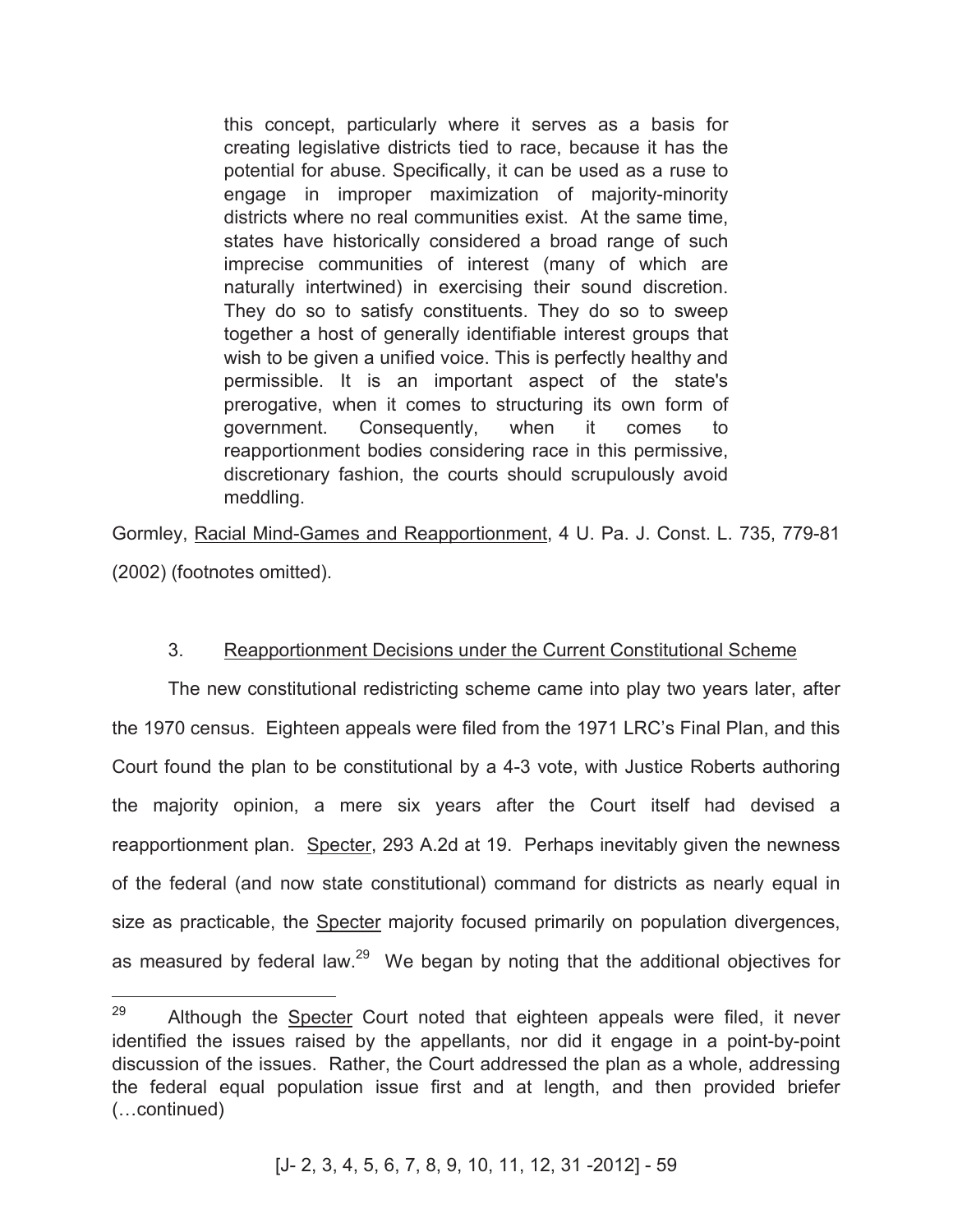reapportionment plans in new Article II, Section 16 (beyond population equality) "were specifically recognized," by Reynolds, as "legitimate considerations which can justify some divergence from a strict population standard." Id. at 18.

Nevertheless, Specter emphasized that Reynolds still counseled that, in any reapportionment scheme, "the overriding objective must be substantial equality of population." Id. (quoting Reynolds, 377 U.S. at 579). Given that fact, we noted that "it is not constitutionally permissible to **totally** achieve Section 16's objective of respecting the boundaries of political subdivisions." Id. (emphasis added). Turning to the separate concern of compactness, we noted that "Section 16's desire for districts that are 'compact' must also yield, **if need be**, to the 'overriding objective … [of] substantial equality of population." Id. at 19 (quoting Reynolds, 377 U.S. at 579) (emphasis added). The Court viewed the balancing approach required, under the new constitutional provisions, to be the same as the balancing the Court itself had outlined in explaining the redistricting undertaken in Butcher II.

Turning to the plan under review, the Specter Court noted that, since our decision in Butcher II, the U.S. Supreme Court had issued additional decisions striking down reapportionment plans in two cases involving congressional redistricting. See Kirkpatrick v. Preisler, 394 U.S. 526 (1969) and Wells v. Rockefeller, 394 U.S. 542 (1969). In those cases, the High Court had found that the states' expressed desire to avoid fragmenting political subdivisions did not justify departures from the population

(continued…)

 $\overline{a}$ 

discussions of the remaining constitutional factors of integrity of political subdivisions, contiguity, and compactness. See also 293 A.2d at 27 n.7 (Pomeroy, J., dissenting, joined by Jones, C.J.) ("The majority opinion, it will be noted, speaks only in general terms, making no attempt to address itself to the particular exceptions and arguments of the various appellants.").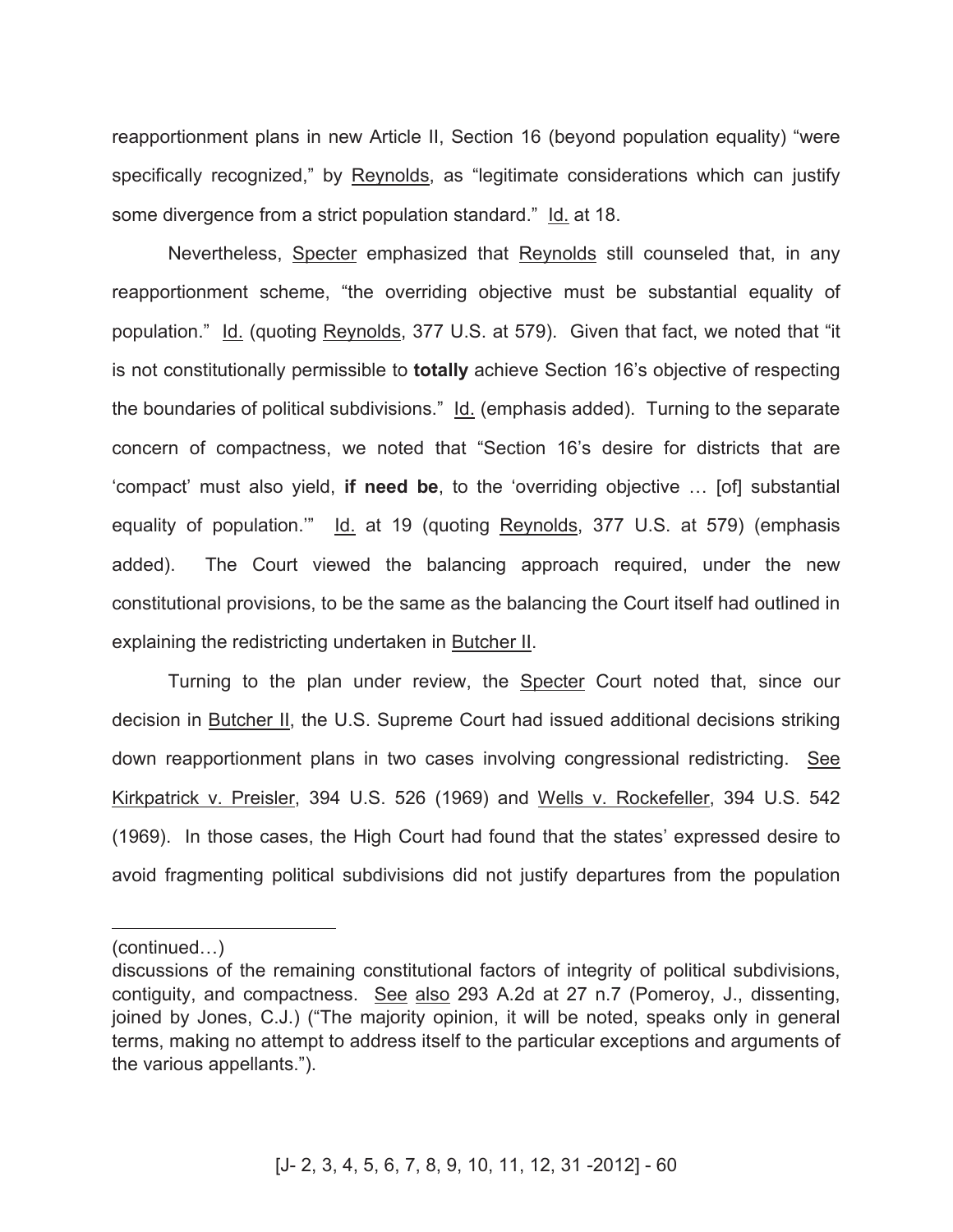equality requirement. The Specter Court recognized that the new decisions did not involve state legislative reapportionment. We also recognized that "Kirkpatrick's rejection, in Congressional redistricting, of the maintenance of the boundaries of political subdivisions as a justification for deviations from absolute population equality, cannot be applied in full force to state legislative reapportionment." Specter, 293 A.2d at 20. Nevertheless, we viewed the decisions as "indicat[ing]" that "deviations from equality of population that were formerly regarded as insubstantial and permissible will now be regarded as substantial and impermissible, necessitating a closer adherence to equity of population, even in the area of state legislative apportionment." Id. Our analysis in this regard reflects that, no matter how static the governing constitutional language is, the federal decisional law that must be accounted for is fluid and dynamic.

Ultimately, the Specter Court upheld the 1971 Final Plan, noting, among other things, that: "No decision of the United States Supreme Court or of this Court has ever invalidated a reapportionment plan with population deviations as minimal as those occasioned by the Commission's plan, and we believe that the deviations clearly do not dilute the equal-population principle 'in any significant way.' We conclude therefore that the Commission's plan fully achieves the constitutionally-mandated overriding objective of substantial equality of population." Id. at 22. We also concluded that the Plan maintained sufficient integrity of political subdivisions. We emphasized that "under any scheme of reapportionment that aims at substantial equality of population, a certain amount of subdivision fragmentation is inevitable." Id. at 23. We then reasoned that, "[w]hile it is true that the Commission's plan provides for more political subdivision splits than did this Court's reapportionment plan of 1966, this increase was obviously necessitated by the stricter requirements of population equality that are now in order. Yet despite these stricter population requirements, the number of subdivision splits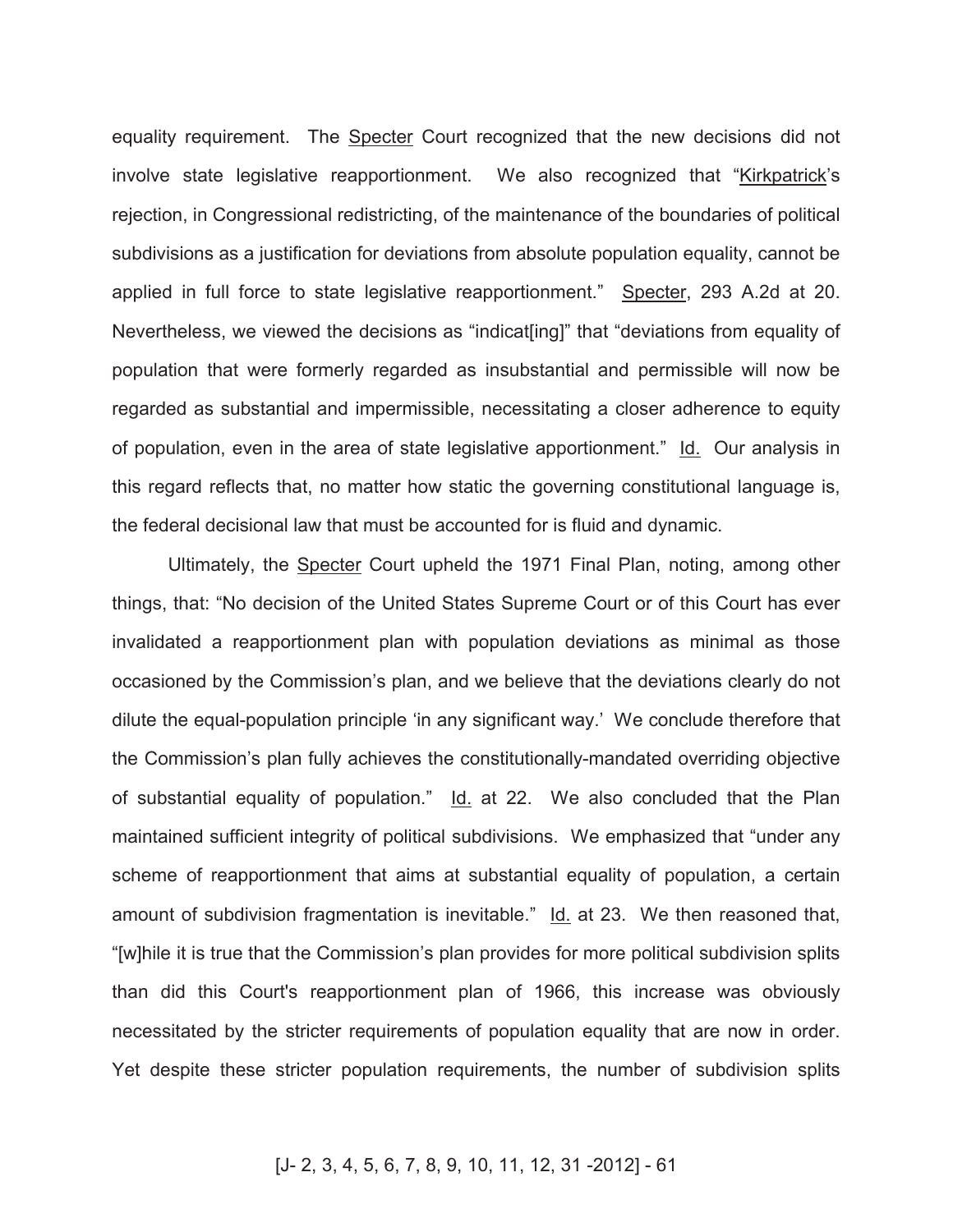called for by the Commission's plan is still quite small when compared to the 2,566 municipalities and 9,576 voting precincts in this Commonwealth." Id. at 22-23 (footnotes omitted).

Finally, the Specter Court concluded that the 1971 Final Plan also met the constitutional elements of compactness and contiguity. Id. at 23-24. On the question of compactness, we emphasized that:

> [N]one of the appellants in this matter offered any concrete or objective data indicating that the districts established by the Commission's plan lack compactness. The Pennsylvania Constitution requires that those who challenge the Commission's plan have the burden of establishing that it is "contrary to law." In light of appellants' failure to produce any objective data indicating that the districts established by the Commission's plan lack compactness, we cannot conclude, merely on the basis of appellants' unsupported assertions, that the Commission's plan fails for lack of compactness.

Id. at 24.

In 1981, this Court approved the second reapportionment under the 1968 constitutional scheme, again by a 4-3 vote. In re 1981 Plan, 442 A.2d at 663. Justice Roberts, again writing for the majority, interpreted Specter as holding that "as a matter of both federal and state law, equality of population must be the controlling consideration in the apportionment of legislative seats." Id. at 665 (citing Reynolds, 377 U.S. at 577). Like the Specter Court, the In re 1981 Plan Court began by examining population deviations, and concluded that the 1981 Final Plan passed constitutional muster: "There is no doubt that this plan, which more nearly achieves the goal of equal population than did the 1971 reapportionment plan in Specter, satisfies equal protection requirements." Id. at 666. Indeed, "the final plan achieves an equality of population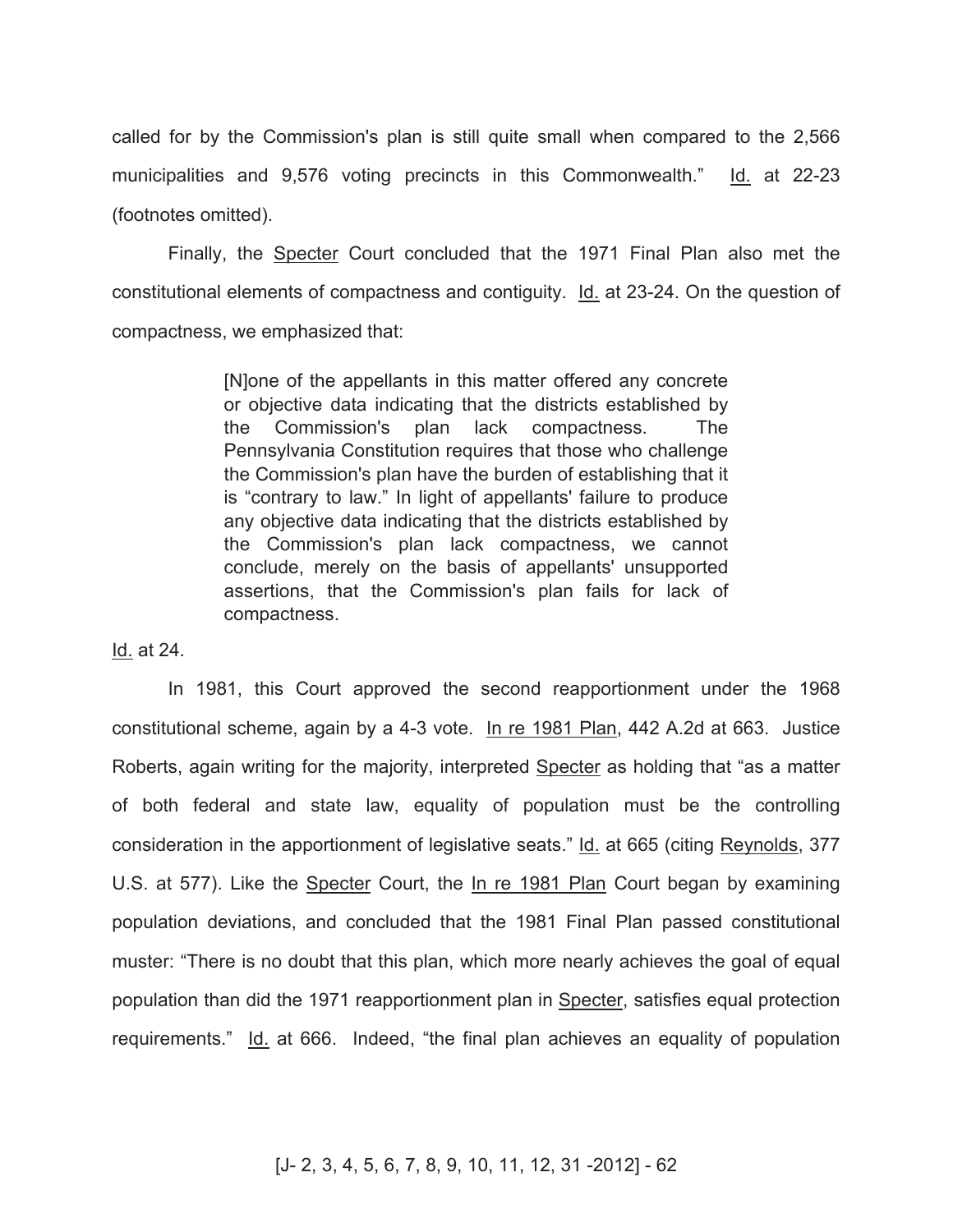among legislative districts closer to the constitutional ideal of 'one person, one vote' than any previous reapportionment plan in the history of the Commonwealth." Id.

The In re 1981 Plan Court then turned to the various specific challenges brought by the appellants. First, the appellants claimed that the plan went too far in pursuing the constitutional goal of "one person, one vote," and in so doing failed to satisfy the requirements of compactness and respect for the integrity of political subdivisions. Specifically, the appellants argued that district deviations from compactness and subdivision boundaries were constitutionally permissible "only if those deviations are absolutely necessary to survive federal equal protection analysis." Id. The Court rejected the notion that these concerns were of equal value to population equality, and stated that "**if need be**, concerns for compactness and adherence to political subdivision lines must yield to this 'overriding objective'" of "'substantial equality of population.'" Id. (emphasis added).

The In re 1981 Plan Court next turned to the appellants' argument relying on U.S. Supreme Court cases decided since Specter, which had upheld greater district population deviations than in either the 1971 Final Plan or the 1981 Final Plan. From those cases, the appellants argued that federally tolerated limits of substantial equality of population should define the Pennsylvania standard as well, which would allow more room to respect other constitutional imperatives, such as compactness and subdivision integrity. We rejected the argument, noting that it: "disregards the critical fact that adherence to a percentage deviation that is at the outside limits of constitutionality cannot be squared with the overriding constitutional objective of 'substantial equality of population' among districts. The Pennsylvania Constitution plainly states that districts shall be 'as nearly equal in population as practicable.' Thus, the clear constitutional directive is that reapportionment shall strive to create districts as equal, not as unequal,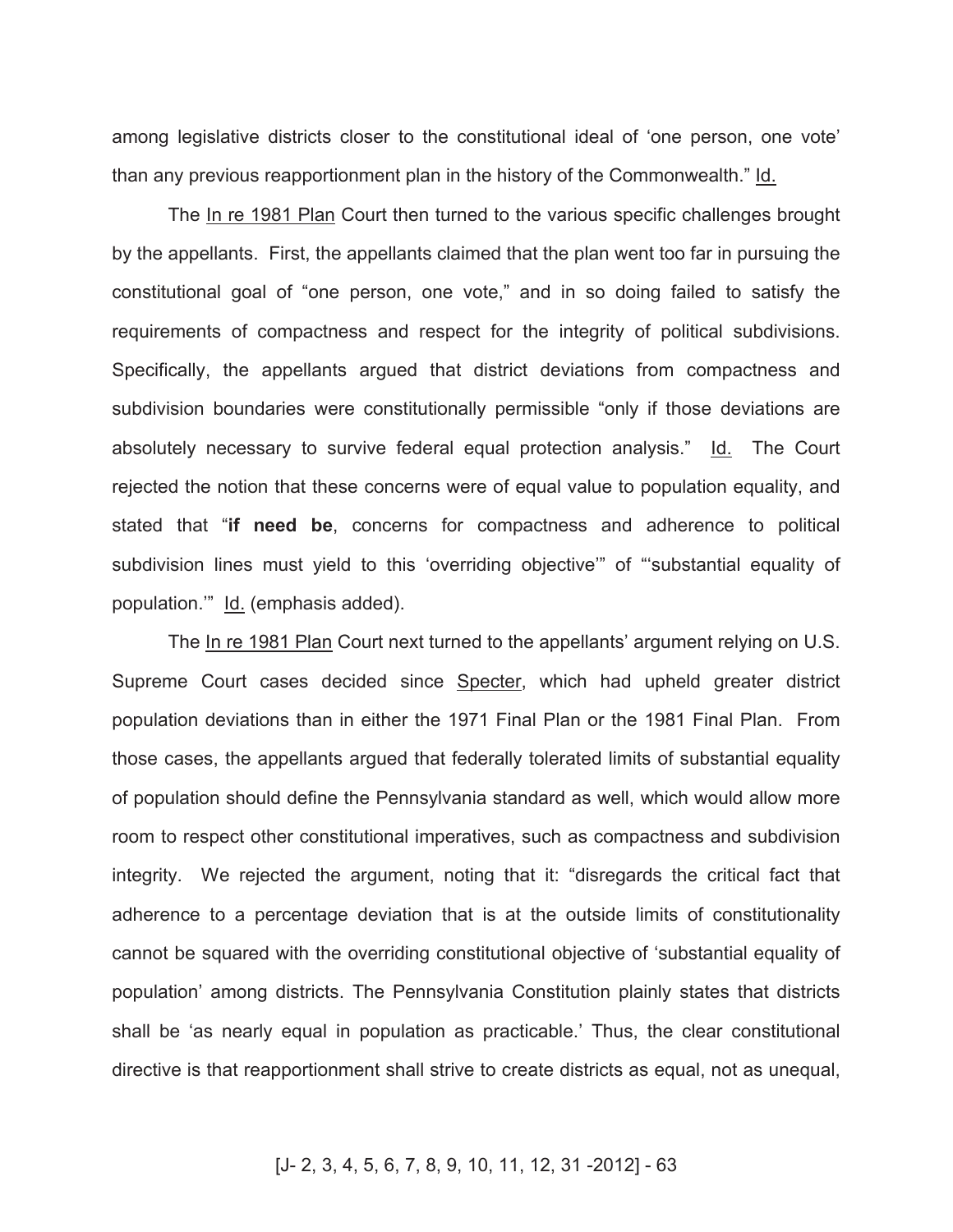as possible." Id. at 667. Moreover, we noted, there is no "predetermined percentage deviation from the ideal of 'one person, one vote' that satisfies the federal constitutional requirement of 'substantial equality of population.'" Id.

Similarly, we rejected the theory that we should review the 1981 Final Plan and determine whether there was a standard of population deviation greater than that adopted by the Commission, but less than the maximum deviation permitted under federal law, "which would more closely achieve the goals of compactness and undivided political subdivisions." We noted that our task was "not to substitute a more 'preferable' plan for that of the Commission, but only to assure that constitutional requirements have been met." Id. (citation omitted).

Turning to the particulars of the 1981 Plan, the Court began by stressing federal authority that, "'in determining whether a good faith effort to establish districts substantially equal in population has been made, a court must necessarily consider a State's legislative apportionment scheme as a whole." Id. at 668 (quoting Lucas, 377 U.S. at 735 n.27). We then concluded that the 1981 Plan "reflects a constitutionally permissible judgment on the part of the Commission that the deviations from mathematical compactness and political subdivision boundaries contained in the plan are necessary to achieve the overriding constitutional goal of districts 'as equal in population as practicable." Id. We elaborated by noting the inevitability that certain counties and municipalities would have to be split; the relatively small number of subdivision splits; and that none of the arguments by the appellants convinced the Court that the drawing of district lines was based on impermissible considerations. Disapproving of specific, localized challenges, the Court noted that "[m]ere dissatisfaction with the fact that certain political subdivisions have been divided or have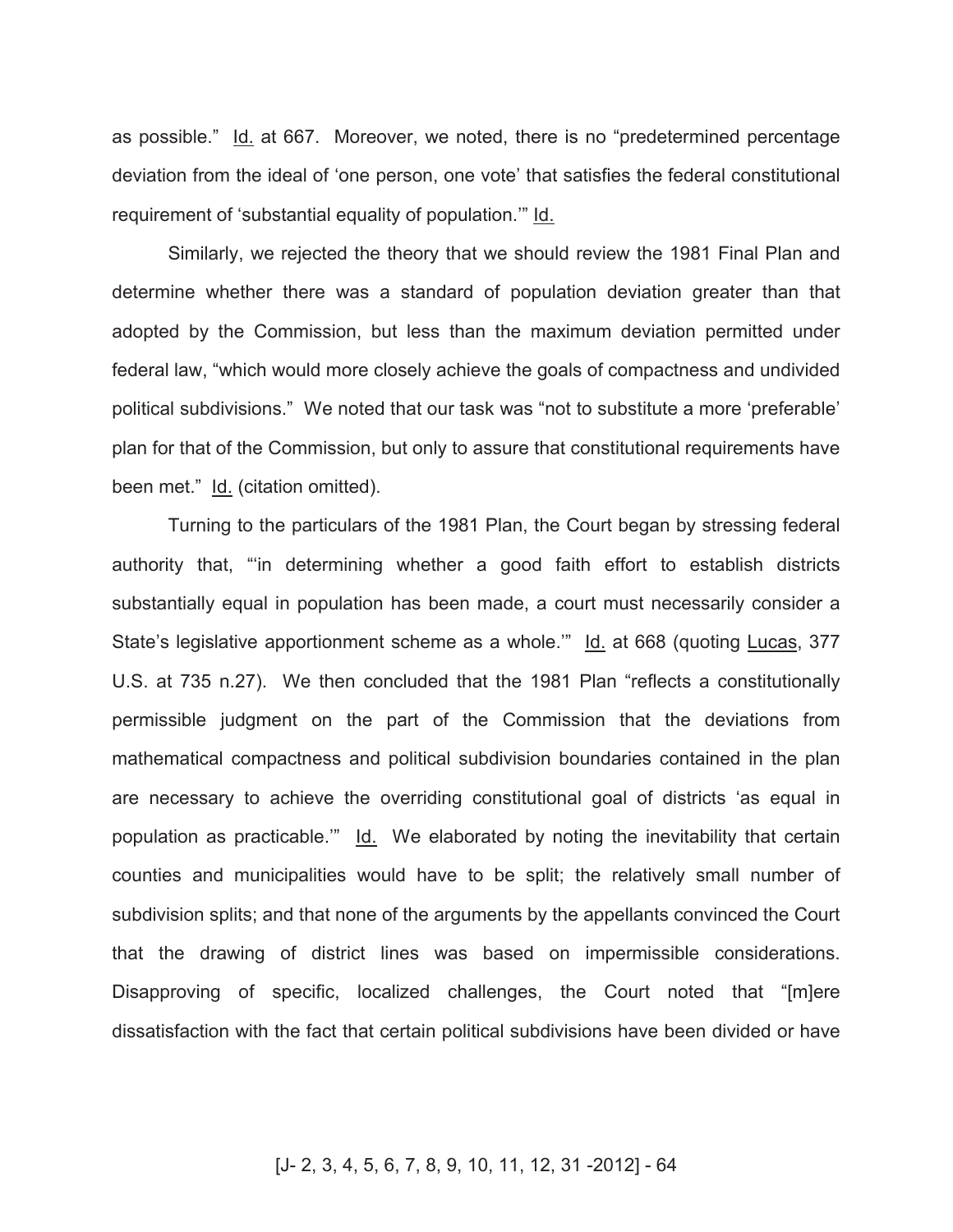been included within particular legislative districts is not sufficient to invalidate the Final Reapportionment Plan as unconstitutional." Id.

By the time of this Court's third reapportionment review, in 1992, our focus on population equality diminished somewhat, perhaps because of our decisional law establishing the primacy of the principle, and perhaps also because of advances in useful computer technology. In his account of the 1991 reapportionment, Dean Gormley recounts that:

The gradual preeminence of the one-person-one-vote principle in the 1971 and 1981 reapportionments would be turned on its head in the reapportionment of 1991. By this time, computers and high technology would make equality in population a simple exercise, while new frontiers, particularly the Federal Voting Rights Act of 1965 [42 U.S.C. §§ 1971- 1974E)] (as it had been amended in 1982), would loom up with historic prominence and threaten to topple reapportionment plans in Pennsylvania and across the nation."

Gormley, Legislative Reapportionment, at 18. Gormley recounts that, cognizant of the "super-emphasis" on population equality, the 1991 LRC was armed with tools that could achieve increasingly "ideal" districts, but still sought to remain flexible when faced with additional reapportionment factors, such as those set forth in Section 16, and the belief in the propriety of attempting to achieve political "fairness" by maintaining, to a practicable degree, the parties' existing balance of power. Id. at 26-27, 45-47.

In a decision resolving twenty-five appeals, this Court upheld the 1991 Final Plan, without dissent, in an opinion by Mr. Chief Justice Nix. In re 1991 Plan, 609 A.2d at 147. The Court spent little time dismissing challenges, similar to those raised ten years before, that the imperative of population equality "is not so important that it warrants the division of counties and other political subdivisions." Id. at 138. As in 1981, this argument was premised upon decisions of the U.S. Supreme Court, rendered after Reynolds, which had upheld state reapportionment plans with, by this point in time,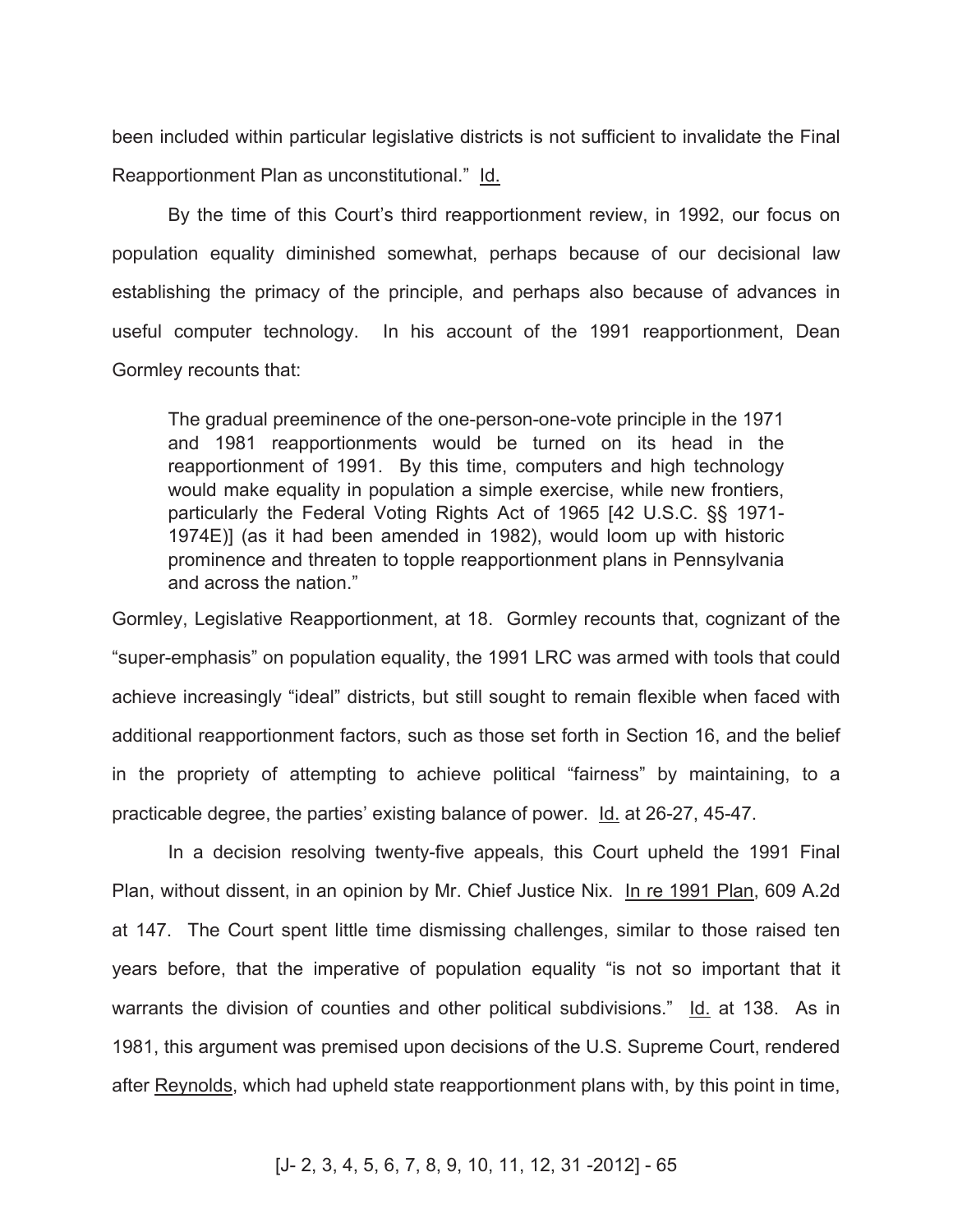variances of up to 16%. Id. at 138-39 & n.6 (citing, *inter alia*, Brown v. Thomson, 462 U.S. 835 (1983) (plan with average deviation of 16%)). From that federal authority, the appellants argued that "these cases bind this Court to require greater population variances to protect the sanctity of political subdivision borders." Id. at 138. We disagreed:

> Appellants are incorrect. The Supreme Court of the United States held [in Reynolds] that "some deviations from the equal population principle *are constitutionally permissible* with respect to the reapportionment of seats in a state legislature." This language merely allows a state to apportion seats between districts that are not strictly equal in population; it does not mandate it. Our Constitution requires that the overriding objective of reapportionment is equality of population, and in 1972 and 1981 this Court approved plans in which the overriding objective was equality of population. We see no reason now in 1992 to retreat from those earlier holdings.

609 A.2d at 138-39 (citation omitted and italics in original). $^{30}$ 

As the text of Article II, Section 16, and our review of our prior reapportionment cases above makes clear, the In re 1991 Plan Court's statement that "Our Constitution requires that the overriding objective of reapportionment is equality of population," is not correct as a textual matter. That "overriding objective," as articulated in our 1972 and 1981 decisions, derived from this Court's interpretation of federal law, and in particular Reynolds, and our effective treatment of that law as coterminous with Pennsylvania's population equality requirement. However, the In re 1991 Plan Court certainly was correct that our two prior decisions had established the primacy of equality of

 $30<sup>2</sup>$ The remainder of the challenges reviewed in In re 1991 Plan involved issues not pertinent here; the major challenges involved the Voting Rights Act.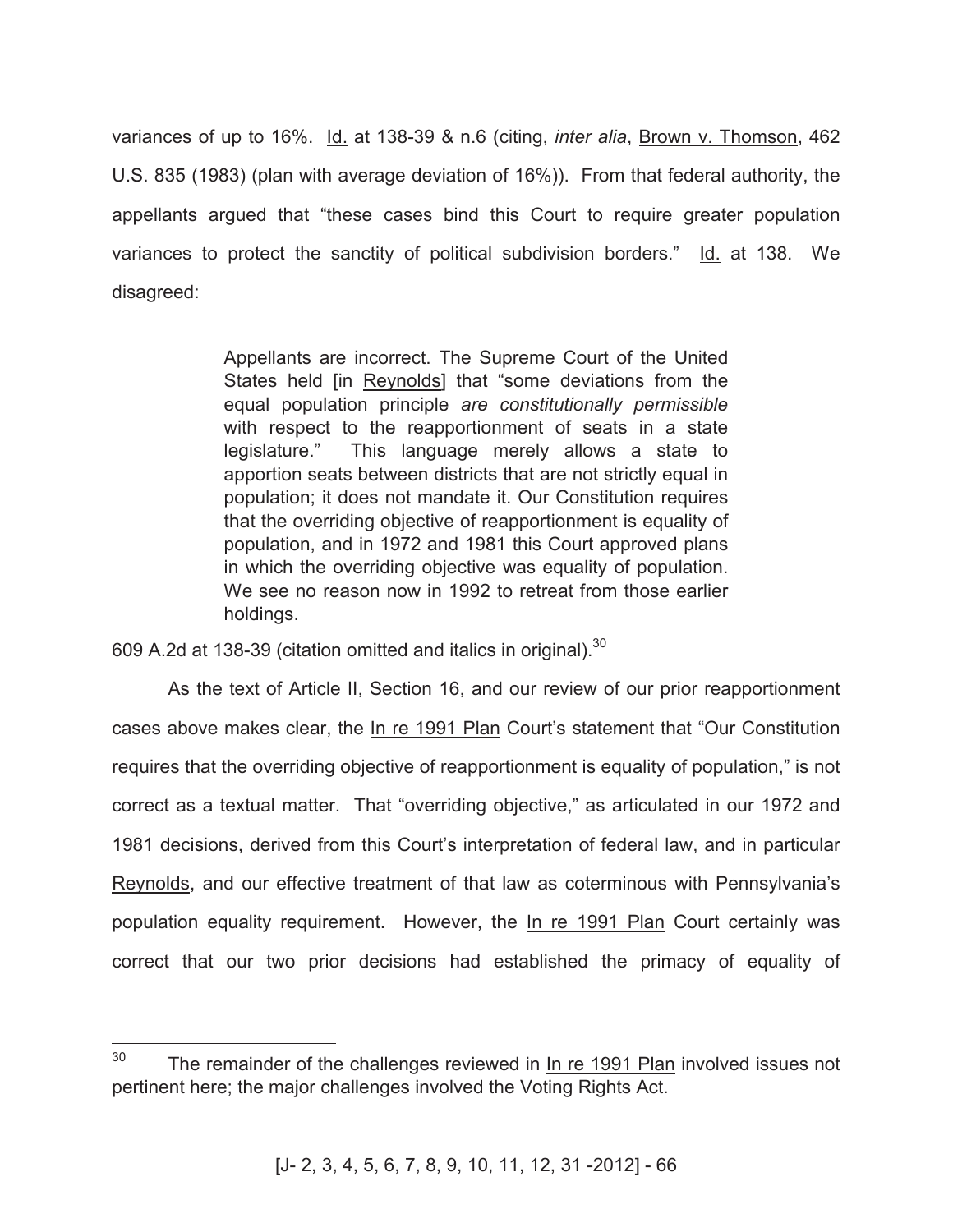population, in large part in an effort to ensure that Pennsylvania plans complied with federal law.

In 2002, this Court, in a unanimous decision by Mr. Chief Justice Zappala, approved the 2001 Final Plan, based upon the 2000 census, in the face of eleven appeals. Albert, 790 A.2d at 991. After surveying our prior reapportionment decisions, we noted that our review focused on an examination of "the final plan as a whole," and we reiterated the teaching from In Re 1981 Plan that, "'to prevail in their challenge to the final reapportionment plan, appellants have the burden of establishing not .... that there exists an alternative plan which is 'preferable' or 'better,' but rather that the final plan filed by the Pennsylvania Reapportionment Commission fails to meet constitutional requirements.'" 790 A.2d at 995 (quoting from In re 1981 Plan*,* 442 A.2d at 665).

Turning to the specific claims raised, the Albert Court noted that the challengers asserted that the new districts were "not composed of compact and contiguous territory as nearly equal in population as practicable because, in creating the plan, political subdivisions were divided where it was not absolutely necessary." 790 A.2d at 995. We further noted, however, that the challengers had focused "primarily on the impact of the plan with respect to their particular political subdivision, rather than analyzing the plan as a whole, as is required under a proper constitutional analysis. This will become apparent as the individual petitions are addressed." Id. The Court then reviewed in some detail the specific, localized complaints of the various appeals, which cited to specific subdivisions and districts and forwarded various complaints including compactness, contiguity and unnecessary subdivisions. After briefly summarizing the 2001 LRC's response, we again emphasized that the focus had to be on the plan as a whole and not on individual districts: "The Commission persuasively argues that none of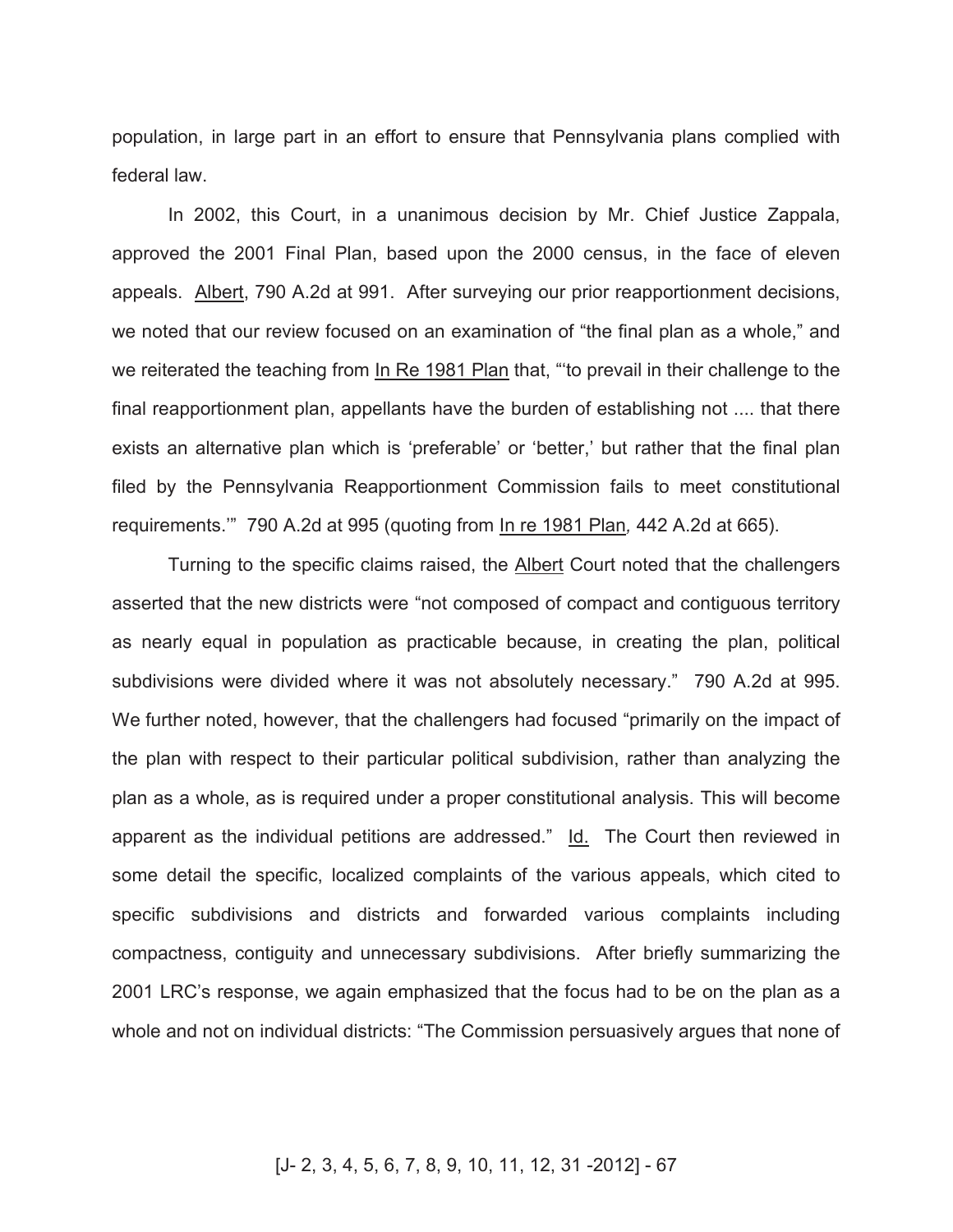the appellants ha[s] met the heavy burden of establishing that the final plan, as a whole, is contrary to law." Id. at 996-98.

More specifically, the Albert opinion credited the 2001 LRC's argument that various claims failed as conclusory or vague; and that the 2001 Final Plan "compares favorably" to prior plans the Court had approved in terms of population deviation. Id. at 998. Respecting the various complaints about particular districts being split unnecessarily, the Court also credited the 2001 LRC's averments that: the overriding objective was equality of population; other factors causing subdivision splits resulted from Voting Rights Act requirements and population shifts; the 2001 Plan compared "favorably" to prior plans "found to be constitutional by this Court"; and the number of political subdivisions split remained relatively small. Id. at 999. Finally, we rejected individual pleas premised upon particular subdivision splits, as follows: "The appellants urge us to consider the 'homogeneity' and 'shared interests' of a community as guidelines. We believe that these concepts are too elastic and amorphous, however, to serve as a judicial standard for assessing the reapportionment process. As the appellants' arguments indicate, these concepts often reflect nothing more than continuation of the pre-existing legislative districts. Should community interests be fostered merely by residing in the same district, we have no reason to believe that the current reapportionment of the legislative districts will not achieve this result with the passage of time." Id.

In a joining concurrence, Mr. Justice Saylor, joined by Mr. Justice Eakin and this author, although agreeing that the 2001 Plan was consistent with our prior precedent, nevertheless expressed the following concern:

> I remain circumspect concerning the manner in which state constitutional requirements of compactness and integrity of political subdivisions have been applied by the Court in the prior decisions that are followed here, and I am receptive to the concern that the Court should not occupy an unduly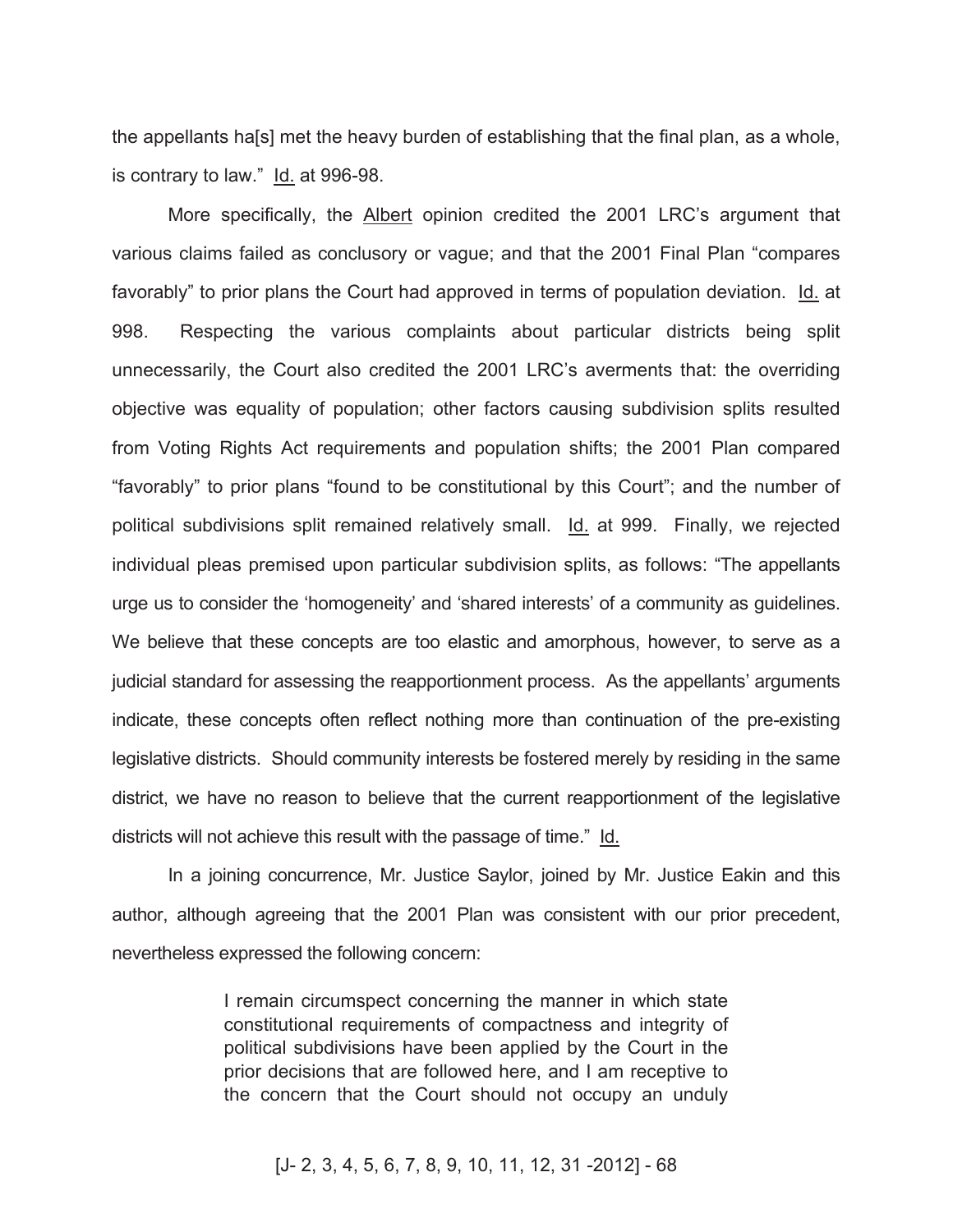passive role in the vindication of these essential precepts. I write, therefore, to express my own position that facets of the Commission's present plan for reapportioning the Pennsylvania Legislature test the outer limits of justifiable deference, at least in the absence of some specific explanation for why the constitutional prerequisites of compactness and respect for political subdivisions cannot be accommodated simultaneous with the maintenance of substantial equality of population and enforcement of voting interests of protected groups in the manner prescribed by federal law.

Id. at 1000 (Saylor, J., concurring).

#### **VI. The Global Challenges: Holt and Costa**

- A -

Our holding that the global challengers have proven that the 2011 Final Plan is contrary to law follows almost inexorably from the global nature of their challenge – global in the sense that it challenges the entire 2011 Final Plan – and our holdings above concerning the scope and standard of review. This is so because the LRC has premised its central defense against these global challenges upon its position on the judicial review points. As noted, our last redistricting decision, in Albert, rejected a number of appeals posing various localized challenges to the 2001 Final Plan, and emphasized, consistently with our prior decisions, that a successful appellant must challenge a final plan as a whole. Albert, 790 A.2d at 995-96; accord In re 1981 Plan, 442 A.2d at 667-68. No challenger did so in Albert, and insofar as our prior Opinions in this area reflect, no challenger did so in the redistricting litigation in 1972, 1981, or 1992, either.

The LRC drew one lesson from Albert, while the Holt and Costa appellants drew a very different lesson. The LRC emphasized in its brief and at oral argument that, in developing the 2011 Final Plan, it heeded and attended to the concurrence's concerns,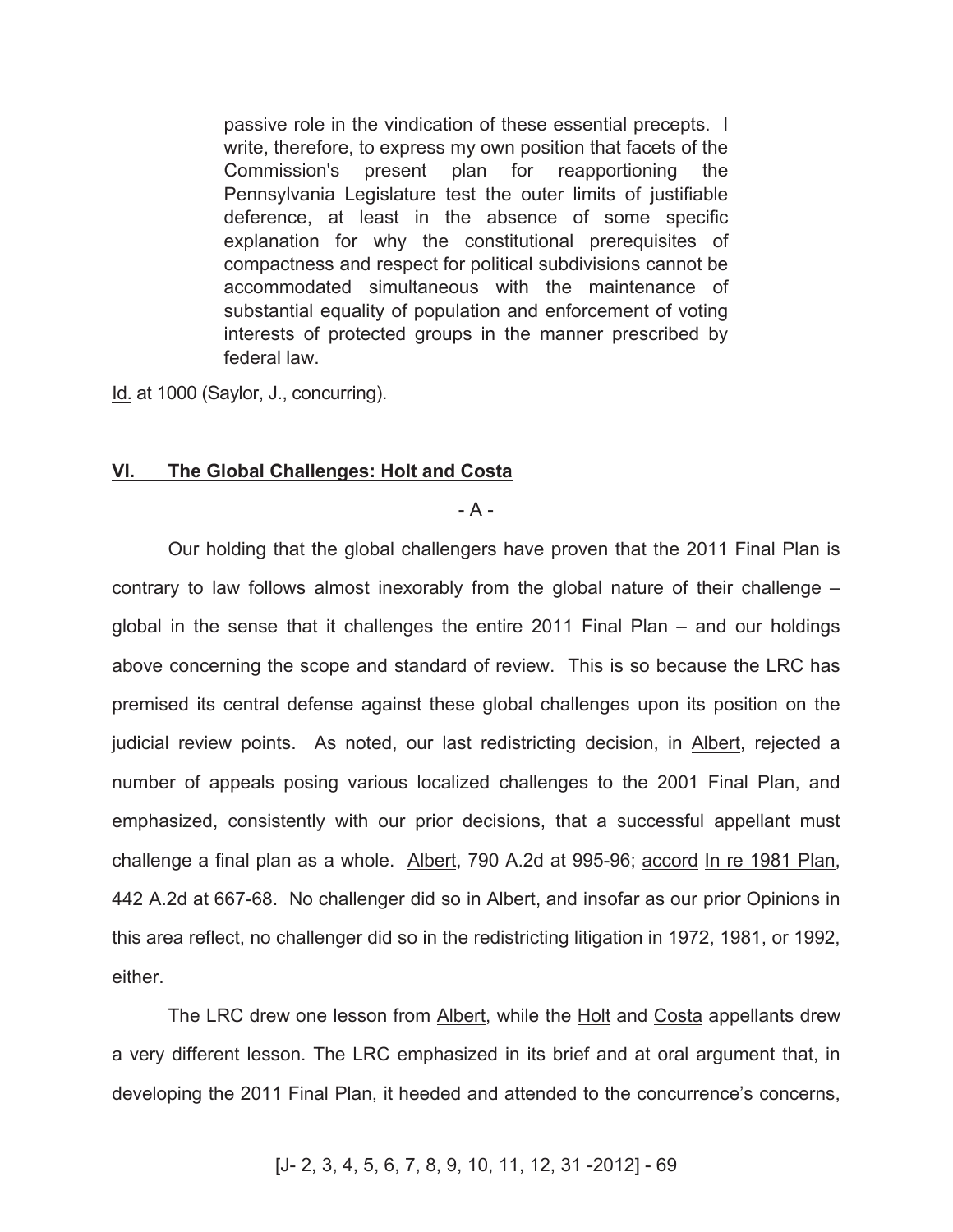thus addressing complaints (ultimately unsuccessful in Albert) arising from the more objectionable aspects of the 2001 Plan. (The specifics of this point are unimportant; the point is not disputed.) The LRC also emphasized that, as to certain (but not all) other particulars (population deviation and the numbers of political subdivisions unaffected by splits), its Plan compared favorably to prior plans. We do not doubt the accuracy of the LRC's account of its endeavor, motivation, and results in this regard; nor do we doubt that its actions would suffice if faced with the same sorts of localized challenges that were pursued unsuccessfully in 2002, respecting compactness, contiguity, and curious subdivision splits.

The appellants in Holt and Costa, however, recognizing that prior redistricting challenges failed precisely because they were localized and piecemeal, attended to the Albert Court's central rationale and holding, and its implicit warning to the next LRC, that different considerations, and results, might obtain if a Final Plan were to be challenged as a whole. No doubt assisted by advances in computer technology that certainly would not have been available to redistricting challengers in 1972 and 1981, the Holt and Costa appellants offered challenges to the 2011 Final Plan **as a whole**, proffering alternative plans not in the hope of having them accepted as "better than" or "preferable to" the Final Plan, but as evidence that the Final Plan was contrary to law. By this proffer, appellants attempted to show that the same basic considerations that the LRC says powered and justified its decisions to split political subdivisions could easily be accommodated with far less violence to the integrity of political subdivisions, and to a lesser extent, to the command of compactness.

In the past, this Court has dismissed redistricting objections which failed to offer "any concrete or objective data" and relied instead on "conclusory" allegations and dictionary definitions to support claims of constitutional violations. Specter, 293 A.2d at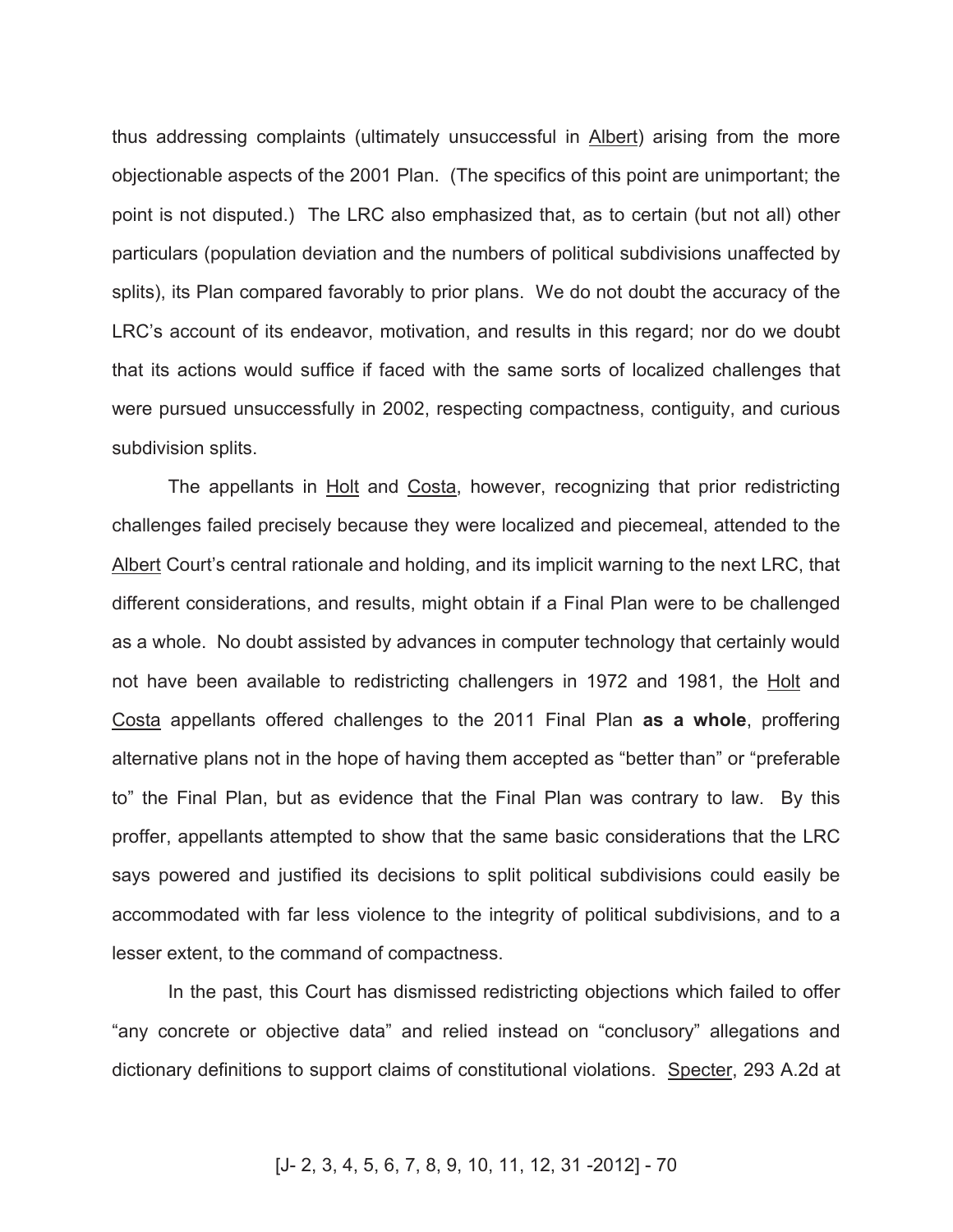24. The Holt and Costa appellants have not made this error; they have produced, and they submitted to the LRC, detailed plans deriving from concrete data, data also used by the LRC, to support their assertions that the pervasive political subdivision splits in the Final Plan were not "absolutely necessary." Notably, the particulars of these alternative plans have not been materially contested by the LRC. $31$ 

For purposes of explication, in examining whether the 2011 Final Plan is contrary to law, we will focus primarily on the evidence represented by Holt's alternative plan.<sup>32</sup>

Respecting the LRC's legal argument, we note that the LRC did not dispute the factual allegations in the **Holt** petition for review, or allege fraud, impropriety, or material inaccuracy in its response to the petition. We also note that, given its access to the relevant data and its expertise, the LRC is certainly capable of ascertaining and formulating fact-specific claims as to individual plans, and could have done so here. And, finally, we view this argument  $-$  that only the LRC's Plan can be reliable  $-$  as a variation of its claim that alternatives simply cannot be considered. Respectfully, we do not believe that Article II, Section 16 intends to set such an impossible bar for citizen challengers.

(…continued)

 $\overline{a}$ 

 $31$  We view the alternative, global plans as comprising the sort of concrete and objective data envisioned in Specter. The LRC argues that alternative plans should not be considered evidence by this Court because their general accuracy is questionable, given that the challengers do not benefit from the extensive and knowledgeable technical, administrative, and institutional capabilities which safeguard the LRC's process. See LRC Brief at 31-32. In addition, the LRC provides two examples in which counties are either not accounted for or are double-counted in the Holt alternative plan. At argument, however, counsel for the **Holt** appellants explained that the inaccuracies of which the LRC complained were clerical errors in transcription from the original document composed by Ms. Holt, which in fact accounted for all subdivisions; and noted similar errors in the LRC's legal description of the Final Plan. See Transcript of Oral Argument, 1/23/12, at 20-21. The LRC did not dispute the explanation.

 $32$  The Holt appellants presented an alternative plan to the LRC on November 18, 2011, which was then amended twice; all three plans were attached to the Holt Petition for Review as exhibits. In their brief, the Holt appellants focus on the latest amended plan, to which we will confine our discussion.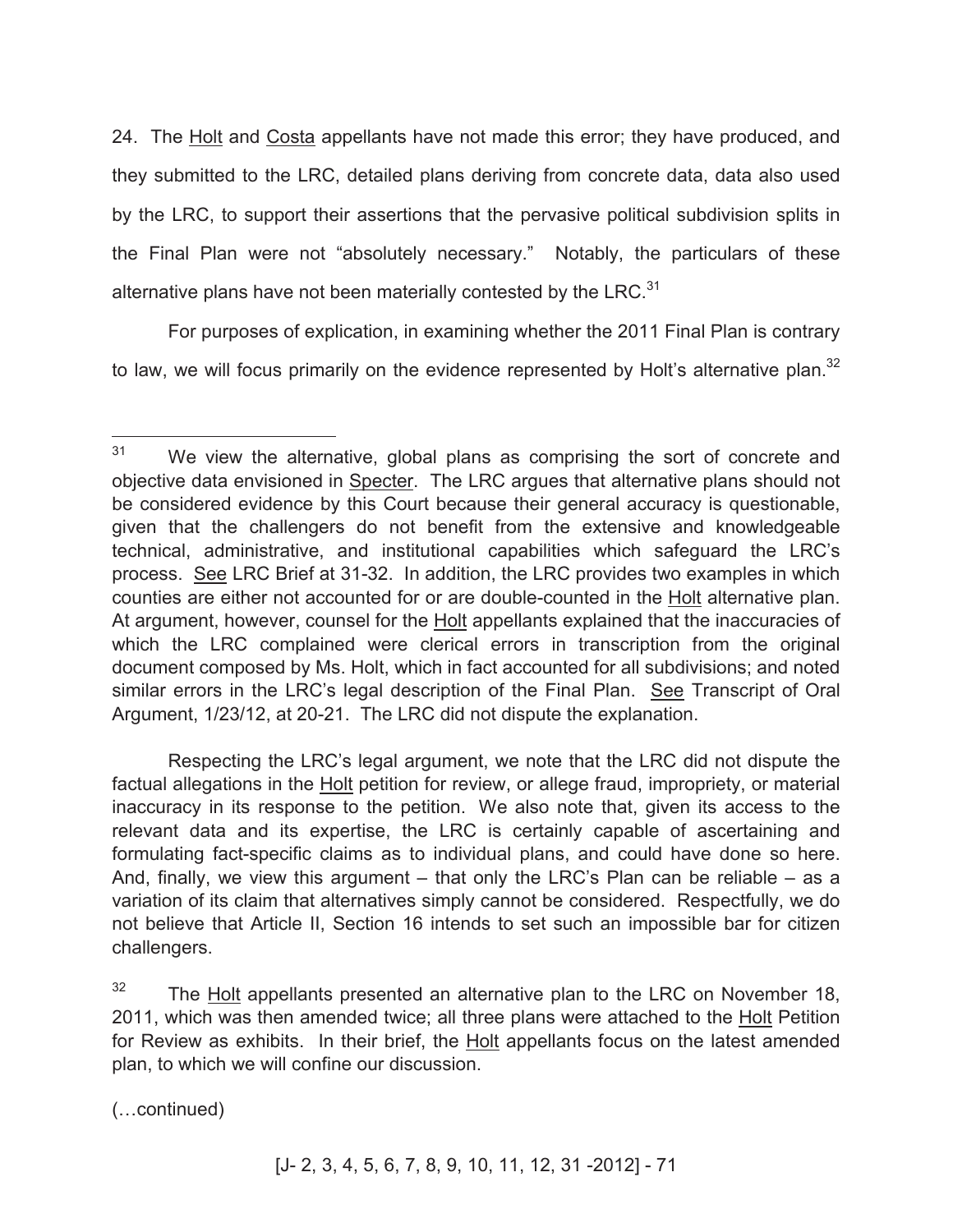This plan shows that a redistricting map could readily be fashioned which maintained a roughly equivalent level of population deviation – the LRC's primary justification for the numerosity of the political subdivisions it divided -- as the Final Plan, while employing significantly fewer political subdivision splits with respect to both Chambers of the General Assembly. The Holt appellants also highlighted that their alternative plan had deviations from the ideal population for both the House and Senate districts that were smaller than the deviations in the Final Plan. Although appellants' brief goes into great detail comparing their plan to the Final Plan, the most convincing point is the raw number difference in subdivision splits. **In the House**, the alternative plan splits seven fewer counties, 81 fewer municipalities, and 184 fewer wards; **in the Senate**: the Holt plan splits seven fewer counties, two fewer municipalities, and 22 fewer wards. In addition, with regard to political subdivisions which were split at least once, the Holt plan created: **in the House**: 39 fewer county fractures, 186 fewer municipality fractures, and 228 fewer ward fractures; and **in the Senate**: 37 fewer county fractures, six fewer municipality fractures, and 50 fewer ward fractures, than the Final Plan. In total, for the House, 184 fewer subdivisions were divided, and 453 fewer fractures were established; in the Senate, 31 fewer subdivisions were split, and 93 fewer divisions were established. Holt Brief at 17. The LRC does not dispute the accuracy of this

(continued…)

 $\overline{a}$ 

The Costa appellants also offered their alternative plan after the LRC issued its preliminary plan. At oral argument, counsel for Costa explained that the Costa plan did not seek to achieve the minimum number of necessary divisions, but instead to show that the number of split municipalities could be reduced compared with the LRC's preliminary plan, even while maintaining similar electoral performance.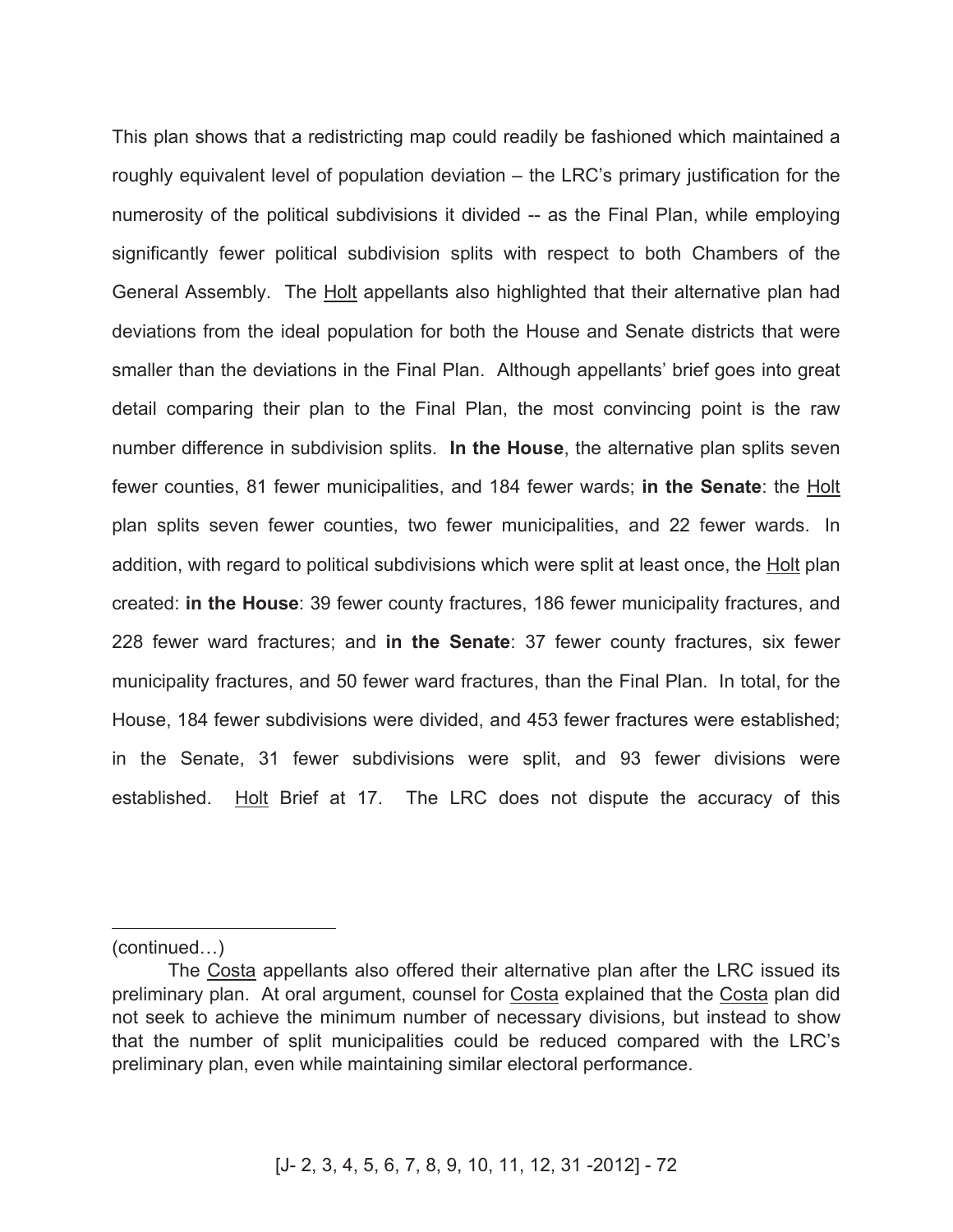accounting.<sup>33</sup> The Holt appellants also offered specific examples of political subdivisions with populations smaller than the ideal House or Senate district which were maintained intact in the alternative plan while maintaining appropriate levels of population deviation.

The Holt appellants argue that the Final Plan is contrary to law because, as their alternate plan proves, while the Final Plan may comply with governing law respecting population equality, the Plan flouted independent and coexisting Pennsylvania constitutional mandates of compactness and contiguity of legislative districts, and respect for political subdivision boundaries. $34$  Appellants claim that, if the LRC had prepared a plan in strict compliance with Section 16, including the requirement respecting population equality, a significant number of political subdivision splits would not have occurred, because they could not have been "absolutely necessary." The alternative plan, appellants assert, proves that compliance with the constitutional requirements of population equality, compactness, and contiguity does not and cannot justify the extent of the division of counties, municipalities, and wards in the Final Plan. Accordingly, appellants suggest that remand is appropriate for the LRC to "make 'a

 $\overline{a}$ 

 $33$  We have intentionally avoided listing the specific number of divisions in the alternative plans because our decision does not purport to convey in absolute terms what is an acceptable number of political subdivision splits.

 $34$  In the alternative, appellants claim that the LRC should have provided a "specific explanation" for why the constitutional mandates could not be accommodated. Holt Brief at 24 (citing Albert, 790 A.2d at 1000 (Saylor, J., concurring)). As our mandate reflects, we view appellants' argument as already having established that the Final Plan was contrary to law. The LRC has had a full opportunity to offer neutral explanations of what were proven to be vast numbers of unnecessary splits of political subdivisions, and failed to do so. We see no point in a remand for a specific explanation, in addition to the ones proffered, under these circumstances.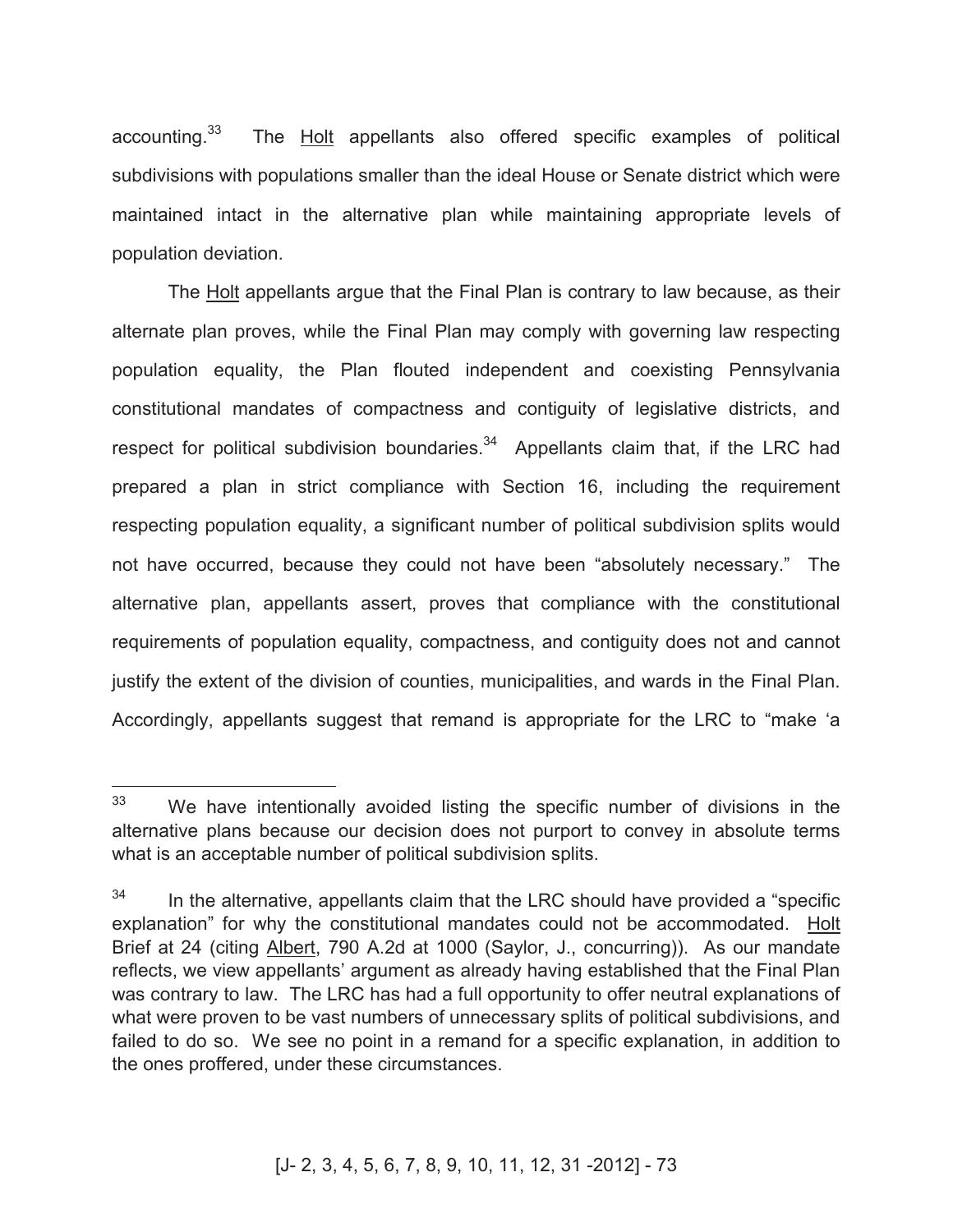second attempt at reapportionment' that complies with the plain language of Section 16 of Article [II] of the Pennsylvania Constitution." See Holt Brief at 16-20.<sup>35</sup>

The Holt plan is powerful evidence indeed. The LRC answers that appellants failed to carry their burden of proof. We cannot agree.

The LRC primarily argues that alternative plans cannot be considered because they are outside this Court's scope of review or, alternatively, that the particular plans proffered as evidence are insufficient to prove that the Final Plan is contrary to law. The LRC's position rests upon assumptions about the scope and standard of review which we have rejected in Part IV of this Opinion. For example, we have rejected the LRC's claim, premised upon a misapprehension of our precedent, that alternative plans offered as evidence that a Final Plan is contrary to law are "irrelevant." We recognize that our prior decisions have made clear that the LRC is not obliged to accept an alternative plan merely because it appears to be, or is offered as, "better" than or "preferable" to the

<sup>35</sup> The Costa appellants add only that the constitutional mandate to respect political subdivision boundaries in the redistricting process is unambiguous and should not be read out of Section 16. The language "unless absolutely necessary," according to these appellants, should be read as a command that the LRC "must avoid the splits of governmental units, if at all possible." Costa Brief at 29. In all other respects, the Costa arguments are similar to those of the Holt appellants. According to the Costa appellants: "[u]nlike in past reapportionment challenges, the statewide statistical data that Senator Costa presented provides conclusive evidence that it was not 'absolutely necessary' for the [LRC] to divide multiple subdivisions. That data is reflected in the [a] ternative [p] lan, which, in all relevant respects, is similar to the Final Plan except for its reduction in the number of divisions of political subdivisions." Id. at 32-33. The Costa appellants request remand and suggest that their alternative plan should serve as the starting point for the LRC in its second attempt at redistricting. Id. at 34.

We will not direct that the LRC begin its task on remand with the Costa plan, the Holt plan, or any particular plan. We trust that the LRC will heed to the guidance in this Opinion with alacrity and fashion a plan giving full respect to the multiple commands in Article II, Section 16.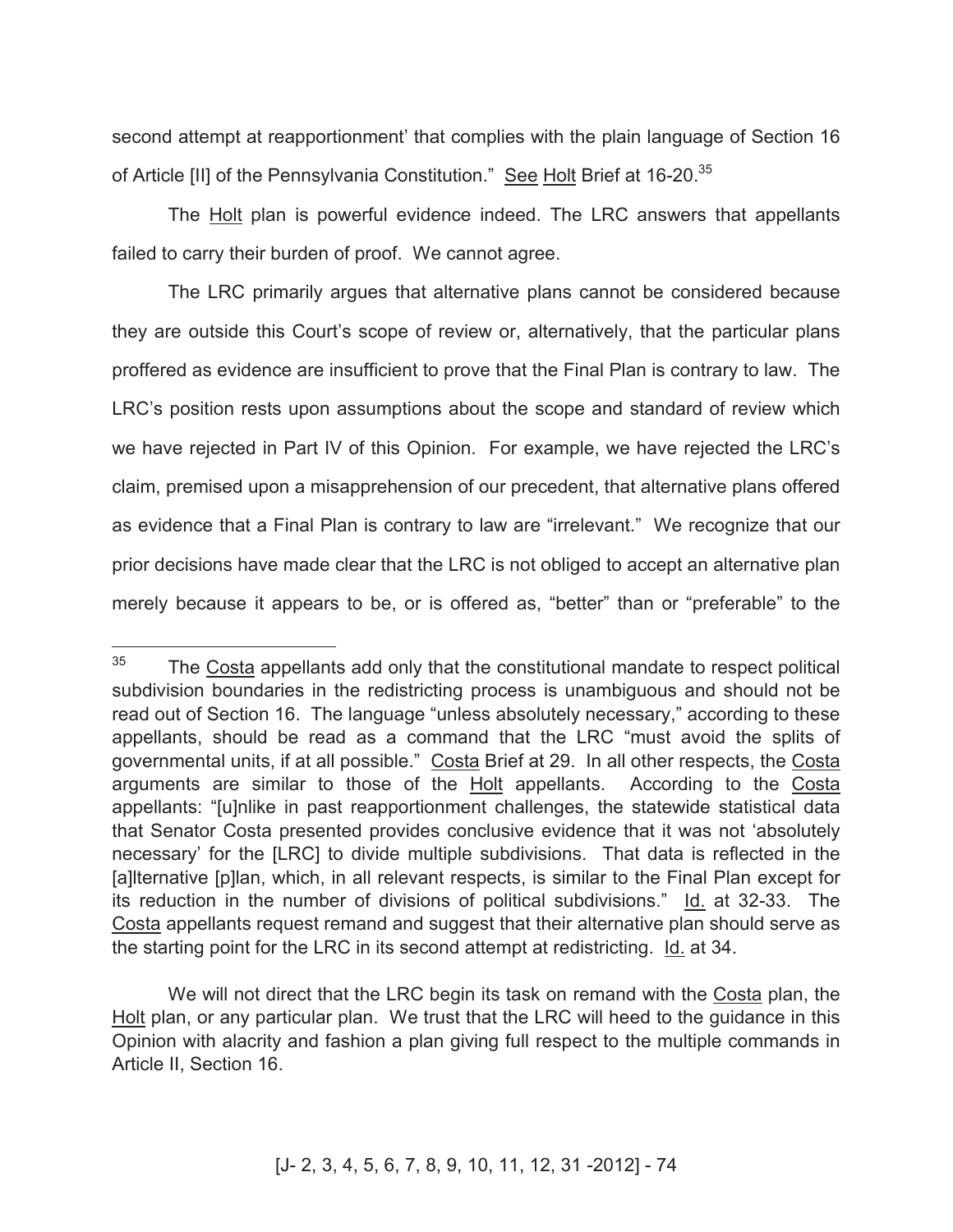LRC's Plan. See In re 1981 Plan, 442 A.2d at 667; see also Part IV, supra. But, that is a very different point. These appellants do not claim that the LRC was obliged to accept their plans; they just offer those plans as proof that the LRC's Final Plan contained subdivision splits that were not absolutely necessary.

The LRC also levels an individual criticism at the Holt plan, complaining that, although this alternative achieves greater population parity overall, in some specific districts, the population equality deviation is greater than under the Final Plan.<sup>36</sup> Thus, the LRC requests that the Court dismiss these appeals because the 2011 Final Plan is superior to the 2001 Final Plan in terms of population equality deviation and the number of political subdivision splits.<sup>37</sup>

To take the LRC's latter point first, in our discussion of the standard of review, we have already addressed the notion that this Court's "approval" of prior plans, as against certain discrete challenges, acts to pre-approve aspects of future plans, as against distinct, different challenges. Again, we do not doubt that this Final Plan is an improvement over the 2001 Final Plan. And, for all this Court knows, perhaps the 2001

<sup>36</sup> The LRC also criticizes specifics of the Costa plan, on grounds that it achieves fewer political subdivision splits at the cost of increasing the population deviation to a level higher than the Final Plan, and higher than any other plan since 1971. Furthermore, the LRC reviews each political subdivision fracture in the Final Plan of which the Costa appellants complain, and claims that each was either necessitated by the "overriding" population equality mandate or had been split in the 2001 Final Plan and, therefore, was "approved" by this Court in Albert. We answer the latter point, respecting supposed prior "approvals," in text. Respecting the population deviation point, since our analysis above turns on Holt, we will confine our response to the LRC's criticism of that plan.

 $37$  As a subsidiary point, the LRC argues that only the number of split subdivisions, and not the total number of fractures, is relevant to our constitutional inquiry. We find no support in our prior decisions, and the LRC offers no developed or cogent argument, favoring this premise.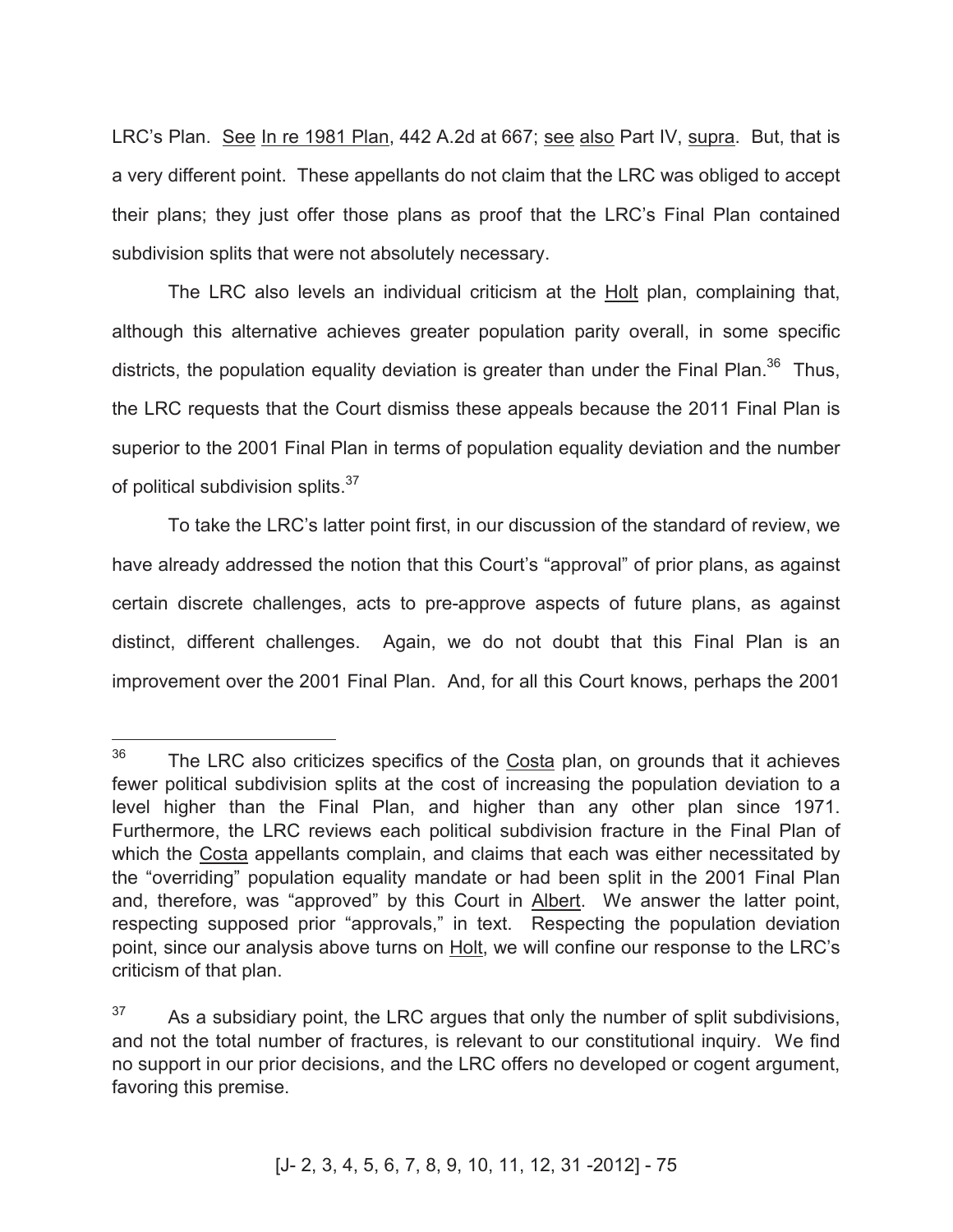Plan was the best that the technology then available could devise, respecting "absolutely necessary" splits. But, the 2001 Plan was not challenged as a whole, and like every other plan since 1971, it was not challenged with compelling, objective, concrete proof that a large number of political subdivision splits were not "absolutely necessary."

Turning to the LRC's complaint that the Holt plan increases population deviation in some specific districts, even though it achieves greater population parity overall, we fail to see how this diminishes the power of the Holt plan as proof that the Final Plan was contrary to law. Our prior cases concerning population deviations have looked to overall ranges; indeed, the Holt plan, in this regard, seems to comport better with the LRC's primary focus upon population equality.

More fundamentally, we recognize that this Court's prior decisions emphasized equality of population as the primary directive in the redistricting efforts of the LRC. That mandate is unique because it is dually commanded by our charter and the federal Equal Protection Clause -- an independent force, with contours that may change with each new relevant decision from the U.S. Supreme Court. Our prior decisions have gone so far as to recognize that, "if need be," the concerns for compactness and adherence to political subdivision lines must yield to the "overriding objective" of "substantial equality of population." See In re 1981 Plan, 442 A.2d at 666; Specter, 293 A.2d at 18-19 (quoting Reynolds, 377 U.S. at 579). We have also stated that "if necessary, any political subdivision or subdivisions may be divided or combined in the formation of districts where the population principle cannot otherwise be satisfied." Specter, 293 A.2d at 25 (quoting Butcher I, 203 A.2d at 570-571). But, all of this Court's cases, going back to Butcher I, have specifically recognized that population equality is not the only command in redistricting. Every one of the cases has an important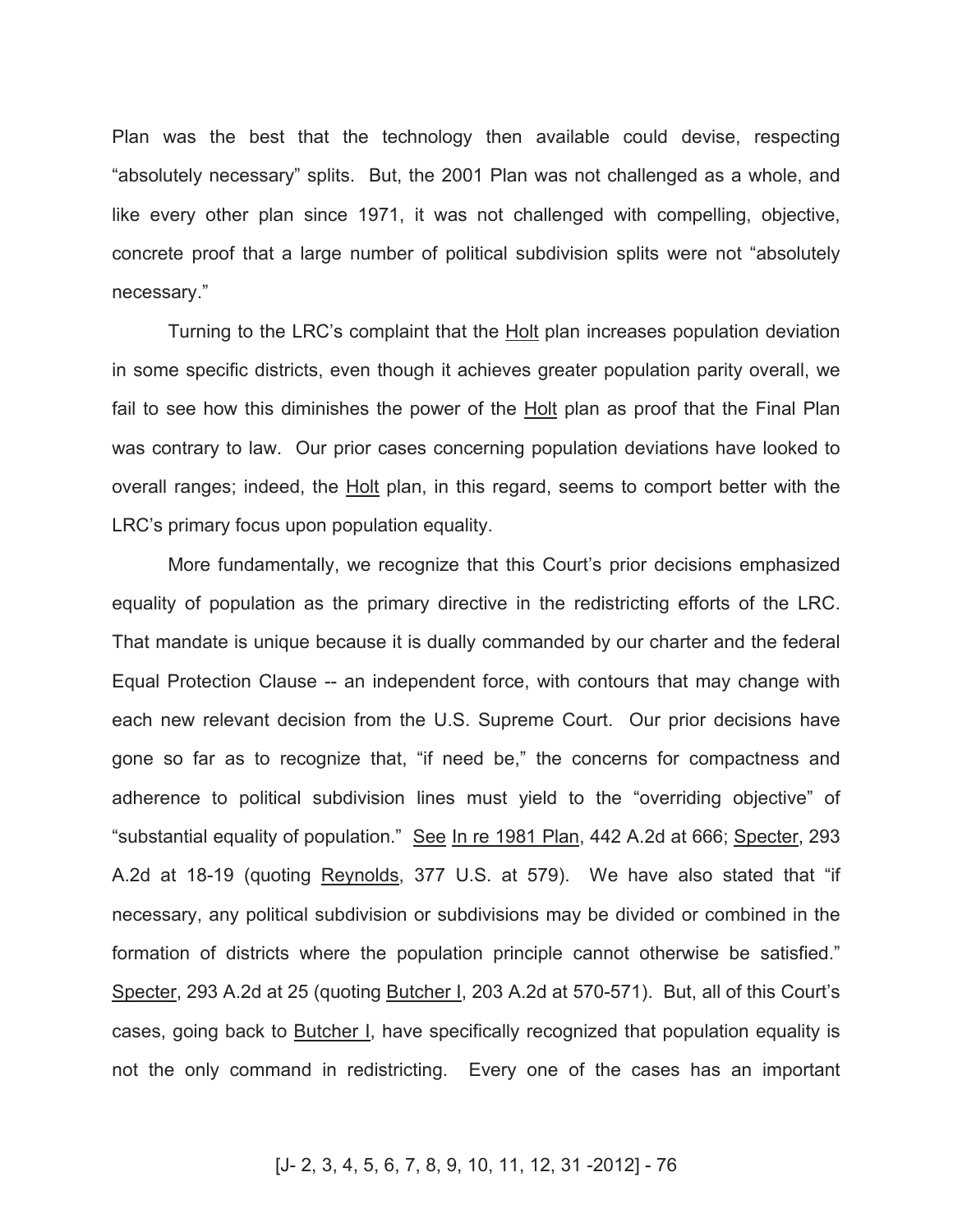qualifier, such as "if need be," "if necessary," if the population principle "cannot otherwise" be satisfied. We have always recognized the independent vitality of the requirements of contiguity, compactness, and the integrity of political subdivisions. Moreover, none of the cases identify a population variation that must be achieved in redistricting; just as we did not require the LRC to expand population deviation to the outer limits that might be approved under federal law, In re 1981 Plan, 442 A.2d at 667, we also did not say that compression of population equality to the narrowest point of difference is required, at the expense of absolute, constitutional commands of compactness, contiguity and integrity of political subdivisions. The "practicable" modifier in the "as nearly equal in population as practicable" language necessarily leaves room for the operation of the other constitutional commands.

The Holt alternative plan avoided a highly significant percentage of political subdivision splits and fractures while maintaining a lower average population deviation from the ideal than the Final Plan. A concrete showing has been made that political subdivisions were split, even where the population was smaller than the ideal legislative district and a division was avoidable; and that the number of fractures across the Commonwealth was considerably higher in the Final Plan than the Holt plan proved was easily achievable. This powerful evidence, challenging the Final Plan as a whole, suffices to show that the Final Plan is contrary to law. While the LRC was not, and is not, obliged to adopt any of the alternate plans presented to it, it must devise a new plan upon remand.

Much focus, in the briefs, and at argument, has been placed on the level of proof required to show that a Final Plan is contrary to law, the fear being that "someone can always come up with a better plan." We need not determine a minimum level of proof, deriving from such an "alternate" plan (or other concrete source), that would be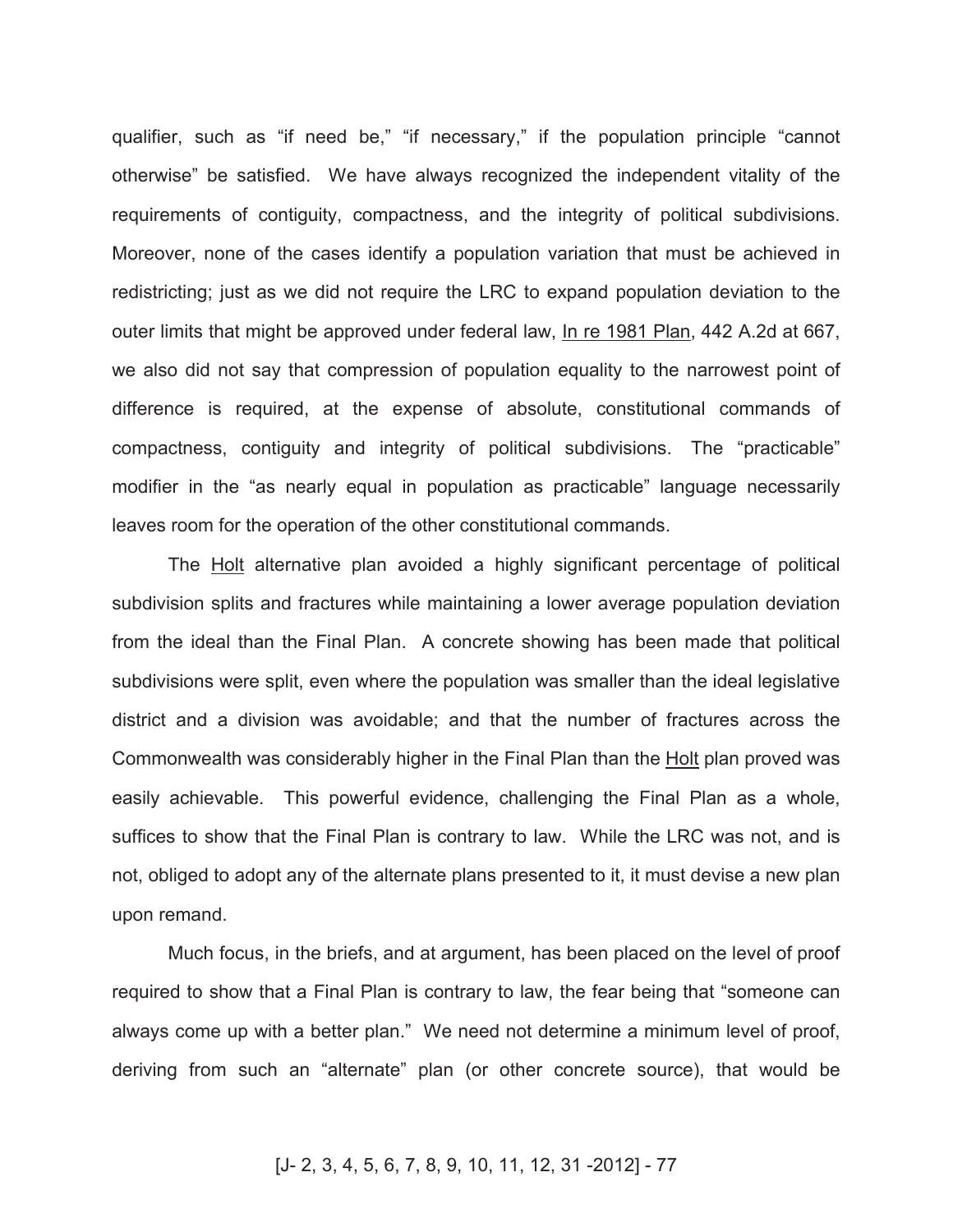"enough" to show that a Final Plan made excessive political subdivision splits without absolute necessity. We realize that the task is not so simple as the production of a plan with "better" numbers; thus, we reject the invitation to set firm parameters. It is enough that the Holt plan here overwhelmingly shows that the 2011 Final Plan made subdivision splits that were not absolutely necessary, and certainly could not be justified on the population equality or other grounds proffered. Indeed, the proof is strong enough that we view it as inconceivable, to borrow from one of the U.S. Supreme Court's equal protection decisions, that the magnitude of the subdivision splits here was unavoidable. See Kirkpatrick, 394 U.S. at 532 ("[I]t is simply inconceivable that population disparities of the magnitude found in the Missouri plan were unavoidable.").

We likewise realize that the absence of certainty is a frustration for the LRC, a concern ably articulated by counsel. But, that is often the case when constitutional principles are at work, and particularly when competing constitutional principles apply. This is reflected in the U.S. Supreme Court's own fact-specific decisional law in the equal protection cases and the Voting Rights Act cases, all factors with which the LRC must contend. In Reynolds, the High Court spoke of the Equal Protection Clause requiring "that a State make an honest and good faith effort to construct districts, in both houses of its legislature, as nearly of equal population as is practicable." 377 U.S. at 577. We trust, too, in the good faith of the LRC to fashion a plan, upon remand, that comports with all of the requirements of Article II, Section 16.

### - B -

Although we are satisfied that the **Holt** appellants have carried their burden of proving that the 2011 Final Plan is contrary to law premised on the existence of a significant number of political subdivision splits that were not absolutely necessary, like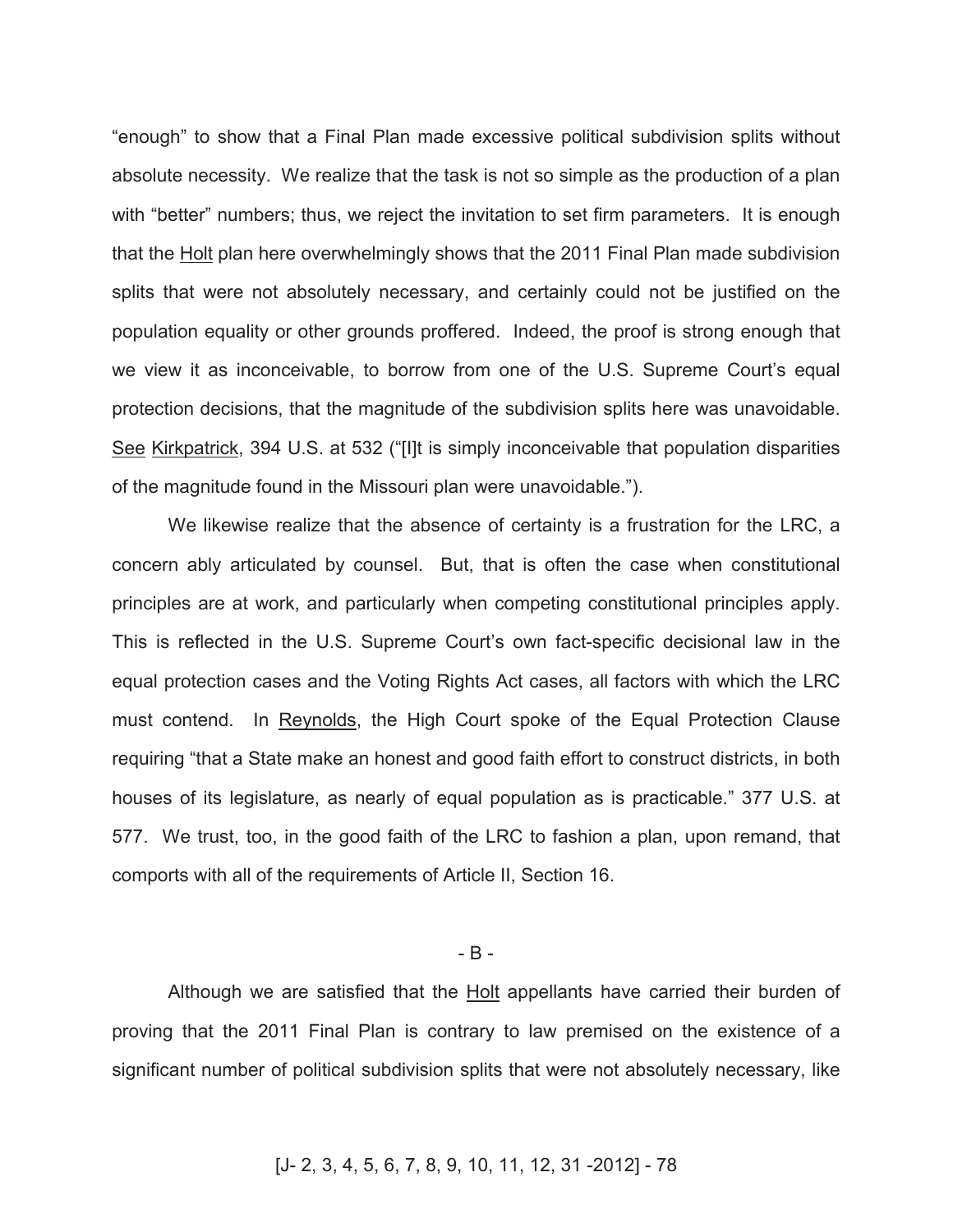the Albert concurrence, we have additional concerns, and particularly respecting compactness, with this Final Plan. These issues may be a product of the excessive subdivision splits, and since we are remanding the matter, we offer the following commentary.

The obvious "compactness" issues with three particular Senate districts were noted by the Court at oral argument. Senate District 3 stretches -- in the shape of a wish bone -- from the far northeast section of Philadelphia down into North Philadelphia, and then up again into the Roxborough/Chestnut Hill area. Meanwhile, Senate District 35 reaches -- like a crooked finger -- from the southernmost border of Pennsylvania, north across two thirds of the Commonwealth, and contains all of Bedford County, all of Cambria County, a small portion of Somerset County, then enters Clearfield County, and finally crosses over into Clinton County. Perhaps less overt, but no less facially problematic in terms of compactness, was Senate District 15, described by the Court as an "iron cross," which reaches from North to South narrowly, and then East to West narrowly, to cover a third of York County, a third of Dauphin County, and to timidly reach into corners of Adams and Lancaster Counties. See Transcript of Oral Argument, 1/23/12, at 43-45, 70, 83-85. In response, the LRC explained that the reach of these districts -- one of which is in the most densely populated area of the Commonwealth, Philadelphia -- is justified by the primacy of the population equality concern. See, e.g., id. at 43 (LRC counsel stated that Senate District 3 "is compact given the population"). We have stated with respect to the constitutional mandate of compactness that "there is a certain degree of **unavoidable** non-compactness in any apportionment scheme." Specter, 293 A.2d at 23. This Court did not sanction abandonment of the compactness constitutional mandate in favor of a population equality absolute.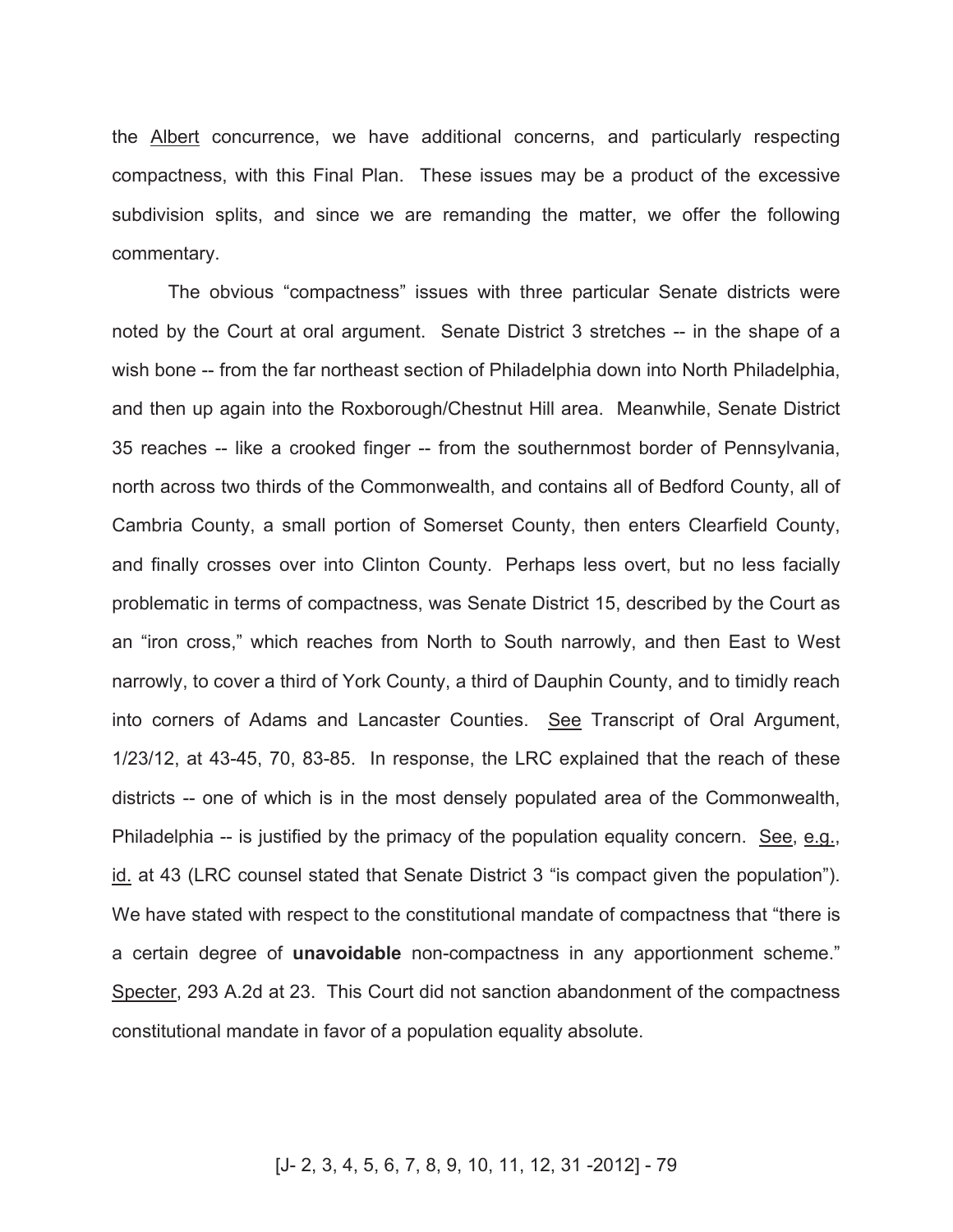In light of our disposition, we do not decide or address at any great length the remaining appeals, and aspects of appeals, which focus on particular effects on specific political subdivisions. It is sufficient to reiterate, for reasons already explained, that we decline the invitation to revisit prior precedent requiring a successful appellant to challenge the plan as a whole, see n.18, supra. We also note that the particular political subdivision fractures of which individual appellants complain may well be addressed by the LRC in its new plan upon remand. Having said this, we trust that the LRC, in formulating its new plan, and necessarily reducing the political subdivision splits and fractures, will be attentive to the concerns of historically unified subdivisions, such as County seats. In the end, however, we recognize that the Pennsylvania Constitution permits absolutely necessary political subdivision splits, and that some divisions are inevitable. We do not mandate that the LRC avoid specific divisions, and leave the LRC to conduct its discretionary task within the limits set by the Constitution, reaffirmed above, and the prospective guidance we outline below.

#### $-D -$

The Court is satisfied that the Final Plan is contrary to law and, as our discussion above has revealed, there is no need to revisit or adjust our existing precedent to reach this conclusion. Nevertheless, as we will explain in Part VII below, we believe that prospective recalibration of certain of our precedents would be salutary and helpful in this unusual area of law, where the Court is called on to rule and speak only once every decade, and usually in circumstances that make it difficult to produce the most reasoned of expressions.

### - C -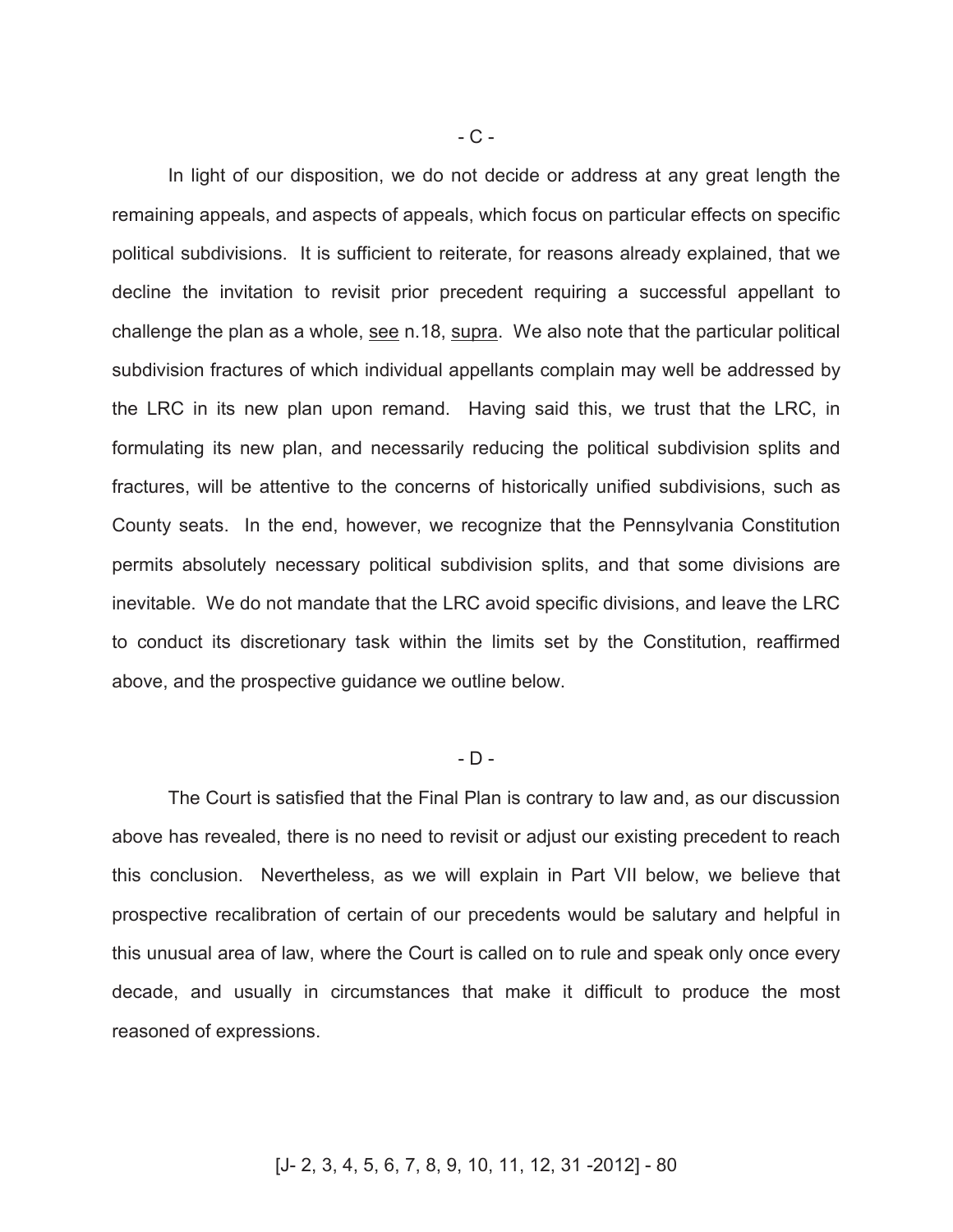## **VII. Additional, Prospective Guidance for Remand**

Several factors convince us that there would be some benefit in providing prospective guidance in the redistricting realm, even as to points not necessarily joined in this litigation. First, is the fact that this Court is the sole voice passing upon state law challenges to redistricting appeals, but our consideration has been limited to a single, mass appeal, once every ten years, and under severe time constraints which affect the litigants no less than the Court. Second, is the fact that each redistricting plan seems to generate similar citizen complaints concerning the alleged disrespect of political subdivisions, and the formation of odd and non-compact districts of disparate political subdivisions. Third, is the advent of computer technology. As is reflected in Dean Gormley's account of the 1991 reapportionment, and as demonstrated in practice in the alternate plans produced by the Holt and Costa appellants here, this development suggests that this Court's early establishment of the primacy of equalization of population in formulating redistricting plans (a far more difficult task before technological advancements, as the Court itself experienced in the Butcher appeals) may warrant reconsideration -- at least respecting the degree to which population equality must be pursued, or must be deferred to as an explanation for allegations of unnecessary violence to other constitutional precepts. Fourth, and finally, our own review of our governing precedent in deciding these appeals has led us to conclude that it should be recalibrated to allow the LRC more flexibility in formulating plans, and particularly with respect to population deviation. This adjustment should allow more breathing space for concerns of contiguity, compactness, and the integrity of political subdivisions to be respected. Our prior precedent sounds in constitutional law; to the extent it is erroneous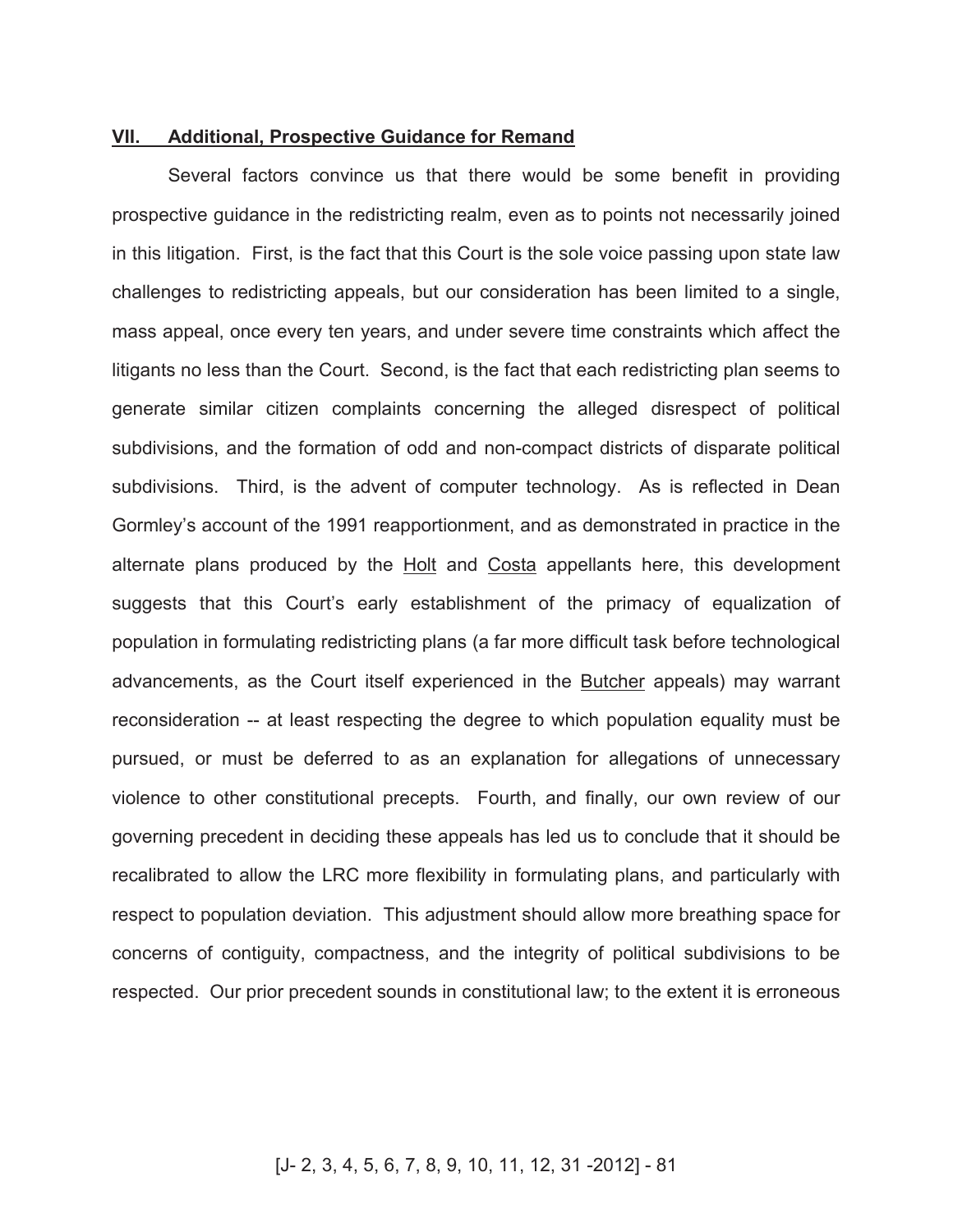or unclear, or falls in tension with intervening developments, this Court has primary responsibility to address the circumstance.<sup>38</sup>

Mr. Justice Saylor has twice addressed aspects of these concerns. First, in his 2002 concurrence in Albert, he noted that he remained "circumspect concerning the manner in which state constitutional requirements of compactness and integrity of political subdivisions have been applied by the Court in the prior decisions that are followed here." 790 A.2d at 1000. Second, in his dissenting statement to the *per curiam* order this Court entered before announcing the reasons for our mandate here, Justice Saylor, joined by Mr. Justice Eakin and Madame Justice Orie Melvin, noted that he was "receptive to the concern that past decisions of the Court may suggest an unnecessarily stringent approach to equalization of population as between voting districts," but he believed "this could be addressed via prospective guidance from the Court." Order, 1/25/12 (*per curiam*) (Saylor, J., dissenting).

Since we have already announced our determination to remand, and a new plan is to be devised, this Opinion provides the first opportunity to offer prospective guidance, and we will avail ourselves of the opportunity.

 $\overline{a}$ 

 $38$  As a function of our system of government, this Court has the final word on matters of constitutional dimension in Pennsylvania. Pap's A.M., 812 A.2d at 611; Shambach v. Bickhart, 845 A.2d 793, 807 (Pa. 2004) (Saylor, J., concurring). Our charter, unlike statutes of the General Assembly or agency regulations, is not easily amended and any errant interpretation is not freely subject to correction by any co-equal branch of our government, other than this Court. Shambach, 845 A.2d at 807 (Saylor, J., concurring); see also Payne v. Tennessee, 501 U.S. 808, 828 (1991); cf. City of Scranton v. Firefighters Local Union No. 60, 29 A.3d 773, 784-85 (Pa. 2011) (describing swift legislative action to amend State Employees' Retirement Code following Court decision). For this reason, we are not constrained to closely and blindly re-affirm constitutional interpretations of prior decisions which have proven to be unworkable or badly reasoned. See Payne, supra.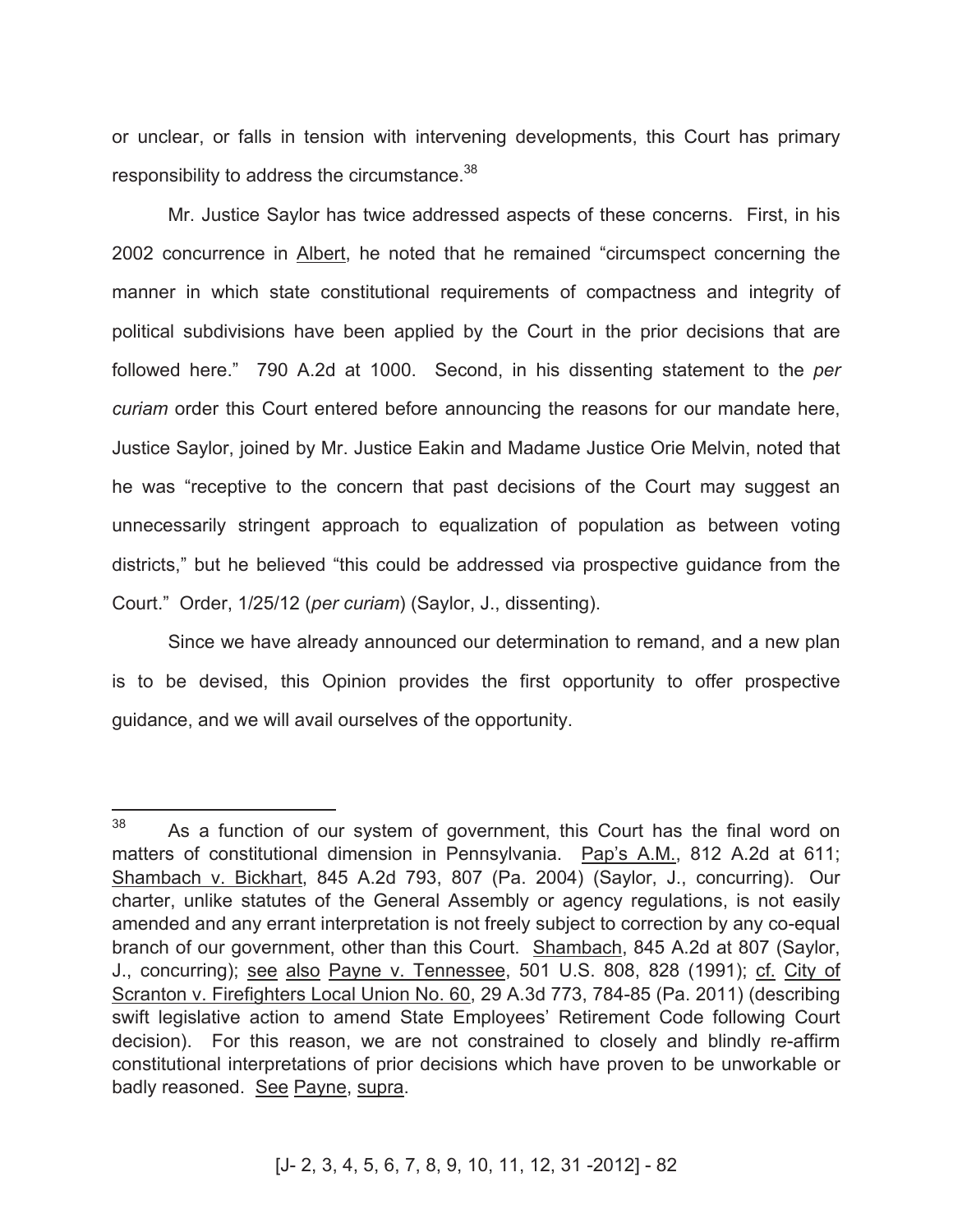First, and most simply, we reemphasize the importance of each of the mandates in Article II, Section 16. Contrary to the suggestion of the Court in In re 1991 Plan, Article II, Section 16 by its terms does not "require that the overriding objective of reapportionment is equality of population." 609 A.2d at 139. Rather, the Constitution lists multiple imperatives in redistricting, which must be balanced. Moreover, as our discussion of the governing law in Part V makes plain, the other imperatives in Article II, Section 16 have all been recognized by the U.S. Supreme Court as legitimate state interests that may affect, and warrant, deviations in population equality.

Rather than deriving from the language of our Constitution itself, the primacy of population equality in redistricting, which is clearly established in our decisional law, derives from federal decisional law, and particularly Reynolds v. Sims. Our earliest redistricting opinions reflected an acute awareness of Pennsylvania's obligations to respect federal law – at the same time we were construing our own organic constitutional commands. Our first decisions grappling with Reynolds, in the Butcher cases and in Specter, occurred when this area of federal constitutional law was both new and dynamic. Indeed, it appears that it was the very dynamism of the federal decisional law that led this Court in Specter to emphasize the special primacy of population equality. As we have detailed in Part V above, it appears that this Court's approach was powered by its prediction of where the U.S. Supreme Court was heading in its interpretation of Reynolds. Thus, the Court derived from the congressional reapportionment decisions in Kirkpatrick and Wells "that deviations from equality of population that were formerly regarded as insubstantial and permissible will now be regarded as impermissible, necessitating a closer adherence to equality of population, even in the area of state legislative reapportionment." Specter, 293 A.2d at 20. In upholding the plan in Specter, the Court noted, among other things: "It is clear that the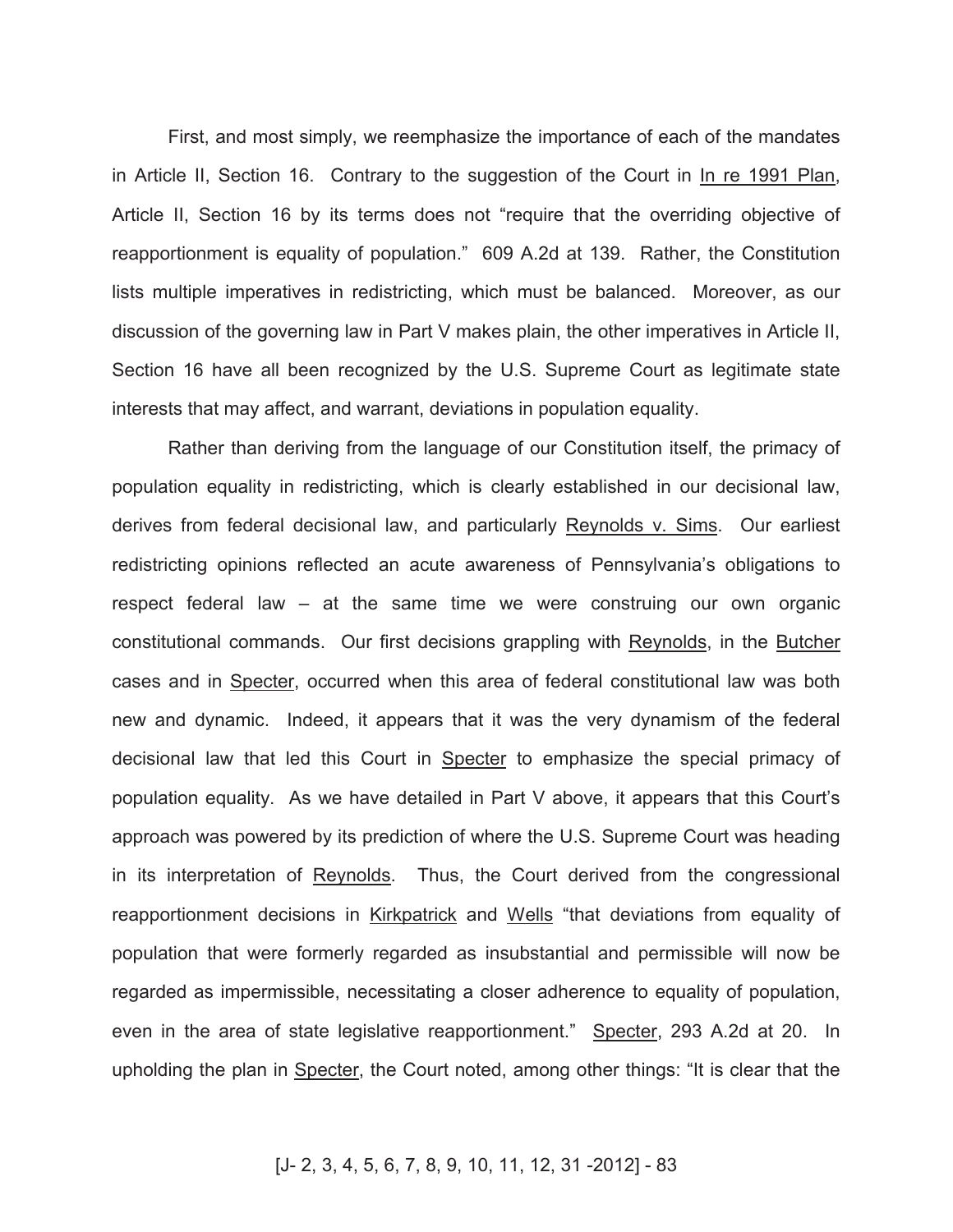Legislative Reapportionment Commission recognized that closer adherence to the requirement of equality of population is now constitutionally in order for state legislative reapportionment plans." Id. at 22.

But, of course, the business of predicting the future course of any dynamic and complicated area of decisional law is an uncertain one, and as it developed, U.S. Supreme Court precedent did not proceed in the constricting way that we predicted in Specter; it instead evolved to permit more flexibility in population deviation as a federal constitutional matter. Notwithstanding this development, and the fact that it was argued to this Court as a basis for permitting greater deviations of population in later redistricting cases, we did not grapple with the implications of our initial prediction, and our effective "constitutionalization" of a prediction of federal law frozen in time. Instead, we continued to suggest an inflexibility respecting population deviation that was no longer required by federal law. The necessary corollary implication was that the Court was devaluing the remaining Section 16 requirements of compactness, contiguity, and political subdivision integrity. It is not necessary to recount the claims, circumstances and results; they are detailed in our summary of the governing law in Part V.

Meanwhile, the development of computer technology appears to have substantially allayed the initial, extraordinary difficulties in achieving acceptable levels of population deviation without doing unnecessary violence to other constitutional commands. Again, the Holt plan proves the point.

Accordingly, we take this opportunity to reaffirm the importance of the multiple commands in Article II, Section 16, which embrace contiguity, compactness, and the integrity of political subdivisions, no less than the command to create legislative districts as nearly equal in population as "practicable." Although we recognize the difficulty in balancing, we do not view the first three constitutional requirements as being at war, or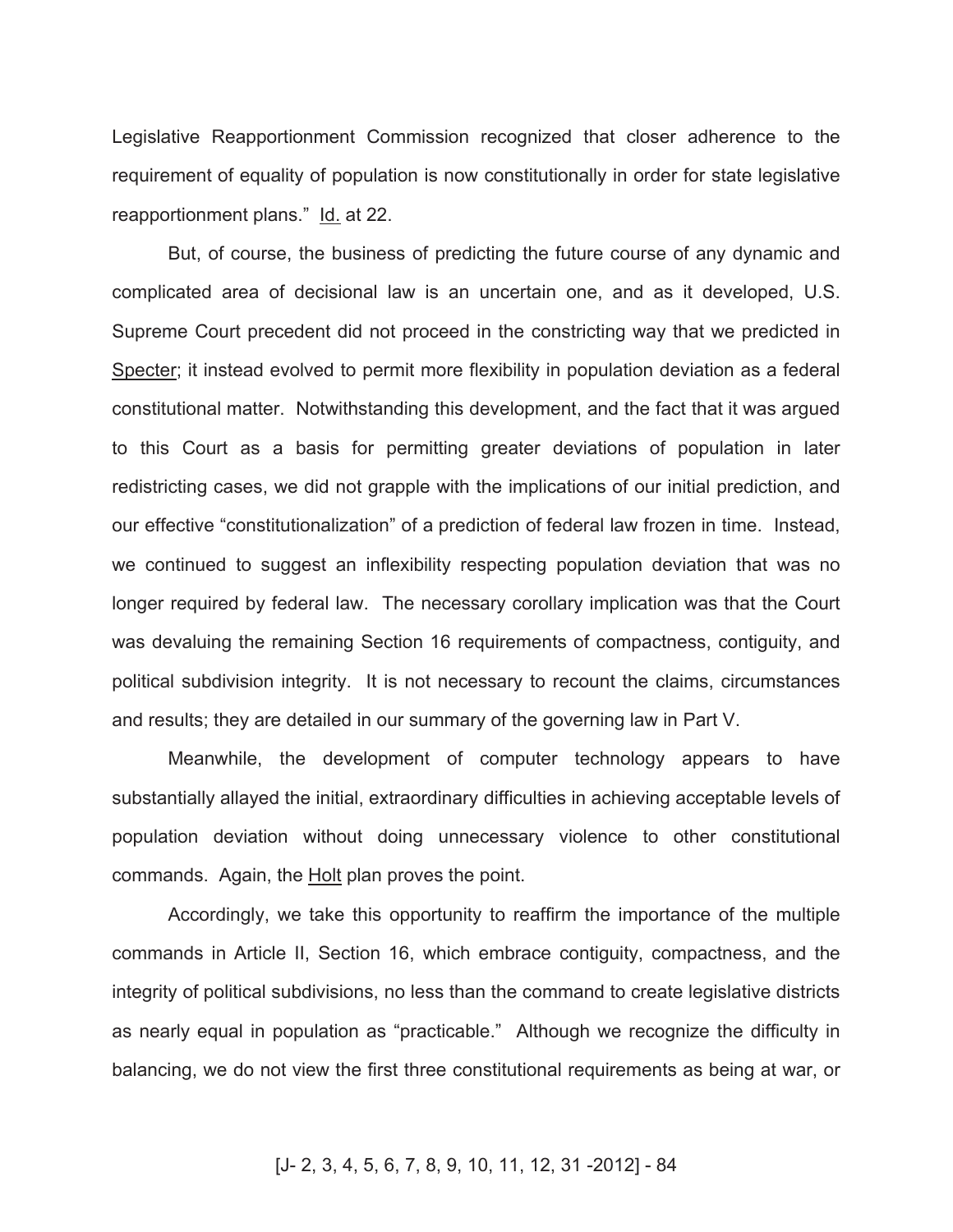in tension, with the fourth. To be sure, federal law remains, and that overlay still requires, as Reynolds taught, that equality of population is the "overriding objective." But, as later cases from the High Court have made clear, that overriding objective does not require that reapportionment plans pursue the narrowest possible deviation, at the expense of other, legitimate state objectives, such as are reflected in our charter of government. See, e.g., Gaffney, 412 U.S. at 748-49 ("Fair and effective representation . . . does not depend solely on mathematical equality among district populations. There are other relevant factors to be taken into account and other important interests that States may legitimately be mindful of."); Mahan, 410 U.S. at 329 (upholding deviations from ideal population equality as justified by rational policy of maintaining integrity of political subdivisions in Virginia state legislature). The law has developed to afford considerably more flexibility.

We trust that our recalibration of the emphasis respecting population equality to afford greater flexibility in reapportioning legislative districts by population should create sufficient latitude that the 2011 LRC, and future such bodies, may avoid many of the complaints that citizens have raised over the years, particularly respecting compactness and divisions of political subdivisions. Like the U.S. Supreme Court, we do not direct a specific range for the deviation from population equality, or purport to pre-approve redistricting plans that fall within that range. Nor do we direct the LRC to develop a reapportionment plan that tests the outer limits of acceptable deviations. See In re 1981 Plan, 442 A.2d at 667. The law in this area remains complex and dynamic, and we stress, once again, that we deem the LRC to retain considerable discretion in fashioning a plan that comports with all constitutional requirements. Furthermore, we have no doubt that the LRC will act in good faith, and with fidelity, in discharging its weighty,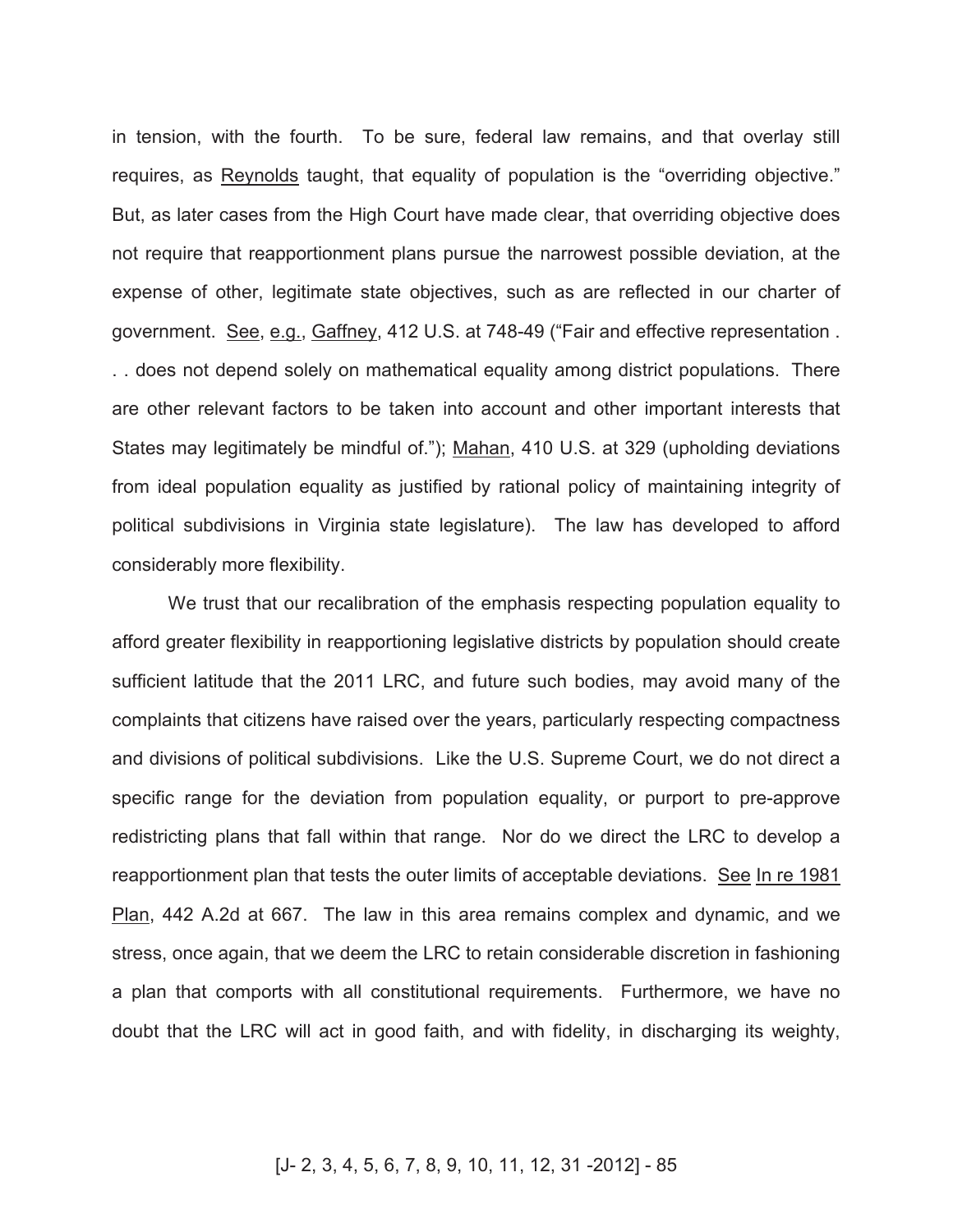difficult constitutional duty on remand – no less than we have in discharging our appellate function.

### **VIII. Procedure on Remand**

 $\overline{a}$ 

Where, as here, aggrieved citizens prove that a redistricting plan is contrary to law, the Constitution specifies that the remedy is a remand to the LRC and the Final Plan does not have force of law. This Court's *per curiam* order of January 25, 2012, rendered two days after argument, provided the only direction possible to candidates in light of our Constitution and our 2002 decision in Albert, which upheld the 2001 Final Plan. As we have noted earlier, we recognize that our constitutional duty to remand a plan found contrary to law has disrupted the 2012 primary election landscape. That disruption was unavoidable in light of the inexcusable failure of the LRC to adopt a Final Plan promptly so as to allow the citizenry a meaningful opportunity to appeal prior to commencement of the primary season. We trust that the LRC will avert similar delay as it is called upon to faithfully execute its task upon remand, and we trust that future such Commissions will act more promptly.

We are not in a position to predict when the LRC will complete its task of developing a new final redistricting plan that complies with law, nor when such a new plan can become final and have force of law.<sup>39</sup> Any issues respecting deferring the state legislative primary, or scheduling special elections, *etc.*, are, in the first instance,

 $39$  The Costa appellants have suggested that, with the use of available computer technology and familiarity with the necessary data, a new preliminary plan accounting for the objective criteria set forth in our Constitution can be generated in a matter of days. Costa Brief at 34.